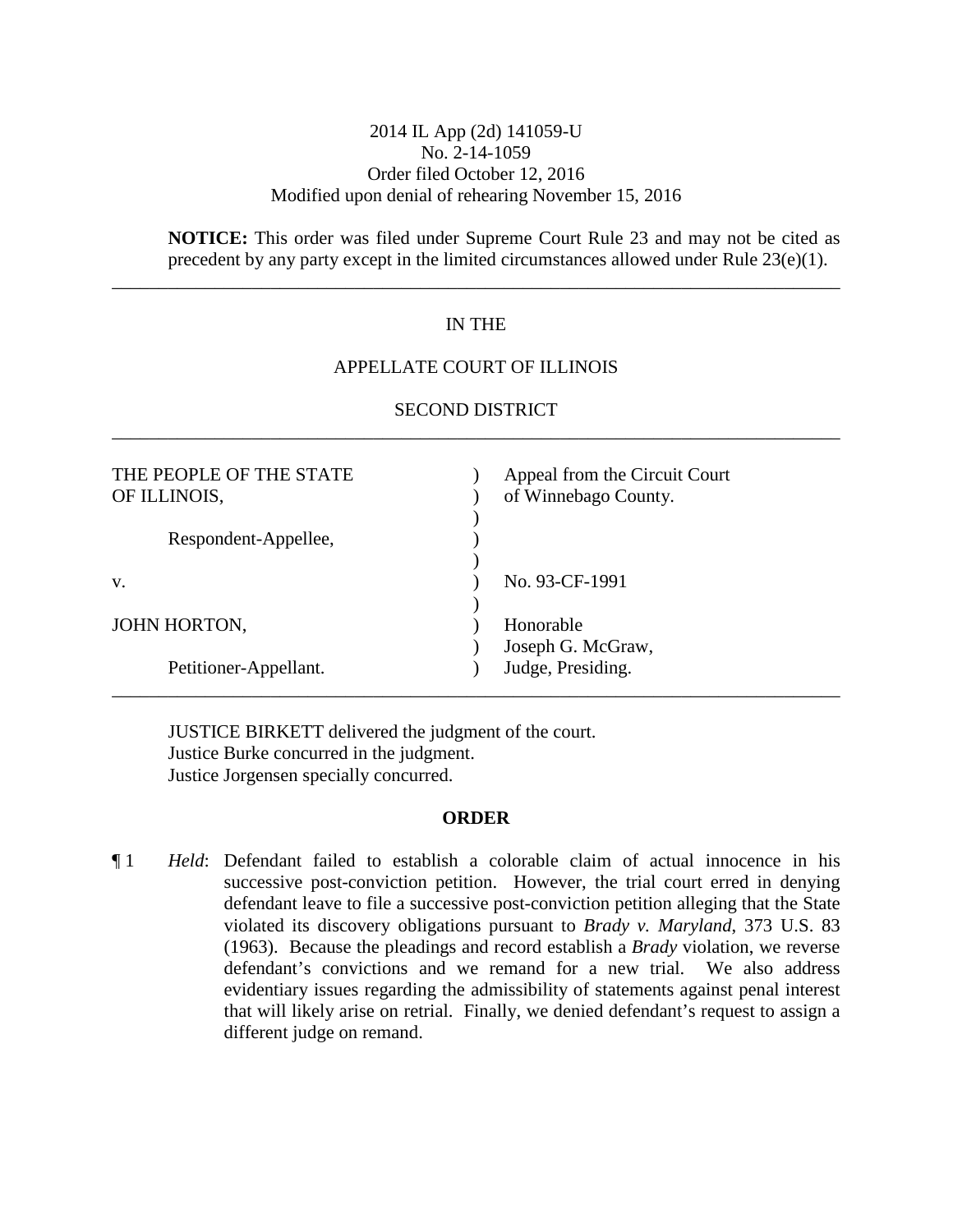¶ 2 Following a jury trial, petitioner John Horton (hereinafter referred to as defendant) was convicted of first degree murder (720 ILCS 5/9-1(a)(1) (West 1992)) and armed robbery (720 ILCS 5/18-2(a) (West 1992)). He was sentenced to natural life imprisonment. On direct appeal this court affirmed defendant's convictions and sentence. *People v. Horton*, No. 2-95-1165 (1997) (unpublished order under to Supreme Court Rule 23). (*Horton I*). Defendant filed a *pro se* post-conviction on July 22, 1998, which the trial court summarily dismissed. Defendant did not appeal from that dismissal.

¶ 3 Still *pro se*, defendant filed two more post-conviction petitions in 2003, which were also summarily dismissed. In a consolidated decision, this court affirmed the second and third summary dismissals. *People v. Horton*, No. 2-03-1129, 2-03-1388, cons. (unpublished order under Supreme Court Rule 23) (*Horton II*).

 $\P$ 4 On September 2, 20[1](#page-1-0)3, this time with the benefit of counsel, defendant filed a "Motion" for Leave to File a Successive Post-Conviction Petition," which included the proposed successive petition and voluminous exhibits. Defendant's successive petition alleged five constitutional violations: (1) newly discovered evidence proved defendant was actually innocent; (2) at trial, the State violated its discovery obligation under *Brady v. Maryland*, 373 U.S. 83 (1963); (3) defendant's trial attorneys were ineffective; (4) defendant's attorney on direct appeal was ineffective; and (5) defendant's sentence of life without parole violated the Eighth Amendment (U. S. Const., amend. VIII) because the trial court failed to adequately consider defendant's youth at his sentencing hearing.

<span id="page-1-0"></span><sup>&</sup>lt;sup>1</sup> Defendant is represented by counsel from the Center on Wrongful Convictions of Youth at Northwestern University School of Law. We granted leave to the Innocence Network Incorporated, to file an *amicus curiae* brief in support of defendant.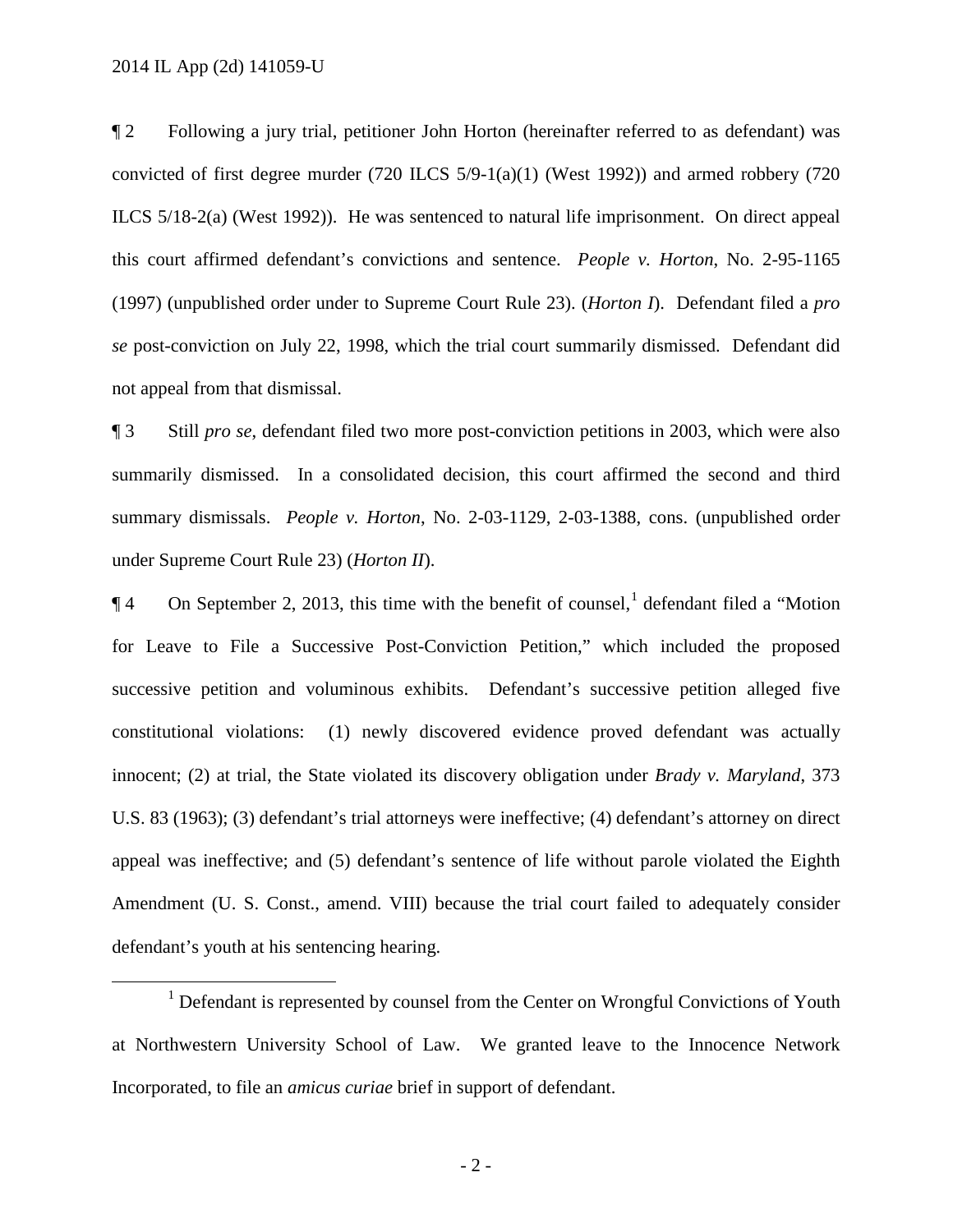¶ 5 On October 11, 2013, defendant's counsel, along with a Winnebago County assistant State's Attorney, appeared before the trial court. The assistant State's Attorney said that the State had a conflict of interest because one of the assistants in the office was related to defendant, so the trial court entered an order requesting that the State's Attorney's Appellate Prosecutors designate an attorney to serve as special prosecutor. An attorney from the Appellate Prosecutor's office filed his appearance and, over defendant's objection, was granted leave to file a written objection to defendant's request to file a successive post-conviction petition. In its written objection, the State argued that defendant had not set forth a colorable claim of actual innocence. It also alleged that defendant had not demonstrated cause for his failure to bring the claim in his initial post-conviction proceedings, and that prejudice resulted from that failure as required under section 1(f) of the Post-Conviction Hearing Act (Act). 725 ILCS 5/122-1(f) (West 2010). After considering the pleadings and the arguments of the parties, the trial court denied defendant's request for leave to file a successive post-conviction petition as to all of his claims. Defendant timely appealed.

#### ¶ 6 I. BACKGROUND

¶ 7 The facts of this case are summarized in this court's Rule 23 order affirming defendant's convictions and sentence in *Horton I*. However, a detailed presentation of the trial evidence, as well as new information furnished in defendant's proposed successive post-conviction petition, is necessary for a discussion of defendant's claims that his constitutional rights were violated. The original record on appeal did not include the court file in case number 93-CF-2027, *People v. Clifton English*, which the trial court took judicial notice of during the hearing on defendant's motion for a new trial on August 30, 1995. On this court's own motion the record on appeal has been supplemented with that file. See Ill. S. Ct. R. 329 (eff. Jan. 1, 2006).

- 3 -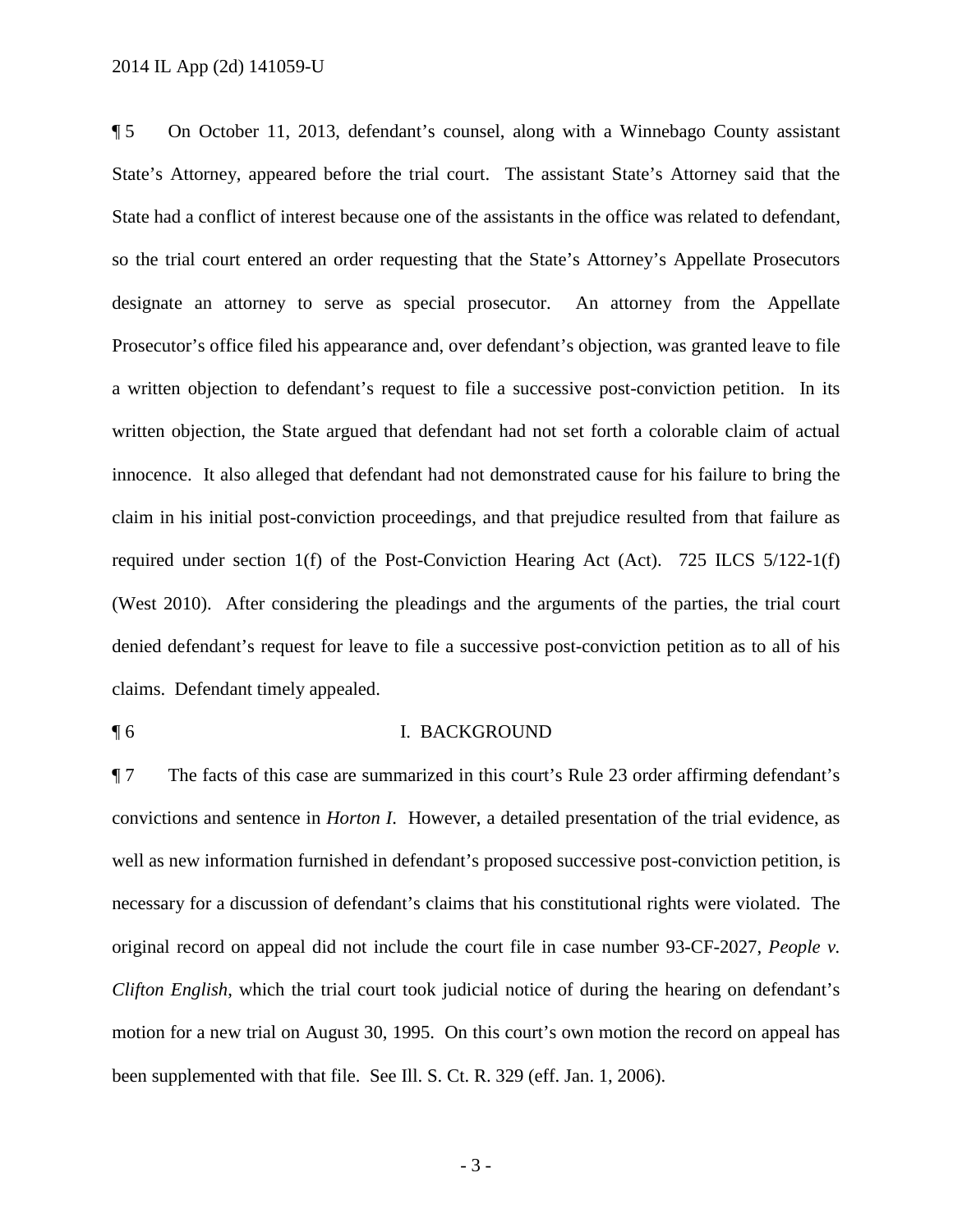¶ 8 The record reflects that on September 22, 1993, Detective Bruce Scott of the Rockford police department received an anonymous tip that defendant had made statements that he committed an armed robbery and murder at McDonald's restaurant on Charles Street. On September 24, 1993 at 3:30 p.m. defendant went to the Rockford police department to clear up any suspicion that he may have been responsible for the McDonald's armed robbery and murder. Defendant was questioned for several hours before signing a typed confession at 1:47 a.m. on September 25, 1993, and admitted that he committed the crimes. Defendant was 17 years old at the time and his criminal history consisted of three minor traffic offenses.

# ¶ 9 A. Motion to Suppress

¶ 10 Before trial, defendant filed a motion to suppress his confession, alleging that his statements were not voluntarily given. At the hearing on the motion, Detective William Doner testified that defendant said that he went to the police station to talk to detectives "who were talking about him." During questioning by the police, defendant acknowledged that he had made claims that he had committed the McDonald's armed robbery and murder, but he said that he was only bragging. Defendant told the police that his cousin, Clifton "Buddy" English, was the person who robbed the McDonald's and murdered one of its customers. Defendant acknowledged that he owned the Tec .22-caliber firearm used in the crimes, but he said that his cousin Clifton English was the gunman. He told the police that he was at the house of a friend, Garlyn Wilks, at the time of the armed robbery and murder, and that his brother, Larry Horton, had driven him there.

¶ 11 Detective Doner testified that the police officers urged defendant to be truthful. Doner said that defendant was interviewed by five different detectives. Before confessing, defendant was told that his brother Larry repeatedly denied even seeing him the night of the armed robbery

- 4 -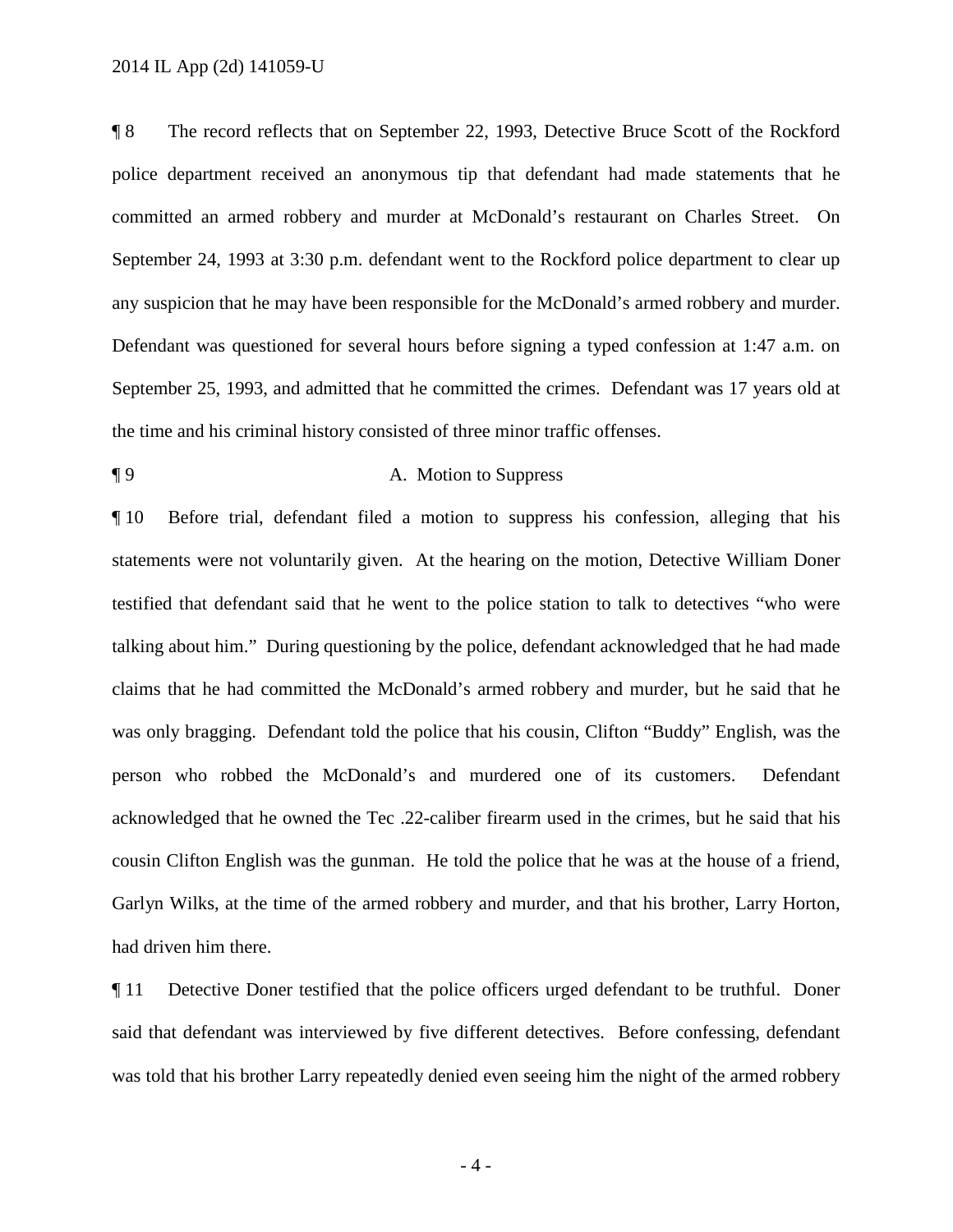### 2014 IL App (2d) 141059-U

and murder. He was also told that Clifton English was interviewed and denied any involvement. Defendant was told that Larry had turned over the gun, and that defendant needed to be truthful and to give the police the version of events that had actually taken place. At 11:05 p.m., while defendant was being interviewed by Detective Robert Redmond and Detective Bruce Scott, Detective Howard Forrester opened up the door to the interview room and slid a file similar to the one taken in the armed robbery on the table and said, "explain this" and left the room. At that point, Redmond told defendant that he knew defendant was involved and that he should be truthful. Redmond asked defendant whether he went into the restaurant and shot the customer intentionally, or if it was an accident, and if it was an accident that it was important for defendant to tell the police his side of the story. Defendant then admitted that he committed the McDonald's armed robbery and murder. As Redmond suggested, defendant said he accidentally shot the McDonald's customer.

¶ 12 For the next two hours and forty-five minutes Redmond typed a four page statement as Detective Bruce Scott elicited details from defendant. During his oral statement defendant told the police that he threw the McDonald's file folder out of a car window on 11th Street near Railroad Avenue. This detail was not included in the typed statement. At 1:47 a.m. defendant read and signed the statement. He was then charged with armed robbery and murder and transported to the Winnebago County Jail.

¶ 13 Redmond further testified that on September 25, 1993, he and Detective Scott visited defendant in jail. Defendant told them that he did not want to speak to them without someone else being present. In response, he and Scott told defendant that they were there to talk about his cousin, Clifton English. They then talked for 15 to 20 minutes.

- 5 -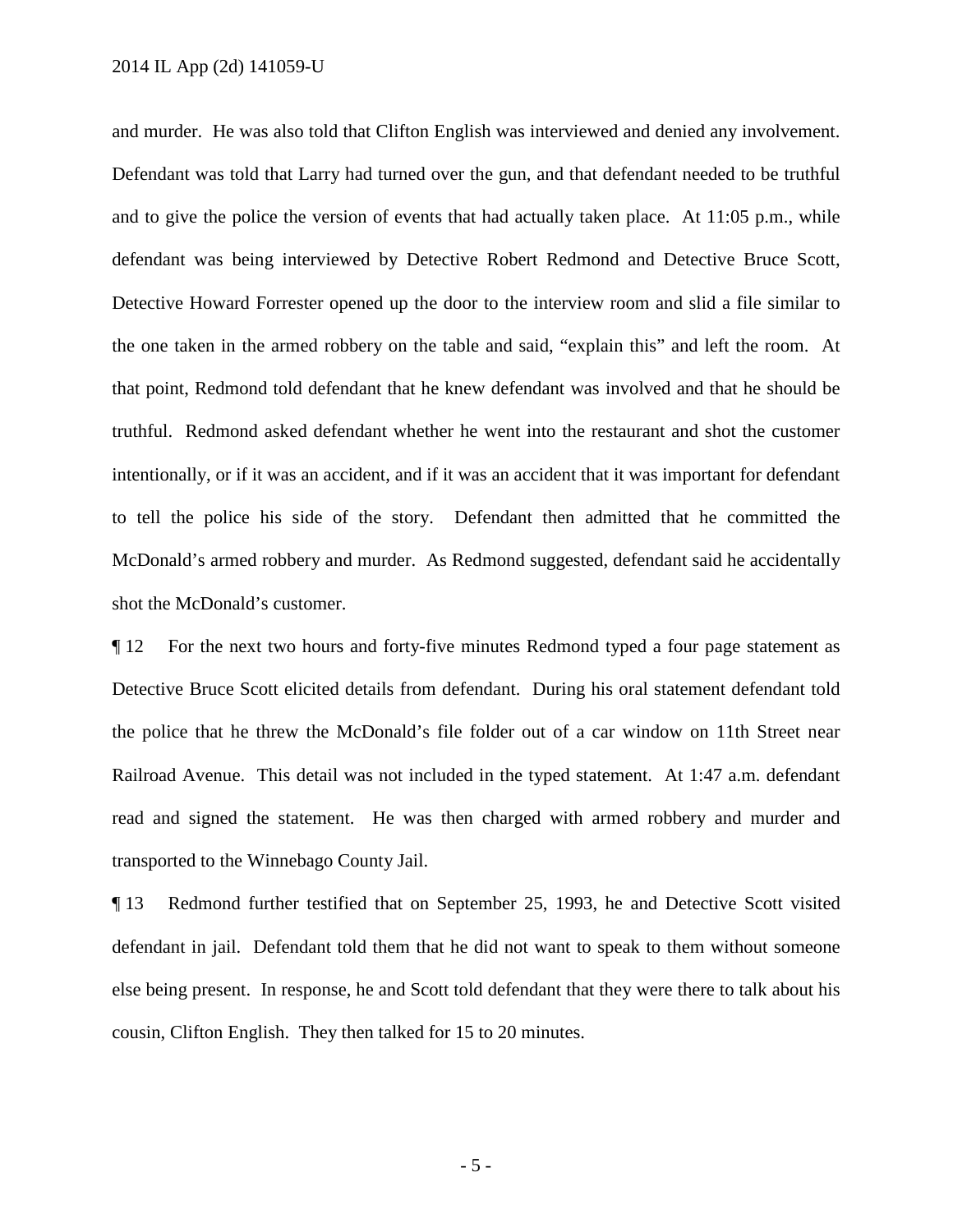¶ 14 Defendant did not call any witnesses during the motion to suppress and, after hearing the parties' arguments, the trial court denied the motion. This court affirmed the trial court's denial of defendant's motion to suppress in *Horton I*.

### ¶ 15 B. Motions *In Limine*

¶ 16 Prior to trial defense counsel disclosed that its defense would constitute: (1) the alibi that defendant had furnished to the police; and (2) proof of Clifton English's responsibility for the McDonald's armed robbery and murder. The evidence for the latter defense included statements made by English in the days following the McDonald's armed robbery and murders, English's possession of the murder weapon after the murder, other armed robberies that Clifton English had committed, and English's physical appearance, which was similar to the descriptions given by eyewitnesses.

¶ 17 The State filed a motion in *limine* to bar statements that Clifton English allegedly made to Larry Horton (defendant's brother and English's cousin), Felisha Horton (defendant's sister and English's cousin), Kristina Sholes (the mother of English's child), Larry Turner (English's friend), and William Taylor (English's friend). In their motions the State alleged that the statements English allegedly made to these people: (1) bore no indicia of reliability; (2) were not made spontaneously to close acquaintances after the crime; (3) were not corroborated by the evidence; and (4) the State would have no opportunity to cross-examine English. The motion referenced an "attached memorandum of law," which was not included in the record. The State told the court that it had been informed by Clifton English's attorney that he would invoke his Fifth Amendment privilege against self-incrimination if called to testify in defendant's trial. According to the State, English was awaiting sentencing for an unrelated murder and armed robbery at the Bombay Bicycle Club Restaurant. The State requested that the trial court conduct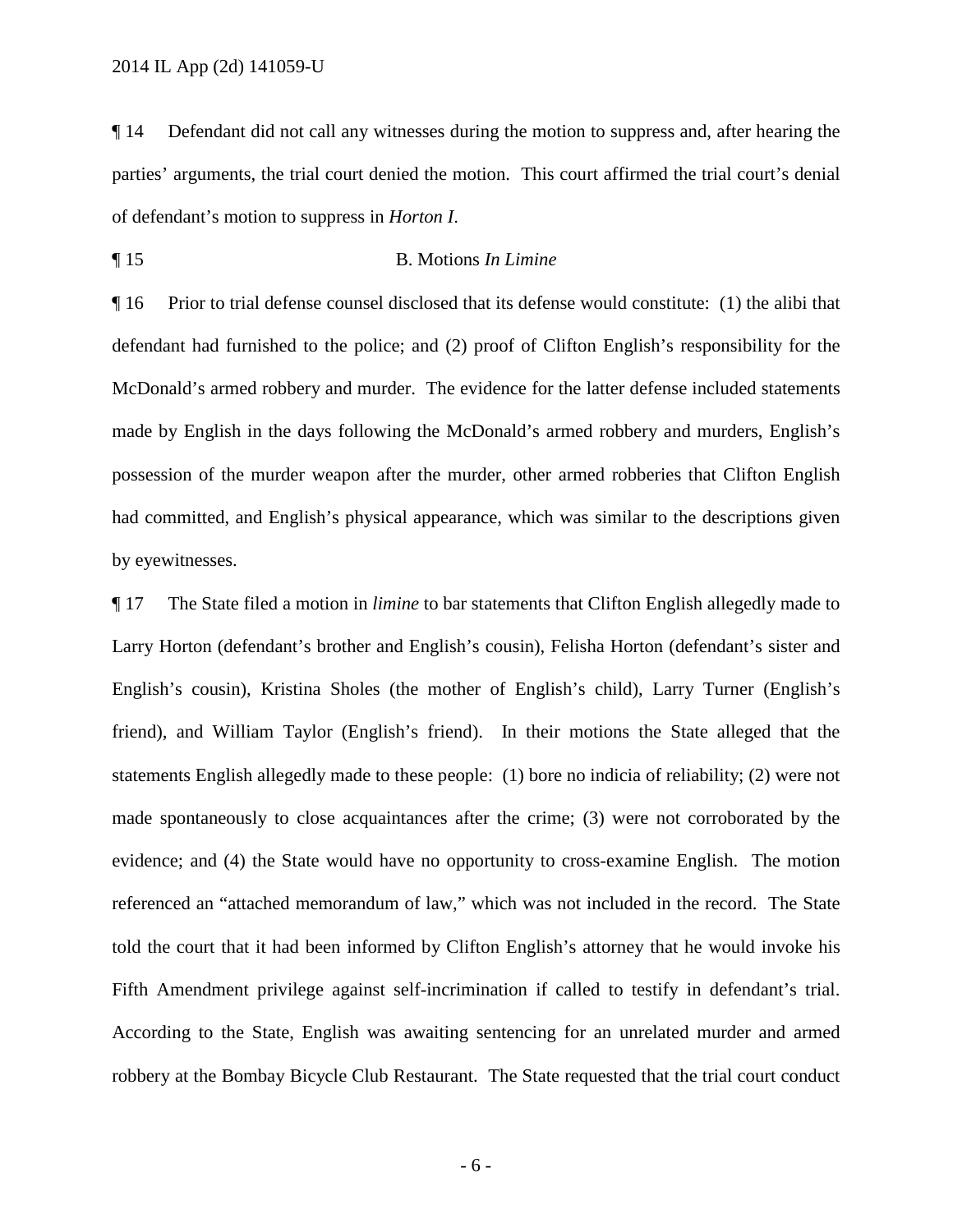an examination of English outside the presence of the jury to see if he would invoke the Fifth Amendment. The trial court agreed, but determined that a ruling on the motion would be premature until English was called. On March 14, 1995, prior to jury selection, the trial court directed the parties to "Hunter's Illinois Horn Book, paragraph 60.35." The following discussion then took place:

"MR. FUENTY [Defense Counsel]: Judge, just to clarify this, are you in a position to rule on this at this time?

THE COURT: Well, I am just going to make a statement about it so I want the record to show people how I am thinking.

And it's entitled declarations against penal interest. It states, second paragraph, four factors would provide considerable assurance, that considerable assurance is key word in the case law, that hearsay declarations against penal interest will be reliable are: one, whether the statement was made spontaneously to close acquaintance (*sic*) shortly after the crime occurred. Two, whether the statements was (*sic*) corroborated by other evidence. Three, whether the statement was self-incriminating and against the declarant's interest. And four, whether the declarant was available for cross-examination. And they cite *Chambers v. Mississippi*, a United States Supreme Court case.

Then it goes on to say, "The absence of any one or more of those factors results in the exclusion of the statement as inadmissible hearsay. And then if you go over to the pocket part of the same paragraph, you have this statement, "The admission of a declaration against penal interest turn (*sic*) to *(sic*) whether the statement is supported by sufficient indicia of trustworthiness. No one factor is (*sic*) prerequisite to its admissibility."

- 7 -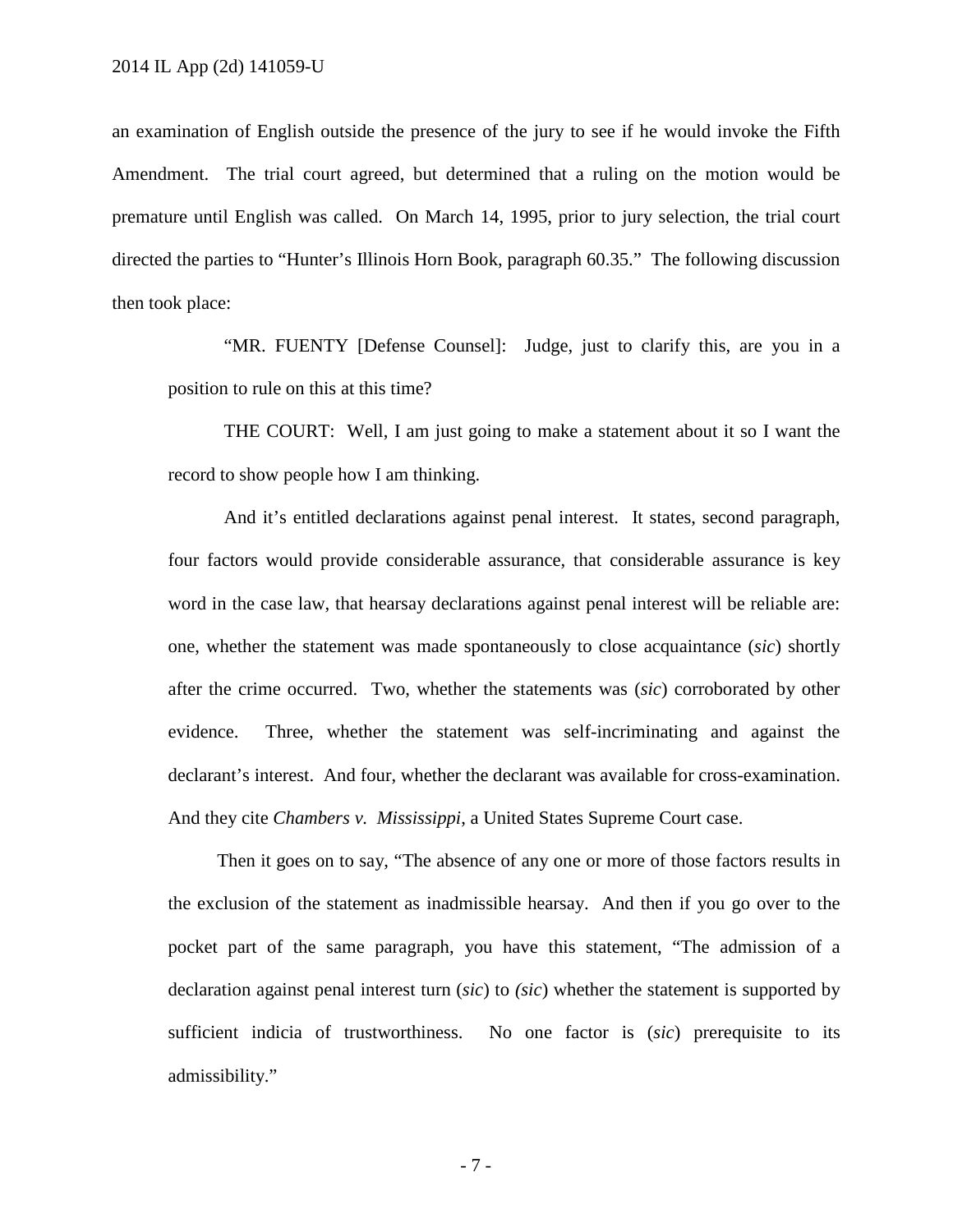MR. KARNER [assistant State's Attorney]: Just so we are clear, Judge, the Court has to consider the totality of the circumstances and engage in a balancing test. And one factor alone will not support or exclude the evidence.

THE COURT: I understand that. And the Court's determination on the issue of admissibility will be affirmed in the absence of clear abuse of discretion the Court improperly exclude (*sic*) testimony. 'The declarant made admission to a family member who was related to the defendant that he had stabbed the victim. The family had no bias,' and it goes on and give all sorts of examples in the pocket part supplement.

I also commend to your reading the case of *People v. Edgeston*. And I quote, and that's 157 Ill. 2d 201, and I cite from 244. 'Defendant next argues that the trial court erred (*sic*) precluding him from calling a witness at the second phase of the sentencing hearing who would have established reasonable doubt by testifying that just after the instant offense he heard Sullivan admit to shooting someone.' Now, here's the important part. 'At the close of the defense case, during the guilt phase of the trial, defendant sought to introduce the testimony of Lee Lilly. The defendant made an offer of proof that if called as a witness, Lilly would testify that he was near Alice Williams' car following the King shooting and heard Sullivan say 'I just shot some nigger.' The Court ruled that since Sullivan was unavailable as a witness because of his invocation of the Fifth Amendment privilege, Lilly's testimony was inadmissible. Lilly was again called by the defense as a mitigation witness during the penalty phase of the sentencing. When the State objected, defendant argued that he was attempting to put on evidence of residual doubt through Lilly's testimony that Sullivan indicated it was he who shot King. The Court relying (*sic*) upon certain cases excluded the proffered testimony. The trial court's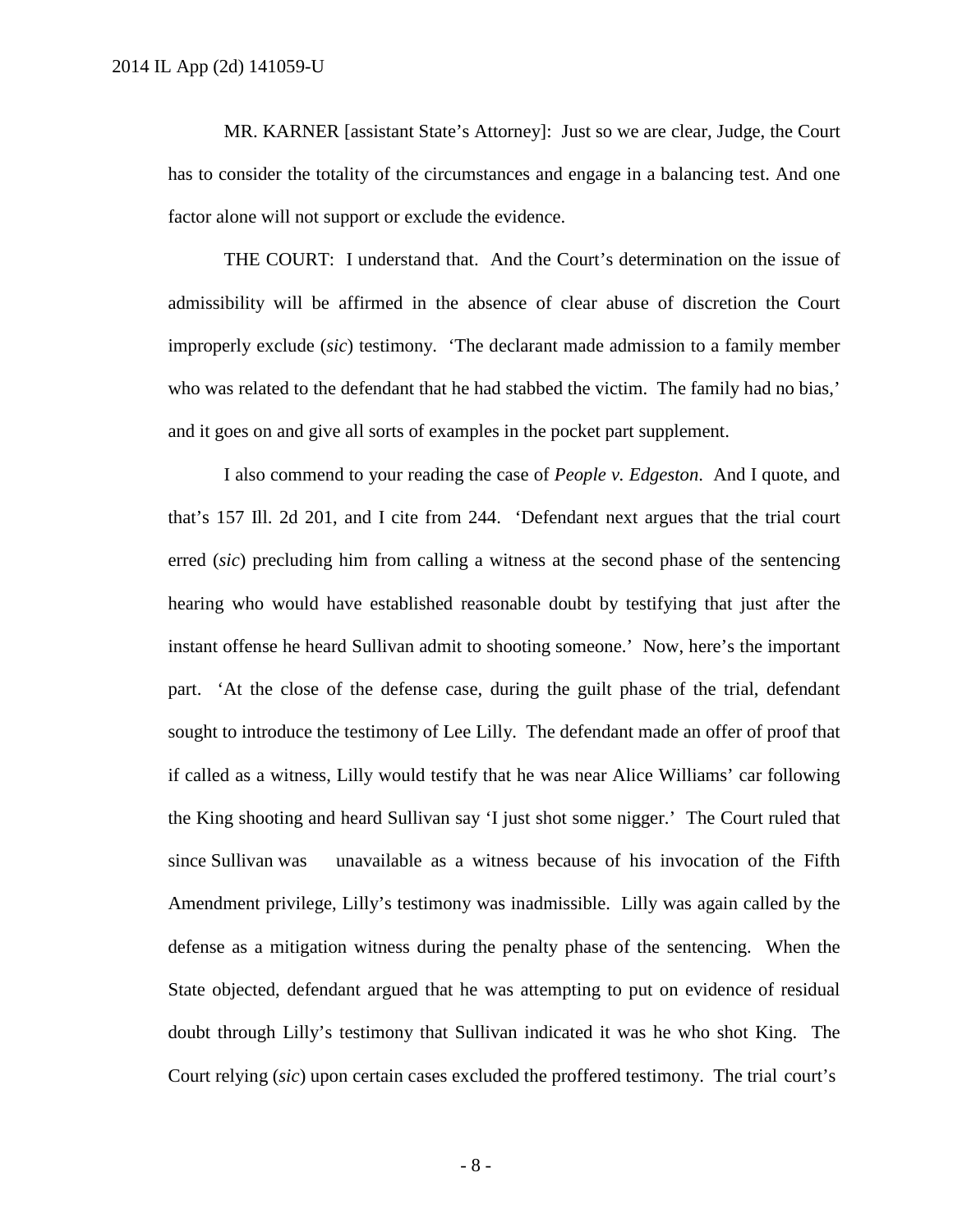ruling was correct. I commend those cases to you and those paragraphs of Hunter's Handbook.

I commend those cases to you and those paragraphs of Hunter's Handbook. Now, in regards to the motion, it is premature. I think you people have a good idea of where I am coming from and how I am thinking. I cannot tell the State or the defendant how to try their case or what witness to call at the time. But, I do have the power to rule upon an objection when they are made, and I will do so.

MR. KARNER: Judge, I would ask the Court, until the Court rules on the motion in limine, that the Court requires counsel, both sides, to refrain from making any reference to that in opening statements. Until—I mean, it would be improper to comment in opening statement on evidence that there isn't a good faith basis for getting in, and that would—

THE COURT: That is an age-old problem, Mr. Karner, that I have fought for some 30 years, and I know exactly where you are coming from. I cannot stop people from saying, or Judge Ito cannot stop some of these people from saying what they are going to say."

¶ 18 The State also moved *in limine* to bar evidence that the police recovered firearm ammunition in English's residence including a .22-caliber bullet. The trial court denied the motion as to the .22-caliber bullet because it was the same caliber as the murder weapon, but granted the motion as to other ammunition.

¶ 19 Next, the State moved to bar evidence of English's convictions for armed robbery that occurred prior to the McDonald's murder and armed robbery. The State also sought to bar evidence of the attempt armed robbery of the same McDonald's that occurred the morning of

- 9 -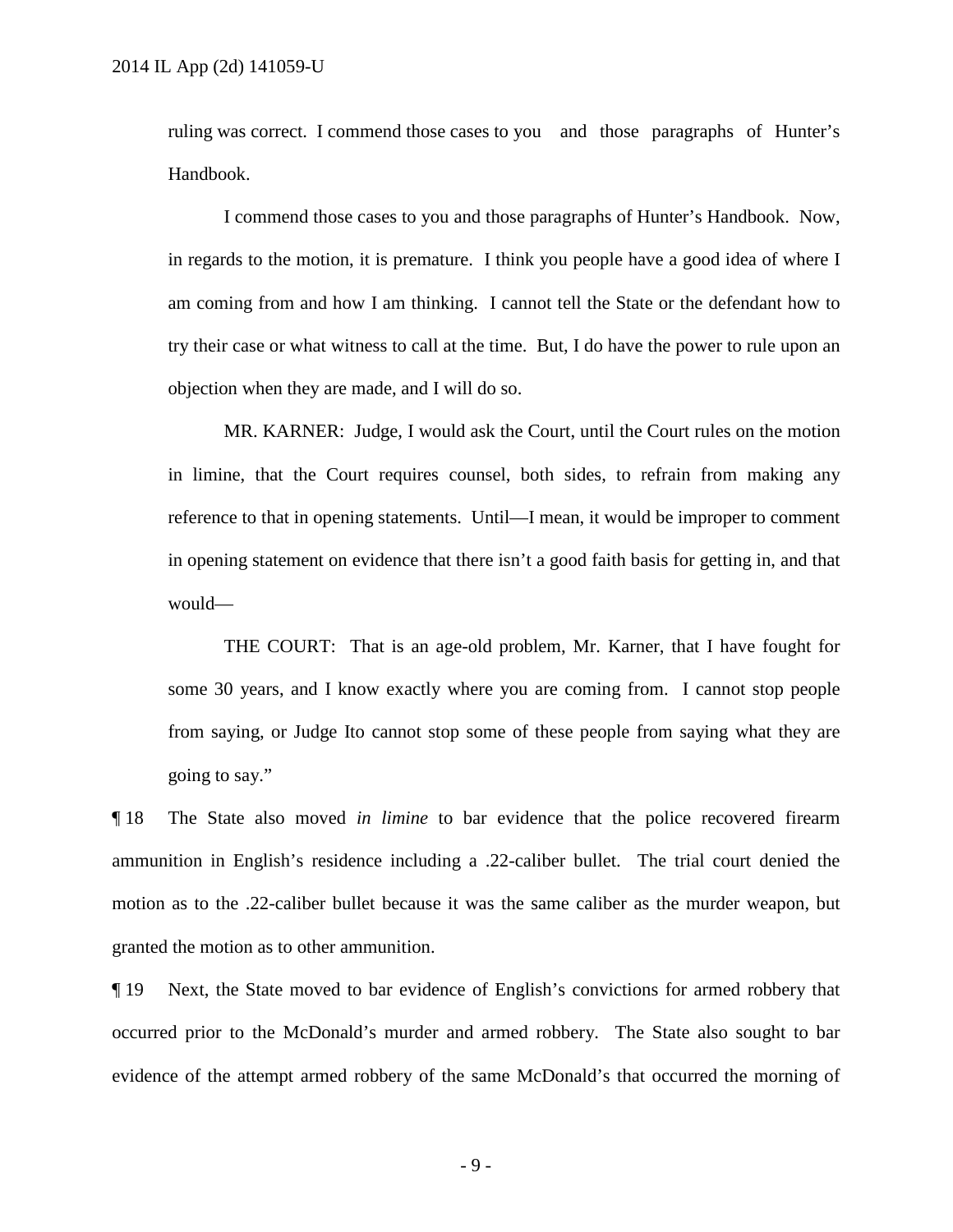murder and armed robbery. Specifically, the State said, "At approximately 1:20 in the morning on September 19, a person whom we believe to be Clifton English attempted to rob that store but was unsuccessful." Assistant State's Attorney Mark Karner argued that any other offenses that occurred before the offenses currently being tried were irrelevant. The defense objected, stating that a store manager, Patrick Kenny, who heard the offender's voice, thought it was the same person who had robbed the store a year prior. The trial court reserved ruling on these motions.

¶ 20 The State moved *in limine* to bar evidence of the printing on the shopping bag that the murder weapon was recovered from. The State argued that the murder weapon was found in a bag that had the word "Logli" on it, and that when he was out of custody English lived in close proximity to the Logli grocery store in Machesney Park. Therefore, it contended, jurors might improperly draw an inference that somehow English was connected to the murder weapon because it was found in a Logli bag around five days after McDonald murder and armed robbery. The State claimed that the logo on the bag was "hearsay." It requested that the bag be barred only if English invoked the Fifth Amendment. The trial court denied the motion.

¶ 21 The State next sought to bar evidence of English's guilty plea in case number 93 CF 2027 (the Bombay murder case). At the same time the State also moved to introduce English's conviction for those offenses if English testified but objected to allowing the jury to hear the factual basis for that guilty plea. The court reserved ruling on this motion.

¶ 22 Returning to the motion to exclude English's hearsay statements, the State argued that once the defense commented on them in opening statement it could not "unring the bell." The court denied the State's request to have this issue resolved before opening statements, but said that English would be called first to determine whether he planned to invoke the Fifth Amendment, and after that, certain rulings would follow.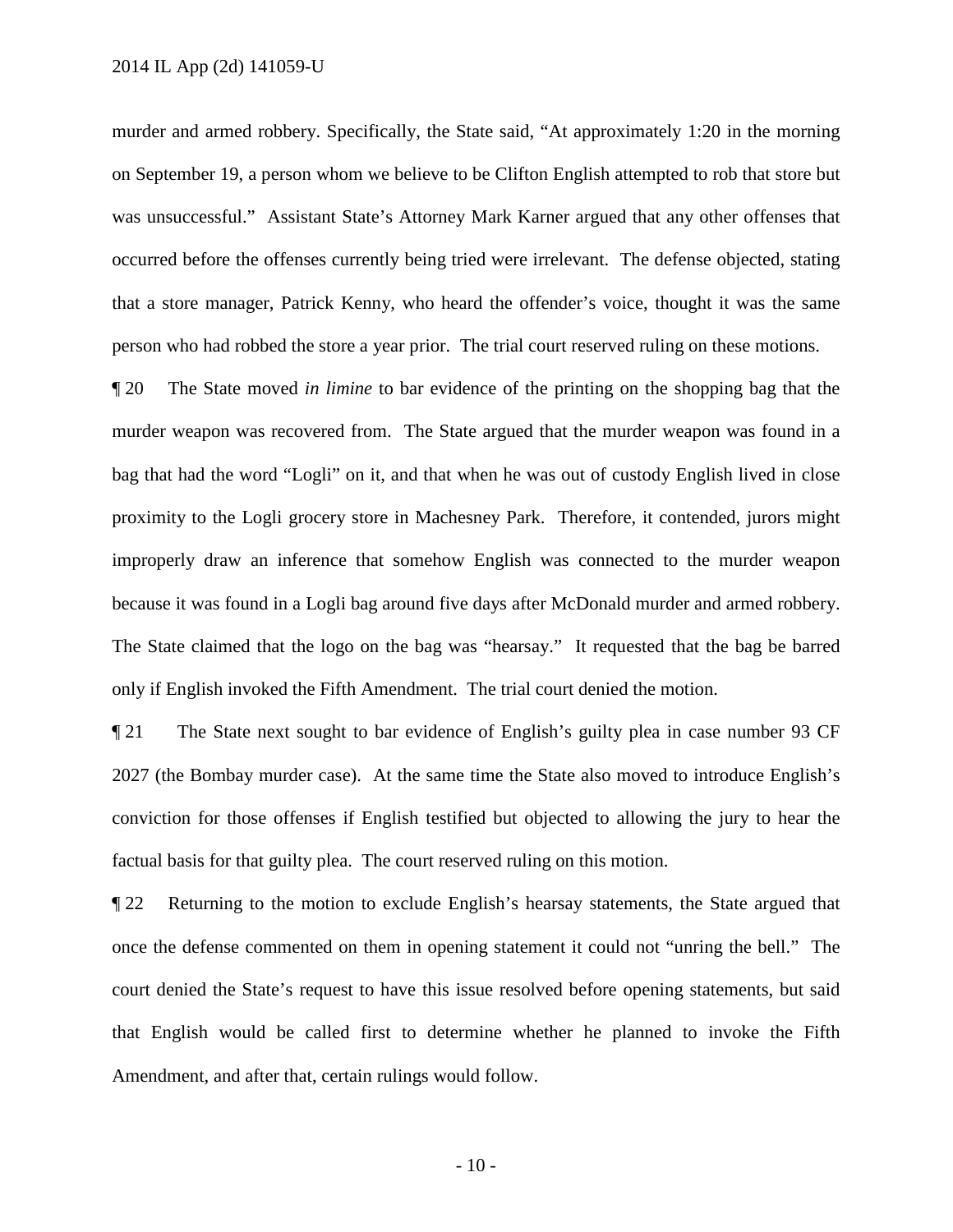¶ 23 The State moved to exclude statements by English to Felisha Horton where he told Felisha about some other armed robberies that he had committed. The court again said that a ruling would be premature because if English chose not to testify the issue would be moot.

¶ 24 On March 16, 1995, trial resumed. The State renewed its motion to bar any reference to English during opening statements since any reference would be unfairly prejudicial. The State also objected to any reference to the Bombay murder case, which the trial court granted. Next, the State said it would not be offering evidence of the September 19, 1993, early morning attempt armed robbery of the same McDonald's restaurant and it would excise any reference to that offense from defendant's confession in their case-in-chief. The State acknowledged that those references would be relevant if English testified.

¶ 25 The defense sought to bar the introduction of a black bandana recovered from defendant's sister's house because it did not match the description given by witnesses as being "green or blue" or "green with a white star." Again, the court reserved ruling.

## ¶ 26 C. The State's Opening Case

¶ 27 During opening statement, defense counsel told the jury that the question in this case was going to be "who did it?" Counsel told the jury that witnesses would describe the offender as 28 to 32 years old, 5 foot 10 inches to 5 foot 11 inches tall and weighed between 210 and 230 pounds. At the first mention of English by defense counsel, the State objected. The objection was overruled. Defense counsel then told the jury that they would hear evidence about what English did and said. Counsel told the jury that English had borrowed the gun from defendant the Saturday before the McDonald's murder and armed robbery. He said that defendant did tell stories to his friends to impress them, but that he learned information about the crime from English. When defendant heard that the police were asking questions about his possible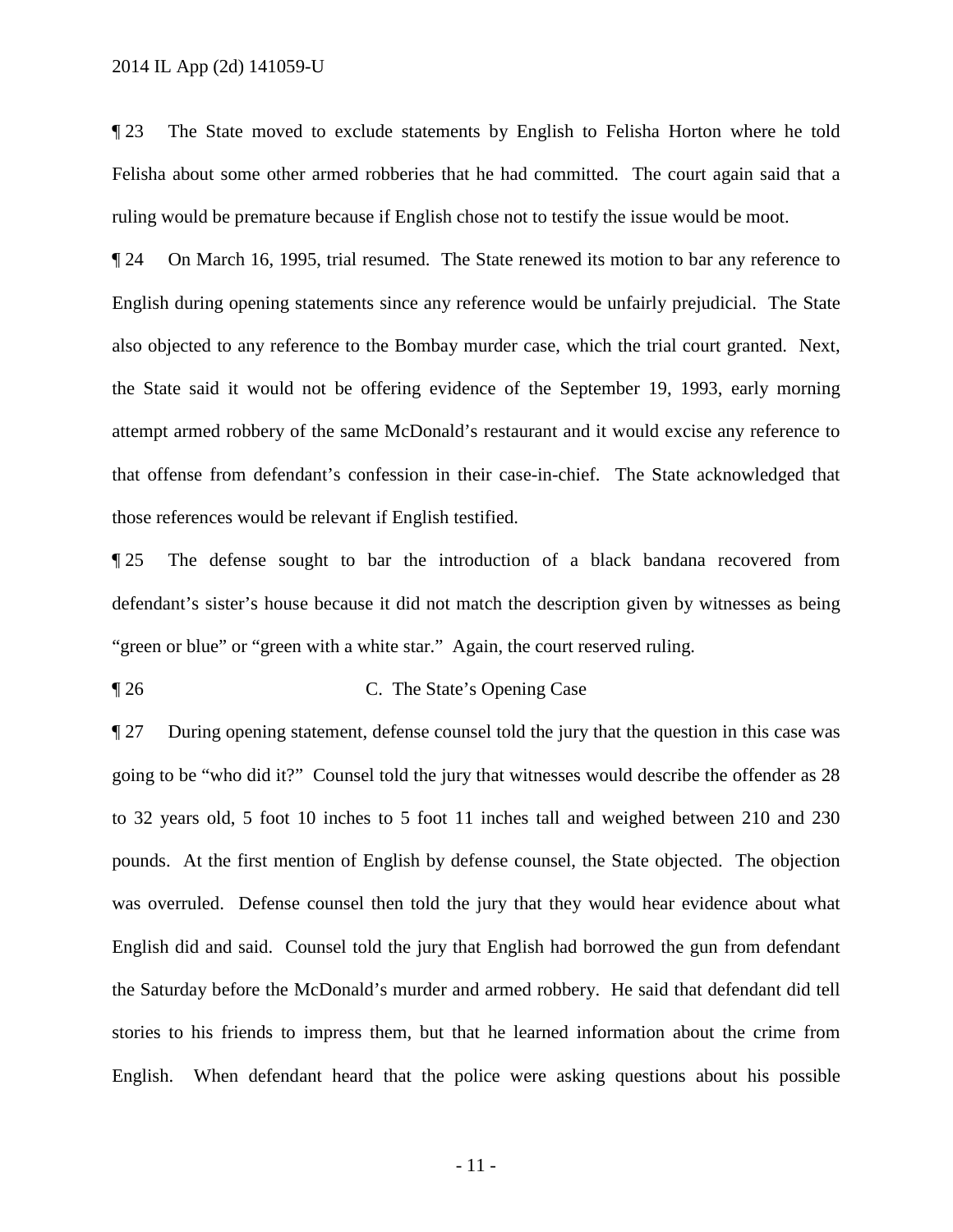involvement in the McDonald's crimes he went to the station to tell them what he knew. Defendant told the police that his cousin, English, committed the crimes. English also told his cousins Larry and Felisha Horton that he committed these crimes. English told Larry that he "shot the guy in the head" because "he thought he was a rent-a-cop and shot him in the motherfucking head."

¶ 28 Defense counsel also told the jury that English confessed to his ex-girlfriend and the mother of his child, Kristina Sholes, that he committed these offenses. English also told Sholes that he thought the guy was a rent-a-cop and provided other details of the crimes to her.

¶ 29 The State's first witness, Victor Castaneda, was the father of the victim, Arthur Castaneda. Mr. Castaneda testified that Arthur was 26 years old at the time of his death. Over objection, he said that Arthur was one of his four children. Arthur was a musician who worked for Disney on Ice. On the night of his murder he played in a benefit for a young boy who had cancer.

¶ 30 Rockford Police Sergeant Steven Johnson testified that on September 19, 1993, he responded to the McDonald's within two minutes of the 911 dispatch. He and around 20 officers searched the surrounding area by foot and in patrol cars. The area searched included "yards and garbage cans and storm drains, and then it was expanded all the way from Charles Street to Broadway and from 24th to 20th Street." The search was commenced within 10 to 20 minutes of Sergeant Johnson's arrival.

¶ 31 Mary Casey testified that she was a manager of the McDonald's in question. On the night of the offense she was dressed in civilian clothes because she was off duty. Shortly before 10 p.m. she looked to the west side door and saw a black man come "through the door and left his hand up. He had a gun and he shot it." The gun was in the man's right hand. Casey said the

- 12 -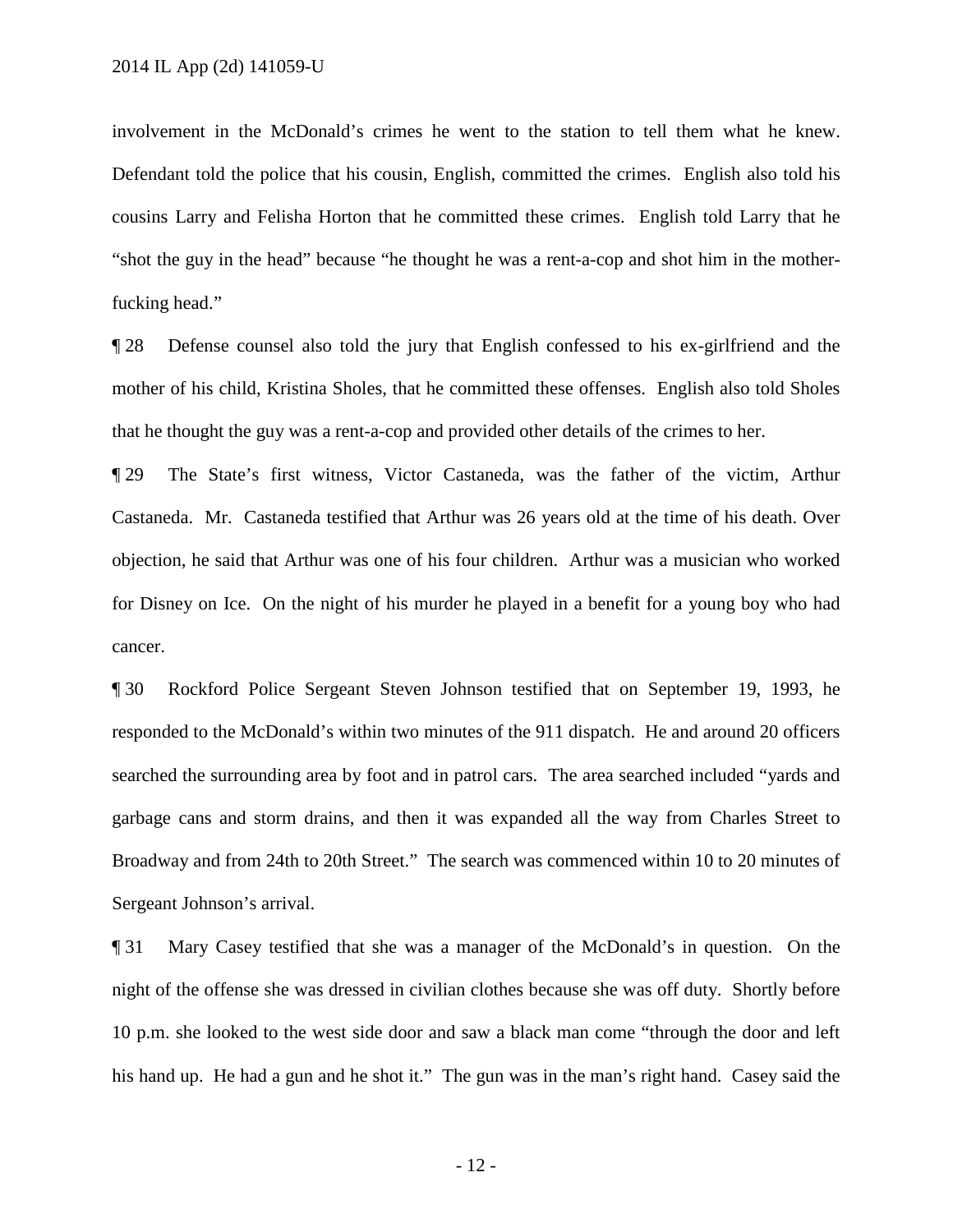man was wearing a dark hooded coat with the hood up. He wore a dark bandana over his mouth to his nose. Casey did not recall the exact color of the bandana. The man wore gloves and ordered people into the back room. She told the police that she did not think she could identify the offender. Therefore, on direct examination she was not asked to describe the offender's height, weight or age.

¶ 32 Casey told everyone to be calm. Once in the back room, known as the crew room, the offender asked for a manager to open the safe. Casey told the offender she was the manager. The offender grabbed Casey by the arm and took her into the office, across a small hallway. She opened the safe and the offender recovered two tan envelopes with partitions that contained cash. ¶ 33 Casey identified two of the State's exhibits; both were the type of pouch that was taken from the safe by the offender. She clarified that she actually took the pouches from the safe and handed them to the offender. The offender asked Casey if that was all there was, and she told him that there was money in the tills but he said he did not want it. The man left. Casey waited for a minute before looking in the crew room and giving an "I am okay" gesture. She then called 911. Casey was shown a firearm that she said looked like the type used by the offender. She guessed that both the pouches contained around five hundred dollars total.

¶ 34 On cross-examination Casey said that the man was 28 to 32 years old, 5 foot 10 or 5 foot 11 inches tall and weighed 210 to 230 pounds. The offender wore green army "boot camp" type pants. She said the man spoke in a calm, deep voice. The man had blotchy pigmentation around his eyes. She described him as having a dark complexion. Casey estimated that she was with the offender for around five minutes. She told the police that the man appeared to have thick facial hair where his scarf ended. She tried to be as accurate as possible in describing the offender because she knew that it was important.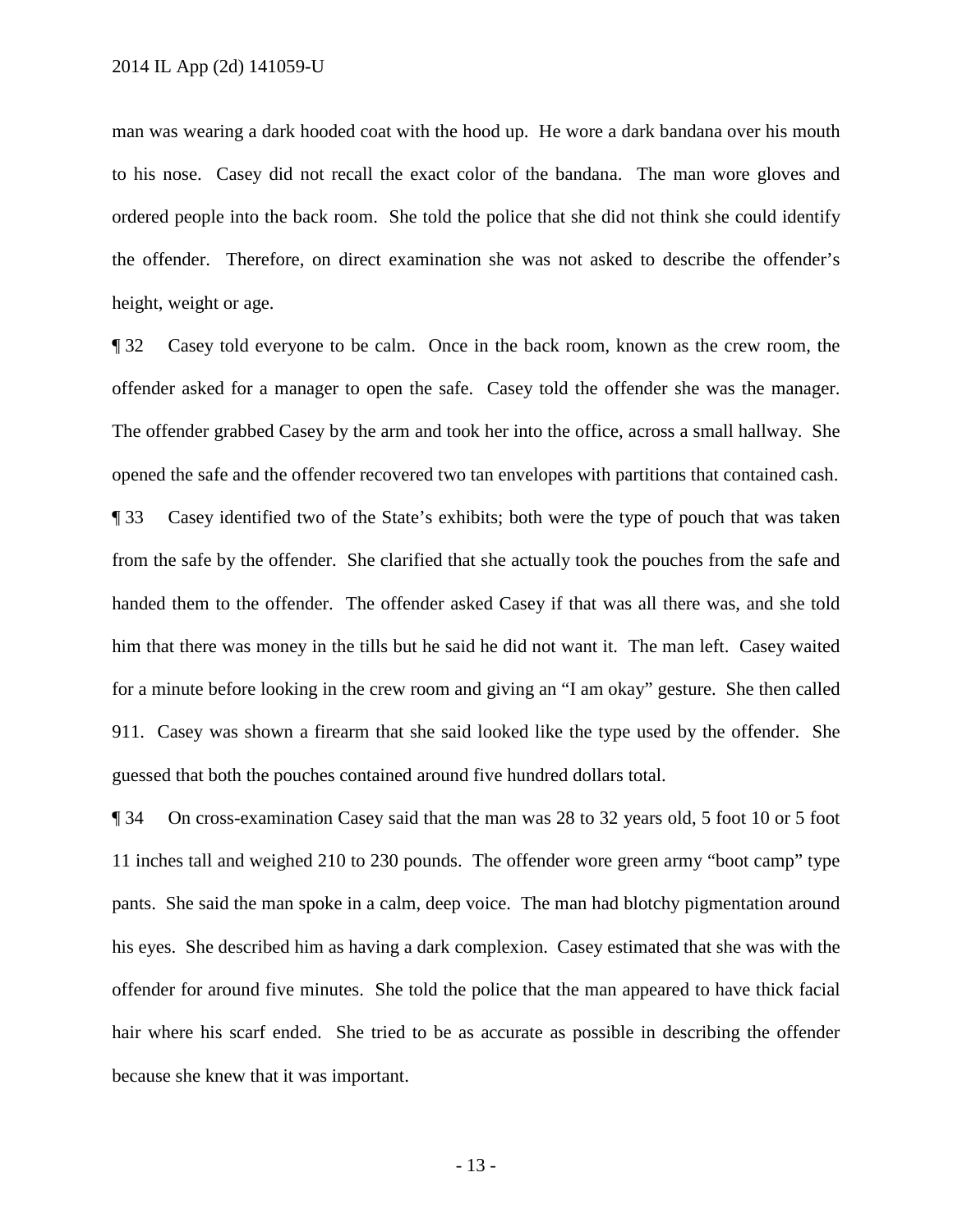¶ 35 Robert Heral testified that he was at the McDonald's restaurant with his wife eating when he heard a bang. He looked up and saw a man waving a gun and yelling for everyone to get in the back. Heral described the man as 5 foot 9 inches or 5 foot 10 inches in height, and weighed 180 to 190 pounds. He said the offender wore a black knit cap and dark clothes or at least a dark jacket. The man also wore a bandana or something over his face. Heral said that while the offender and the manager were in another room he heard the offender tell her, "you have got twenty seconds, bitch."

¶ 36 On cross-examination Heral said that he told the police the offender was in his early twenties. He also acknowledged that he told police that "he was wearing a knit-type black winter hat with little designs that looked green-ish gold like the New Orleans Saints." After Heral's testimony concluded the State requested a rule to show cause against a subpoenaed State witness, Lynn Hollingshed. The State told the court that Hollingshed left the court house after indicating his disapproval with assistant State's Attorney Karner and with the necessity of testifying in court that day. The trial court issued a rule to show cause.

¶ 37 Jackie Warner testified that she was at the McDonald's in the drive through lane with her boyfriend at the time of the armed robbery. When no one responded to their order and they could not see anyone inside, Warner joked, "I bet they're being robbed." She then looked behind her and saw a black man running off into the distance. The man looked at her and her boyfriend while he slowly jogged away. He had a gun in his right hand and a brown paper bag in his left hand. The bag was folded and looked like the size of a letter. Warner said that the man was wearing a hooded sweat shirt and dark colored pants. On cross-examination, Warner said that she told the police that the man was approximately 35 years old, six feet tall and weighed between 225 to 250 pounds.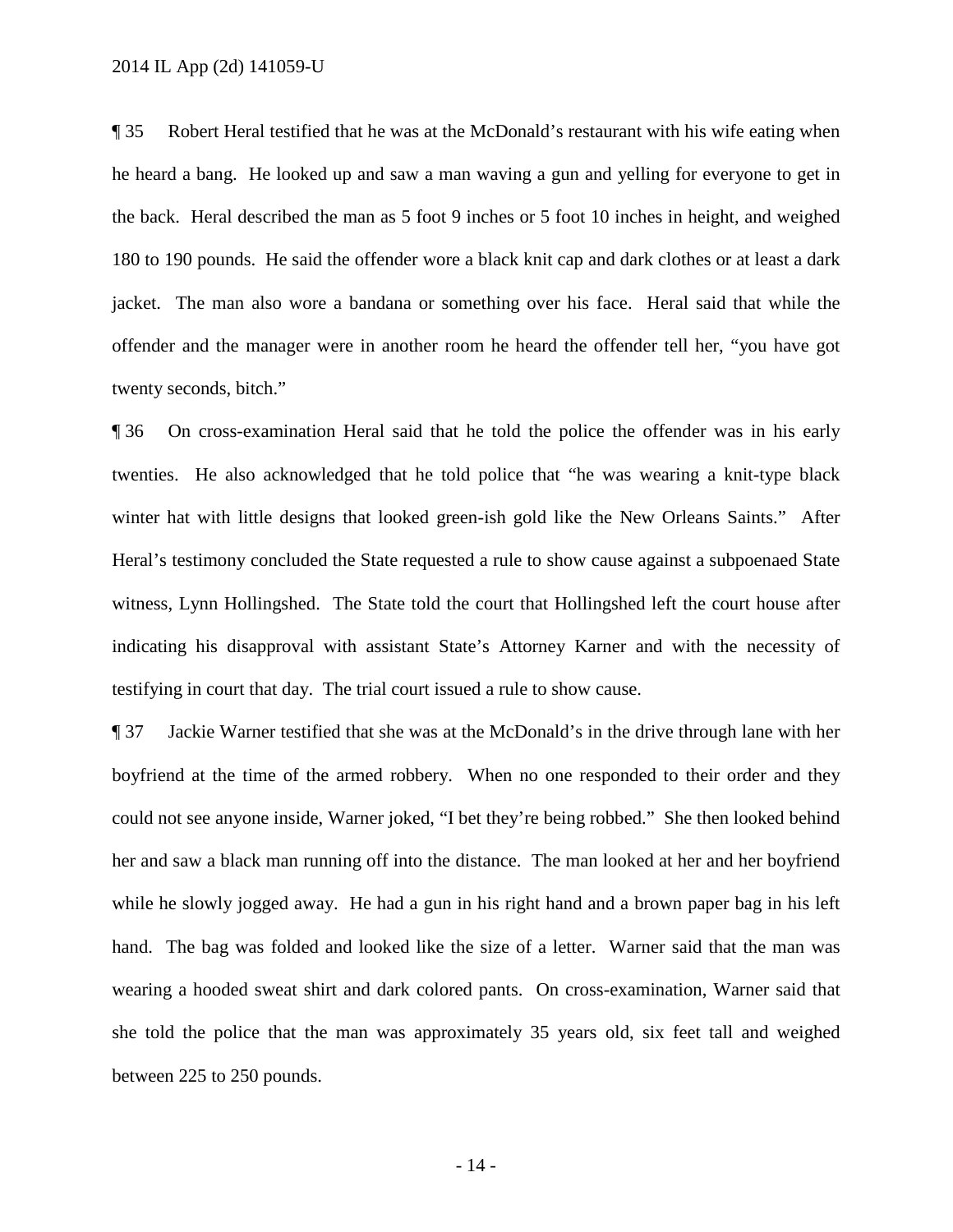¶ 38 Denise Davis testified that she was defendant's ex-girlfriend. She was 17 years old when she dated defendant. She said that she was no longer dating defendant at the time of the armed robbery and murder, but they were friends. A week and a half to two weeks before the McDonald's offenses she was in her car with defendant along with Alisa Bennet and Carol Hobson. Defendant asked her to stop at his cousin "Buddy's" house. Davis said that Buddy's real name was Clifton English and that English lived behind the Logli's grocery store in Love's Park. She drove defendant to English's house, and he went inside the house. When defendant came out of the house he was carrying something wrapped in a white cloth, which turned out to be a gun that looked like an Uzi. Defendant told them the gun was a Tec-22, a .22-caliber handgun. Davis then drove defendant to his sister's house, where he would sometimes spend the night. She saw defendant with the gun later that night before the McDonald's armed robbery and murder. They were at defendant's sister's house on Fourth Avenue along with Garlyn and Alisa. She did not know Garlyn's last name but she knew he was a friend of defendant's. While defendant was handling the gun a bullet fell out and Davis picked it up. Defendant said to her, "now if anything happens with that bullet your fingerprints will be on it."

**Text** 39 Davis testified that on September [2](#page-14-0)0, 1993, at around 8:15 a.m. she "beeped"<sup>2</sup> defendant and he called her back. Defendant told Davis that he did not call her back the night before because he was at his mother's house and he was not near a phone. Defendant told Davis that "some stuff happened with the gun last night." Davis asked defendant what happened, and he asked her if she had read the papers. Davis told him she had not, and defendant said, "well, go read it." Later, she met with defendant outside his house on College Avenue. She told defendant

<span id="page-14-0"></span> $2$  In 1993 people carried pagers that would emit a signal when another person called the pager number by telephone.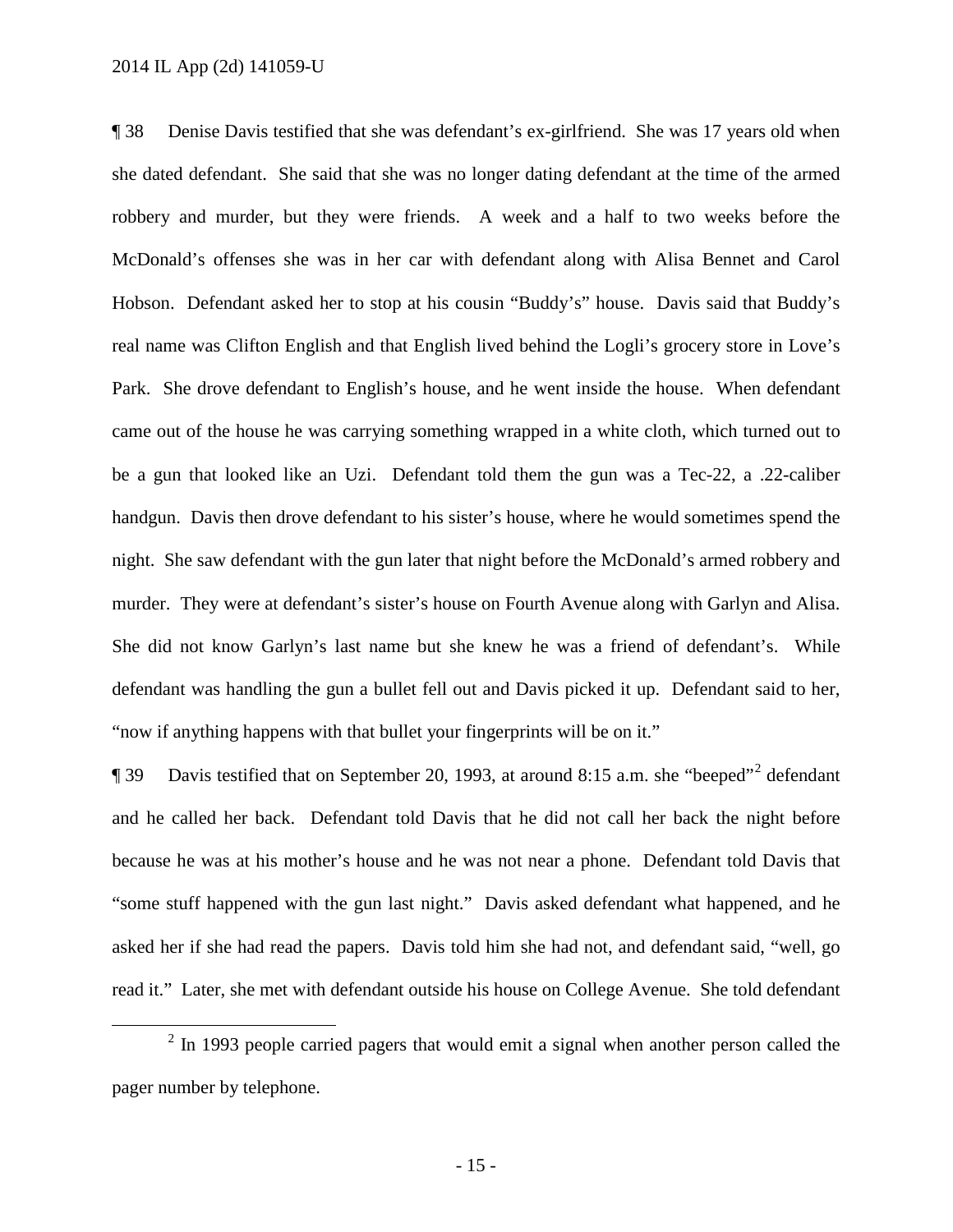that she overheard a conversation between his friends Carl Hobson and Damian Jordan. Later that night she was talking to defendant on the telephone and he asked her why she was "running off at the mouth" about the McDonald's shooting. She was angry with defendant for accusing her of talking about the McDonald's crimes. Later that day she and defendant met at Damian's house and defendant apologized for yelling at her and he told her he knew she was not the one talking about the crimes because "she didn't know any details." Davis said she asked defendant why he shot the victim, and defendant said that because he thought the victim was a "cop." She also asked defendant where the money was because she wanted some. Defendant told her that by the time he got to his sister's house after the crimes he only had three dollars on him. Defendant thought the bags were open and the money fell out while he was running.

¶ 40 Davis also testified that she did not go to the police with this information because she did not believe defendant. The State then impeached Davis with a statement that she had earlier made to assistant State's Attorney Karner before trial. Specifically, Davis was asked, "Do you recall telling [the State] that the reason you didn't report it was because if you reported a crime every time you saw one, you would be going to the police all the time?" Defense counsel's objection was overruled, and Davis admitted that she made that statement.

¶ 41 On cross-examination Davis testified that defendant's cousin, Clifton English, was in his mid-twenties and defendant was 17 years' old at the time of the offenses. Davis said that she broke up with defendant before the offenses because he was dating Melissa Pappas. She reiterated that she did not believe defendant when he said he committed the McDonald's crimes and that he was bragging to build up a reputation. On re-direct examination Davis acknowledged that her opinion that defendant was "bragging" about committing the offenses was not included in a four-page statement that a police officer typed up and that she had signed.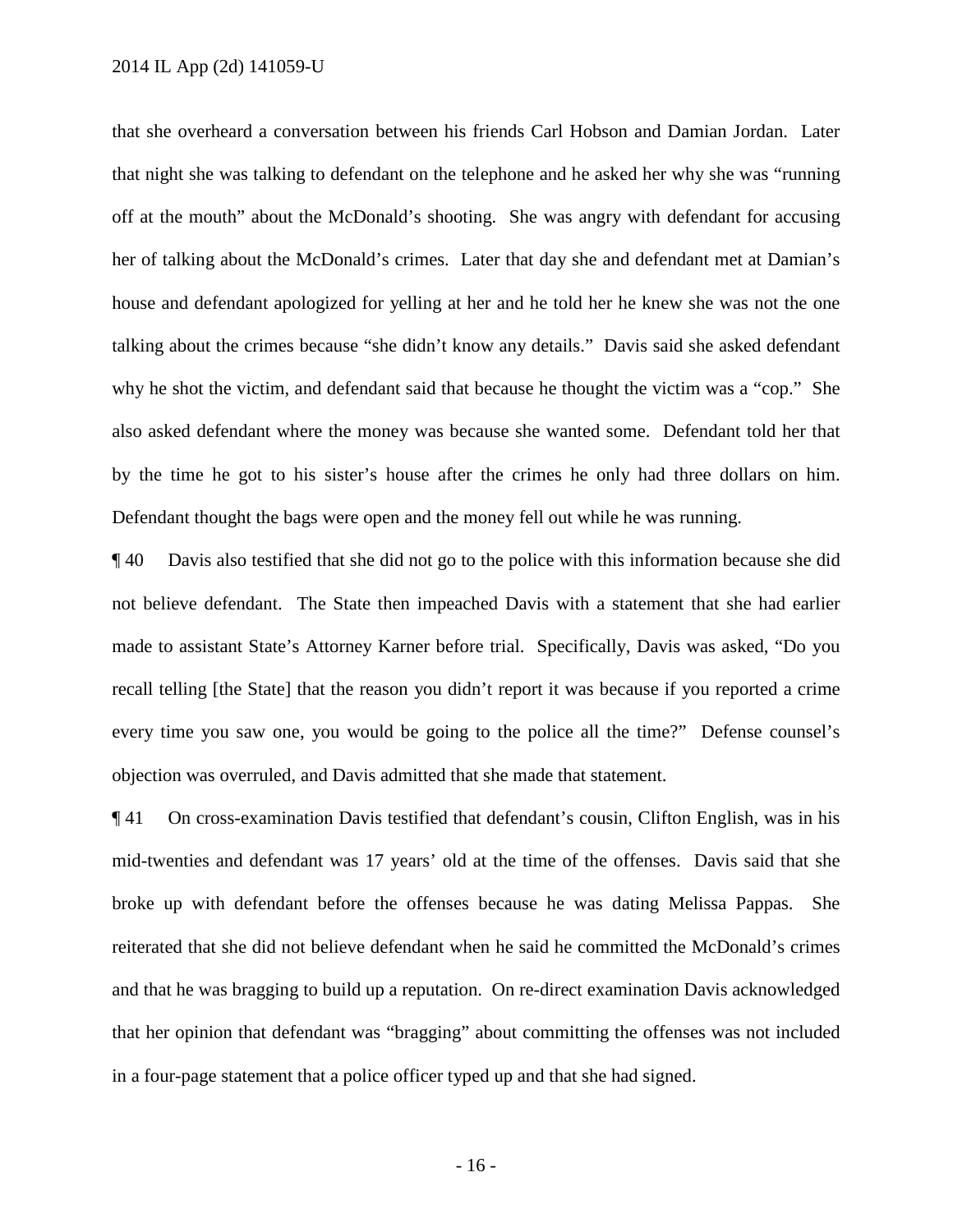¶ 42 Forensic expert testimony established that a shell casing recovered from the McDonald's restaurant and the bullet slug recovered from Arthur Castaneda's body were fired from the gun recovered from the attic of defendant's sister's house. The gun, a Tec-22 and the clip, along with ammunition, were found inside two brown paper bags from Logli's grocery store. Latent fingerprint examination on the bags yielded one print that did not match either Clifton English or defendant. There were no latent fingerprints found on the gun.

¶ 43 Lynn Hollingshed testified that he was 17 years' old at the time of trial and was a student at Roosevelt High School. Hollingshed said he was a friend of defendant's and met him through a mutual friend, Carl Hobson. He had known defendant since grade school. Hollingshed said that about a month before his September 24, 1993 written statement to the police, defendant approached him and asked him if he knew where to get a gun. He told defendant that he knew a guy, Vance Patterson, who was selling a Tec-22 for \$250. Hollingshed gave defendant Patterson's phone number.

¶ 44 Hollingshed said that in early 1993 he was at Carl Hobson's house along with Carl's little brother, "Mikey", and three white girls named Trish, Dawn and Heather. Defendant told him that he needed a quicker way to "find" money. The topic of the McDonald's restaurant at 2715 Charles Street came up and defendant said that "they" had tried to rob it before. The defense objected, and outside the presence of the jury, moved for a mistrial based upon the reference to other crimes. The trial court denied the motion, but cautioned the State to get off the subject matter and to correct it, if it needed to be corrected, the best way it could.

¶ 45 The State then asked Hollingshed the following question: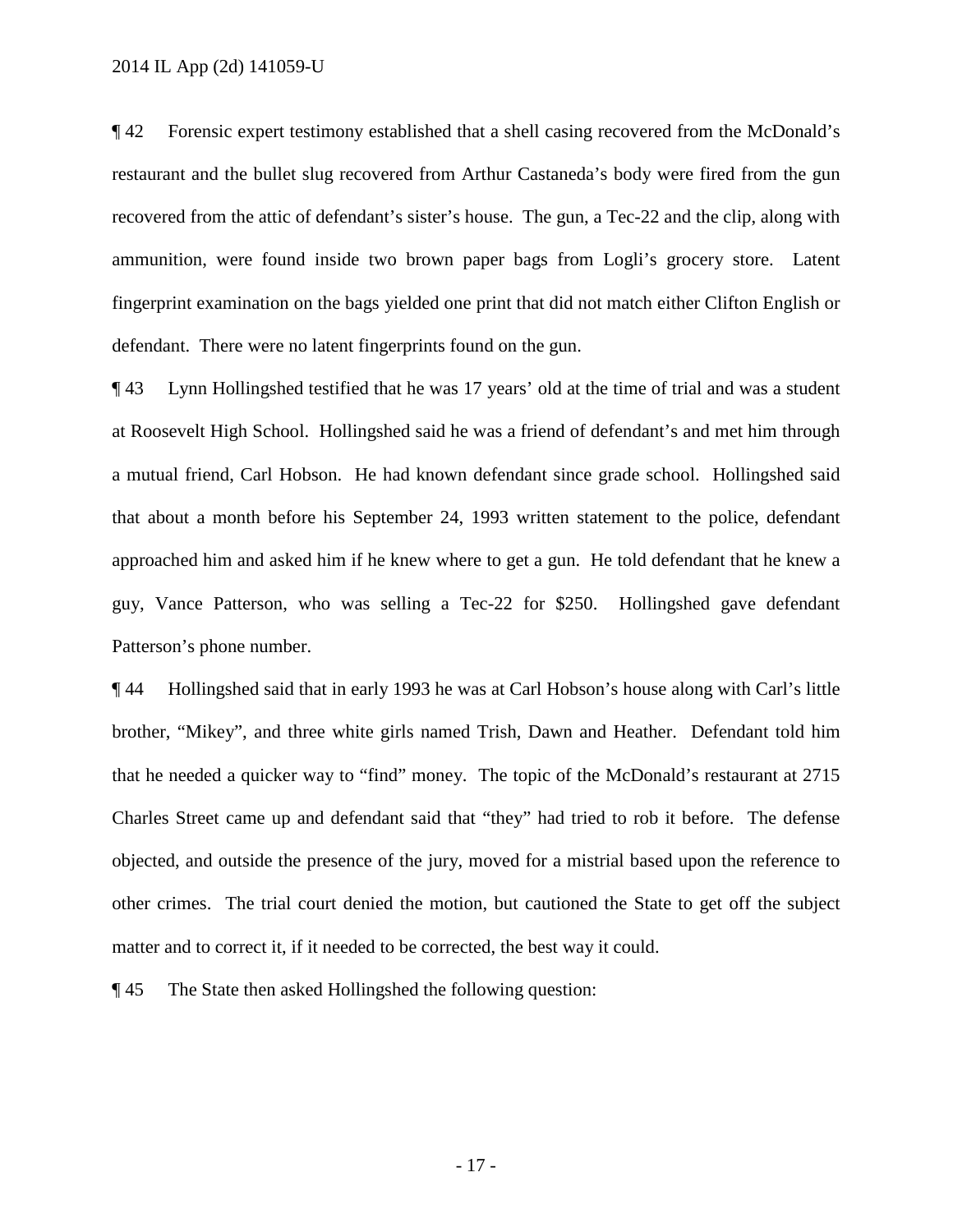Q: Don't talk about what other people said that those other people did, okay? Yes or no, did the defendant tell you in reference to that McDonald's that he would get it one day?

A: Yes.

¶ 46 Next, the State asked Hollingshed if he talked to defendant on Monday, September 20, 1993. Hollingshed said that at 2:00 a.m. that day, defendant called him at Carl Hobson's house and asked him about a white guy who Hollingshed knew who was interested in buying defendant's Tec-22 for \$400. Defendant asked Hollingshed for the guy's phone number. Hollingshed testified that he did not give defendant the guy's phone number and that he (Hollingshed) wasn't getting "hooked in it."

¶ 47 Hollingshed testified that he talked to defendant on the telephone later that afternoon when defendant called Carl's house again. Carl answered the telephone and handed it to Hollingshed. Defendant said, "I shot somebody." Hollingshed said, "yeah, right, quit lying." Defendant told him to read the newspaper. Carl went and got the newspaper. Hollingshed told the defendant that the only shooting reported in the newspaper was the McDonald's shooting. Defendant said, "that's the one." Hollingshed said that he and defendant did not talk about selling defendant's gun again.

¶ 48 Over defense counsel's objection, the State confronted Hollingshed with his typed statement to the police that he signed on September 24, 1993. The State asked him, "[d]idn't you say that the defendant said, 'what's the dude's name that wants to buy the gun,' and you said, 'I ain't telling you because I ain't fixing to get hooked into this?'" Hollingshed said, "yeah." He said that he asked defendant how much money he got from the armed robbery and that defendant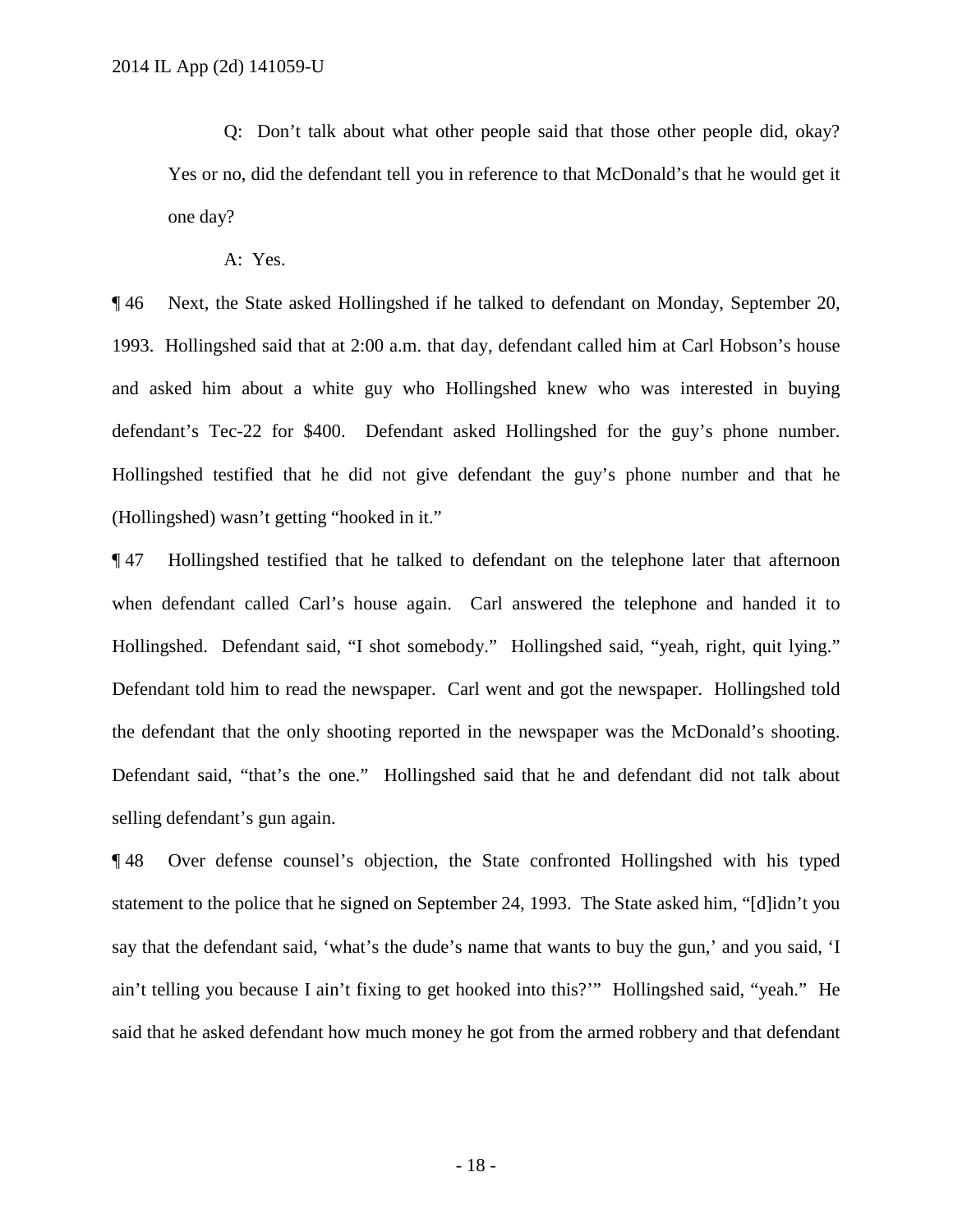"did not say." He never gave defendant the phone number of the guy who wanted to buy the Tec-22.

¶ 49 Hollingshead stated that a few days before he gave the police a statement he was driving around with some friends, Mike Hobson and Tory Taylor, when he saw defendant at his mother's house at 323 Alliance. At that time defendant was in possession of the Tec-22. Hollingshed testified that State's Exhibit 114, the gun recovered from the attic of defendant's sister's house, looked like the one he saw defendant with on September 21, 1993.

¶ 50 On cross-examination Hollingshed testified that although Vance Patterson wanted \$250 for the Tec-22, he knew it was only worth \$150 because the gun jammed. When he was at Carl's home with Trish, Dawn, Heather, Tory Taylor, Mickey Hobson and defendant, another person was present. He thought the other person was "Buddy." When defendant said he shot someone Hollingshed thought he was bragging. When he saw defendant after the McDonald's shooting defendant was wearing a jacket and it was nighttime. Defendant was with a girl named Melissa. He noticed the gun when defendant was getting ready to get into a car parked about five feet away and next to the car Hollingshed was in. The gun was in defendant's coat. This occurred at defendant's house. Defendant was with Tory Taylor and Mickey Hobson when this happened. Hollingshed admitted that he did not know all of the dates when everything happened. However, he knew that he spoke to the police on September 24, 1993, and that he had seen defendant with the gun three days before.

¶ 51 On re-direct examination the State asked Hollingshed, "[y]ou do know, as you sit there, that you talked to [defendant] at 2 o'clock the Monday morning after the McDonald's [shooting]?" and Hollingshed answered, "yes." Defense counsel objected to the question as leading, which the trial court sustained. The State continued: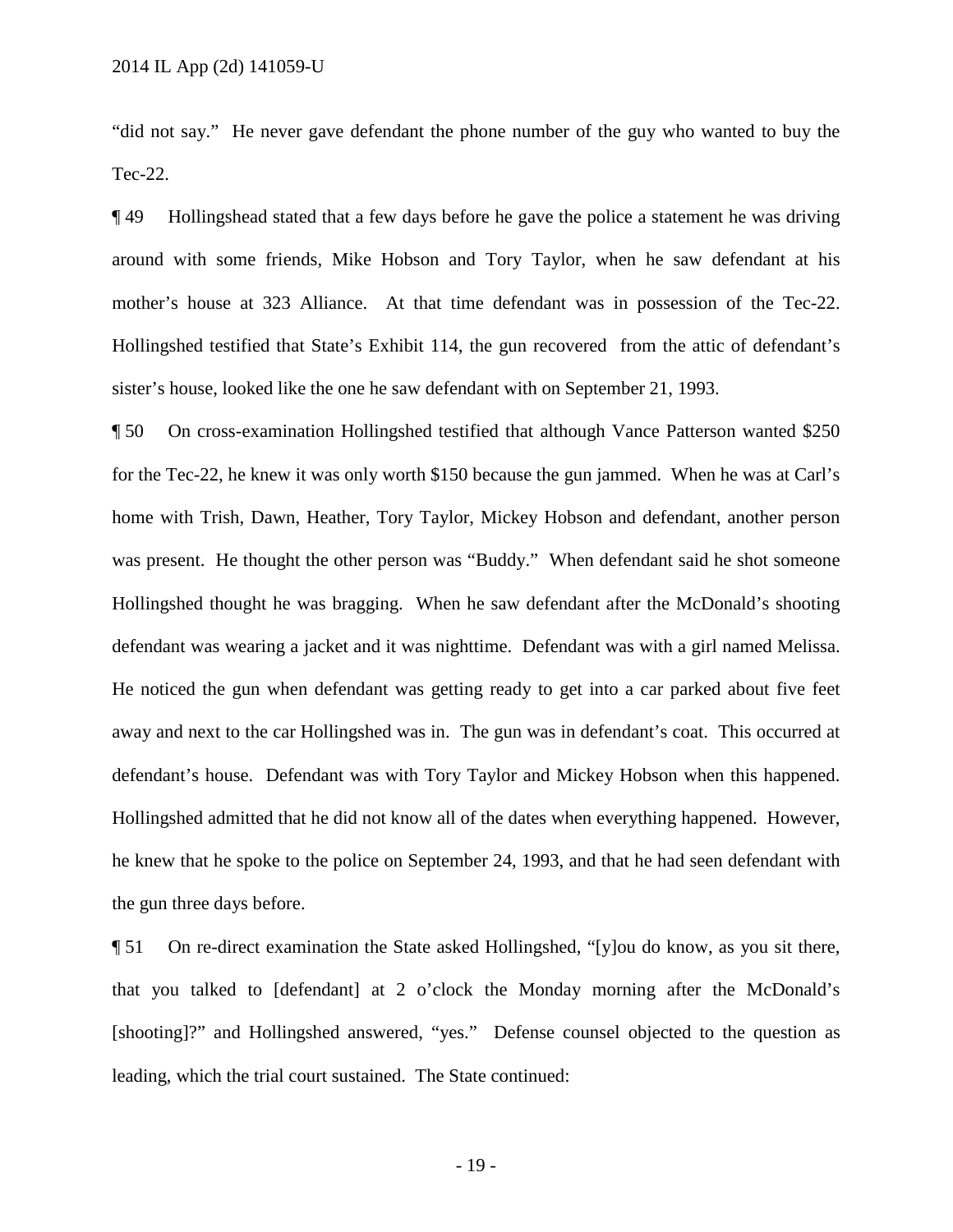"Q: What was the date and the time, or the day of the week and the time that the defendant called you on the first occasion, asking you about the white guy who wanted to buy the Tec-22?

- A: I think it was Monday, 2:00 in the morning.
- Q: Was there an article in the paper that day about the McDonald's?
- A: Yes."

¶ 52 The banter back and forth about the dates of the conversations and observations continued through re-cross examination, re-direct examination and re-recross examination.

¶ 53 Rockford Police Department Detective Greg Lindmark testified that he participated in the execution of a search warrant at defendant's home located at 323 Alliance in Rockford. Lindmark identified a pair of black sweat pants he recovered from an upstairs bedroom of the house. He also identified a pair of white tennis shoes he recovered, also from an upstairs bedroom. The warrant was executed on September 24, 1993.

¶ 54 Forensic pathologist Dr. Larry Blum performed the autopsy on the body of Arthur Castaneda. A single intermediate gunshot wound to the head, which entered the left temple area just beside the left eyebrow, caused Castaneda's death. Dr. Blum estimated that the gun was fired less than two feet away from Castaneda's head. The bullet was recovered and given to a Rockford detective.

¶ 55 Detective Redmond was the State's final witness. His testimony regarding defendant's confession was substantially similar to the testimony that he gave at the hearing on the motion to suppress. After Redmond told defendant that the best thing to do was to tell the truth, defendant confessed to the crimes. Defendant described walking into the McDonald's with the gun in his right hand. He said there was a man in there that he went to grab and the gun went off.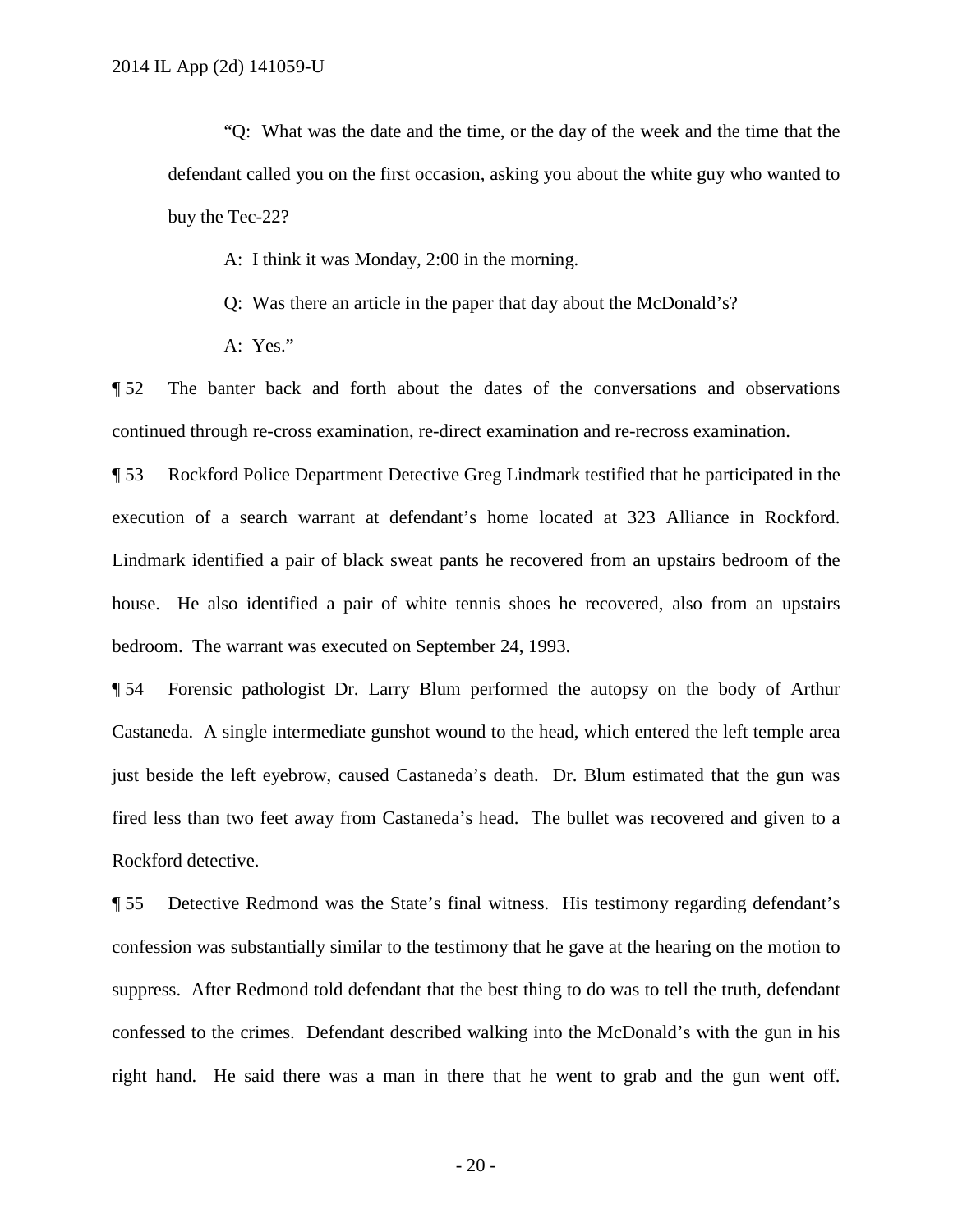Redmond asked defendant what clothing he was wearing. Defendant said he wore a pair of black windbreaker-type pants, a dark colored shirt and blue and white cross-trainer Nike tennis shoes. He stayed in some bushes outside of McDonald's for a period of time before entering. He covered his face as he came out of the bushes. There was a woman standing by the counter as he entered the restaurant. She looked at a man off to his right as he entered the restaurant. Based on the way the man was dressed defendant said he thought he might be a manager or an employee. Defendant said he thought if he grabbed the man that the lady would not do anything. He had his Tec-22 in his right hand and reached for the man with his left hand when the gun went off. He yelled at everyone to go to the back of the restaurant. Although he yelled, many people just stared at him. He told that the he was not "playing," and grabbed the lady he described as the manager by the arm and had the gun pointed at her side. He told her he wanted the money, and at that point he obtained two pouches or folders that apparently contained money. He then ran out of the McDonald's, went through some yards and ended up by Church Hill park. He took off his shirt, jacket and bandana. He still had the folders/pouches and his gun. The folders/pouches got caught on a gate as he ran through yards. He kept running until he got to his sister's residence on 4th Avenue, where he hid the folders/pouches and the gun under a couch. His brother Larry came home a short time later and gave defendant a ride to Garlyn Wilks' house to borrow clothes. Larry then drove him to his house on Alliance Avenue, where he spent the night. Redmond testified that he then showed defendant a diagram to have defendant explain how he went into the store and where the people he mentioned were located. Defendant did so, and later signed the diagram.

¶ 56 Redmond testified that at 12:10 a.m. on September 25th, he began to type defendant's statement. After reading the statement to ensure that it was correct, defendant signed the four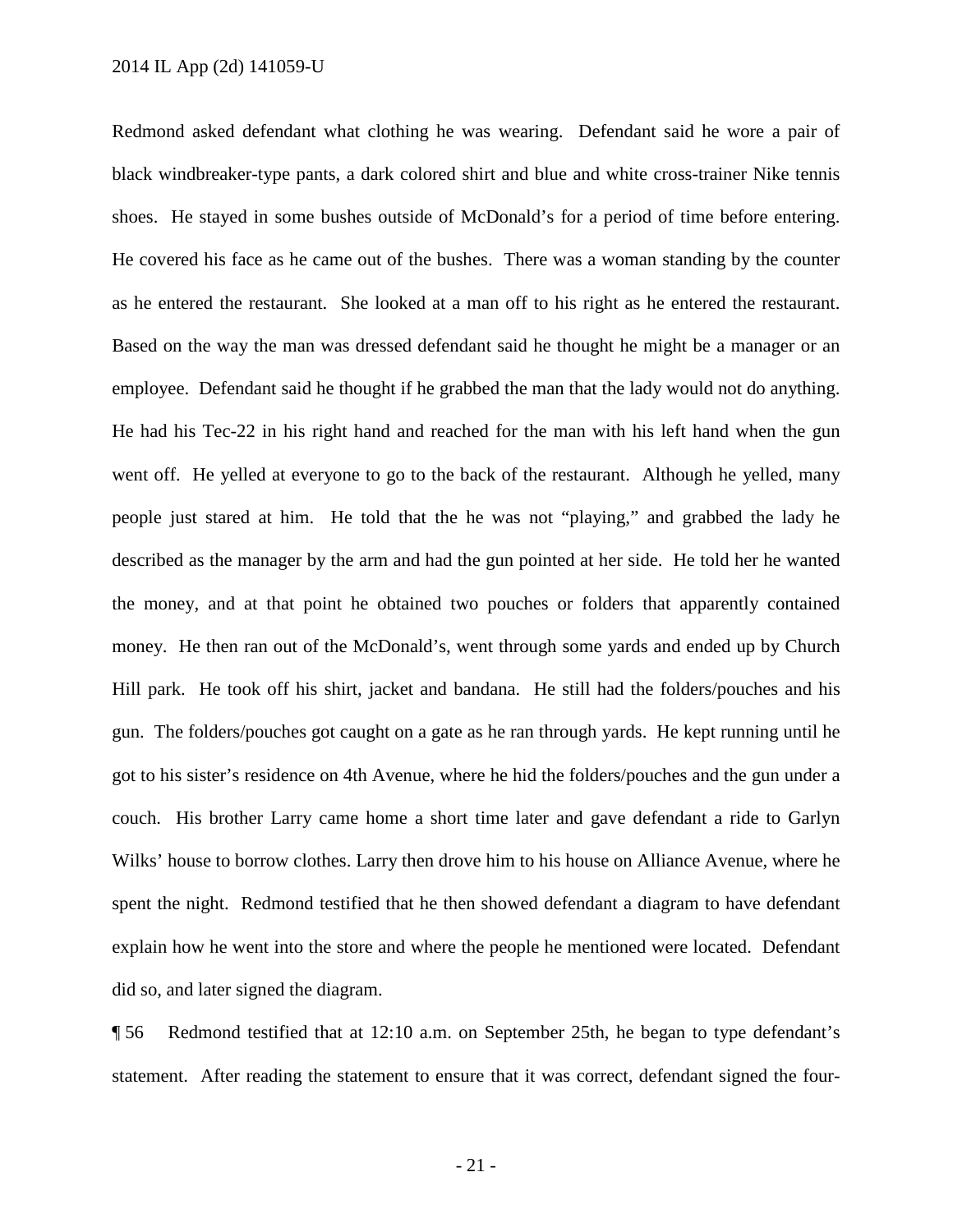page typed statement at 1:51 a.m. Redmond testified that he obtained additional details from defendant after he signed the statement. Defendant said that he purchased the gun from Vance Patterson for \$100 three or four weeks before the armed robbery and murder. He also said that he threw the file folders out of a car as he drove south on 11th Street between railroad tracks and Broadway. Defendant said that he did not know the gun was loaded. Defendant said that he did not know the gun was cocked, and he also said that his finger was not on the trigger. He said he was about one and a half feet from Castaneda when the gun fired. These additional details were not added to the typed statement.

¶ 57 Defense counsel requested that the typed statement be published to the jury prior to crossexamination. The trial court denied the request.

¶ 58 On cross-examination Redmond acknowledged that several detectives had interviewed defendant before he did so. The interview room was a nine foot by seven foot room with one door, a low table and three chairs. There were no pictures or windows on the walls, and no video equipment or tape recorder. No court reporter was present for the interview. Redmond said that he went into the room to tell him that the information defendant had provided regarding Clifton English "had been checked out."

¶ 59 Redmond said that he took notes during the interview, as did Detective Scott. He took down notes "verbatim" and destroyed the notes after the statements were prepared. Although the police department had video equipment, he had never videotaped an interview. The area where defendant allegedly threw out the folders/pouches was searched the following weekend. He did not ask defendant what happened to the gun after he hid it under the couch. By that time, he said, the gun had been recovered. Redmond acknowledged that he told defendant that he had spoken to Clifton English and that English said he was not involved in the armed robbery or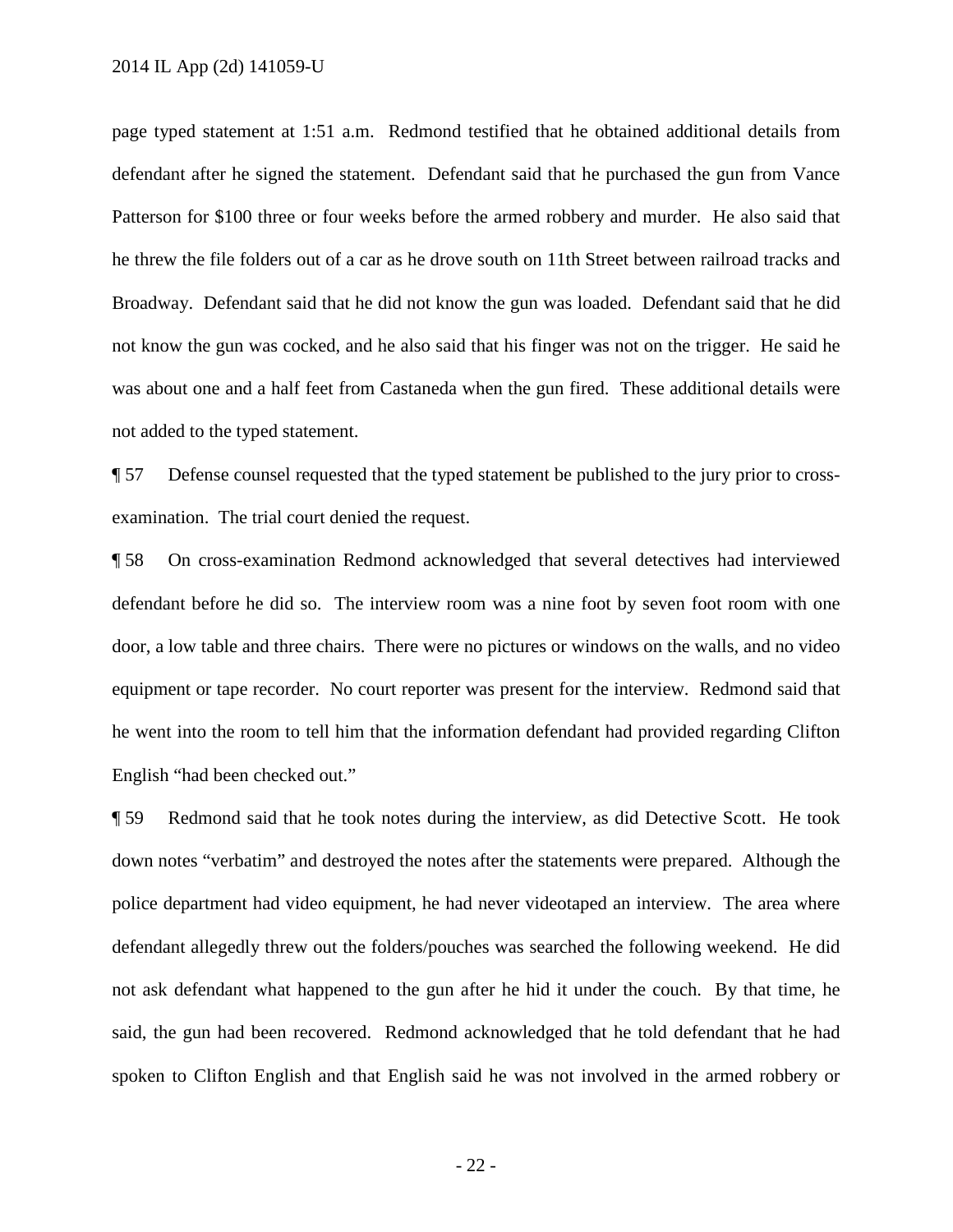murder at McDonald's. He also acknowledged that he asked defendant whether he intentionally shot the gun at McDonald's or if it was accidental.

¶ 60 On re-direct examination Redmond said that in the history of the Rockford Police Department video or audio taping had not been used for interviews, and they do not have enough equipment to do six or eight simultaneous interviews. He explained that the typed statement method allows a suspect to make any corrections or deletions to their statement. The decision to not video or audio tape is not to conceal something from the jury, the lawyers, or the court.

¶ 61 Following re-cross examination the State asked that the typed statement be published to the jury. The trial court agreed, and the portions of defendant's statements about the attempt armed robbery on the morning of September 19, 1993, were redacted. The following portions of defendant's signed statement were read into the record:

"THE COURT: You may proceed.

MR. KARNER: On Sunday Buddy dropped the gun off at my sister's house at about 1 or 2 p.m. He said it would be at his crib. I sat at the house until about 9 p.m. I left walking. I had my Tec-22 with me. I was wearing some black windbreaker pants, a black shirt, a dark gray zip up jacket, and blue and white cross trainer tennis shoes. I had a blue bandana to cover my face in my pocket. When I left I was walking. I was going to go over to a girl's house named Carol who lives one block away from Chuchchill (*sic*) Park. I just kept walking and walked up to McDonald's. I went up to 9th Avenue and turned toward Charles Street on a drive type thing that goes over to McDonald's from 9th Avenue. I came up right behind McDonald's. I got up to the bushes behind McDonald's and sat in the bushes for a little while. I could not see much of anything inside from where I was at. I put on my bandana before I came out of the bushes. I came out of the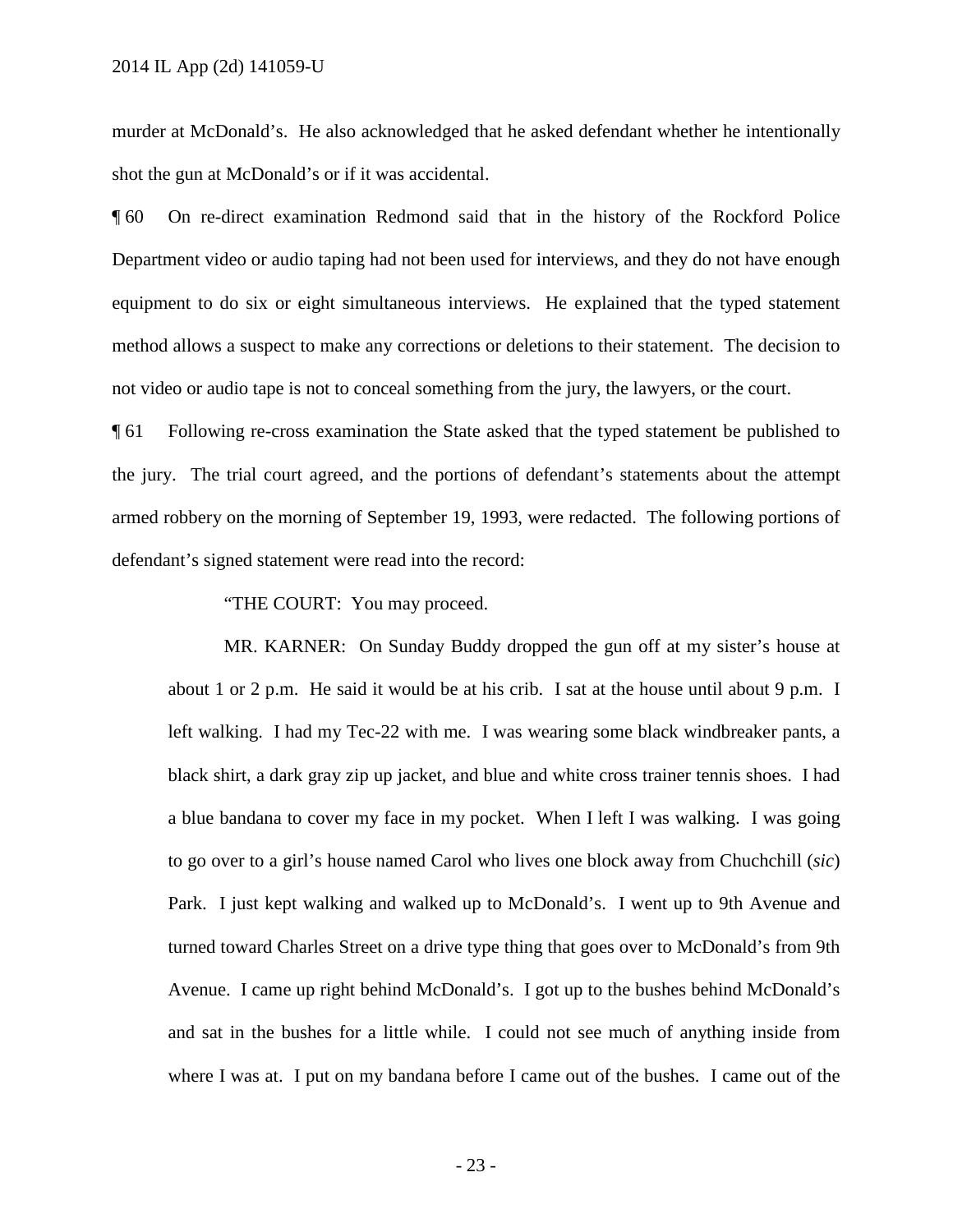bushes and walked fast over to the side of the building. I walked up and went into the door. I think there were some people right in front of the door; they looked at me as I was coming through the door. When I got all the way in I saw a lady standing by the counter and she had a McDonald's uniform on. She looked at me and then looked at the guy that was to my right side. I had turned and look (*sic*) at him; I guess was a white guy. I had the gun in my right hand; I figure the guy was sitting next to me worked there. I figure (*sic*) he was a manager because he was dressed like he worked there. I thought if I grabbed him she would not do anything. As soon as I turned toward him, I was going to grab him and the gun went pow. As I turned I had my gun in my right hand. I was reaching to grab the guy with my left hand, the gun was pointed right at his head and it went off. It scared me. And I looked to the woman and yelled at her to go to the back. I think there was about 15 or 20 people in the place including the employees. I yelled once and everyone was just looking at me. I yelled again, go to the back, I am not playing. I then yelled again, go to the back. Some people did not move. Some people went to the back with the other people. When I came back out they were gone. When I went around the counter I got the people in the back. I had grabbed the manger by her arm and we went in the back. I said open the safe and I had the gun to the lady's side. Since the gun had gown (*sic*) I was not holding the trigger, I was holding the bottom of the handle part. I was nervous. And there was a big white guy and I thought he was going to try something. The manager opened up the safe. She handed me these brown pouches like a folder. That's when I made an exit and went out the same door I came in. I ran to the back behind McDonald's through the bushes. I went through the yards and I ended up on the street by Chruchchill (sic) Park. I had the folders in my hand. I looked across the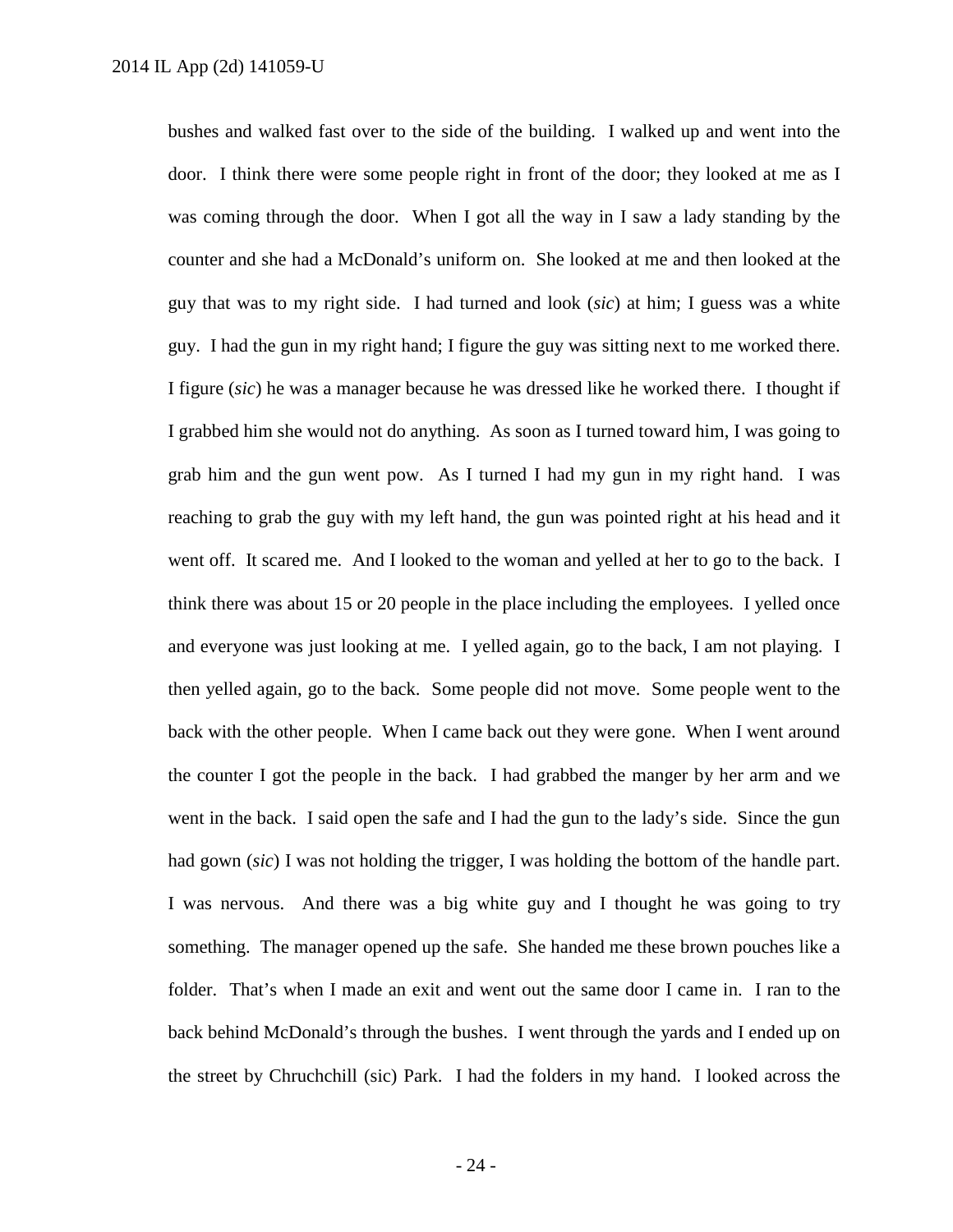park and saw a police car. I took off running again. And I was running through the yards and I slug (*sic*) everything out of the folder. When I finally got home I only had five dollars. Before I saw the police car I took off my bandana and my coat and my shirt. I kept the gun in my hand. These pouches were in my hand and I remember one time they caught on a gate. I did not think that they had come open. I did not know that money was falling out. I knew there was money in there because it was thicker when the lady had given it to me. The five dollar bill that was left was half out of the folder. I ran to my sister (*sic*) house. I put the gun and the folders under the couch. My brother Larry came home. I did not tell him what I had done. I just asked him for a ride home. I had him stop at a friend of mine's name (*sic*) Garlyn Wilkes. I got some clothes from him for school; I did not tell him what I had done either. My brother took me home and he left and I laid (*sic*) down in the bed. Monday I called Lynn and asked him if he could get rid of the Tec. He had told me before that some dude wanted to buy it. When I called him I asked him does his friend still want it, I wanted to get rid of it because of what happened. I did not tell him anything about what happened. Last night I heard form Antrone that the police had picked him and Damian up and asked them about the McDonald's thing. He told me the police were looking for me to talk about it, to talk to me about it. Today I got a ride from Melissa and a friend of hers and they brought me to the police station. End of statement."

¶ 62 The State then rested. The defense then called Clifton English, outside the presence of the jury, to determine whether he intended to testify at defendant's trial or not. English testified that, on the advice of his lawyer, he would invoke the Fifth Amendment. Defense counsel argued that English could not plead the Fifth with regard to answering questions that were not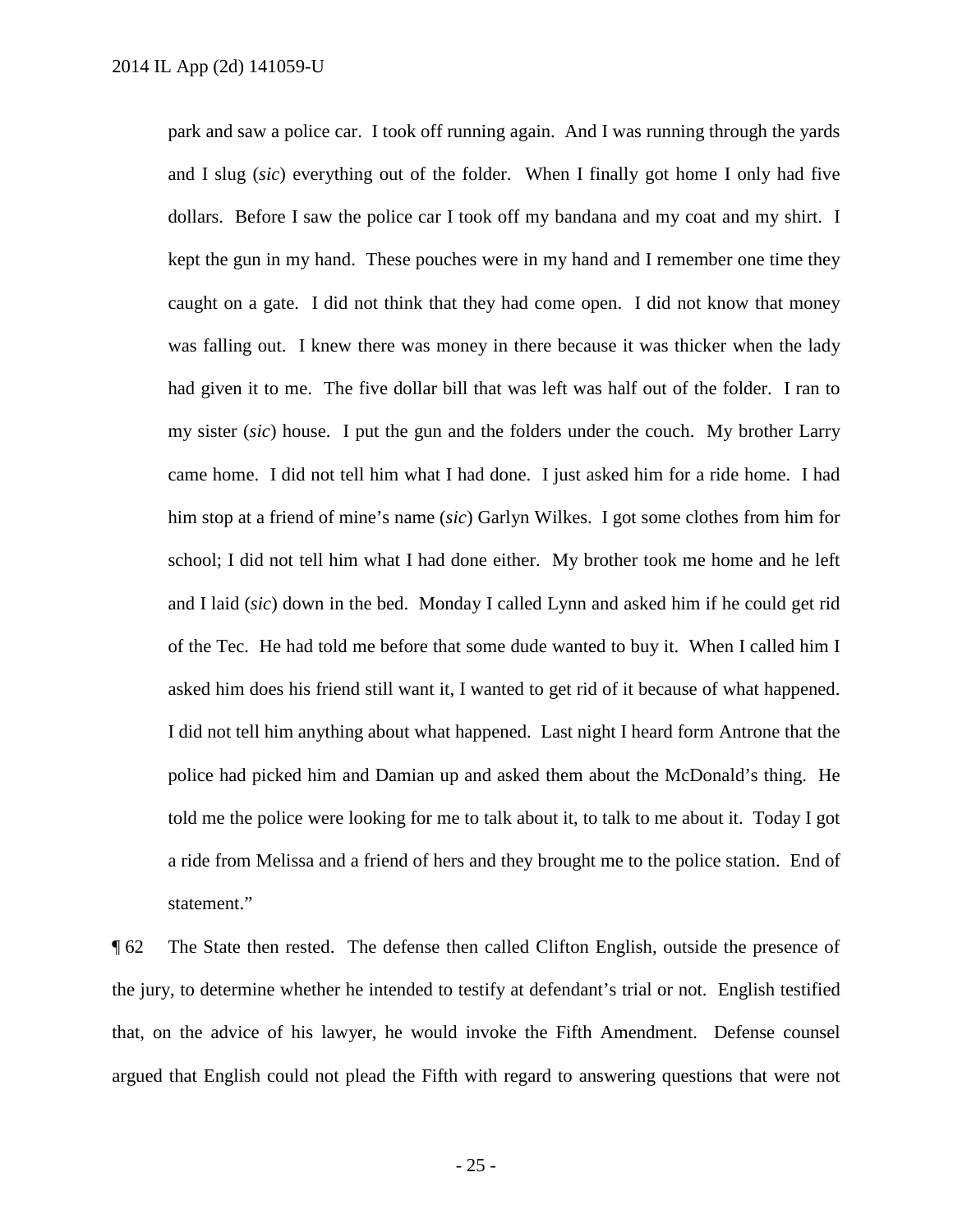incriminating, such as where he lived. In response, the State argued that an answer to that type of questions might actually be incriminating, since ammunition was recovered at English's house and he was a convicted felon. After the court honored English's requested to invoke the Fifth Amendment with regard to several questions that related to the McDonald's offenses, defense counsel asked him if he had pled guilty to the murder of Steven Seller (The Bombay murder case). The trial court took judicial notice of that case and honored English's request to "plead the Fifth." The trial court said that with respect to "any conceivable question" English would be protected by the Fifth Amendment. The State denied the defendant's request to grant Clifton English immunity.

¶ 63 The State then requested that the court grant its motion *in limine* regarding the statements allegedly made by Clifton English. The defense requested that English be brought before the jury for the purpose of asking his name and weight and other non-incriminating questions. The trial court denied this request. The State asked to modify its motion *in limine* to also preclude the admission of statements English made to defendant. The State then commented:

"Judge, just in granting our motion, we would ask the court to make the following findings: that the court engaged in a balancing test under the totality of the circumstances and find there was no indicia of trustworthiness in the alleged statement (*sic*) made by Clifton English."

¶ 64 The defense argued that it would be unfair to allow the State to have "citizen type" witnesses testify to statements of defendant, yet preclude the same type of evidence offered by the defense regarding English's statements. Counsel said that all of the people listed were close to English and that the circumstances were such that these statements were reliable. The State countered by arguing that, while these people are close to English, they are direct close relatives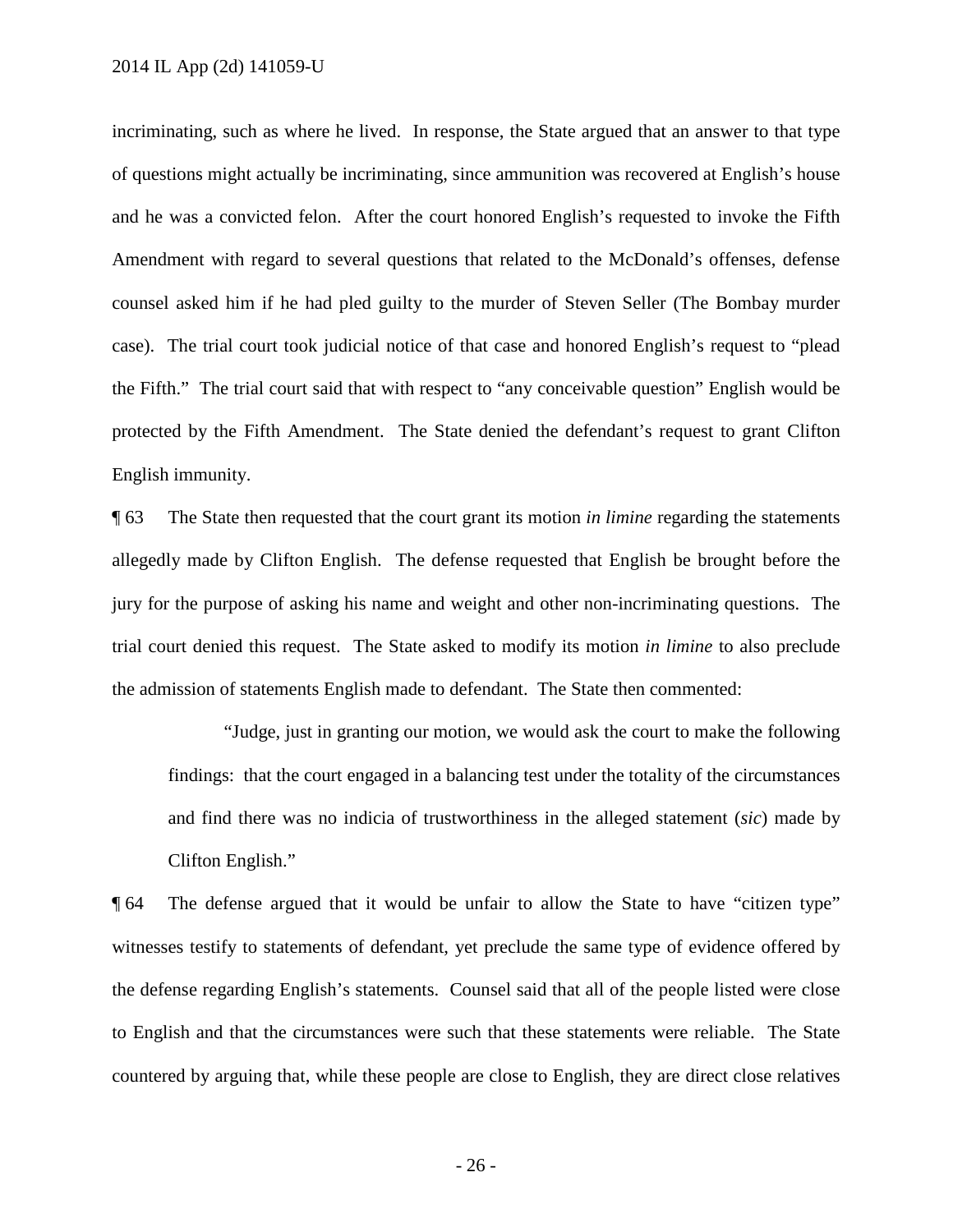of the defendant. The State commented, "[t]his is evidence that has been manufactured by his family that has substantial prejudice to the jury and to our case and is *not trustworthy at all*." (Emphasis added.) Defense counsel responded that the State's broad statement that the statements were unreliable was not grounds for exclusion. The State countered, saying that the reasons the statements were unreliable were because both Larry Horton and defendant lied "two and three times" to the police, and there was no physical evidence that corroborated those statements at all. Defense counsel argued that whether there was corroboration was for the jury to decide.

¶ 65 The trial court then listed the four factors discussed in *Chambers v. Mississippi*, 410 U.S. 284 (1973):

"First, whether the statement was made spontaneously to a close acquaintance shortly after the crime occurred. Two, whether the statement was corroborated by other evidence. Three, whether the statement was self-incriminating and against declarant's interest. And four, whether the declarant was available for cross-examination."

¶ 66 The trial court then said it would "start with the last one, number four, whether the declarant was available for cross-examination. It said that Clifton English had "foreclosed himself from cross-examination by the State because of exercising the constitutional right to the Fifth Amendment. This would seem, then, to foreclose the hearsay statements. The trial court referred to *People v. Bell*, 96 Ill. App. 3d 857 (1981), for the proposition that "the absence of any *one* or more of these four factors results in the exclusion of the hearsay as being inadmissible." The court commented that "if the State can't cross-examine him, then it goes out the window." It then provided another citation to *People v. Edgeston*, 157 Ill. 2d 201 (1993), a case over which it had presided at trial, and read a passage into the record. The passage it read discussed a trial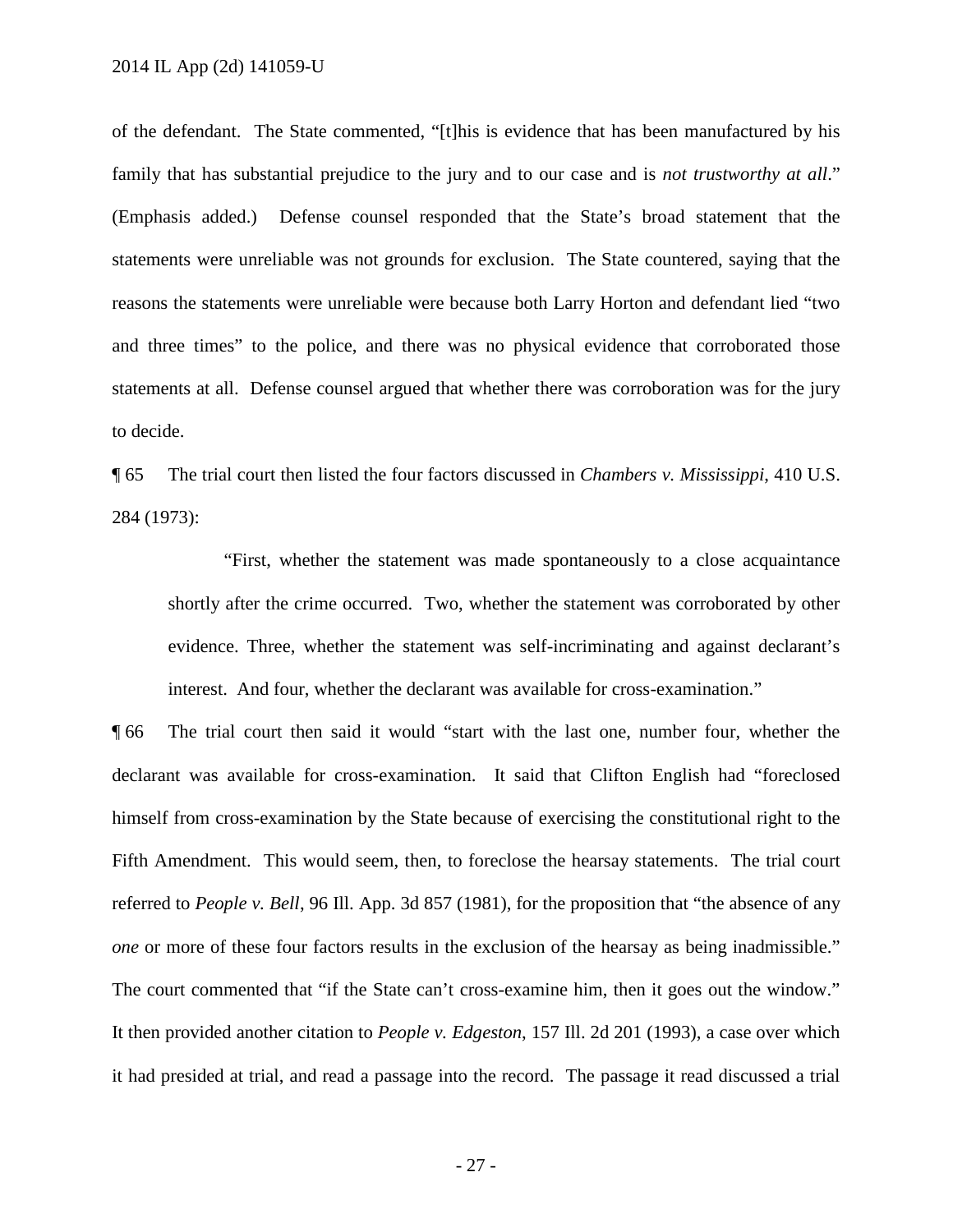court's exclusion of hearsay, which was offered to show "residual doubt" at the penalty phase of a death penalty case. The court went on to state that it found the first and fourth factors discussed in *Chambers* had not been met. With respect to the first factor, the court said, "[c]ontrary to defendant's assertion, this was long after five days, and more, it's like 30 days." The court reserved ruling as to whether this ruling would apply to statements English allegedly made to defendant, depending upon whether defendant "testified to those matters" and if an objection was made.

¶ 67 After the court's ruling on the admissibility of English's statements the defense made an offer of proof. Felisha Horton would testify that Clifton English was sitting in a car in her driveway on September 21, 1993, when she came home. English followed her into her home at 1411 Fourth Avenue. English told her that he was the one that went into the McDonald's on the Sunday before and shot a guy "in the mother-fucking head." English told Felisha that he thought the man he shot was a "rent a cop," and all he got was five hundred dollars from the robbery. English told her that he used a Tec-22, and that at the time of the robbery "he parked in a cubbyhole a block over." Felisha Horton made a report to the police about English's statements.

¶ 68 Larry Horton would testify that on September 21, 1993, he went to English's home. English began to sing a song that included a lyric that said "always look a man in the eye before you kill him." English slid a copy of Monday's paper with a front page article about the armed robbery and shooting at the McDonald's in front of Larry. Larry responded, "that's fucked up." English told Larry that he did it and that he got \$400 from the crimes. Larry stayed about one half hour longer, and as he was about to leave English told him to wait. English handed Larry a brown paper bag and said, "take this with you." The bag contained the Tec-22 gun. Larry took the gun and placed it in the attic of his sister's house. Larry is the cousin of Clifton English, who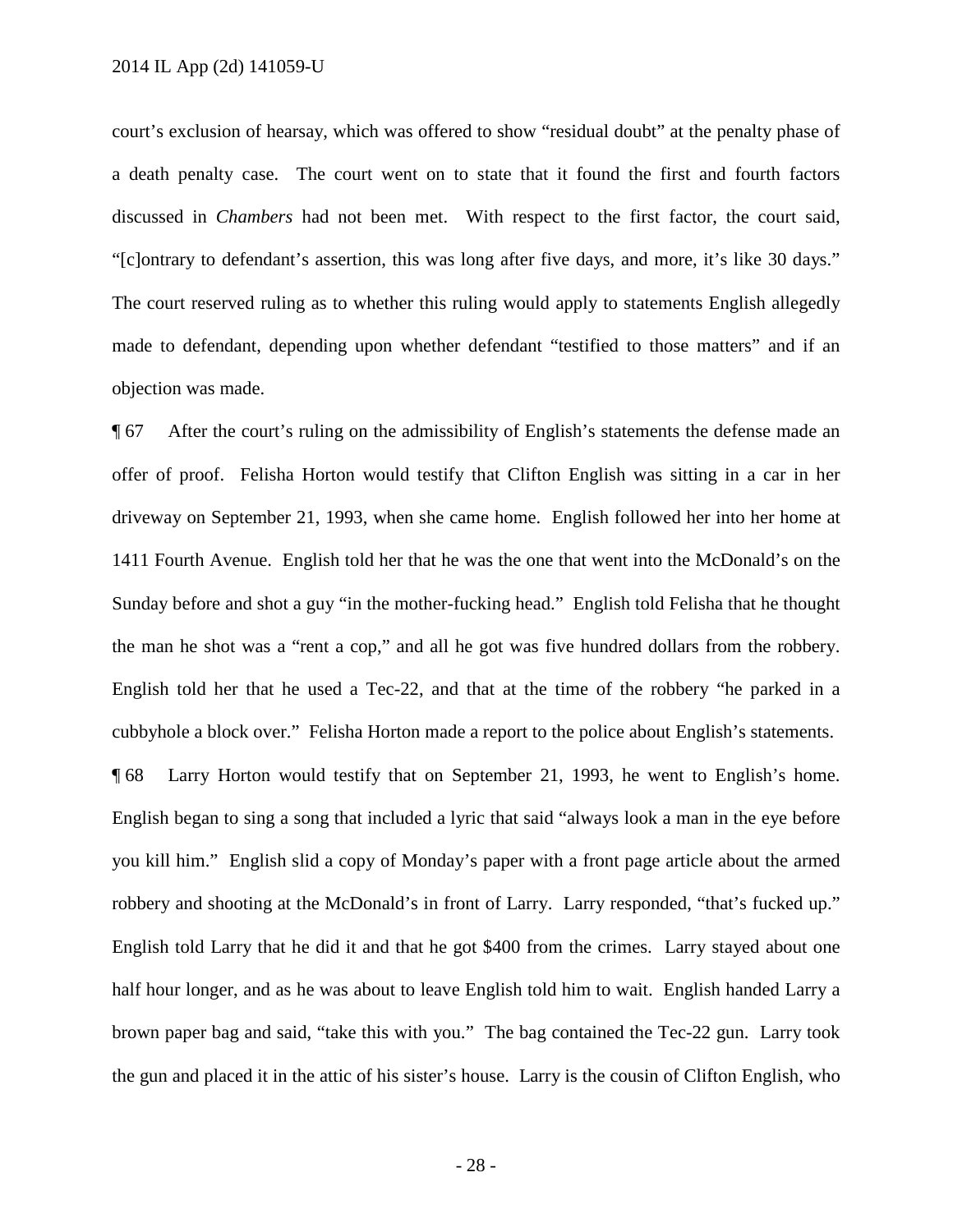he called "Buddy." Larry was interviewed by the police on September 24, 1993, and told the police what English had said to him.

¶ 69 Kristina Sholes would testify that she is English's ex-girlfriend and mother of his child. On September 29, 1993, English came by her house. She was outside and English told her that he was "running from murder" and that everyone had turned against him. They were making statements about him committing the McDonald's shooting. He then told Sholes that he did commit the armed robbery and murder at the McDonald's. He said that it was "like a movie that keeps going over and over in his mind." He described the look on people's faces and the way the air smelled. He said he thought the man he shot was a "rent-a-cop" who he thought was going to pull a gun, so he shot him. Sholes talked to the police on the same day that English came to her house, and she told the police what English had said to her.

¶ 70 The State responded with its own offer of proof. It told the court that Sholes "set the gears in motion for Clifton English's arrest in the Bombay Bicycle Club Restaurant murder." The State claimed that that there was a "gross disparity in the details [Sholes] told police and what she told the public defender's investigator." The State argued that Sholes told the police that defendant and Clifton English committed the McDonald's armed robbery and murder together.

¶ 71 The State also said that there were contradictions regarding the date and time that Larry Horton went to English's house and who was present when the statements were made. According to the State, defendant's sister did not tell the police about Clifton English until two days after defendant's arrest. It argued that defendant's sister's statement was not corroborated by physical evidence.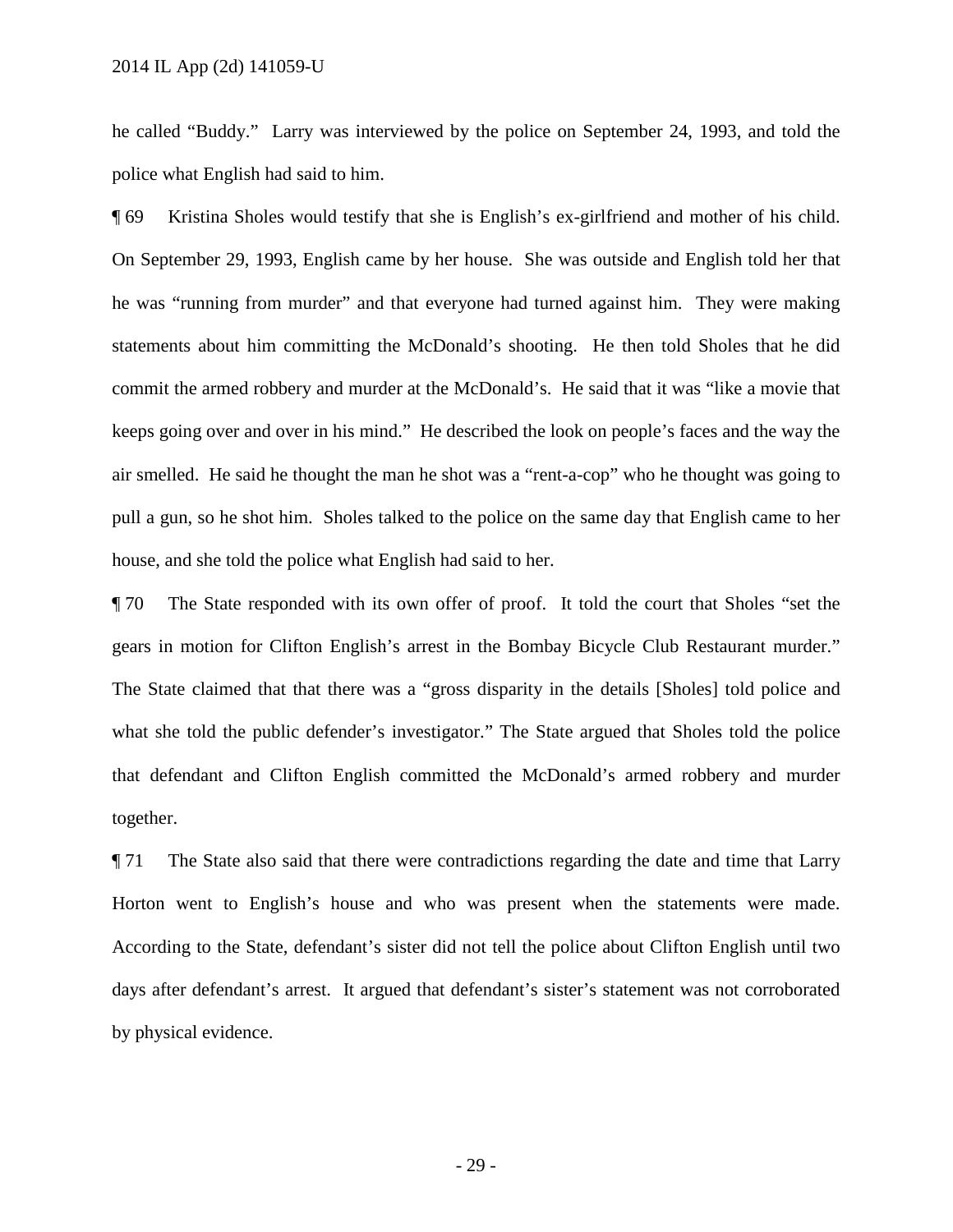2014 IL App (2d) 141059-U

¶ 72 The trial court asked for Clifton English's case number (93 CF 2027), and asked what count to which English had pled guilty. The trial court read that count of the indictment, which alleged that English had committed first degree felony murder of Steven Sellers on August 19, 1992. The court again took "judicial knowledge" of the Bombay murder case. The court noted that English had entered a plea of guilty *but had not yet been sentenced*. The court said, "[t]he logic of self-incrimination is obvious to me, and should be obvious to everybody." The court, however, did not make any further comments about the State's motion to exclude English's statements and took up the matter of the State's exhibits.

¶ 73 The defense objected to the introduction of a number of the State's exhibits, including a bandana (State's Exhibit 125) and a pair of black pants (State's Exhibit 127). The defense argued that there was no foundation for these exhibits. With respect to the pants, the defense argued that they did not match the "dark green army-type" description of the pants worn by the perpetrator as recounted by the witnesses. In response, the State said that the exhibits were "tied up with the defendant's own words." The defense made the same objection to the tennis shoes, *i.e.*, that there was no nexus to the offense and the tennis shoes had no probative value. Defense counsel reminded the court that the witnesses described defendant's shoes as "worn work boots."<sup>[3](#page-29-0)</sup> The trial court overruled the defense's objections and admitted the exhibits into evidence.

¶ 74 The State moved to admit the signed typed statements of Lynn Hollingshed and Denise Davis. The trial court admitted Hollingshed's statement as substantive evidence of what

<span id="page-29-0"></span> $3$  None of the witnesses at trial testified as to what type of shoes the offender wore. The search warrants for the house on Alliance and Fourth Avenue listed "dark work boots" in the clothing description provided by witnesses.

- 30 -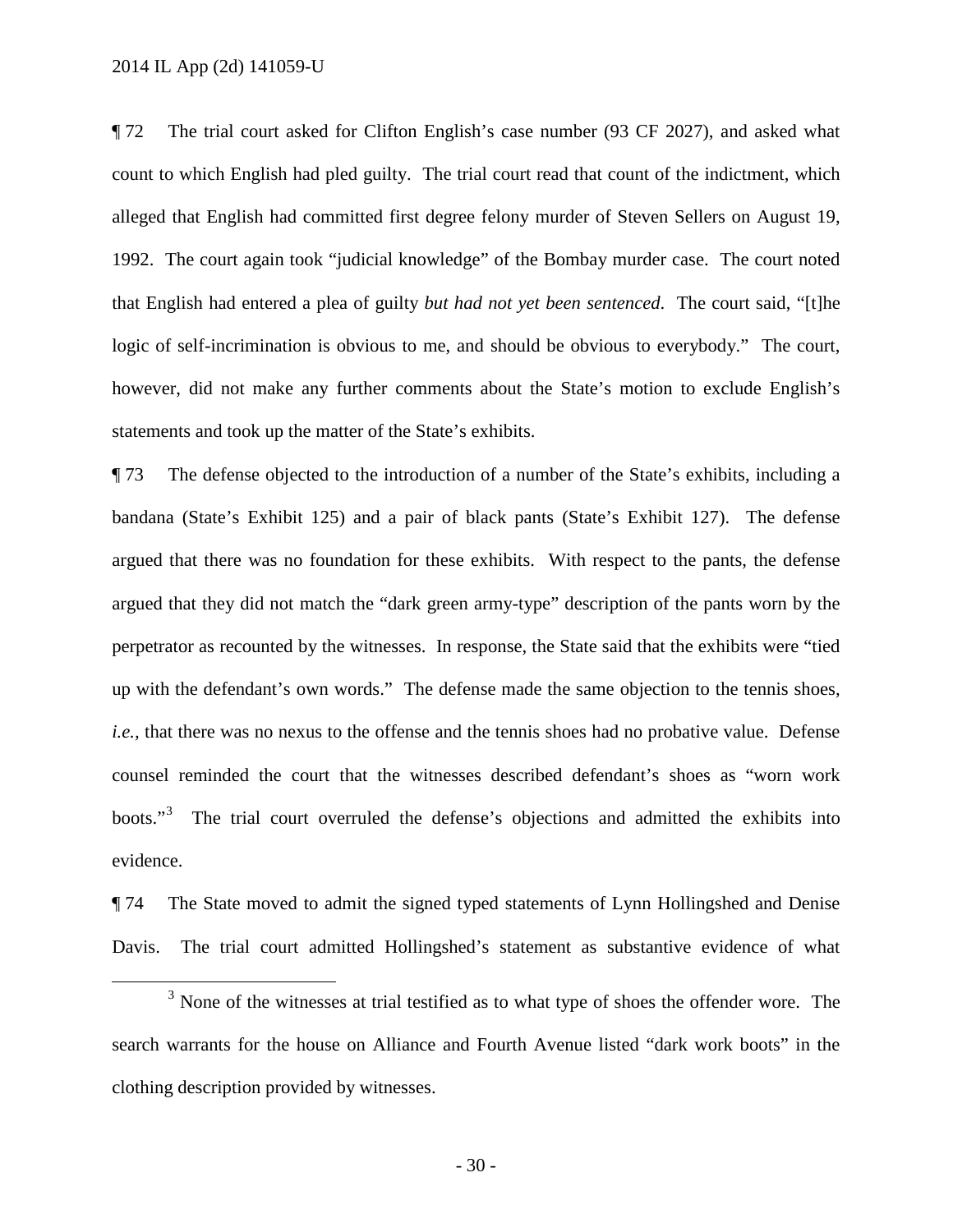defendant asked Hollingshed when defendant said, "[w]hat's the dude's name that wants to buy this gun \*\*\*" in the 2:00 a.m. telephone call on September 20, 1993. The court indicated that the parties could argue the statement's significance but it would not go to the jury. The court made the same ruling regarding Denise Davis's statement. The State rested and the defense moved for a directed verdict, which the court denied.

## ¶ 75 D. The Defense's Case

¶ 76 Dessie Mims testified that she was Garyln Wilks' mother. Mims said that her son and defendant were very close friends and that defendant was like a member of the family. She said that at 10:00 p.m. on September 19, 1993, she was at home with Garlyn and her daughter when defendant came by the house to borrow some clothes from Garlyn. Earlier, at about 9:30 a.m., she had left the house and walked two blocks to meet her daughter who had just gotten off of work. When Mims got back home she went upstairs to bed. Garlyn had just arrived home as she was going up the stairs. She heard someone knocking on the door and heard voices. Mims said she recognized the voices as Garlyn's and defendant's. Garlyn came upstairs, got a set of clothes for defendant and went back downstairs. She could see the roof of the car that defendant arrived in from her bedroom. She was sure that she heard defendant's voice.

¶ 77 On cross-examination Mims said that she recalled police officers coming to her house on September 24, 1993, but she did not recall their names. A detective asked to speak to her son but he was not home. She answered all of the questions the police asked. Mims denied telling the police that she did not realize the visitor she heard was defendant until the next day. She reiterated that she knew when she heard the voice that it was defendant's voice. She also denied telling the police that "it had to be sometime after 8:00 p.m." when someone knocked on her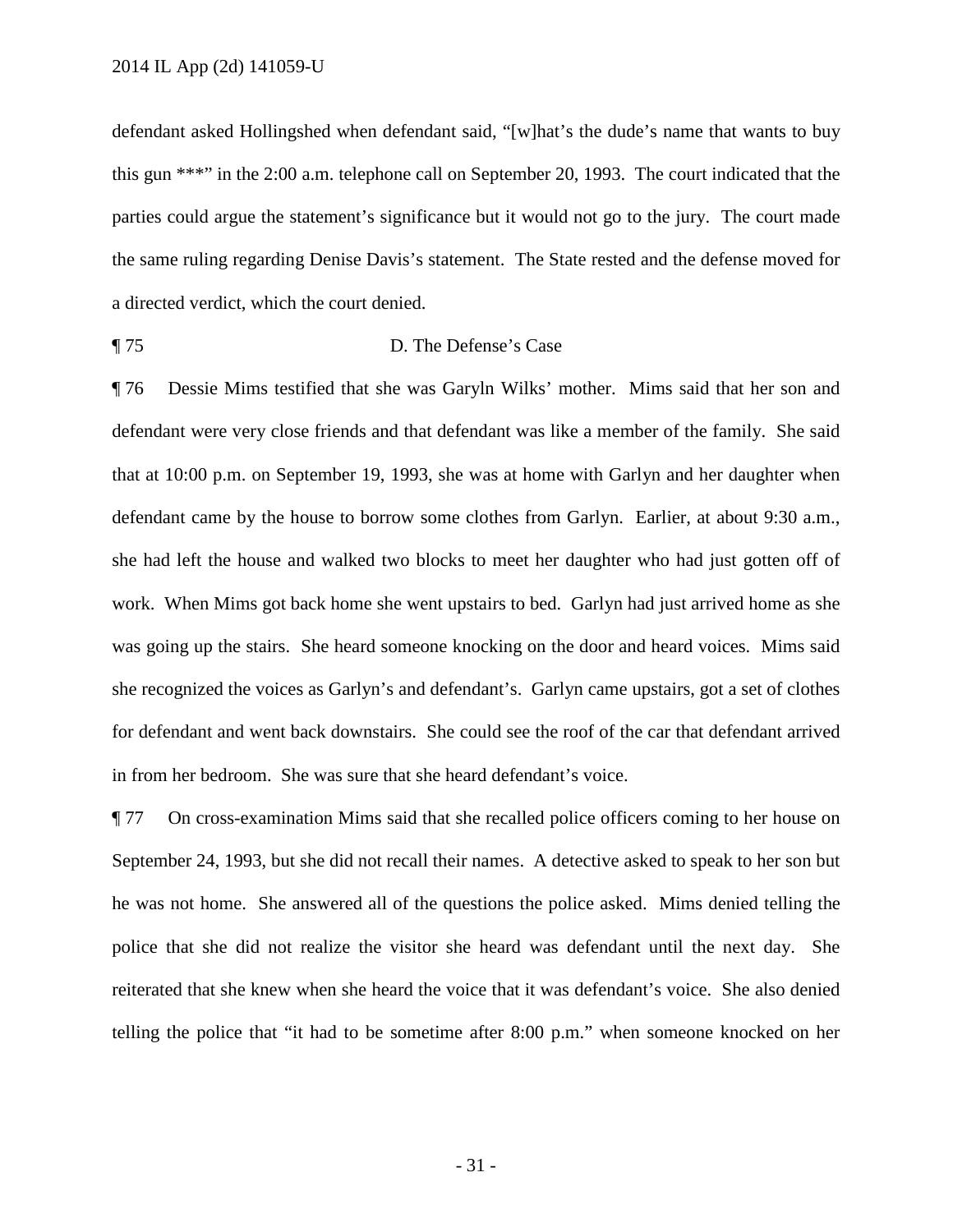door. Mims acknowledged that when Garlyn came upstairs she asked who was knocking at the door and he said it was defendant. She said she asked because at first she did not hear anybody.

¶ 78 Garlyn Wilks testified that he was 17 years old and was defendant's friend. He said that on September 19, 1993, at 10:00 p.m. defendant came by his house to borrow clothes. Defendant's brother Larry brought defendant to his house and remained in the car while defendant went inside.

¶ 79 On cross-examination, Wilks said that he recalled speaking to a police officer after his mother paged him (presumably on September 24, 1993). He did not recall telling the officer that the only thing he could say was that it was sometime later in the evening that defendant came to his house. Instead, he told the police that defendant came to his home at 10:00 p.m. and he left Wilks' house around 10:15 p.m. on September 19, 1993.

¶ 80 Michelle Jackson testified that on Sunday, September 19, 1993, she was working at the Charles' Street McDonald's. Just before 10:00 p.m., she was mopping the floor toward the west entrance. There was a customer near the entrance who was reading a newspaper and eating. Jackson described the man as "Italian." She then saw a man come in and put on a blue scarf. She explained that there were two doors to pass through before entering the restaurant, an outer door and an inner door. Jackson saw the man's face before he put the scarf on. Jackson said that after the man entered the restaurant, "he extended his right hand and shot the customer and then started demanding us to go to the back crew room." She said that she knew defendant before the armed robbery and murder, and that defendant was not the man that she saw that evening at McDonald's. When she first saw the offender come through the doors he was about 10 feet away from her and she could see that he had a little black dot, perhaps a birthmark, under his left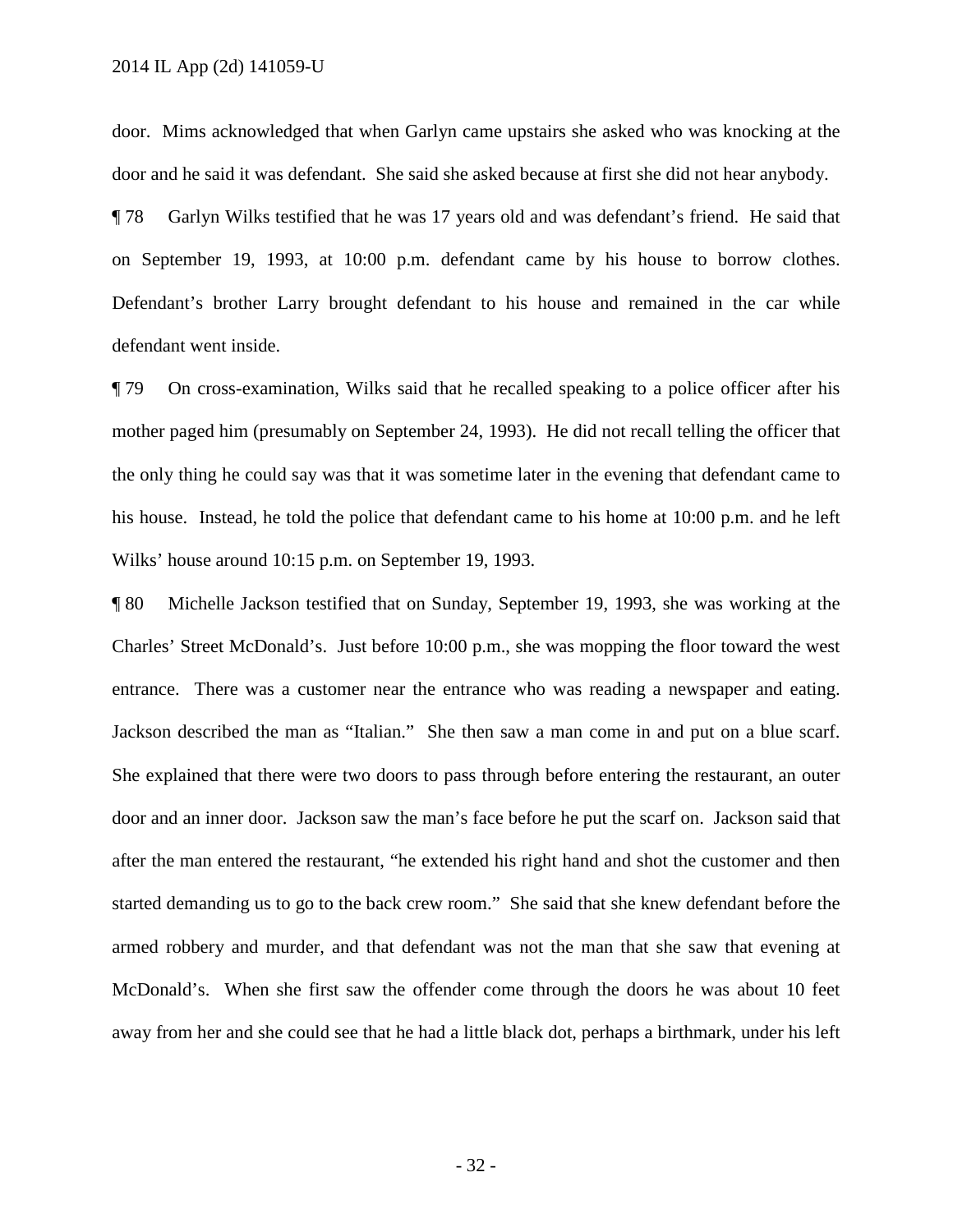eye. This description was included in Jackson's written statement to the police on September 20, 1993.

¶ 81 On cross-examination Jackson testified that she knew defendant through a friend, Rachel Ibarra. She learned about defendant's arrest through the newspaper. She called the police to report that they had arrested the wrong person, but she could not recall the name of the officer that she spoke to. Jackson acknowledged that she spoke to the State's Attorney's office and reported that she had been threatened about potentially testifying in this case. She did not tell assistant State's Attorney Karner that they had the wrong person. She said she knew two of defendant's brothers but she could not recall when she last saw them. Jackson denied speaking to defendant's brothers about this case.

¶ 82 The defense then sought to call two witnesses who had not been specifically listed in defendant's discovery answer. One of the witnesses the defense proposed to call was Carl Hobson. The defense believed that Hobson's testimony would rebut Lynn Hollingshed's testimony. Assistant State's Attorney Karner objected, and said that the defense has had Hollingshed's statement since September or October of 1993, and called the defense strategy "trial by ambush." Defense counsel argued that they should be allowed to call Hobson because he would be a rebuttal witness and that in their discovery answer they noted that they may call any witness listed by the State. The trial court asked whether there were any other witnesses who fell in the same category as Hobson. In response, the defense said that they intended to call Melissa Pappas to rebut Hollingshed's testimony regarding defendant displaying the firearm.

¶ 83 The trial court ruled that the defense could call either Hobson or Pappas, but not both of them, as a discovery sanction. In response to the State's allegation of "trial by ambush," the defense argued that the State committed a discovery violation by not disclosing to the defendant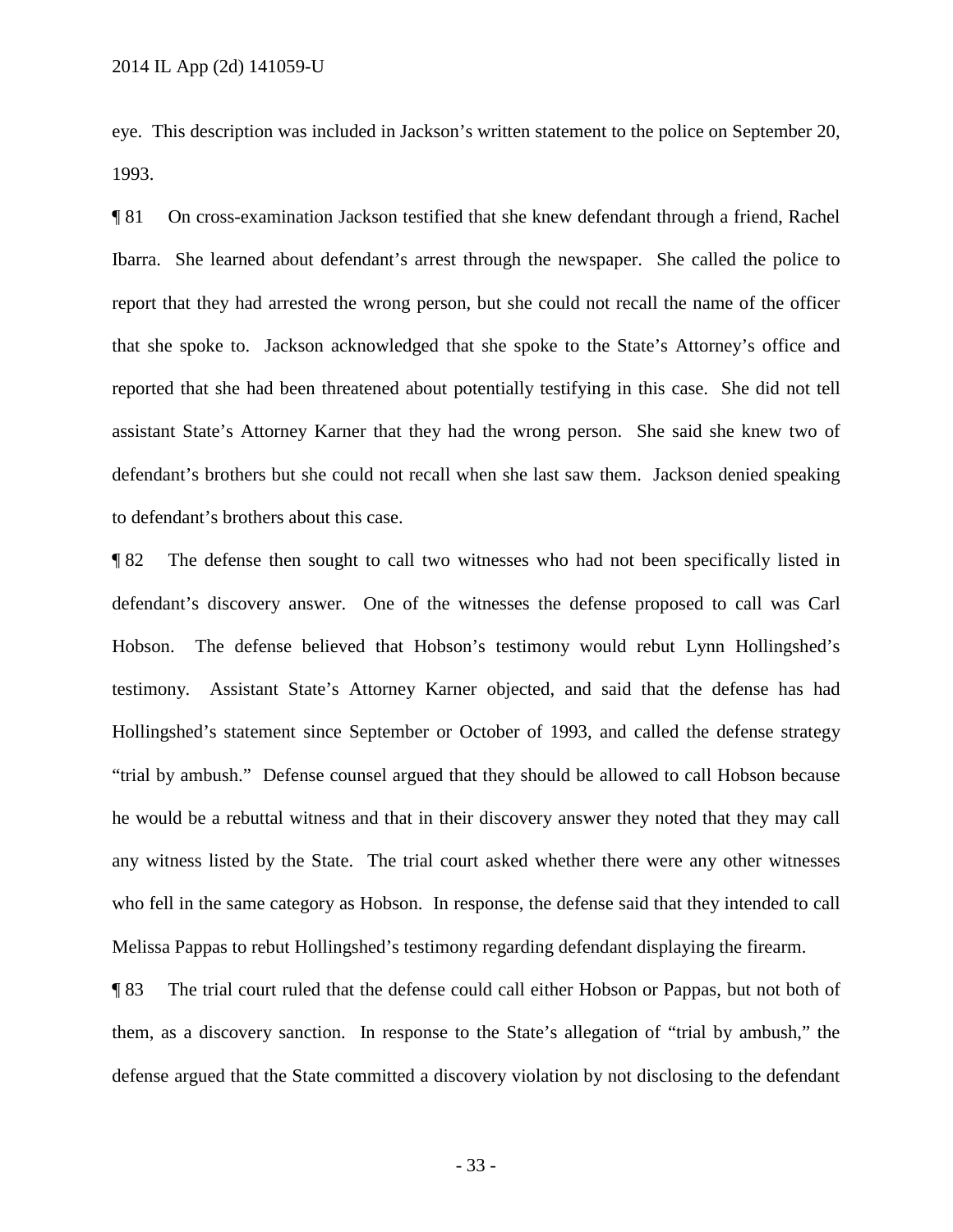that Michelle Jackson stated that she had been threatened. Assistant State's Attorney Karner said he did not disclose information about the threat because he "felt it was in [Jackson's] best interest not to disclose that to the defense because thinking reasonably that maybe the defendant had something to do with that threat." The defense then made a motion for a mistrial, which the court denied.<sup>[4](#page-33-0)</sup>

¶ 84 When the trial resumed on March 21, 1995, the trial court considered the State's motion to preclude defendant from testifying that Clifton English told him he committed the armed robbery and murder. After a lengthy discussion of case authority, the trial court said:

"I understand your point, Mr. Public Defender. But the declarant is not available to testify; for the State to cross-examine the declarant on the statements that your client will make are hearsay. They can't cross-examine them because of the invocation of Mr. English of his Fifth Amendment right. And I am going to deny your request."

¶ 85 The defense later clarified that if called to testify, defendant would testify that he had an early morning discussion with Clifton English (presumably on the morning after the armed robbery and murder) and that a number of the facts defendant provided to the police were based on what English had told him. Assistant State's Attorney Karner then withdrew his objection to the Clifton English statements (apparently referring to the statements to defendant only). The defense then moved for reconsideration of the court's ruling as it pertained to the other witnesses to Clifton English's statements. The court denied the motion to reconsider.

¶ 86 The parties stipulated that on September 24, 1993, the police recovered a .22-caliber bullet from Clifton English's residence pursuant to a consensual search.

<span id="page-33-0"></span> <sup>4</sup> In *Horton I* this court found that the trial court erred in precluding the defense from calling Pappas but determined that the error was harmless.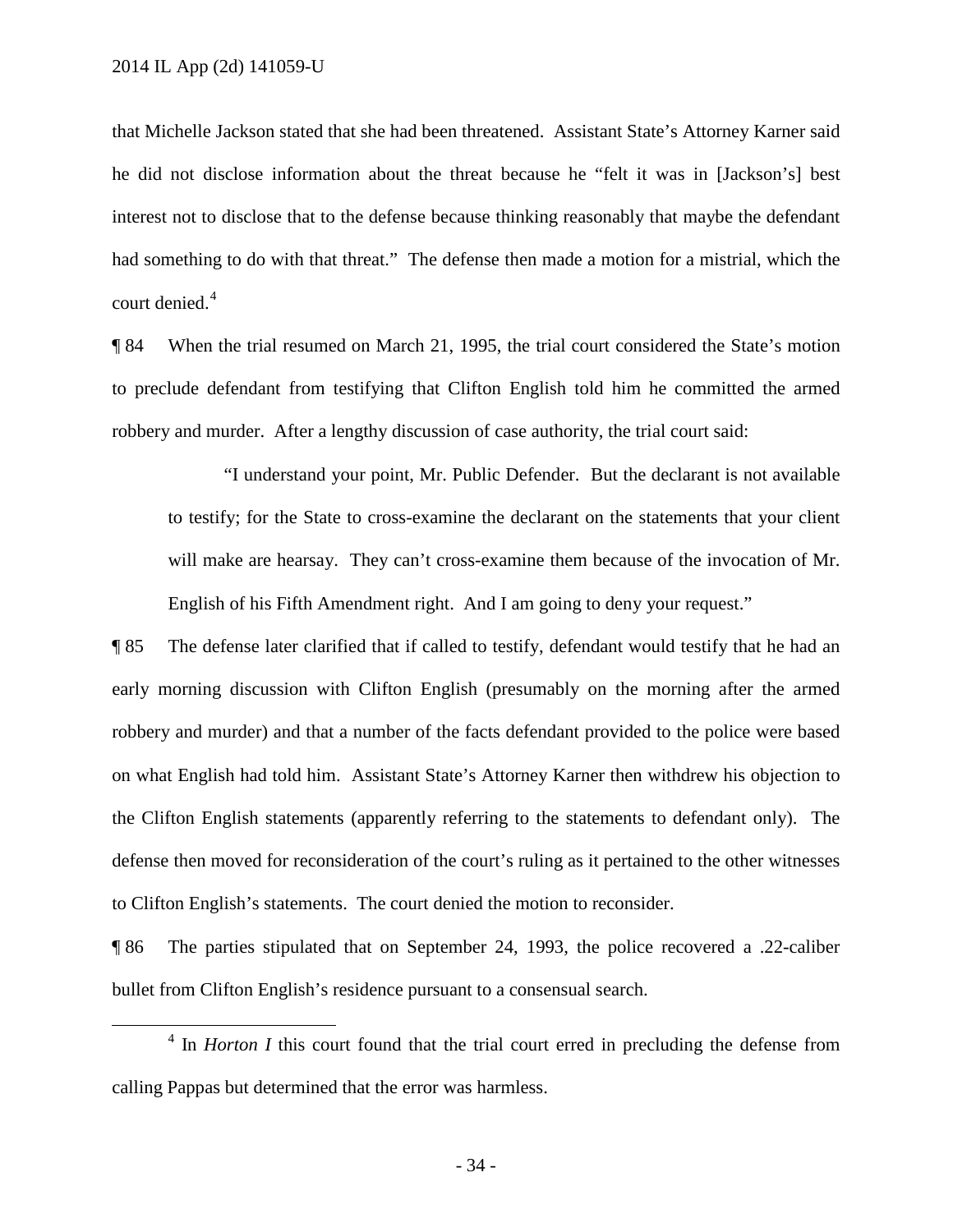¶ 87 Carl Hobson testified that he had known defendant for about five years and Lynn Hollingshed for about four years. Hobson denied receiving a telephone call from defendant at 2:00 a.m. on September 20, 1993. On cross-examination Hobson said that he did not know that he would be testifying until two weeks ago when Hollingshed came over to his house and said "they" needed to talk to him (apparently referring to defense investigators).

¶ 88 Larry Horton testified that he is defendant's brother. On Tuesday, September 21, 1993, he was at Clifton English's house. English lived at 264 Winona Drive in Machesney Park, Illinois. English's home was located behind a Logli grocery store. On that day he had a conversation with English. English then gave Horton a small gun in a Logli's grocery bag. Horton identified State's Exhibit 114 as the gun English gave to him. Horton put the gun in the trunk of his car and later put it in the attic of his sister's house on Fourth Avenue. He identified photographs of the attic that the Sate had introduced. Horton identified the State's Exhibit 125, the black bandana, and said that it belonged to him and that he used it to cover his head. Horton then tried on the bandana, showing how it fit and how he tucked it under with a knot. Horton said that defendant was left-handed.

¶ 89 On cross-examination Horton acknowledged that he wanted to help his brother. He agreed to come to the police station on September 24, 1993. He denied telling Detective Scott that he swore to God he never saw a gun. He also denied telling his brother where he put the gun or that he had picked it up. The police asked him about a gun that he picked up from English and he told them where the gun was located. After he told the police where the gun was, they told him that they had a warrant to search his sister's house and they could kick the door down, he told the police "well, here's the door key, there's no need to knock the door in." He never denied seeing the gun. On re-direct, Horton was shown a three-page statement that he gave to the police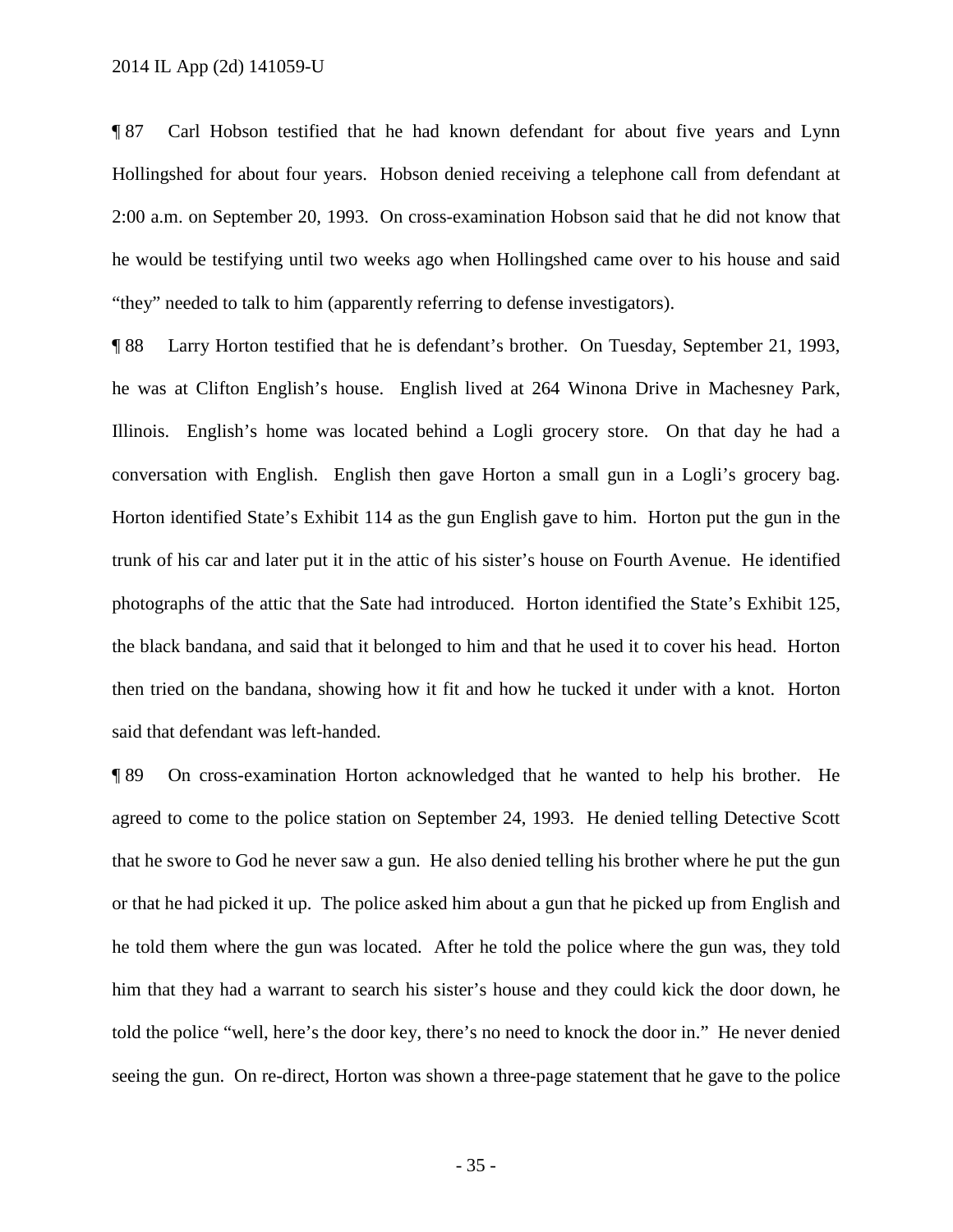on September 24, 1993, where he told the police he knew about the gun and where it was located. The defense rested.

¶ 90 E. The State's Rebuttal Case

¶ 91 Detective William McDonald testified that at 6:30 p.m. on September 24, 1993, he went to the home of Dessie Mims and Garlyn Wilks. McDonald said that Mims told him that on September 19, 1993, she went to bed at 8:00 p.m. and that "sometime that evening she had heard a conversation downstairs with her son and somebody else." He asked Mims to be more specific about what time she heard her son speaking to someone else, but she said she could not be more specific about the time. Mims told him that she learned the identity of the other person speaking to her son the next day, September 20, 1993. At McDonald's request Mims telephoned her son, Garlyn Wilks. McDonald told Wilks that he was investigating an incident and he wanted to know the last time Wilks saw defendant or Larry Horton. Wilks asked McDonald why he wanted to know.

¶ 92 McDonald did not ask Wilks what time he saw defendant on September 19, 1993. After he asked Wilks several times about the last time he saw defendant or Larry Horton, Wilks said he did not know if he wanted to give McDonald that information. All Wilks would say was that he saw defendant and Larry Horton later in the evening on September 19th.

¶ 93 On cross-examination McDonald acknowledged that he did not ask Mims for a written statement and he did not write his report immediately after speaking to Mims. McDonald said, "I am not brain dead. I can remember for a couple of days." McDonald said he only spoke to Wilks for two or three minutes. He did not tell Wilks that defendant had been arrested. Instead, he told him that defendant was being investigated. Wilks told McDonald that he and defendant were good friends and that defendant had come over to borrow clothes on September 19, 1993.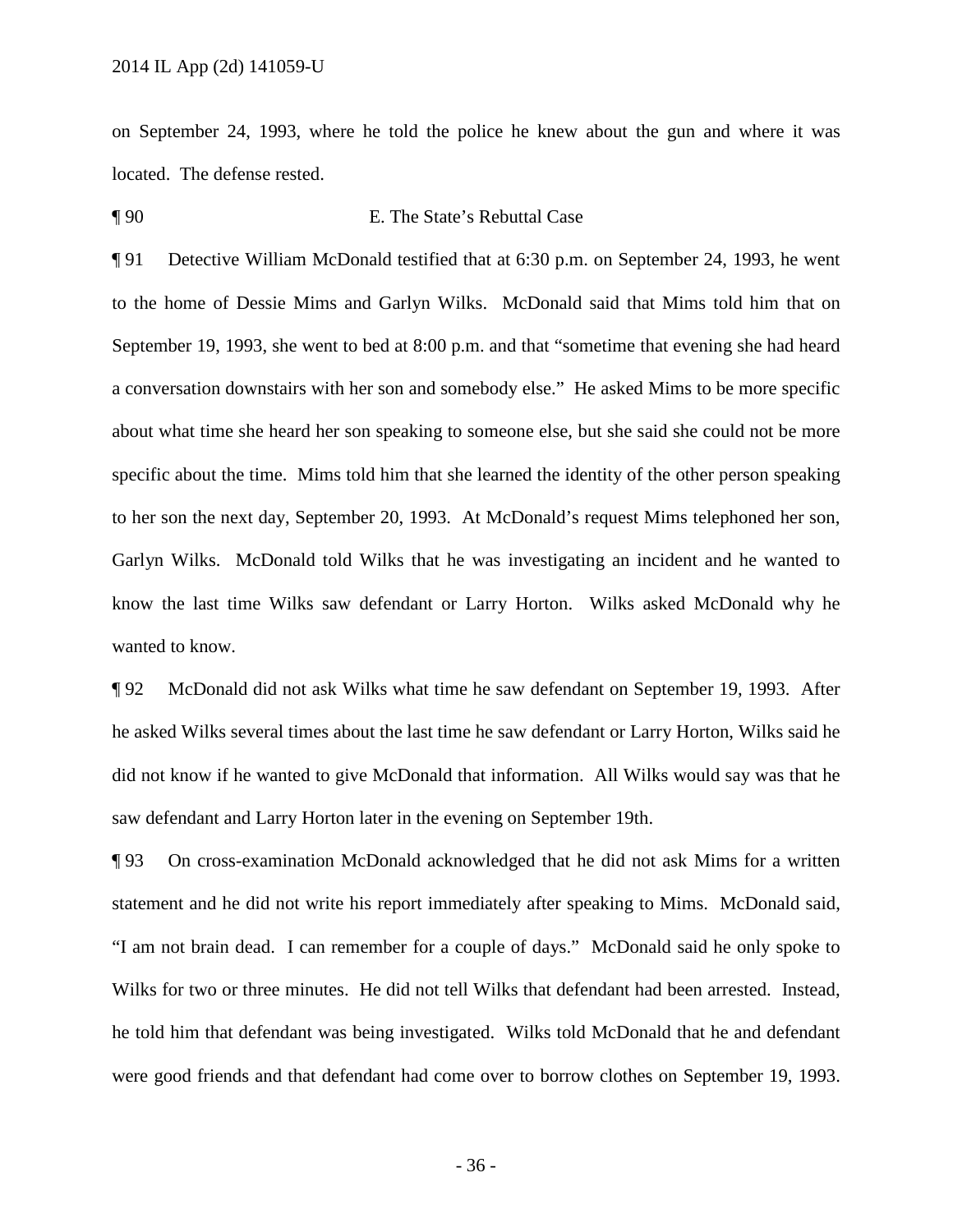Garlyn described the clothes. McDonald did not make arrangements for Wilks to come to the police station to give a statement.

¶ 94 Michelle Jackson was recalled by the State to establish that on September 24, 1993, she was shown a photo lineup by two detectives who came to her home. She acknowledged that when she was shown the lineup she told the detectives that she did not recognize anyone. The photo lineup contained a photo of defendant. Jackson acknowledged that she had spoken to defendant on the telephone four or five times since September 24, 1993.

¶ 95 On cross examination Jackson testified that the detective who showed her the lineup told her that they were investigating the McDonald's armed robbery and murder. She was asked to look at the photos and see if the man who committed the offense was in any of the photographs. Jackson told them that he was not. Jackson said that the night before her rebuttal testimony two detectives came to her house and told her that they were taking her downtown to ask her some questions. She was not told why she was being taken downtown, and she told the detectives that she did not want to go. She told the detectives that she was five months' pregnant and that she was sick. The detective took her downtown and interviewed her in a room for two to three hours. She vomited during the interview. During the interview Jackson maintained that her testimony that defendant was not the gunman was the truth.

¶ 96 On re-direct examination Jackson said she told her friend Karen Williams that defendant was wrongfully charged. She also called the police and told them that they had arrested the wrong person. She told the defense attorney that defendant was not the gunman when he came to her house to interview her. She was expecting assistant State's Attorney Karner to come to her house and interview her the Sunday before the trial began, but he did not show up.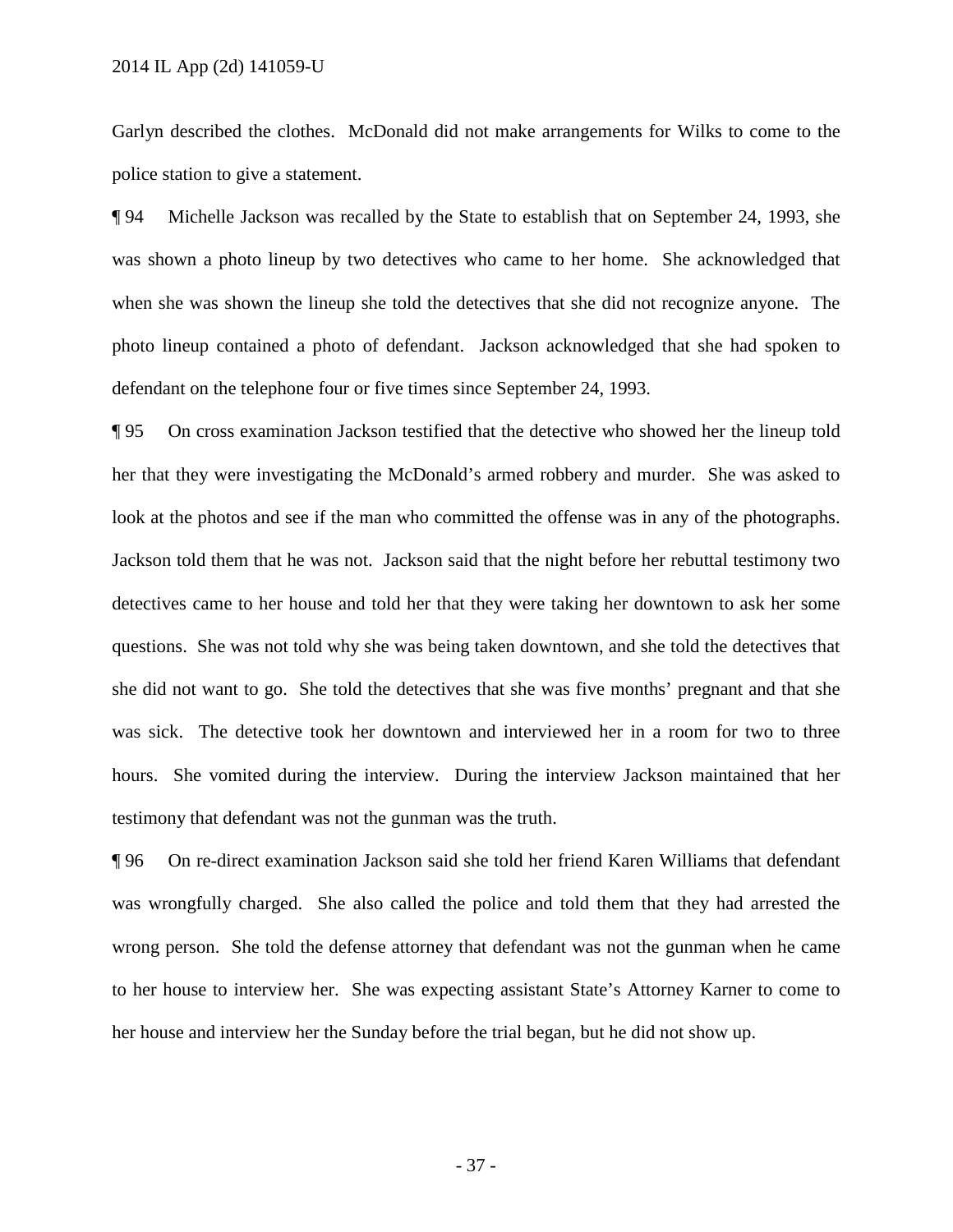¶ 97 Detective Redmond was re-called to testify that he showed Michelle Jackson a photo lineup on September 24, 1993, and she said that she did not recognize anyone in the photos. Redmond said that he participated in the Jackson's interview, which took place on March 20, 1995, the day before trial resumed. According to Redmond, Jackson voluntarily rode to the police station with him and Detective Bruce Scott. She became ill during the interview, but after using the restroom she returned. Jackson was at the station from shortly after 5 p.m. until 8:00 p.m. Jackson signed a statement at 7:45 p.m. that evening.

¶ 98 Detective Bruce Scott testified that on September 24, 1993, he interviewed Larry Horton at the Rockford police station. When Scott asked Horton if he knew anything about a gun belonging to his brother, Horton said that he did not know anything about a gun. Later that night, after a search warrant had been issued for 1411 Fourth Avenue, Horton gave the police a key to the house and told the police where the gun was located.

## ¶ 99 F. Closing Argument

¶ 100 During the State's closing argument assistant State's Attorney Karner told the jury that defendant's signed confession was evidence of guilt if they believed that statement. Karner argued that the testimony of Mary Casey, Dr. Blum and other witnesses corroborated the signed confession. Karner argued that Denise Davis was with defendant when he picked up the gun. Next, Karner argued that within four hours of the murder and armed robbery defendant was on the phone with Lynn Hollingshed telling him that he had to get rid of the gun. Karner contended that Denise Davis and Lynn Hollingshed proved that defendant possessed that gun the Saturday before and the Sunday immediately following the crimes. He stressed that Hollingshed brokered the transaction that put the gun into defendant's hand. Also, a week or so before the McDonald's crimes defendant said, "I need a quick way to get some money" and, when referring to the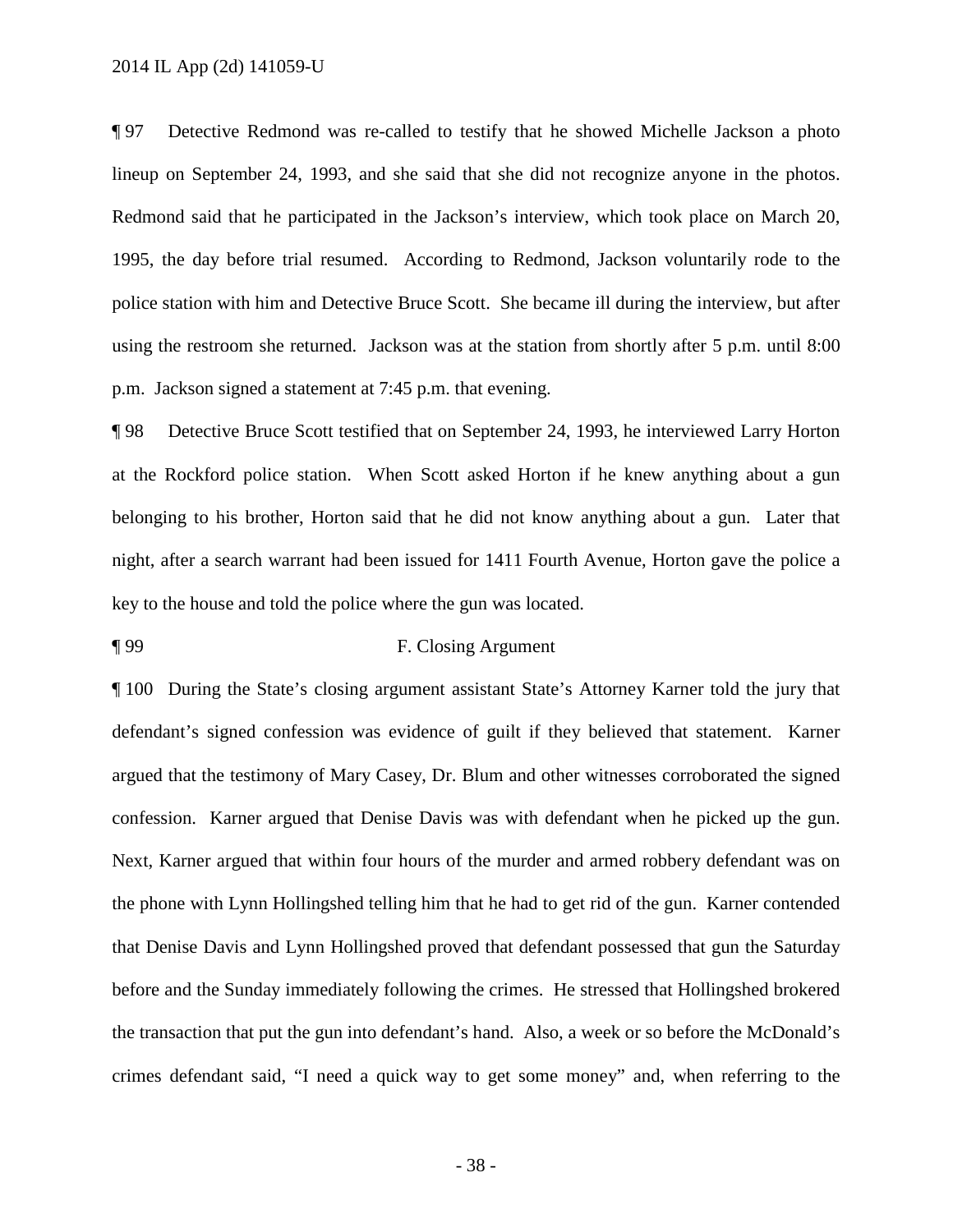Charles Street McDonald's, he said "I am going to get it one day." Next, Karner discussed the conversations between Hollingshed and defendant about defendant's need to sell the gun. He told the jury that Hollingshed "did something constructive" and did not give defendant the name of the person interested in the gun because he did not want to get involved. Karner argued that the "confession," combined with various witnesses he had referred to, proved that defendant was guilty beyond a reasonable doubt. He said that although the State is not required to prove motive, there was a motive in this case, and that was to get money. Karner also argued that there was a motive to kill Castaneda because, as defendant told Denise Davis, he thought the victim was a cop.

¶ 101 Defense counsel argued that the eyewitness testimony established defendant was not the person who murdered Mr. Castaneda. He argued that the physical and clothing descriptions did not match that of defendant. Counsel stressed the "boot camp type pants," the "heavy facial hair" described by Mary Casey as well as the dark complexion and the blotches underneath the offender's eyes. Counsel argued that the jury had looked at defendant for a week at that point, and it was not him. He argued that the age and weight descriptions given by the witnesses showed that the offender was not defendant. He stressed that Michelle Jackson, who saw the person's entire face, testified that the offender was not defendant.

¶ 102 Defense counsel also argued that defendant's confession was not reliable because he was interrogated by mature men who were professionals, and that defendant went to the police station to straighten things out, something a killer would not do. Counsel reminded the jury that they only had a "brief glimpse at the interrogation of [defendant]." He asked them to consider the interrogation of Michelle Jackson. Counsel contented that there was evidence of her statement,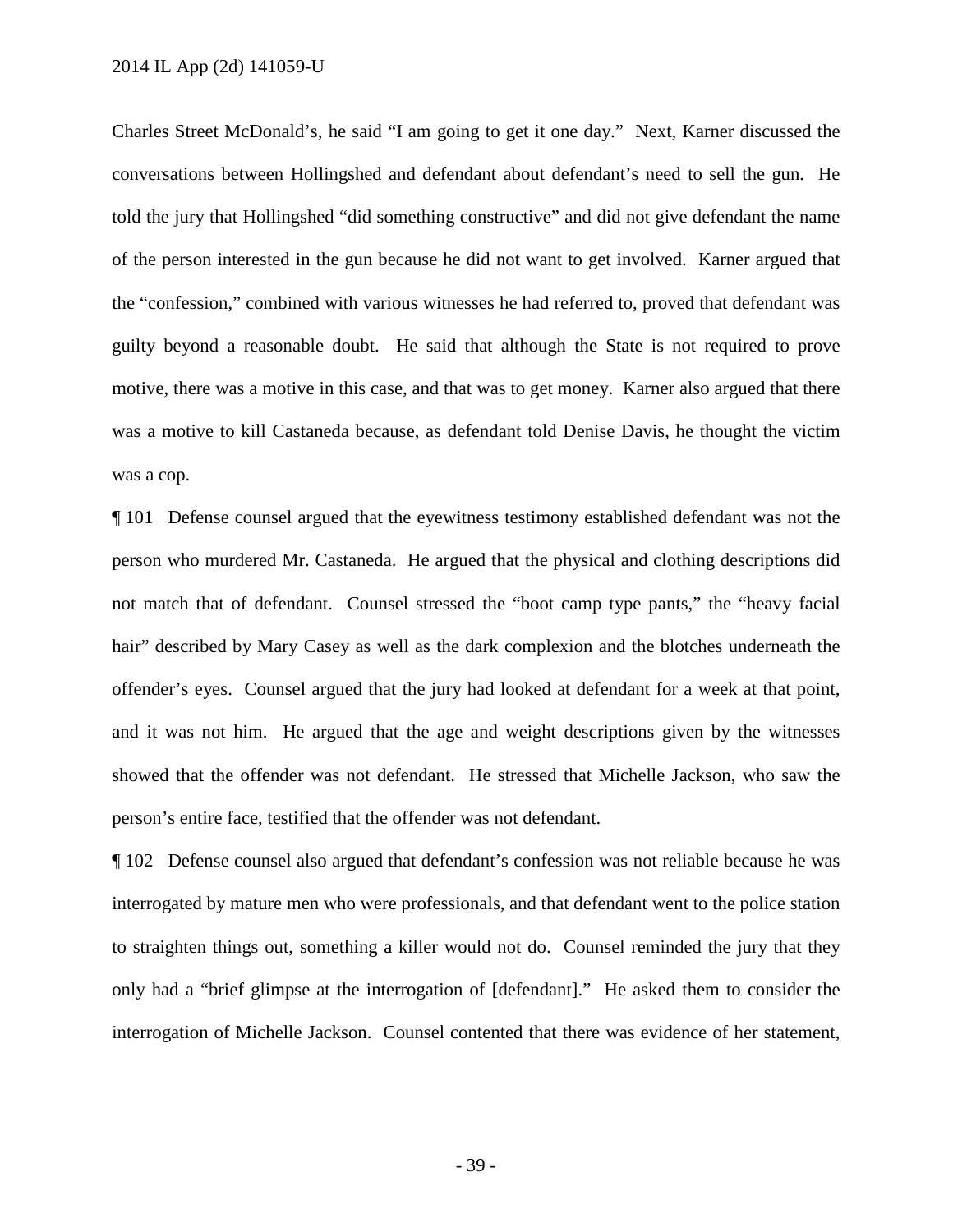but no evidence as to how it was taken because there was no recording. He said the police had a theory and they molded the evidence to fit that theory.

¶ 103 Counsel said that defendant's alibi witnesses were not making things up to cover up for defendant. Defendant's alibi was "iron clad" because it would be a physical impossibility for defendant to have committed the offense. The police searched everywhere for blocks and found none of the money that defendant said had fallen out of the McDonald's pouches. Defendant was trying to "build a reputation" when he talked to Denise Davis and Lynn Hollingshed, and that even they did not take defendant seriously. Counsel argued, "you know [defendant] read the paper because [he] asked, did you read the paper?" Also, the police made suggestions to defendant about the crimes, at least one of which ended up in his statement, that the killing was accidental.

¶ 104 Counsel argued that the bandana the State introduced belonged to Larry Horton, who put it on in front of the jury and it fit. He argued again that the pants the State introduced could not have been the pants the killer wore, and there was no proof that those pants even belonged to defendant. Counsel reminded the jury that the pouches that defendant said he threw out a car window were never recovered, and the police never asked defendant what happened to the gun after he hid it under the couch. The evidence showed that English had the gun most of the time, and that English gave the gun to Larry Horton on the Tuesday after the murder and the gun was in a Logli's grocery bag. The reason the gun was in the Logli's bag and was given to Larry Horton was because "Buddy" used it in the murder.

<span id="page-39-0"></span>¶ 105 Assistant State's Attorney Karner began his rebuttal argument by saying, "it's become apparent that the defense has resorted to a lie in a big time of trouble."<sup>[5](#page-39-0)</sup> Defense counsel

 <sup>5</sup> The State's closing argument is relevant to our discussion of defendant's *Brady* claim.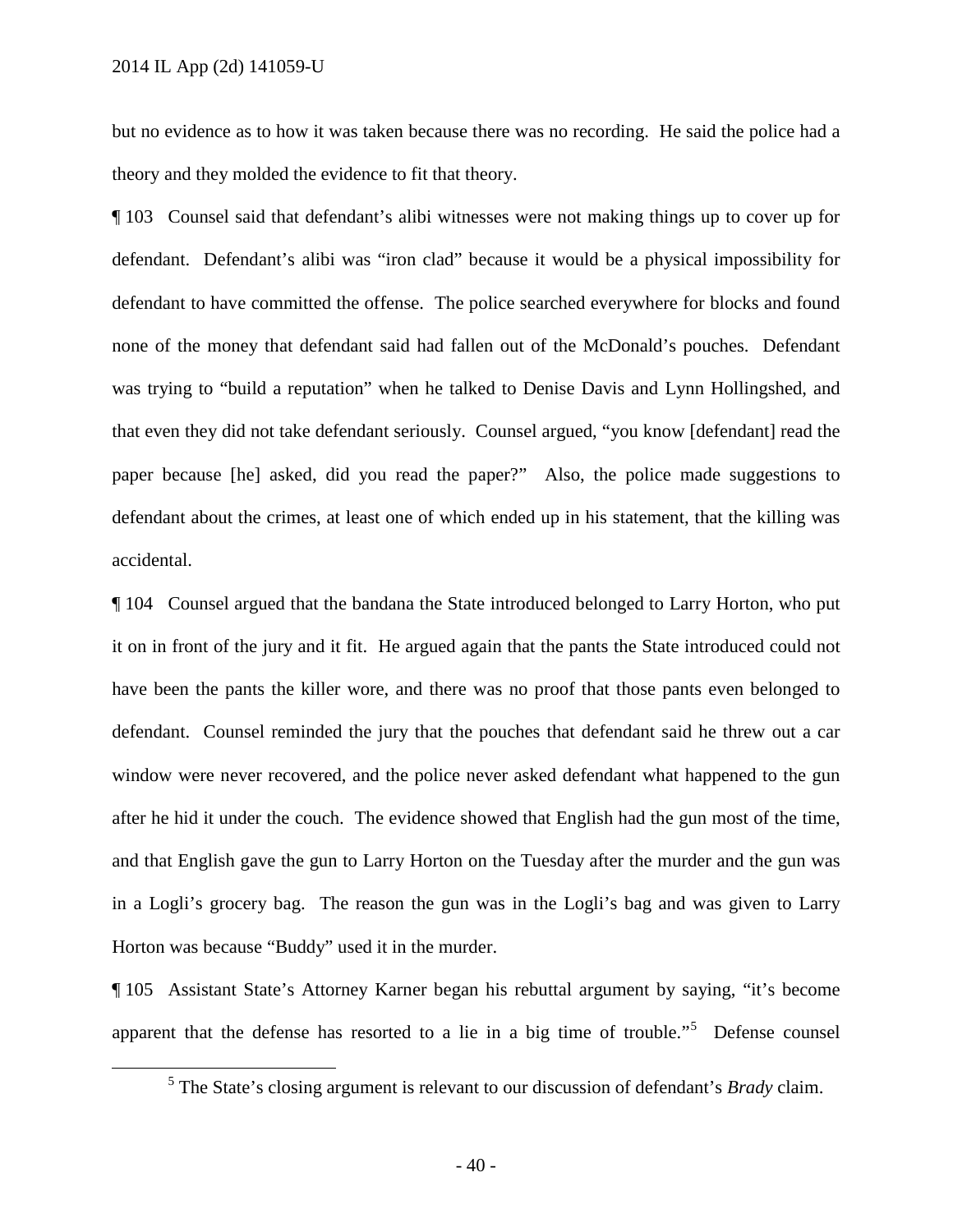objected, and the trial court told the jury that if anything was not predicated on the evidence that argument could be disregarded. Karner then said that the defense theory was not supported by a shred of evidence, and that the defense resorted to "accusing the police of manufacturing or manipulating evidence." Karner argued that Michelle Jackson obstructed justice and lied to the jury. The trial court overruled defense counsel's objection and again left it for the jury to decide whether the evidence supported that remark.

¶ 106 The attack on Jackson's credibility continued for ten pages of transcript. Karner also commented on the integrity of defense counsel, saying "[t]hey wanted to keep it quiet because they knew Michelle Jackson couldn't withstand the scrutiny of an investigation." Defense counsel repeatedly objected to these remarks, and each objection was overruled. Karner said, "[w]hy would they not want that information to get out? Information that is exculpatory, that sets their guy free." Karner argued that the defense had offered a "bologna cheap-shot accusation against the police, hoping that you will somehow get mad at the police and blame them."

¶ 107 Regarding defendant's confession, Karner argued that defendant chose to go to the police station because he knew the police had talked to his friends. Karner said, "[b]y the way, we are talking about what you observed. [Defense counsel] got up here in opening statement and made a lot of promises to you about what the evidence was going to show." Defense counsel objected to this remark. The court noted it had made certain rulings and said, "[n]ow, get on with it." Karner argued that the defense accused the police of depriving defendant of his rights and asked, "[w]here's the evidence?" Karner argued that the lack of a video or audio tape was a red herring. ¶ 108 Karner asked the jury to ask themselves why an innocent person would falsely admit to murder. He also asked why the police would falsely accuse someone and let the true killer go for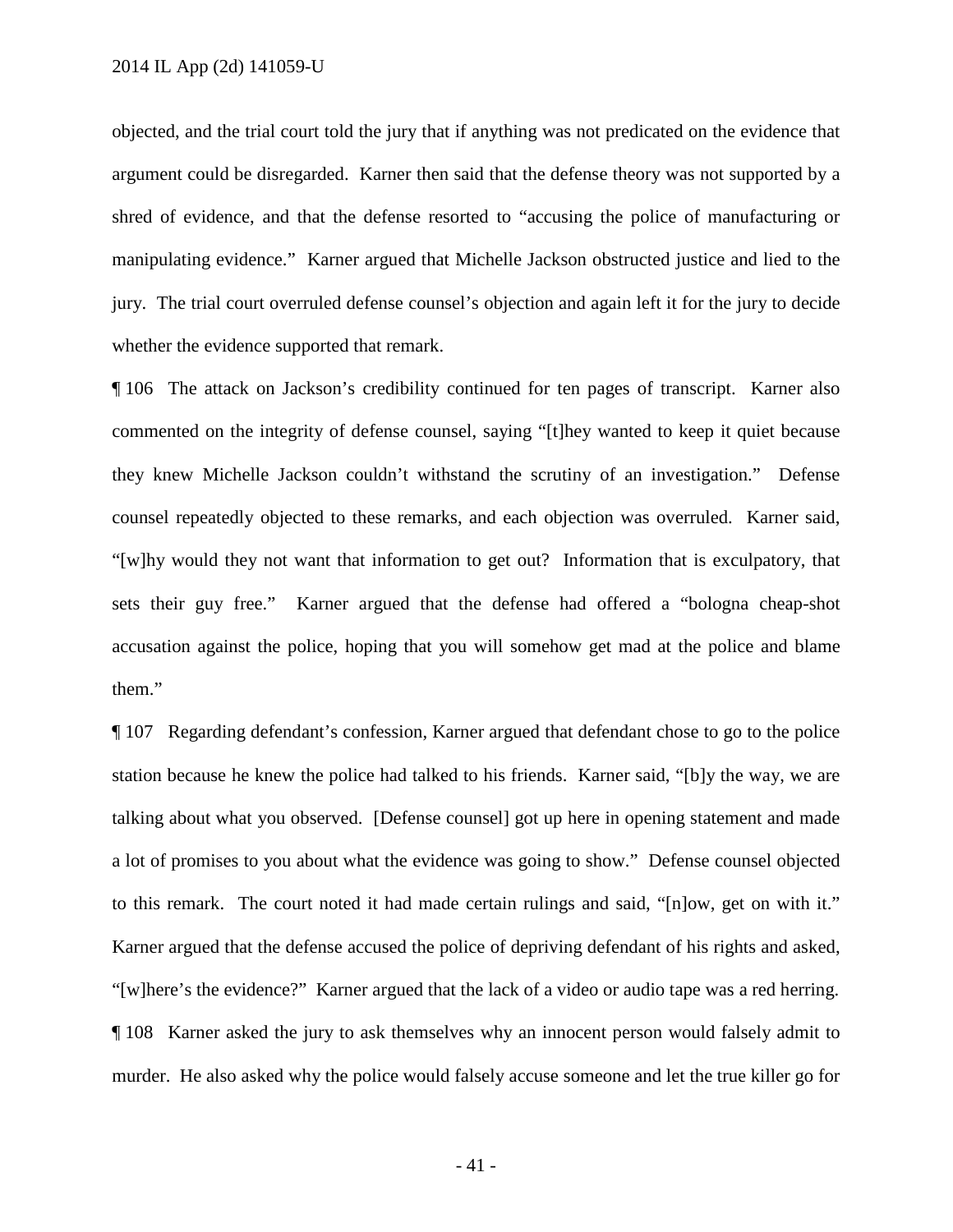free. He argued that to buy their defense the jury had to believe something that was not in evidence. He said, "[y]ou know Detective Redmond, you make your own judgment."

¶ 109 Regarding the reliability of defendant's confession, Karner told the jury that there were four categories of evidence that proved beyond a reasonable doubt that defendant's confession was valid. Karner wrote these categories on a chalk board as he argued. He said the first category was the "volume of detail." The second category was the gun. Karner said, "[w]e heard Lynn Hollingshed testify about the phone call he got four hours after the robbery, at 2:00 in the morning, with the defendant wanting to get rid of the gun." Karner also argued, "if defendant did not possess the gun, how does he know something happened to the gun the night before, like he tells Denise Davis?"

¶ 110 Karner next argued that Lynn Hollingshed was the next category to show that the confession was valid. He told the jury that they should "understand the context of Lynn Hollingshed's testimony, he is the defendant's pal\*\*\*so he is here to do as much help for him as possible." Karner reminded the jury about Hollingshed's testimony about purchasing the gun, the statement by defendant that he would rob the McDonald's one day, the statement by defendant that he needed a quicker way to get money, and the two conversations with defendant on Monday. Karner claimed that Hollingshed lied when he testified that he thought defendant was bragging. He told the jury, "[w]e know Lynn Hollingshed took the defendant seriously" because Hollingshed "refused to give defendant the name of the customer who wanted to buy the Tec-22 because he did not want to get involved. He did not want to 'get hooked into murder.'"

¶ 111 Karner continued and said that the fourth category was Denise Davis. He reminded the jury the defendant had three conversations with Davis. Defendant told Davis on Monday that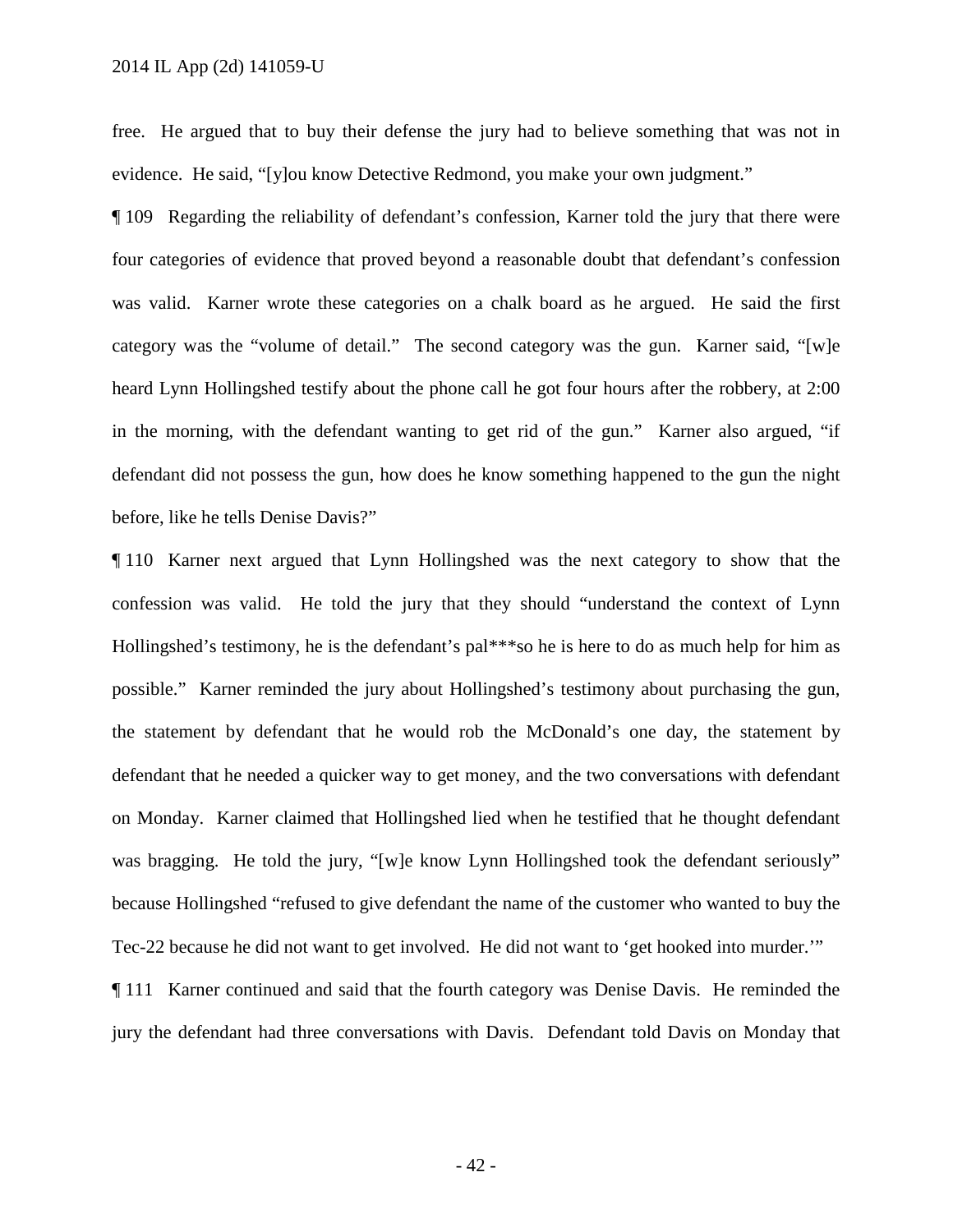"there was a problem with the gun." The second conversation was about Davis "running off at the mouth." The third conversation was when defendant said he did it.

¶ 112 In his final summation, Karner stated, "[d]on't forget about Arthur Castaneda, he is as much (*sic*) of this case as the defendant is. He is entitled to justice just as much as the defendant." Karner told the jury that the proceedings were "a search for the truth and not an opportunity for deception," and that the truth was that defendant was guilty of first-degree murder and armed robbery.

¶ 113 The record reflects that the jury retired to deliberate at 2:10 p.m. on March 22, 1995. During their deliberations, the jury sent a note to the court which read:

"Dear Judge Nielson,

Would it be possible for us to obtain a copy of the statement of confession of John Horton? We need to verify details. Thanks, Jeanine Nuez, jury foreman."

¶ 114 Defense counsel objected to the statement going back to the jury because the statement had been redacted and the court's earlier ruling was that the statement would not go back. Karner responded that it was within the court's discretion, but that the statement would have to be redacted. The trial court directed the bailiff to tell the jury that they had all the evidence that they needed to arrive at a decision, and that their request was denied. The jury returned their verdict at 11:54 p.m. on March 24, 1995. Defense counsel did not ask for the jury to be polled.

¶ 115 Unbeknownst to the parties or the court, the record reflects that there were additional contacts between the bailiff and the jury concerning the status of their deliberations. These contacts were made a part of defendant's motion for a new trial. It was uncontested that the bailiff was told that the jury was hung and unable to reach a verdict. It was also uncontested that the bailiff, rather than informing the court of the jury's concern, told the jury, "[t]welve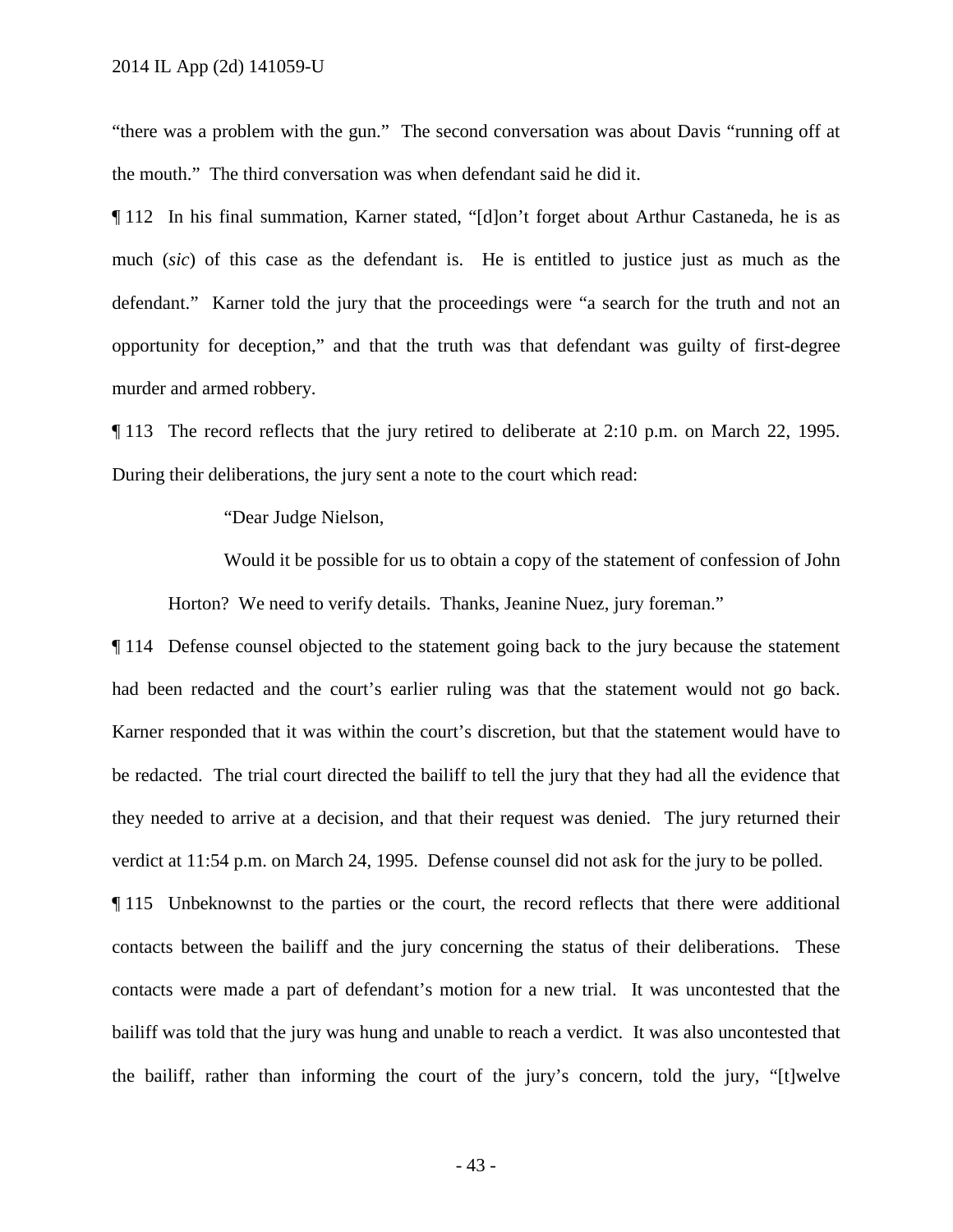reasonable people should be able to reach a verdict." In *Horton I* this court held that "while we do not condone the actions of the bailiff, we do not find that the remarks denied defendant a fair trial." $6$ 

## ¶ 116 G. Post-Trial Motions

¶ 117 Defendant filed several post-trial motions including a 46-paragraph motion for a new trial, a motion for substitution of judge for cause, and a separate motion for new trial based upon newly discovered evidence. The latter motion included an attached, notarized affidavit from Clifton English wherein he averred that he, and not defendant, was responsible for the McDonald's murder and armed robbery.

¶ 118 The motion for substitution of judge for cause was heard and denied by Judge Agnew on August 24, 1995. The next day, the case was again before Judge Nielsen. The defense argued that during the course of the trial Clifton English had communicated by letter with the Rockford Police Department and the Winnebago County State's Attorney's Office. The defense argued that this information was *Brady* material that had not been produced. Assistant State's Attorney Karner said, "[j]udge, we will produce."

¶ 119 On August 30, 1995, the trial court heard arguments on defendant's motion for a new trial. With respect to the statements of Clifton English to Felisha Horton, Larry Horton, Kristina Sholes and William Taylor, the defense argued that it had laid a proper foundation pursuant to *People v. Bowel*, 111 Ill. 2d 58 (1986) and *Chambers v. Mississippi*, 410 U.S. 284 (1979). The defense argued that English's refusal to testify and therefore his unavailability to be cross-

<span id="page-43-0"></span><sup>&</sup>lt;sup>6</sup> The fact that the jury was deadlocked during their deliberations is relevant to our analysis of defendant's *Brady* claim.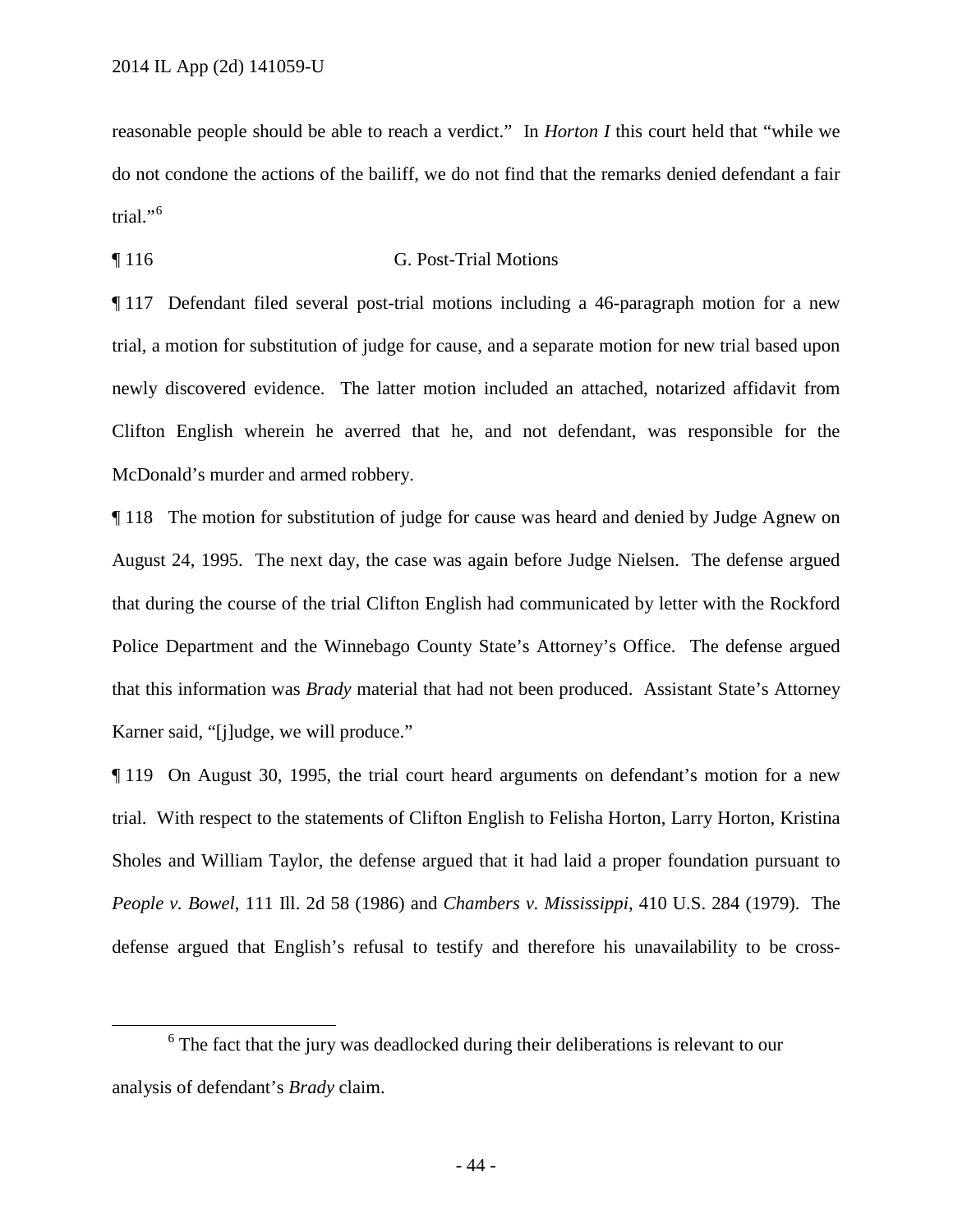examined was just one factor for the court to consider. In ruling on the motion the trial court again recited the four *Chambers* factors and said:

"The *absence of any one* of those four or more of those four factors result in the exclusion of the statement as inadmissible hearsay. *Bell*, 96 Ill. App. 3d 867." (Emphasis added.)

¶ 120 The trial court denied defendant's 46-paragraph motion for a new trial. The parties reported that the State had not filed a written response to defendant's request for *Brady* material, but that Karner had tendered a one-page "written communication" from English "that's the subject of this case." The document was a letter that was marked Defendant's Exhibit 1, and was entered into the record. The letter, signed by Clifton English and dated June 8, 1995, is a confession by English that he and his wife, Tammy (Buresh) English, were involved in the murder and armed robbery at McDonald's on September 19, 1993, and not defendant. English claimed that he called assistant State's Attorney Karner and left him a "memo" about the fact that defendant did not commit the crimes. English also said that he had a guard at the prison where he was currently incarcerated tell Karner that defendant did not commit these crimes. English claimed that his lawyer lied to him and told him that "he was going to take care of it." English said, "I am not going to let my cousin go down for something I did." In the letter he then asked for someone to come to the prison and see him and give him something to sign. The trial court said that it had not read the letter, but to make it a part of the record.<sup>[7](#page-44-0)</sup>

<span id="page-44-0"></span> $<sup>7</sup>$  This letter, which is dated June 8, 1995 and undercuts the State's argument that English</sup> waited until after he was sentenced to confess to the McDonald's murder and armed robbery, is never mentioned in *Horton I*.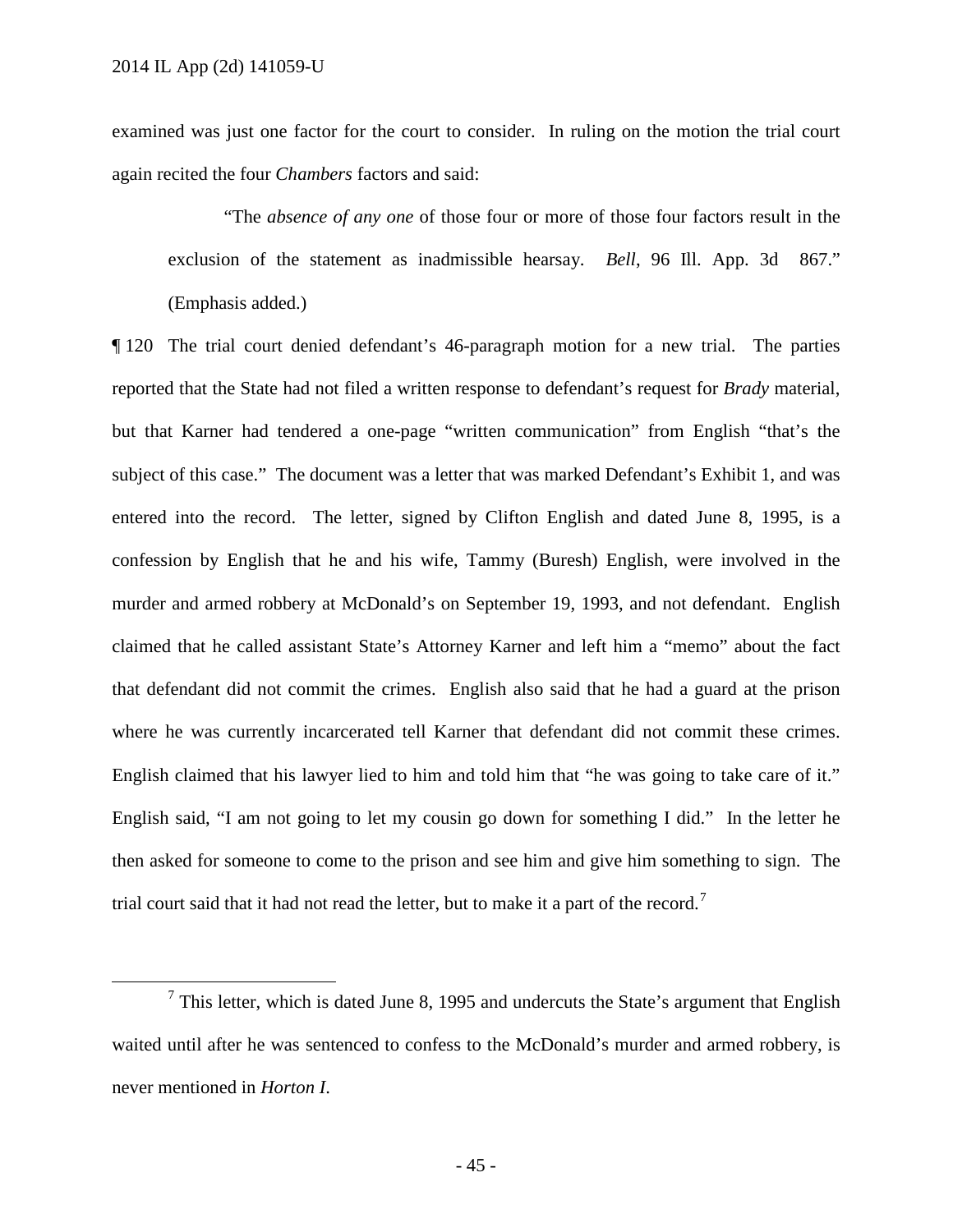2014 IL App (2d) 141059-U

¶ 121 The defense argued that the signed and notarized confession by English was newly discovered evidence. It argued that at the time of trial English refused to testify on the advice of his attorney because he was awaiting sentencing in the Bombay murder case. Counsel explained that the defense's attempts to speak with English on numerous occasions were prevented by English's lawyer. The defense relied on *People v. Molstad*, 101 Ill. 2d 128 (1984), where the Illinois Supreme Court held that affidavits of five co-defendants (of a defendant who had presented an alibi defense) each one stating that the defendant was not present at the time of the offense, was newly discovered evidence warranting a new trial. In *Molstad*, the testimony was not available at trial because such testimony would have incriminated the co-defendants who were tried and convicted along with Molstad. *Id*. at 134-35.

¶ 122 Assistant State's Attorney Karner responded to defense counsel's argument and said:

"Judge, Clifton English this newly, quote, unquote, discovered evidence is nothing but a strategic attempt by a lying, convicted murderer to assist his cousin of (*sic*) evading responsibility for a heinous crime. This does not meet the legal standard that is applicable to this case. Our position is that it is not of such a conclusive character that it would probably change the result at trial."

¶ 123 Karner argued that English could have helped his cousin at trial, but made a "personal decision" to refuse to testify. He said that "*it was only after* Clifton English [was] sentenced to 80 years in the penitentiary for the crime of first-degree murder that he [decided] that he [was] going to clear his conscience and admit to the murder." (Emphasis added.) Karner stressed that that English's sentence was relevant and said, "Clifton English *is a walking dead*, he has *no future* in this world." (Emphasis added.) Karner argued English "[was] going to be in prison for the next 40 years" so he decided to help his cousin. He argued that the State's affidavit reflected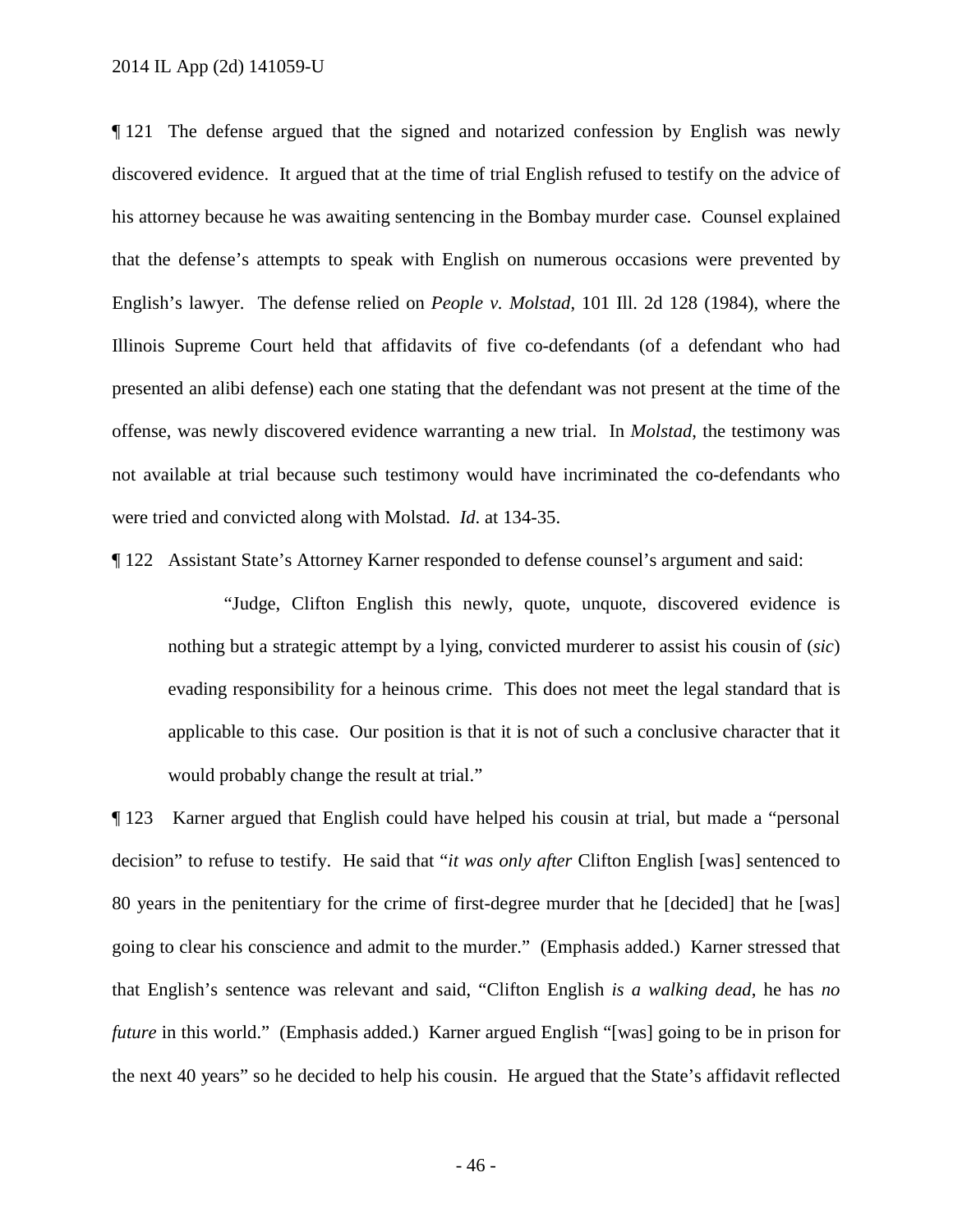that English had denied involvement on September 24, 2993, when he was interviewed and said that he was at home with his girlfriend, now wife Tammy Buresh English, during the time the McDonald's crimes occurred. Karner also argued that English's affidavit lacked detail and it could "fit any one of a hundred armed robberies and murders." Citing *People v. Berberena*, 265 Ill. App. 3d 1033 (1994), the trial court denied defendant's motion for a new trial based upon newly discovered evidence. The trial court again took judicial notice of the court filed in case number 93-CF-2027, *People v. Clifton English*.

## ¶ 124 H. Sentencing

¶ 125 The State presented victim impact evidence from Arthur Castaneda's father. The defense presented evidence from witnesses who knew defendant and attested to his good character. The State argued that defendant had "done some bad things" based upon the typed statement defendant gave to the police regarding the attempt armed robbery of the McDonald's the morning of the armed robbery and murder. The State then said, "and we know *from Lynn Hollingshed* that the *defendant was dealing drugs*." (Emphasis added.) The defense objected, and the court overruled the objection.

¶ 126 The court commented on defendant's age only once, noting that due to his age defendant was not eligible for the death penalty. The court told defendant that Castaneda had to struggle, and said, "you, on the other hand, said I am going to take a gun and I am going to do it the easy way." The court characterized defendant as an "outlaw" and imposed and a sentence of natural life. Defendant's motion to reconsider was denied.

# ¶ 127 I. Direct Appeal

¶ 128 On direct appeal defendant raised seven claims of error. Appellate counsel did not challenge the exclusion of Clifton English's pre-trial statements claiming responsibility for the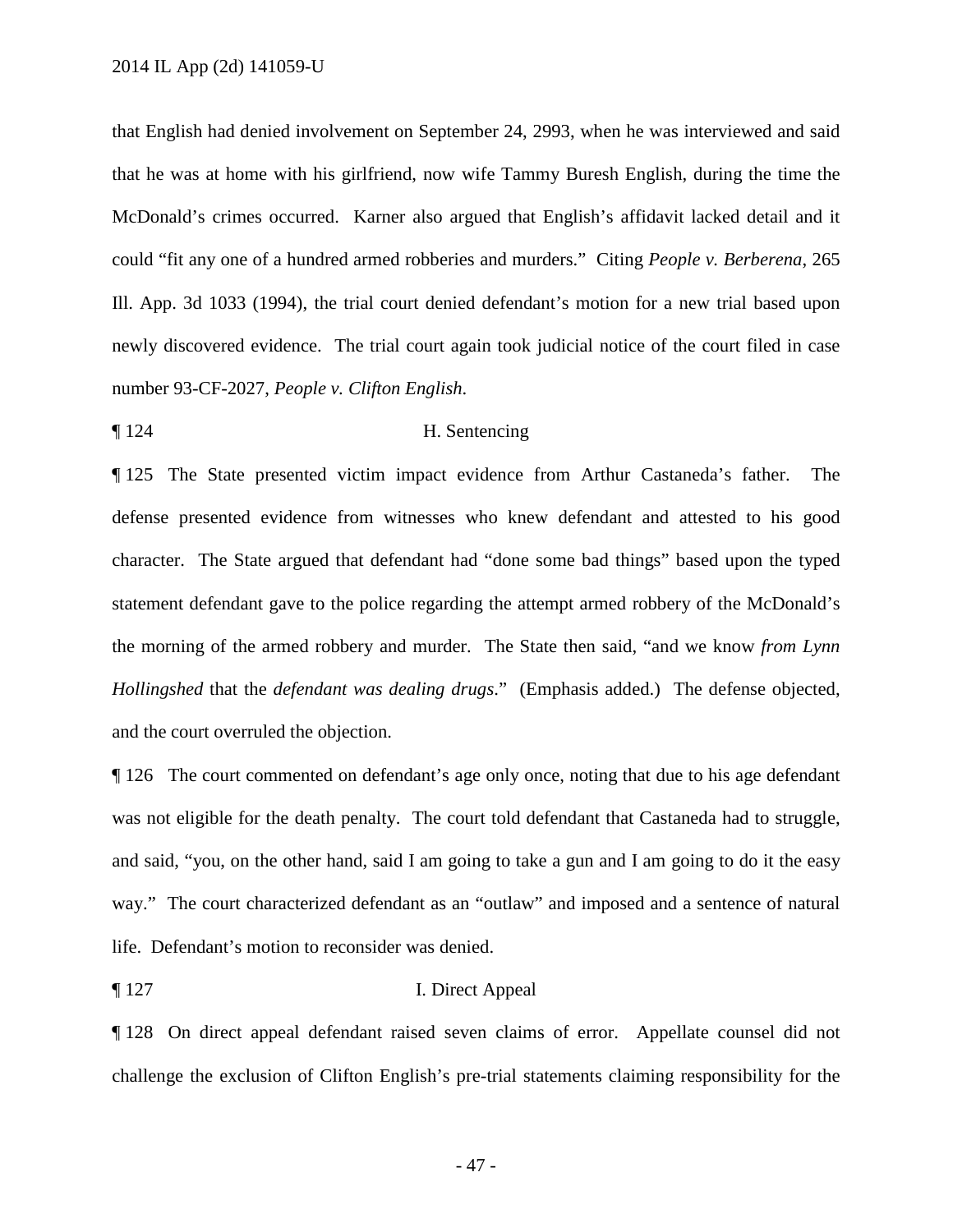armed robbery and murder at the McDonald's. Instead, defendant's appellate attorneys argued that the trial court abused its discretion in denying defendant's motion for a new trial based on newly discovered evidence, the English affidavit. In rejecting defendant's claim, this court stated:

"At the hearing on the motion, the State argued that the evidence was not of such conclusive character that it would probably change the result at trial. We find the State's argument to be persuasive. English's confession in this case was *inherently unbelievable*. (Emphasis added.) On September 24, 1993, shortly after the McDonald's incident, Rockford police detectives interviewed English and he denied any involvement in the incident. On August 18, 1994, English pleaded guilty to murder in another case and was sentenced to 80 years in prison. Despite his earlier denial of involvement in the McDonald's incident, two years later he confessed to the crime. *At the time of his confession, English might have believed he had little to lose by confessing* to the McDonald's shooting and robbery. (Emphasis added.) Thus, the trial court could have viewed English's 'confession' as an attempt to avoid the adverse verdict rendered against his cousin, defendant." *Horton I*, pp. 27-28.

¶ 129 Defendant also raised the issue of the bailiff's *ex parte* communication with the jury. In rejecting this claim, we said, "[w]hile we do not condone the actions of the bailiff in his remarks to the jury, we do not find that the remark denied defendant a new trial." *Horton I*, p. 24.

¶ 130 This court rejected defendant's claim that the trial court erred in precluding defendant from calling English to the stand to testify to his physical features, commenting that "[b]ecause English was a black man whose stature was similar to that described by the eyewitnesses, the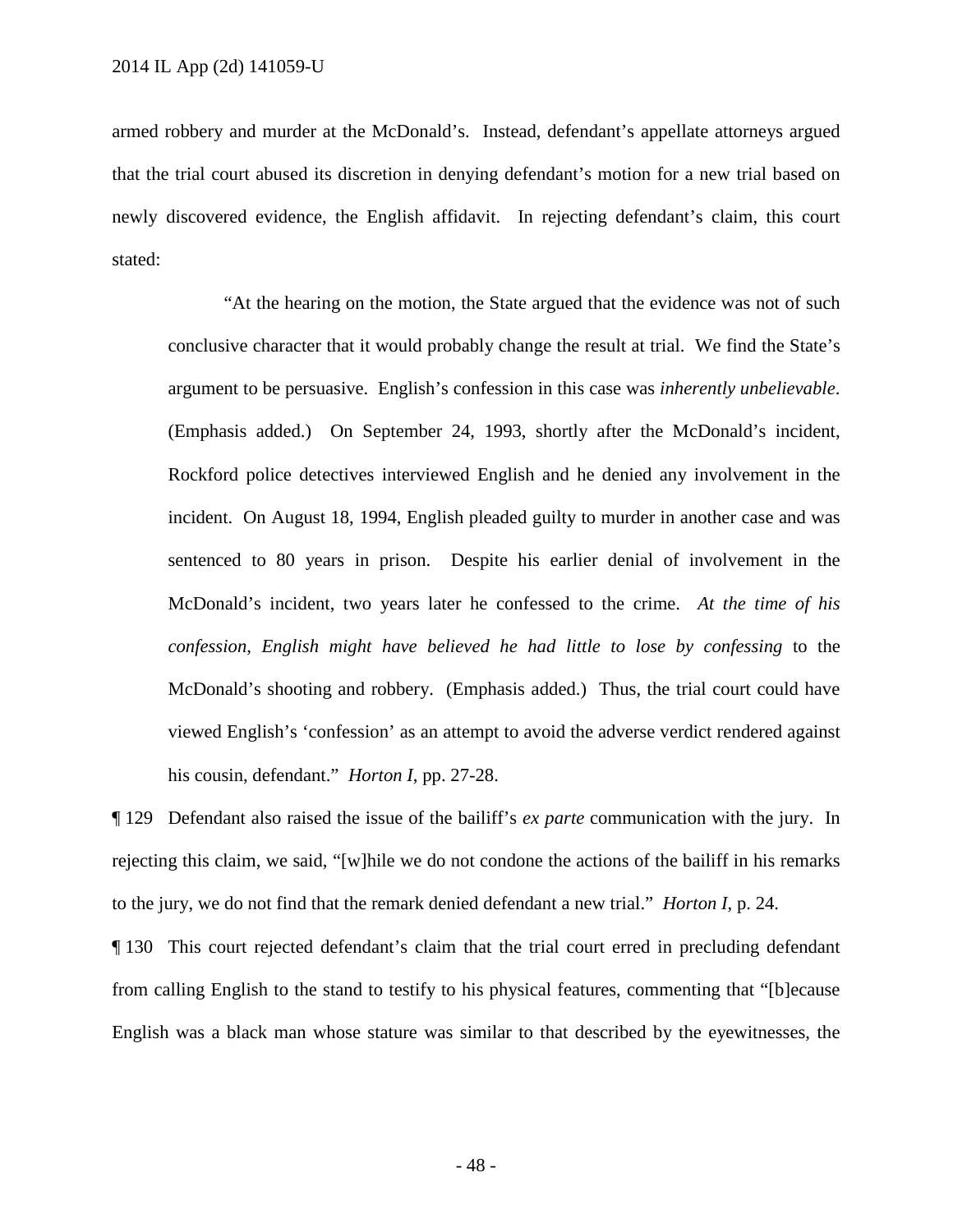jurors could have unfairly speculated that English was a suspect in the incident, therefore creating doubt of defendant's guilt." *Horton I*, p. 14.

¶ 131 Finally, on direct appeal this court rejected defendant's claim that his sentence of natural life was an abuse of discretion. This court said mitigating evidence, including defendant's young age, was before the trial court and "[w]here such evidence is before the court, it is presumed that the sentencing judge considered the evidence." *Horton I,* pg. 26 (citing *People v. Burke*, 164 Ill. App. 3d 889, 901 (1987).

#### ¶ 132 J. Three Post-Conviction Petitions

¶ 133 Defendant filed his first *pro se* post-conviction petition on June 2, 1998, raising 14 claims of error. Throughout the 43-page petition, defendant cited to pages of the trial transcript. The record contains no written order disposing of the petition as required by section 122-2.1 of the Post-Conviction Hearing Act. 722 ILCS 5/122-2.1(a)(2) (West 1998). Instead, it appears that on July 22, 1998, the court dismissed the petition in open court and ordered that a copy of the docket sheet be sent to defendant at the Joliet Correctional Center, where defendant was incarcerated. On September 15, 1998, defendant filed a request for an extension of time to amend his *pro se* post-conviction petition. On October 14, 1998, the trial court denied the request. Defendant did not appeal from that order.

¶ 134 On July 28, 2003, defendant filed a second *pro se* post-conviction petition raising claims that were not raised in his first petition, but had been raised on direct appeal. This petition was summarily dismissed by the trial court on September 9, 2003. Defendant filed a notice of appeal on October 7, 2003. While that appeal was pending defendant filed a third *pro se* postconviction petition on October 27, 2003, which was dismissed by written order on November 18, 2003. Defendant again appealed.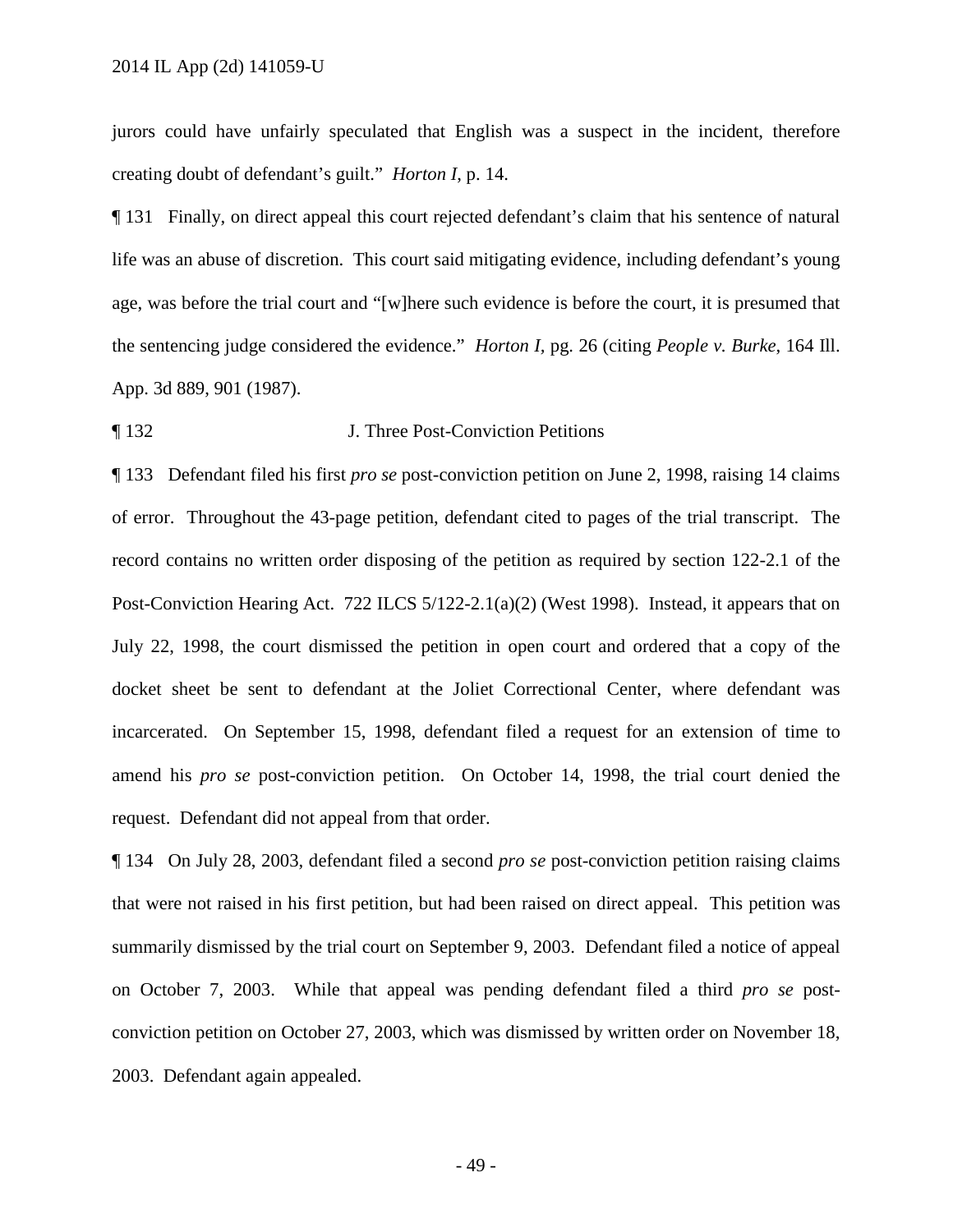¶ 135 This court consolidated the appeals of defendant's second and third post-conviction petitions. Defendant abandoned his appeal of the dismissal of his third petition, which had raised an *Apprendi v. New Jersey*, 530 U.S. 466 (2000) claim. This court found that defendant could not satisfy the "cause" prong of the cause-and-prejudice tests and noted that defendant was clearly aware of the "alleged constitutional deprivations when he filed his first petition." *Horton II*, p. 4.

## ¶ 136 K. Fourth Post-Conviction Petition

¶ 137 On September 2, 2013, now with the benefit of counsel, defendant filed a 59-page motion for leave to file a successive post-conviction petition, along with the proposed successive petition, and four volumes of exhibits. In the petition defendant argued that it was timely filed because he had "advanced a cognizable actual innocence claim." As to his "non-innocence" claims, defendant argues that the delay in bringing the claims was not due to his culpable negligence.

¶ 138 Among the documents attached to defendant's petition were Rockford police department reports summarizing police interviews of Clifton English and his girlfriend, Tammy Buresh. English and Buresh lived together in a residence at 264 Winona Drive in Machesney Park, Illinois, behind a Logli grocery store. English was picked up at 8:30 p.m. on September 24, 1993, and voluntarily accompanied detectives to the Rockford police station. English consented to the search of his vehicle, residence and garage. Several rounds of ammunition were found inside the English home and garage, including the .22-caliber bullet admitted at defendant's trial. ¶ 139 English was questioned about his possible involvement in the attempt armed robbery of the McDonald's in the early morning of September 19, 1993, as well as the armed robbery and murder later that day. Detectives told English "it was clear that he had been involved and also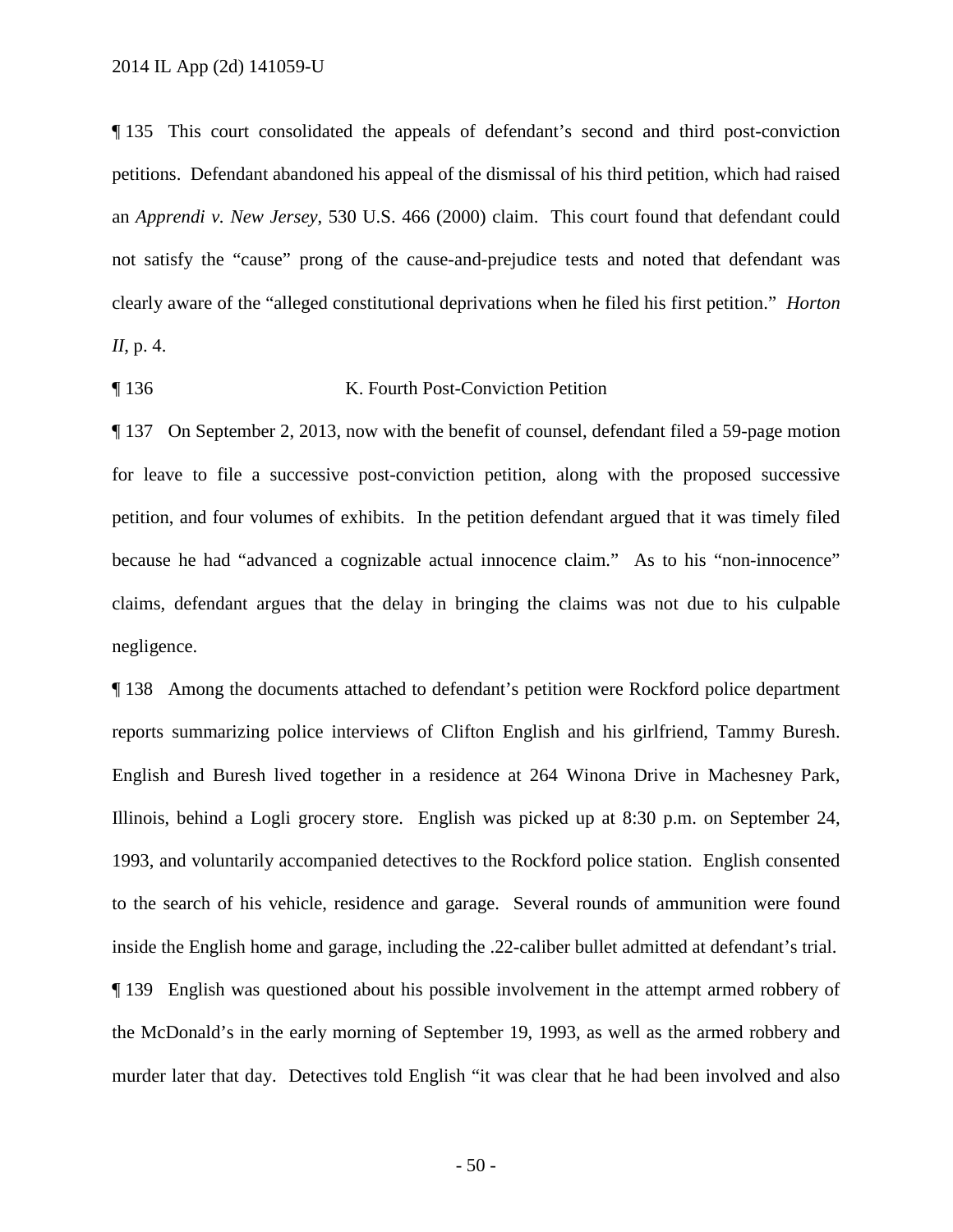had knowledge of the robbery to McDonald's on September 19, 1993." English denied any involvement and provided a detailed alibi. English told the police that he got off work at 4 or 5:00 p.m. on September 19, 1993, and went home. English said Buresh got home from work at 10 or 10:30 p.m. and they then "got acquainted with the neighbors."

¶ 140 The detectives then interviewed Buresh, who said that what English said was not true. First, they did not meet the neighbors until the following Wednesday. Buresh said she worked all evening on September 19, 1993, at the Forest Hills Country Club. She also said the time cards at her work would substantiate that. She told police she arrived home at 1:00 or 1:30 a.m. on September 20, 1993, and that English was asleep. Buresh told the detectives that she was pregnant with English's child. She said that money "had been tight" and English's work for a roofing company was seasonal, and she had been putting in extra hours to pay bills before the child arrived.

¶ 141 Detectives reviewed the case with assistant State's Attorney Weber, who told police "there was not enough evidence to authorize charges against Clifton English." English was driven home by police at 2:00 a.m. on September 25, 1993.

¶ 142 In defendant's motion before this court now he asserts that there is new evidence of his actual innocence that consists of:

"1. Sworn statements of Clifton English in the years following defendant's sentence, including a "detailed, notarized and corroborated confession" given on February 19, 2013; two statements by English to a Department of Corrections employee in 2008; a letter dated February 14, 2006 to the former Winnebago County State's Attorney from English in which he confesses to the instant offenses and stated that he was alone at the time of the McDonald's offenses.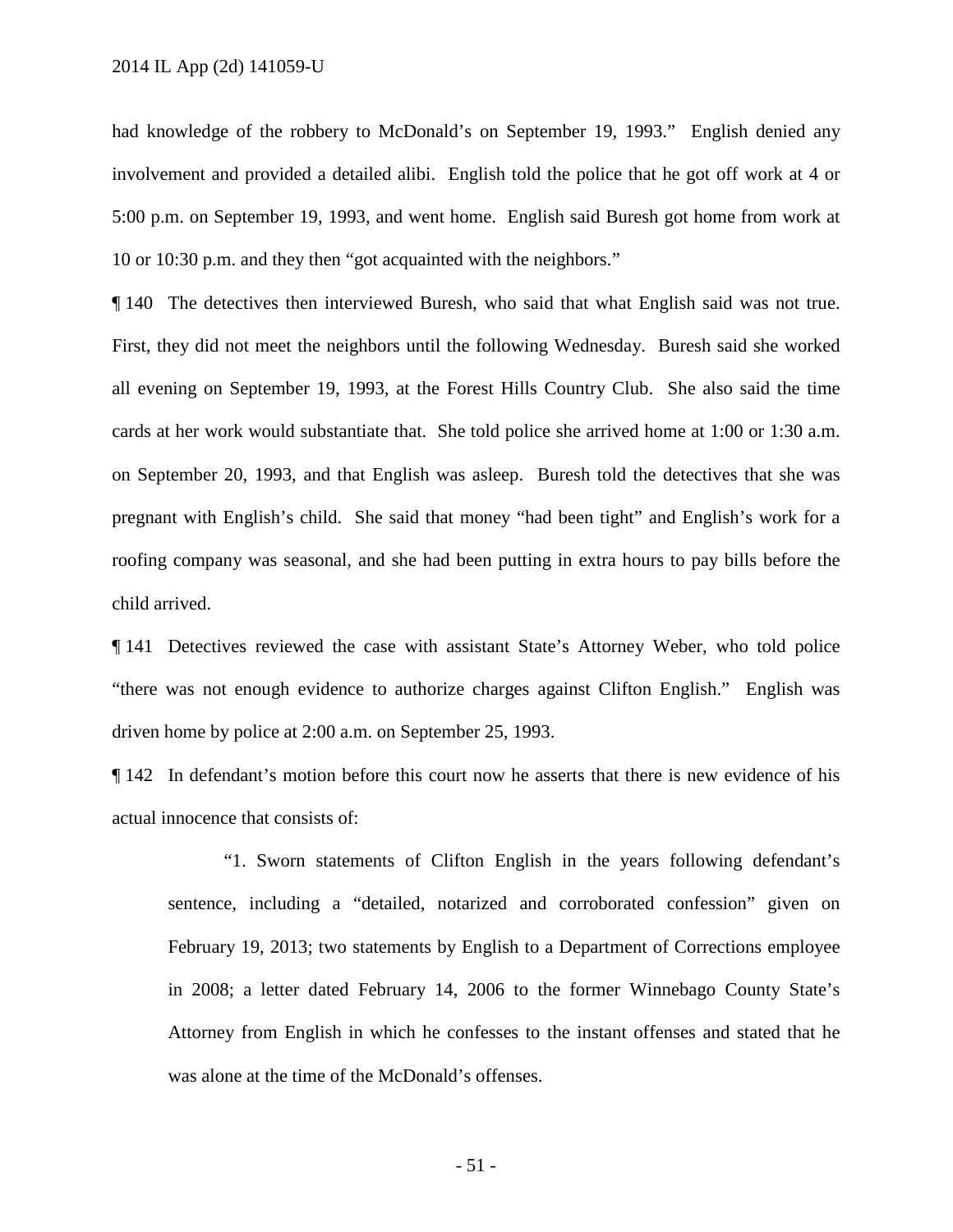2. Statements from witnesses who would testify that defendant never made the statements that Lynn Hollingshed claimed he made.

3. Defendant's medical records showed that defendant suffered from a knee injury in a car accident two months before the McDonald's offenses and therefore could not have been seen "running" from the scene as witnesses described."

¶ 143 Defendant supplemented his petition with an affidavit from eyewitness Robert Heral, who stated that he had read a newspaper article about the case on September 15, 2013, and that at the time of trial he did not think defendant could have been the offender because he was "lighter skinned" than the offender who was "stockier and bigger-built" than defendant.

¶ 144 Defendant's "cause-and-prejudice" claims consisted of the following:

"1. The State violated its *Brady* obligation by suppressing evidence that Hollingshed had been adjudicated delinquent for burglary, aggravated assault and resisting arrest, and he was on probation for those offenses at the time of trial. In the petition defendant also alleged that Hollingshed was a suspect in a shooting that occurred on August 28, 1993, in which Hollingshed was identified as the person who shot at a man during a traffic altercation. In support of the *Brady* claim, defendant attached a copy of the State's Attorney's Official Statement of Facts in *People v. Hollingshed*, case number 95 CF 1593, where the State provides Hollingshed's criminal history to the Department of Corrections. Defendant also refers us to *People v. Tory Taylor*, 186 Ill. 2d 439 (1999), where Hollingshed's actions during the August 28, 1993 shooting are described in detail.

2. Regarding defendant's claim of ineffective assistance of trial counsel, defendant attached affidavits of eight witnesses who, if called as witnesses, would have contradicted Hollingshed's testimony."

- 52 -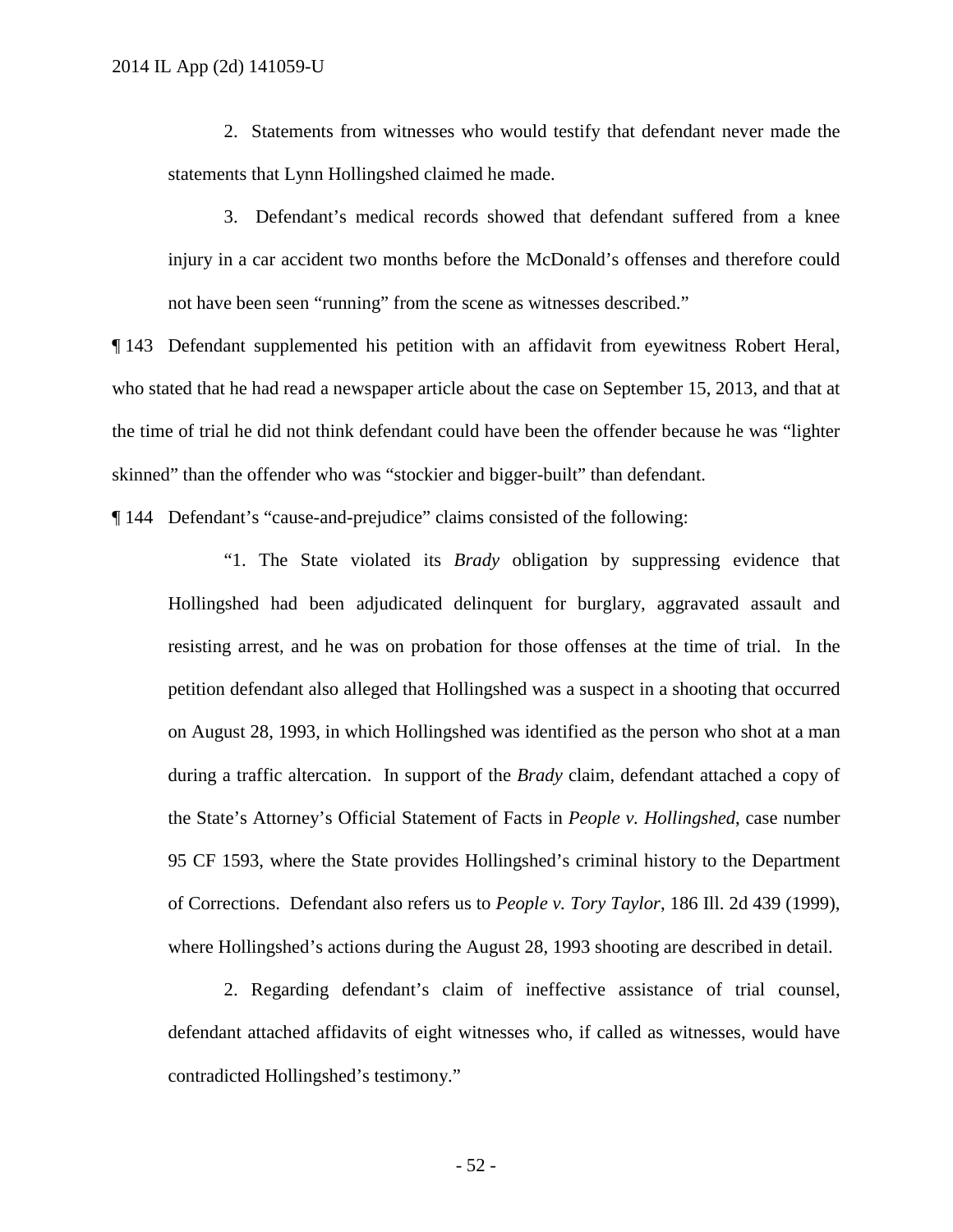Defendant alleged that appellate counsel on direct appeal was ineffective for failing to challenge the exclusion of English's pre-trial statements to family members and close acquaintances.

Defendant claimed that the trial court failed to adequately consider his youth, and under *Miller v. Alabama*, 132 S.Ct. 2455 (2012), he is entitled to a new sentencing hearing.

Defendant also contended that the trial judge who denied him leave to file a successive post-conviction petition has "prejudged" his case and on remand a new judge should be assigned.

¶ 145 L. Hearing on Defendant's Motion to File

¶ 146 At the hearing on defendant's motion to file a successive post-conviction petition counsel argued that the detailed 2013 confession of Clifton English, together with his confessions to Department of Corrections employees, including a psychiatrist and other evidence was "material and not merely cumulative and of such conclusive character that it would probably change the result on retrial." Counsel said that Robert Heral's affidavit was new evidence that supported defendant's claim of actual innocence. According to Heral, he did not know he was permitted to speak to trial counsel about his concerns and therefore defendant could not have discovered this information sooner. Likewise, counsel argued than an affidavit from Dr. Christine Ward, an orthopedist, opined that defendant's knee injury from a car accident months before the offense "could prevent an individual from running for two months or more."

¶ 147 Post-conviction counsel argued that appellate counsel was ineffective for not recognizing that the case authority the trial court relied upon in excluding the English pre-trial statements against penal interest had been overruled years earlier by the Illinois Supreme Court. Post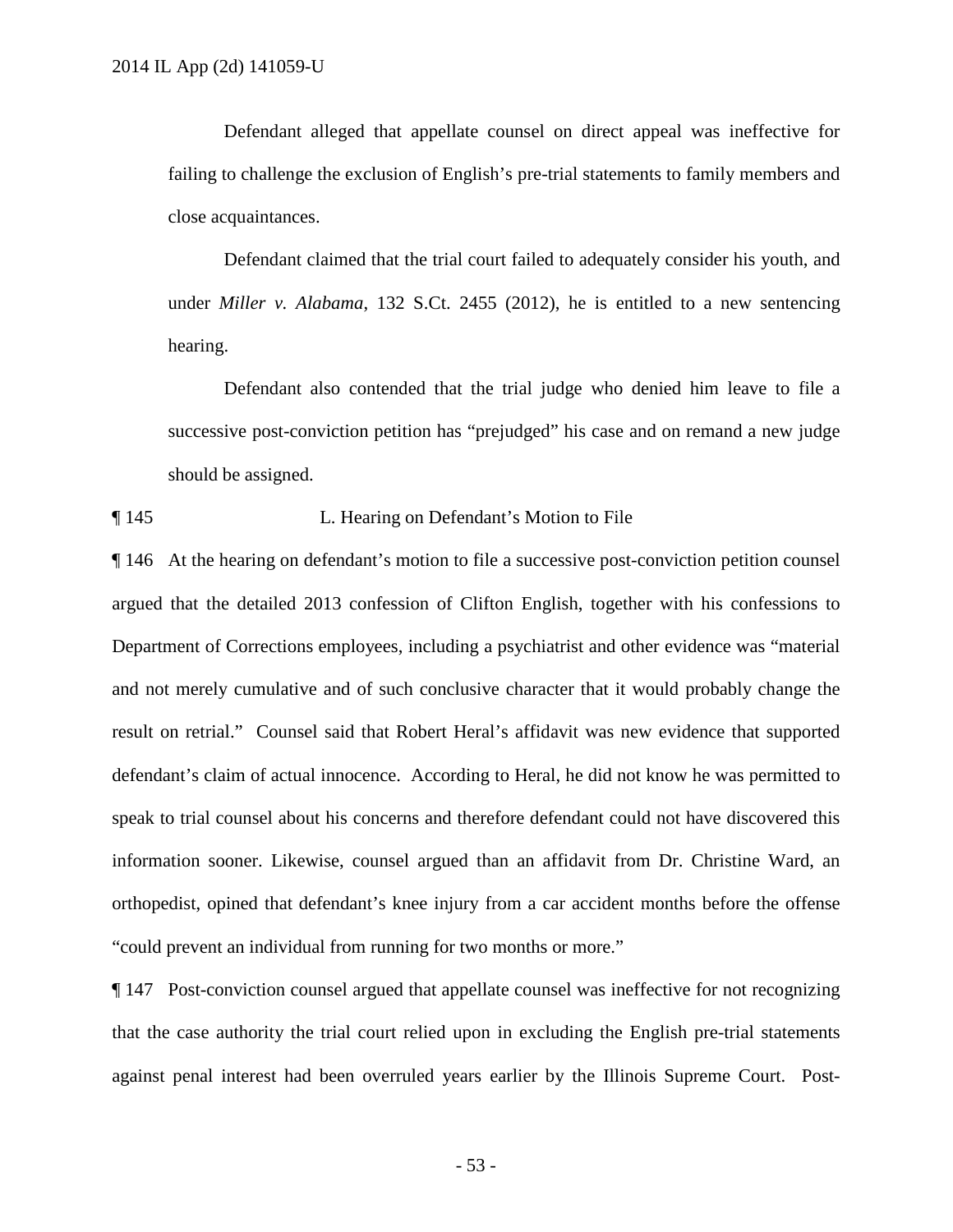conviction counsel argued that the case the trial court repeatedly referenced, *People v. Bell*, 96 Ill. App. 3d 857 (1981), was overruled in 1986 by *People v. Bowel*, 111 Ill. 2d 58, 68 (1986). The defense also cited *People v. Kokoraleis*, 149 Ill. App. 3d 1000 (1986), an opinion from this court. Counsel argued that the trial court's error in excluding English's statements "cut the legs out from underneath" the defense and appellate counsel should have seen this. Counsel recited the relationships of the various witnesses and the details English provided. Counsel noted that it specifically knew from the jury forewoman that the jury wanted to hear "more from Clifton English."

¶ 148 As to ineffective assistance of trial counsel, the defense argued that the witnesses who would have contradicted Hollingshed were all local, within the subpoena power of the court and should have been called as defense witnesses.

¶ 149 Defense counsel argued that defendant has established cause for failure to bring the ineffective assistance of trial and appellate counsel sooner because, as a 17 year old with no criminal history, he was "ill equipped to find constitutional or legal error at his trial or on his appeal." Counsel argued that "trained legal professionals who should have known better" missed the *Chambers* issue.

¶ 150 The defense contended that the State relied heavily on the testimony of Lynn Hollingshed, who the prosecutor referred to in both opening and closing statements. Hollingshed's prior adjudications and probationary status provided motive for him to give favorable testimony to the State. The defense only found out about Hollingshed's background because one of defendant's post-conviction attorneys, Joshua Tepfer, represented a co-defendant of Tory Taylor in an unrelated case.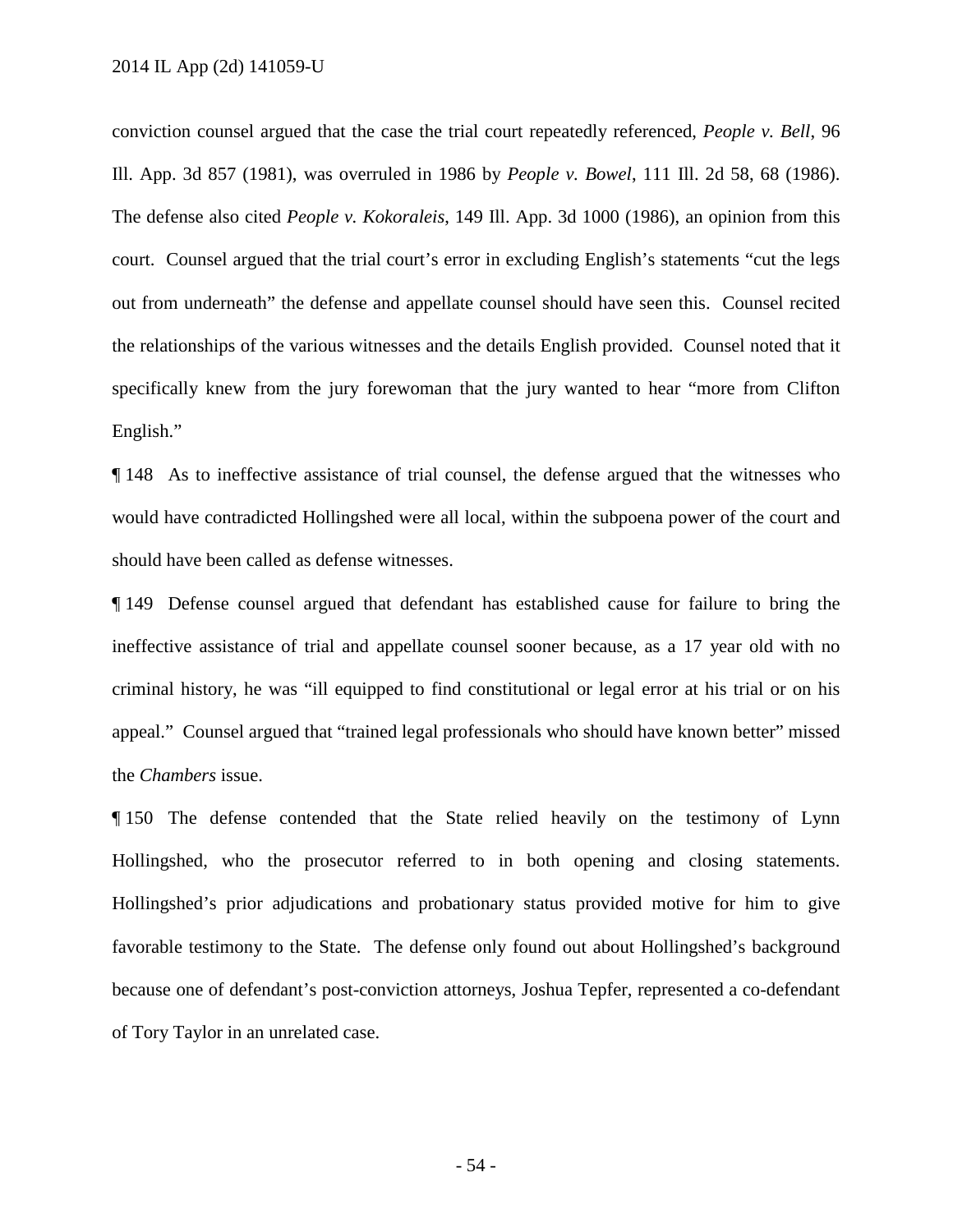¶ 151 The August 28, 1993 shooting involving Taylor and Hollingshed was investigated by Detective Pozzi, who was also responsible for finding Hollingshed to interview him regarding the McDonald's crimes. Counsel argued that it was clear that "Hollingshed's role as the shooter" raised the possibility that he either received or expected favorable treatment in exchange for his statements and testimony against defendant. Counsel said that had the jury known these facts they would have known that Hollingshed's testimony lacked credibility. The suppressed evidence would have also undermined the strength of defendant's confession and therefore the outcome of defendant's trial would have been different.

¶ 152 Finally, defense counsel argued that this court has held that *Miller v. Alabama*, 567 U.S. 132 S. Ct. 2455 (2012), applies retroactively and that while defendant's sentence was not a mandatory life sentence, other courts have applied *Miller* to a discretionary sentence. See *People v. Luciano*, 2013 IL (2d) 110792, ¶ 57.

¶ 153 The State argued that the Clifton English confession was not new, despite the additional details provided in the 2013 affidavit. The State pointed out that the appellate court had labeled Clifton English's confession as "inherently unreliable' and "repeatedly telling an inherently unreliable story doesn't make it unreliable (*sic*)." Regarding defendant's injured knee and the affidavit of Bob Heral, the State maintained that neither piece of evidence qualified as new.

¶ 154 Regarding defendant's cause and prejudice claims, the State first argued that defendant could not establish a *Brady* violation. The State argued that "they can impeach Lynn Hollingshed all day long. The appellate court says he's just cumulative." The State contended that this same reasoning applied to defendant's claim of ineffective assistance of trial counsel because Hollingshed was "certainly not a key pillar in this case."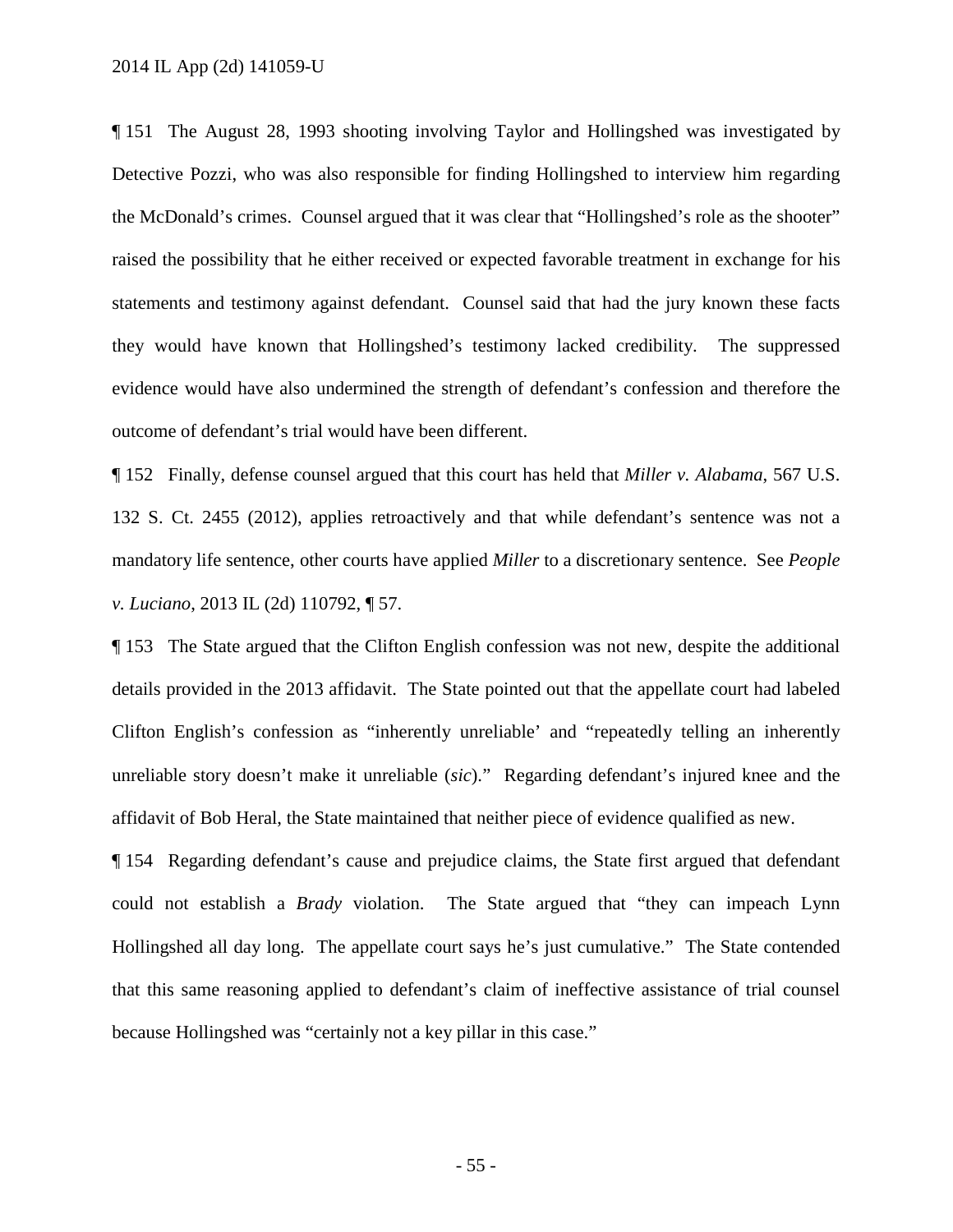¶ 155 Next, the State argued that defendant could not establish prejudice resulting from appellate counsel's failure to challenge the trial court's ruling that barred English's pre-trial admissions because the appellate court had "already told us that Clifton English's confessions [were] inherently unreliable." This case was a typical post-conviction case, where Clifton English was going to "take one for the team of the family, [admit] to doing the crime because *we know* Clifton English is serving an 80-year sentence on a murder rap." (Emphasis added.)

¶ 156 The court asked the State whether the trial judge did a "*Chambers* analysis." The special prosecutor said that he couldn't tell from the appellate court decision. The court then asked the State:

"Okay. Because when you say that they concluded that English's testimony was unreliable, I'm wondering what the context for that determination, if they had the benefit of a proffer by the trial court, trial counsel, that these are the witnesses, this is what they would say. Even though the trial court excluded that evidence, I'm just curious if they had the benefit of that or not."

¶ 157 The special prosecutor then directed the trial court to pages 26 through 28 of *Horton I*, where this court upheld the trial court's denial of defendant's motion for a new trial based upon newly discovered evidence.

¶ 158 The court ruled that defendant's actual innocence claim was barred by *res judicata* and waiver. The court noted that defendant had raised the confession of Clifton English in his initial appeal and in subsequent post-conviction petitions. The court said that the confession was "the foundation for the actual innocence claim, and it's because his foundational claim fails, and it is because his foundational claims fails (sic) that the rest of the actual innocence claim is barred." The court noted that with respect to the medical records and testimony, due diligence had not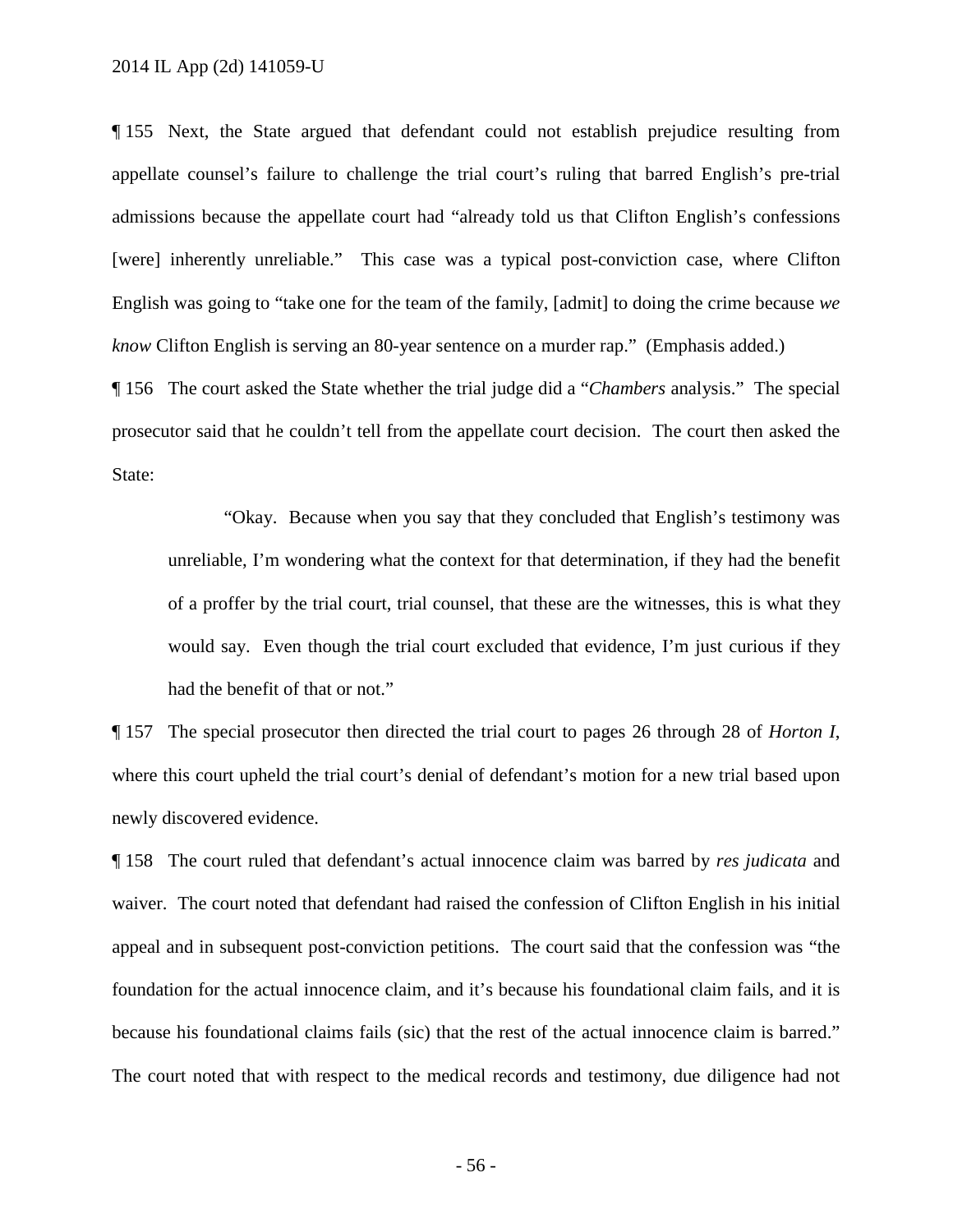been shown and this claim was also waived. The court ruled that the Heral affidavit was not "new" because Heral testified at trial, was subject to cross-examination, and Heral's proposed testimony would not have changed the outcome of the trial.

¶ 159 The court rejected the remaining cause and prejudice claims. As to the *Brady* claim, the court said that even if it believed that the State withheld the information, it was "not exculpatory as required in a *Brady* claim and *would not* have affected the outcome of the trial." (Emphasis added.) The court added that defendant failed to show valid cause and prejudice as required. The court then ruled that defendant had not shown ineffective assistance of trial counsel because the decision not to call witnesses to impeach might have been based on the criminal backgrounds of those witnesses. The court also said that those witnesses would have been cumulative and therefore did not create a reasonable probability that the result of the trial would have been different.

¶ 160 Regarding the claim of ineffective assistance of appellate counsel, the court said, "[t]he Second District reviewed the defendant's claims *de novo* and thus had the complete trial records." The court noted that the trial judge had cited to *Bell*, but it excluded English's statements "under propositions one and four." The court then confused the trial judge's ruling excluding English's pre-trial admissions with this court's analysis of English's confession, stating:

"Furthermore, as stated previously, the court found that the, quote, 'newly discovered' evidence of Clifton English would not have changed the result of the trial. Specifically, the court stated that the Clifton English confession in this case was inherently unbelievable, even with the proffers of Felicia Horton, Larry Horton, Kristina Sholes and John Horton himself, citing to the record."

- 57 -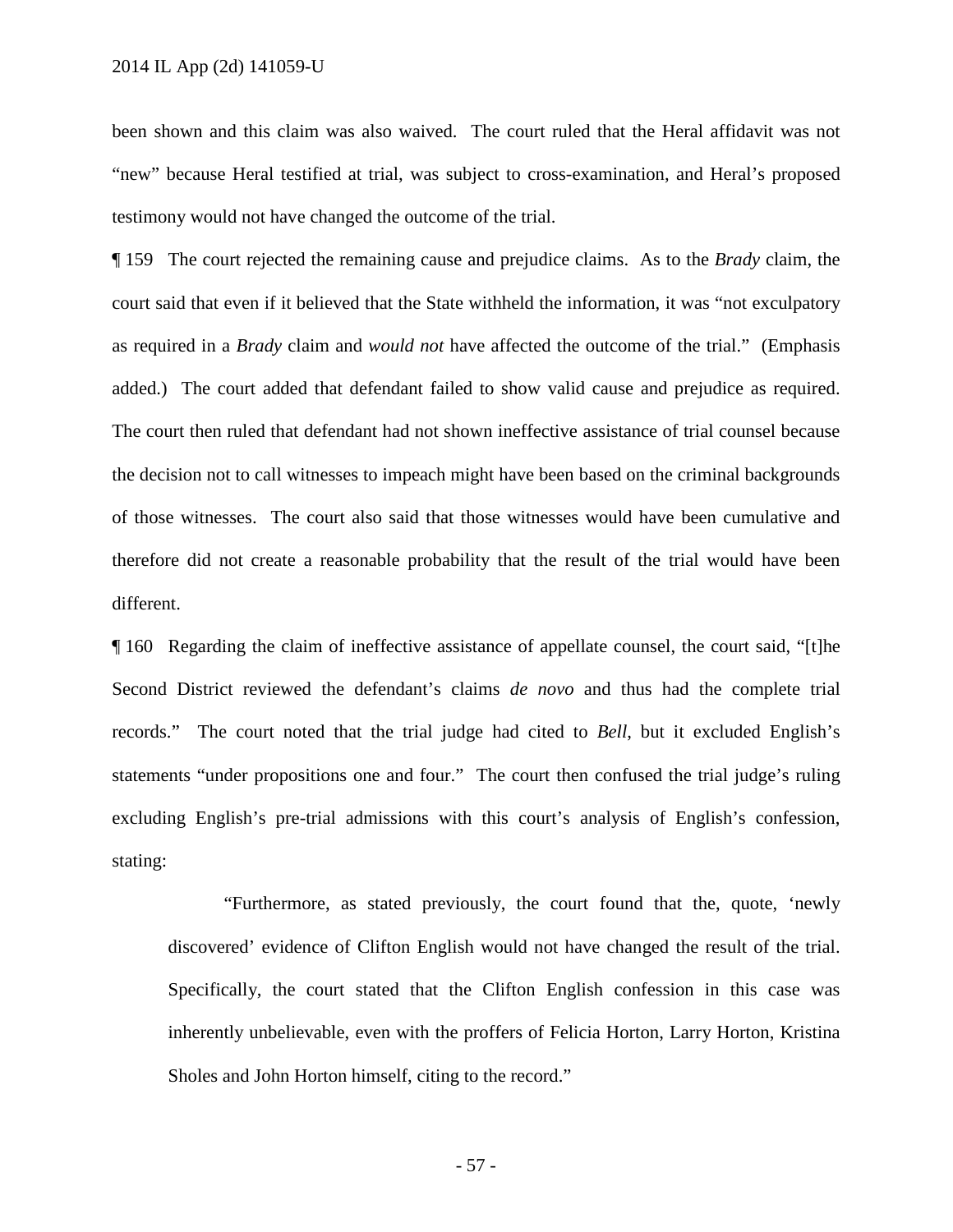¶ 161 Quoting directly from *Horton I*, the trial court then referred to this court's explanation that the trial judge might have viewed English's confession "as an attempt to avoid the adverse verdict rendered against his cousin." The court said, "[t]he Second District found the trial court did not error (*sic*) in denying (*sic*) the State's motion and did not error (*sic*) in denying defendant's motion for new trial." The trial court held that "defendant here has failed to overcome the strong presumption that appellate counsel's representation was not sound appellate strategy." The court also found that defendant's ineffective assistance claims were waived because he had not shown any objective factors that impeded his efforts to raise the claims earlier.

¶ 162 Finally, the trial court rejected defendant's claim that he was entitled to a new sentencing hearing. It ruled that *Miller* did not provide for collateral relief where a juvenile's natural life sentence was imposed as a result of an exercise of discretion as opposed to a mandatory life sentence. The court noted that the pre-sentence report included defendant's age and that the trial judge was presumed to have considered any evidence of mitigation before it. The court also denied defendant's post-conviction discovery motion.

#### ¶ 163 M. The Clifton English Case File No. 93 CF 2027

¶ 164 During the course of the trial and during hearings on defendant's post-trial motions the trial court took judicial notice of Clifton English's case file, No. 93 CF 2027 (the Bombay murder case). The records on appeal in defendant's direct appeal (*Horton I*) and his appeal from the dismissal of his second and third post-conviction petitions (*Horton II*) did not contain the English court file. In his opening brief, defendant pointed out that the Illinois Department of Corrections' website shows that English is serving a 66-year sentence and not an 80-year sentence, as the State had represented at various times, including its argument in response to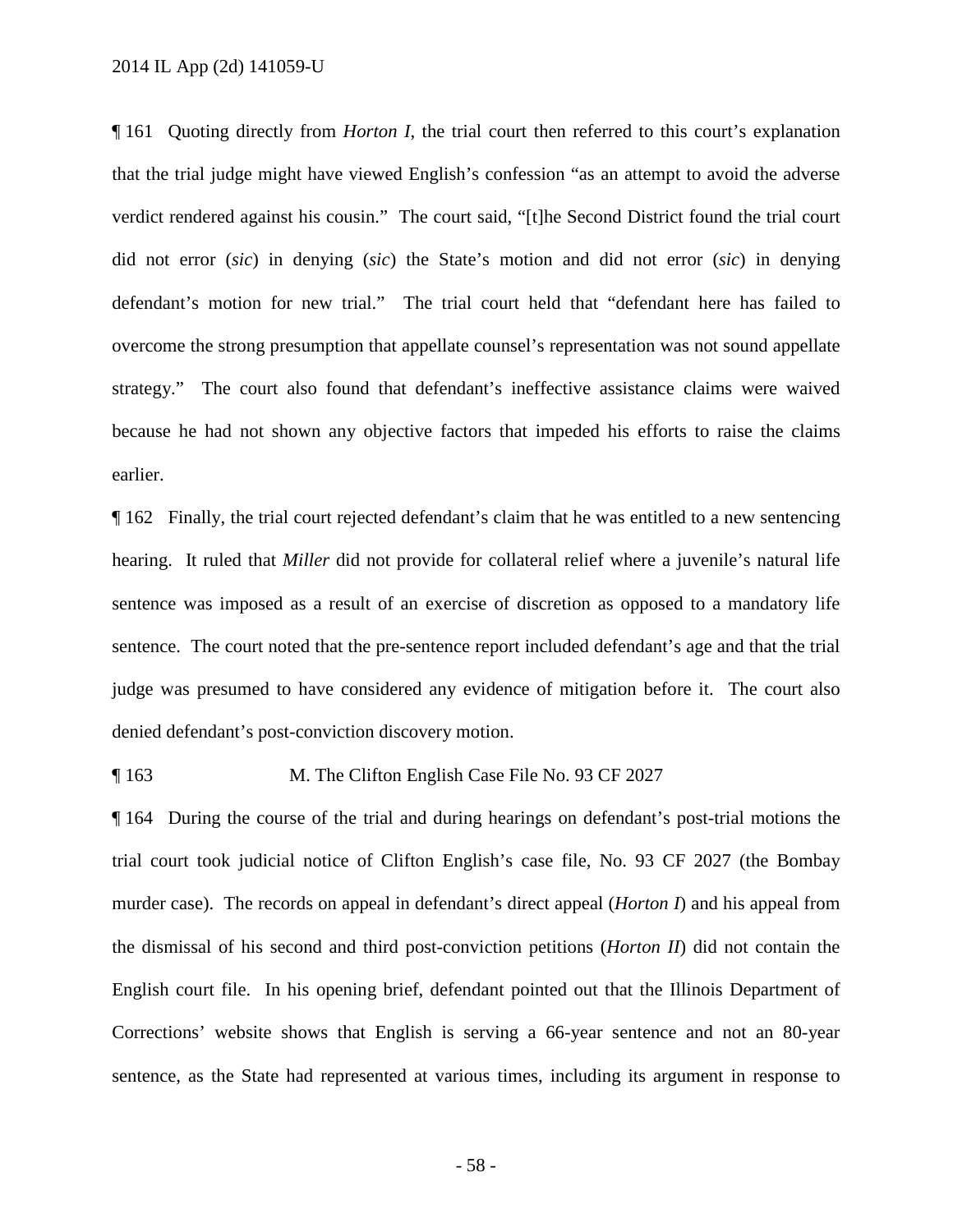defendant's motion to request to file a successive post-conviction petition. The State does not address this discrepancy in its brief. On this court's own motion, with notice to the parties, we ordered the record in this case to be supplemented with the case file in *People v. English*, No. 93 CF 2017.

¶ 165 The English record reflects that Clifton English was arrested in the Bombay murder case on September 29, 1993, after he had been the subject of a court-ordered eavesdropping device worn by Tammy Buresh. The State's discovery answer listed many of the same witnesses that were listed or called in defendant's case, including Larry Horton, Tammy Buresh, Detectives Redmond and Forrester and Kristina Sholes. The prosecutor in the English case was also assistant State's Attorney Mark Karner. Because the public defender was representing defendant, private counsel was appointed to represent Clifton English. On December 2, 1993, the State announced that it would seek the death penalty in English's case.

¶ 166 On December 21, 1993, the State filed an application for a subpoena for the production of a journalist's notes of an interview conducted with English that was published in an article in the Rockford Register Star on December 12, 1993. A copy of the article was attached to the motion. In the article, English stated, "Horton's family gave police information about the Bombay killing in an attempt to make things easier for the teenage Horton." English also said, "[r]ight now, I'm mad because blood is supposed to be thicker than water."

¶ 167 On October 18, 1994, English waived his right to a jury trial and entered a plea to one count of first degree murder (felony murder predicated on armed robbery). The docket sheet shows that there were "open plea negotiations submitted" that the trial judge accepted (apparently referring to the State's withdrawal of its intent to seek the death penalty). The trial judge ordered a pre-sentence report to be completed within 20 days. The record shows that the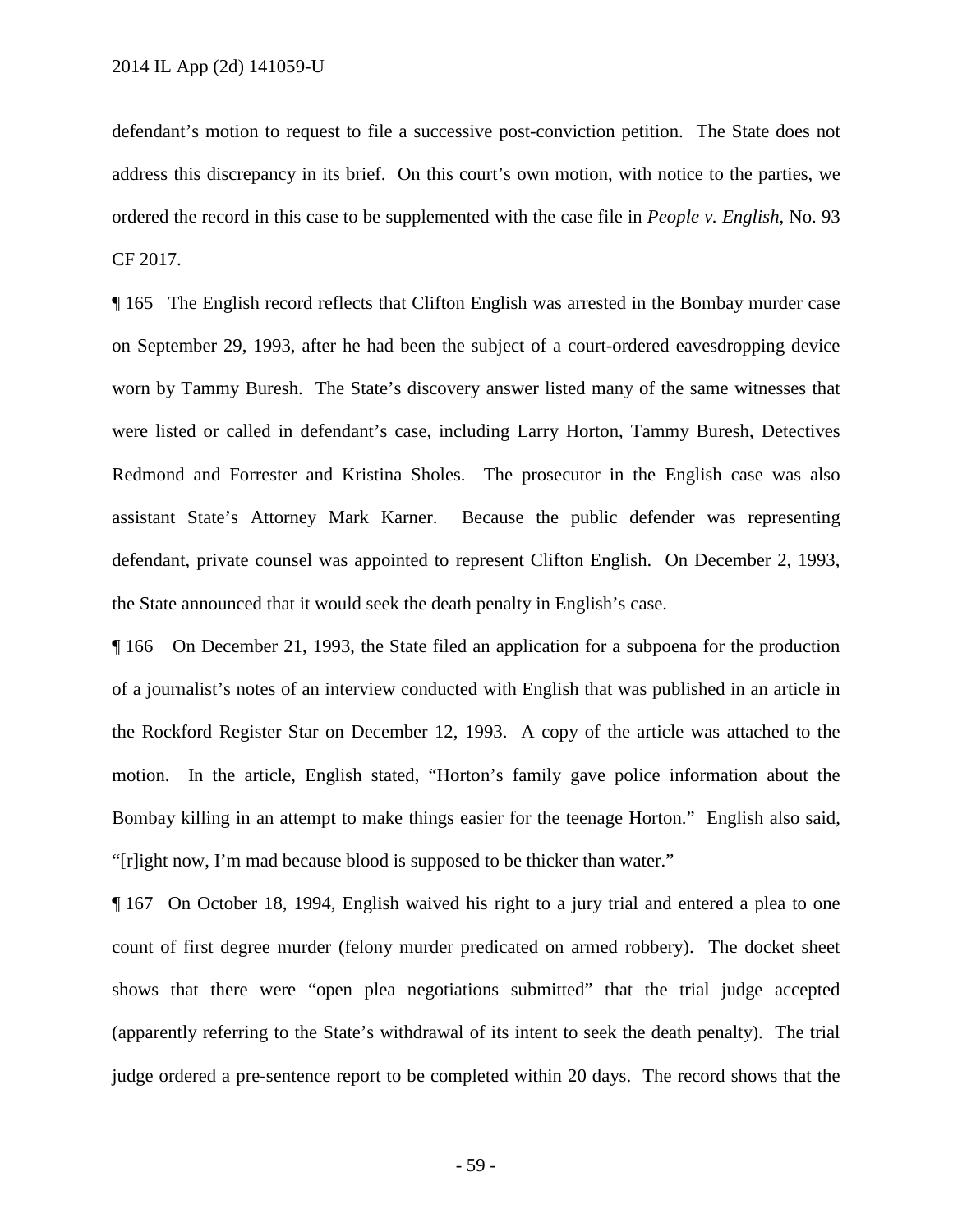pre-sentence report was sent to the State and English's attorney on November 8, 1994. The sentencing hearing was repeatedly continued. On January 12, 1995, the hearing was set for March 19, 1995. The docket sheet shows that on March 2, 1995, Karner appeared and, on the State's motion, took the case off the March 19, 1995, call. The cause was then continued to April 21, 1995 at 9:30 a.m. for a sentencing hearing. (Defendant's trial began on March 14, 1995, and ended on March 22, 1995.)

¶ 168 On June 14, 1995, English was finally sentenced to 80 years' imprisonment in the Illinois Department of Corrections. In the Official Statement of Facts filed on June 16, 1995, and submitted by assistant State's Attorney Karner to the Department of Corrections, the State noted that when interviewed by detectives on September 28, 1993, Tammy Buresh said, "[d]uring their relationship they were broke and the defendant frequently said that he could make a 'hit.' She knew this was in reference to committing a robbery." The official statement also referred to defendant's confession to Kristina Sholes that he committed the Bombay murder and that Tammy Buresh drove him to the restaurant.

¶ 169 The record shows that on June 19, 1995, Clifton English filed a *pro se* motion to withdraw his plea in the Bombay murder case. In a supplemental *pro se* motion to withdraw his plea, English alleged that his lawyer told him that the State wanted an open plea "for 20-40 and will drop the death penalty and [he] would not get life." English also asserted that he was not eligible for an extended term. In a July 13, 1995, *pro se* motion to reduce his sentence, English alleged that at the time of his arrest he had a job as a roofer and he was supporting his family.

¶ 170 The record indicates that little or no action was taken on English's *pro se* pleadings. On August 3, 1995, the docket shows that Karner was present on behalf of the State and Peter Nolte, defendant's appointed counsel, was also present. On defendant's motion, the cause was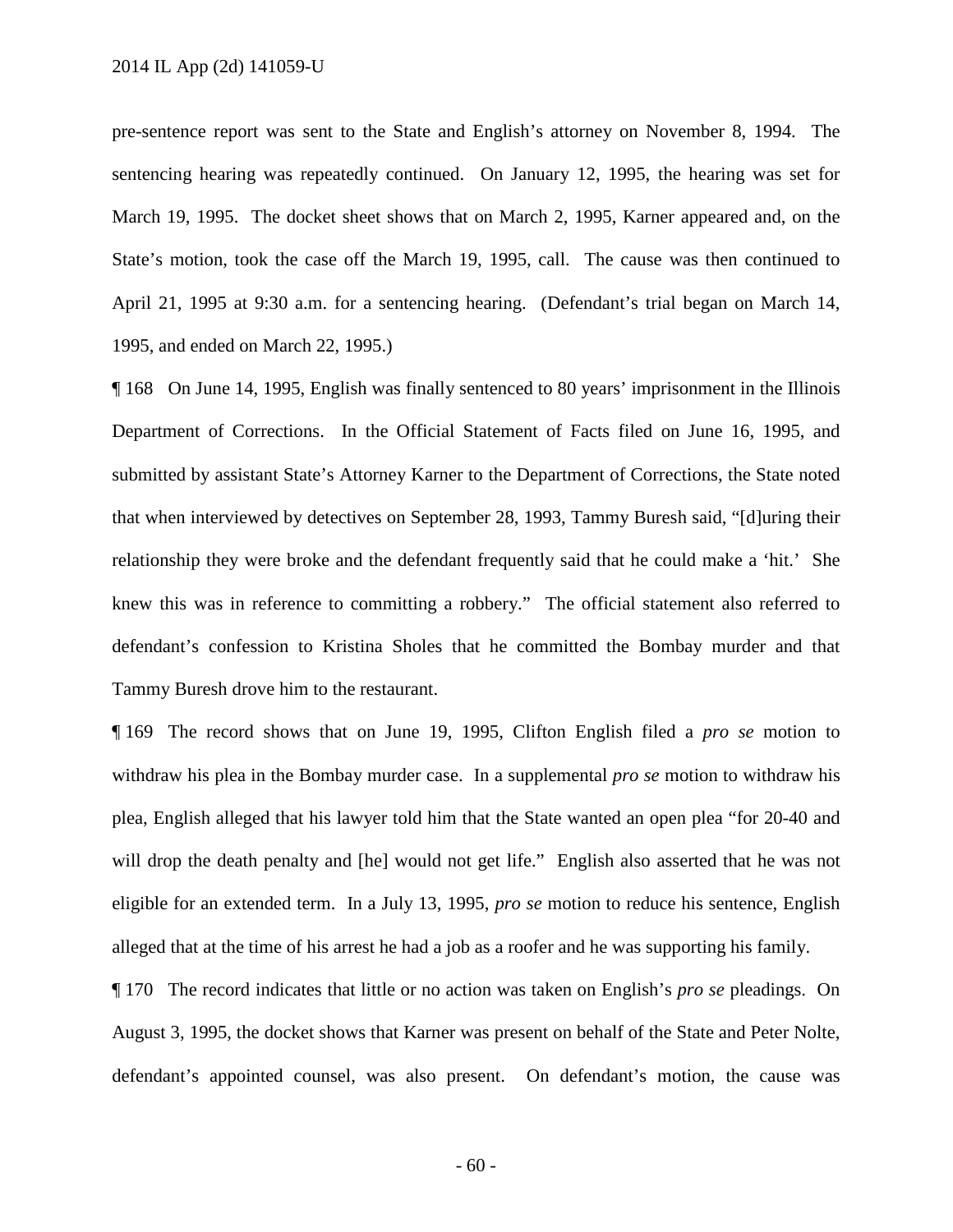continued to September 7, 1995 at 9:00 a.m. for status. On that date, neither party appeared. English wrote numerous letters to the clerk of the court and to the trial court trying to find out the status of his motion. On May 21, 1996, the clerk of the court wrote English and informed him that no ruling had yet been made on his motion, and suggested that English contact "[a]ttorney Peter Nolte for further assistance." On July 11, 1996, English filed a motion to proceed *in forma pauperis* and requested free transcripts. This motion was heard and denied on July 25, 1996 with Karner present for the State.

¶ 171 The docket sheets show no action on English's *pro se* motions to withdraw his plea and reduce his sentence was taken until February 13, 1998, and on that date the matter was continued to April 1, 1998. The docket entry for April 1, 1998, states, "[d]eft's motion for withdrawal of guilty plea and reduction of sentence is heard and denied for want of jurisdiction."

¶ 172 On October 10, 1998, English filed a *pro se* post-conviction petition alleging, in part, that his attorney misrepresented the sentence he would receive by telling him he would get 40 years and he received an 80 year sentence. On March 18, 1999, the court appointed counsel for defendant. New counsel, Patrick Brown, was appointed on April 8, 1999. The docket entry for June 10, 1999, states in part, "[m]atter continued for status on Deft's motion to vacate guilty plea (filed but never ruled upon)." Finally, on June 19, 2003, defendant's motion was resolved "by agreement of the parties, the sentence herein is reconsidered and reduced to 66 years D.O.C."

#### ¶ 173 II. ANALYSIS

¶ 174 The Post-Conviction Hearing Act provides an opportunity for an imprisoned defendant to assert that his or her federal or state constitutional rights were substantially violated in his or her trial or at sentencing. 725 ILCS 5/12201(a) (West 1998); *People v. Pitsonbarger*, 205 Ill. 2d 444, 445 (2002). A post-conviction proceeding is a collateral attack on a prior conviction and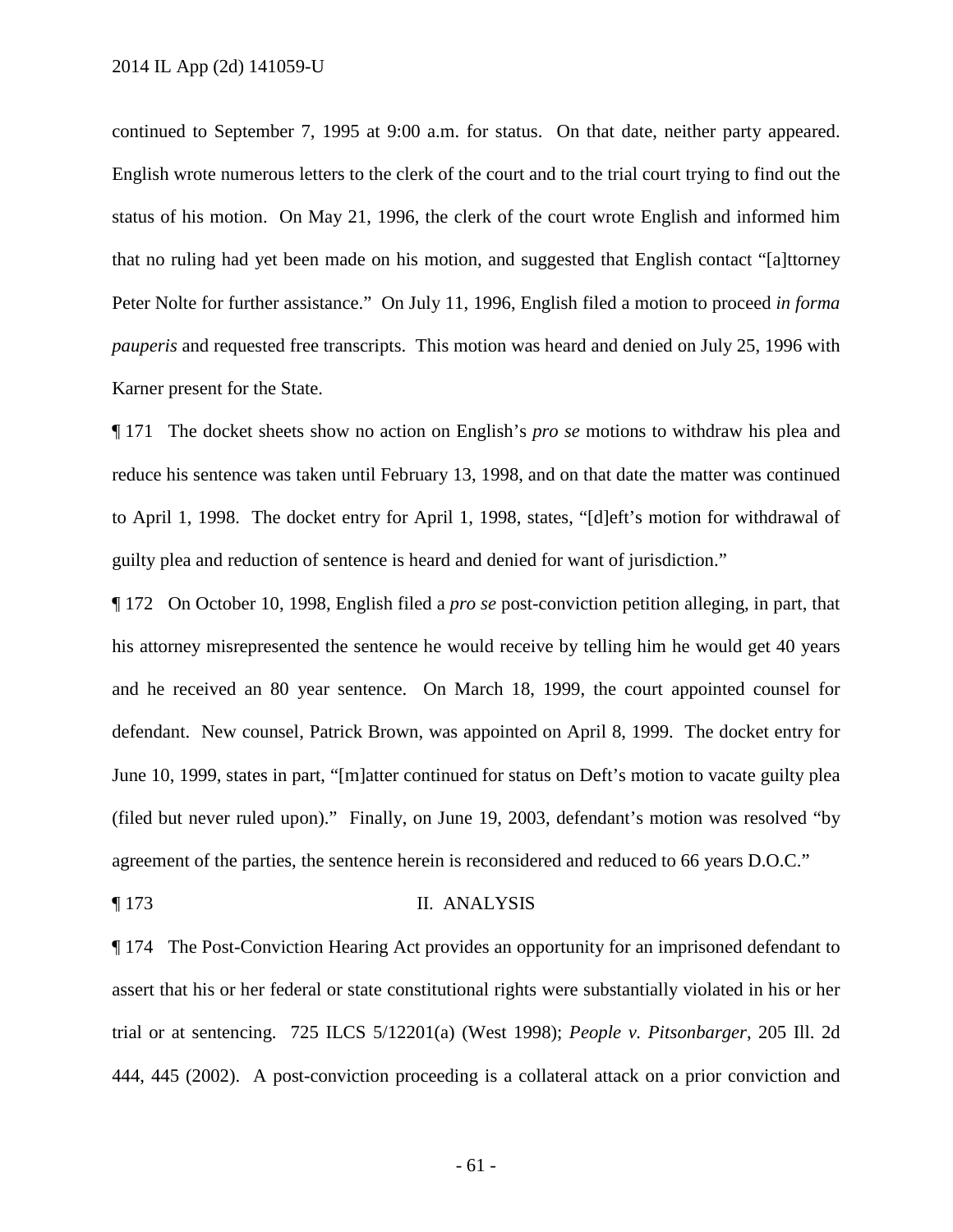sentence; it is not a substitute for a direct appeal. *People v. Davis*, 2014 IL 115595, ¶ 13. A post-conviction proceeding allows inquiry into constitutional issues that were involved in the original proceedings (plea, trial or sentencing) "that have not been, and could not have been, adjudicated previously on direct appeal." *People v. Towns*, 182 Ill. 2d 491, 502 (1998). "Accordingly, issues that were raised and decided on direct appeal are barred from consideration by the doctrine of *res judicata*, issues that could have been raised but were not are considered forfeited." *Davis*, 2014 IL 115595, ¶ 13 (quoting *People v. Ortiz*, 235 Ill. 2d 319, 329 (2009)).

¶ 175 It is well-settled that the Post-Conviction Hearing Act contemplates the filing of a single post-conviction petition. 725 ILCS 5/122-1(f) (West 1998). As a result, a defendant faces "immense procedural default hurdles when bringing a successive post-conviction petition. Because successive petitions impeded the finality of criminal litigation, these hurdles are lowered in very limited circumstances." *Davis*, 2014 IL 115595, ¶ 14 (citing *People v. Tenner*, 206 Ill. 2d 381, 392 (2002)). Our supreme court has identified two bases upon which the bar against successive petitions will be lowered. *People v. Sanders*, 2016 IL 118123, ¶ 24. The first is when the defendant satisfies the "cause-and-prejudice" test. *Id*.; 725 ILCS 5/122-1(f) (West 2002)**.**

¶ 176 Cause is established by a showing that some objective factor external to the defense impeded the defendant's ability to raise the claim in the initial post-conviction proceedings. *People v. Coleman*, 2013 IL 113307, ¶ 82. In order to establish prejudice, "the defendant must show the claimed constitutional error so infected his trial that the resulting conviction violated due process." *Pitsonbarger*, 205 Ill. 2d at 464.

¶ 177 A defendant must obtain leave of the trial court prior to filing a successive postconviction petition. "Section 122-1(f) does not provide for an evidentiary hearing on the cause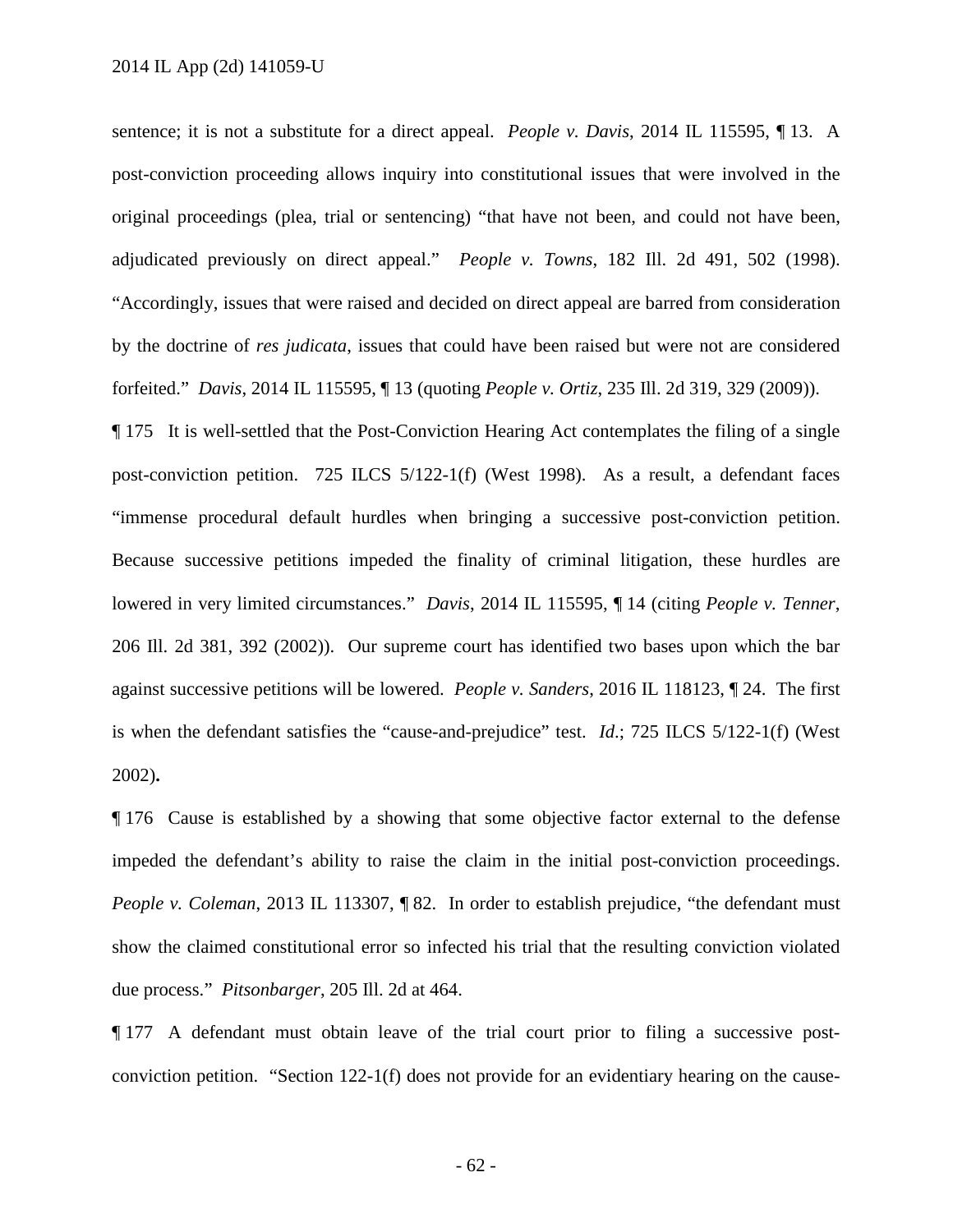and-prejudice issue and, therefore, it is clear that the legislature intended that the cause-andprejudice determination be made on the pleadings prior to the first stage of post-conviction proceedings." *People v. Smith*, 2014 IL 115946, ¶ 33. A defendant "must establish cause and prejudice as to each individual claim asserted in a successive petition." *Pitsonbarger*, 2015 Ill. 2d at 463. "Well-pleaded factual allegations of a post-conviction petition and its supporting evidence must be taken as true unless they are positively rebutted by the record of the original trial." *Sanders*, 2016 IL 118125, ¶ 48. Leave of court to file a successive petition should be denied only when it is clear that after considering the successive petition and supporting materials, "the the claims alleged by the petitioner fail as a matter of law or where the successive petition with supporting documentation is insufficient to justify further proceedings." *Smith*, 2014 IL 115946, ¶ 35 (citing *People v. Edwards*, 2012 IL 111711, ¶ 29).

¶ 178 The second basis upon which the bar to successive post-conviction petitions may be relaxed is for a fundamental miscarriage of justice claim, also referred to as an actual innocence claim. In *People v. Washington*, 171 Ill. 2d 475 (1996), our supreme court held that "as a matter of Illinois constitutional jurisprudence that a claim of newly discovered evidence showing a defendant to be actually innocent of the crime for which he was convicted is cognizable as a matter of due process." *Id.* at 488. The fundamental miscarriage of justice exception requires that defendant demonstrate actual innocence. "The evidence of actual innocence must be: (1) newly discovered; (2) not discoverable earlier through the exercise of due diligence; (3) material and not merely cumulative; and (4) of such conclusive character that it would probably change the result on retrial." *Sanders*, 2016 IL 118123, ¶ 24 (citing *People v. Edwards*, 2012 IL 111711, ¶ 32 and *People v. Morgan*, 212 Ill. 2d 148, 154 (2004)). Under this exception, "leave of court should be granted where petitioner's supporting documentation raises the probability that 'it is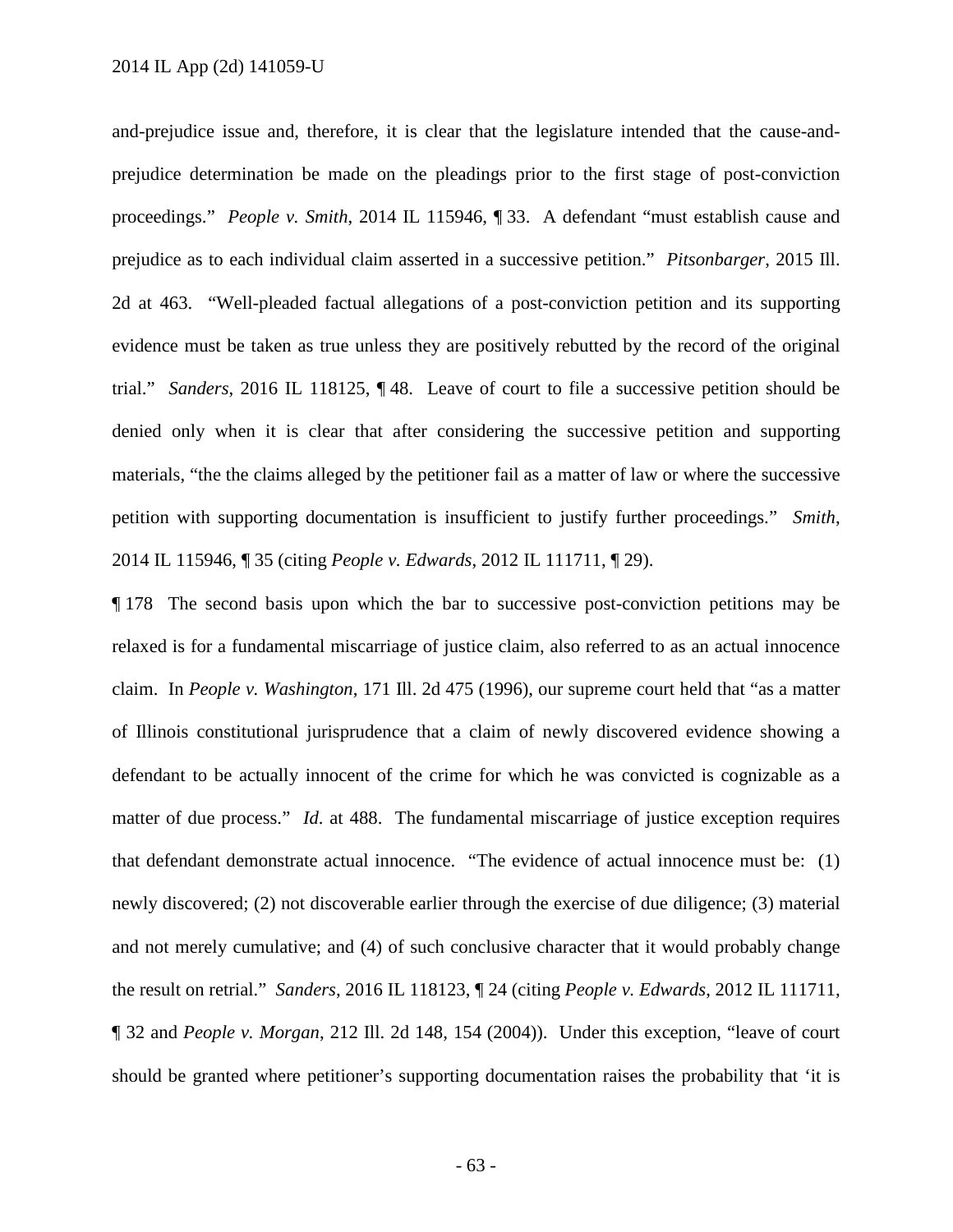more likely than not that no reasonable juror would have convicted the petitioner in light of the new evidence.'" *Edwards*, 2012 IL 111711, ¶ 24 (quoting *Schlup v. Delo*, 513 U.S. 298, 327 (1995)). In *Edwards*, our supreme court noted that the United States Supreme Court has emphasized that such claims must be supported "with new reliable evidence—whether it be exculpatory, scientific evidence, trustworthy eyewitness accounts, or critical physical evidence that was not presented at trial." *Edwards*, 2012 IL 111711, ¶ 32.

¶ 179 In *Schlup v. Delo*, 513 U.S. 298 (1995), the United States Supreme Court stated that in evaluating a claim of "actual innocence," a reviewing court is allowed "to consider the probative force of relevant evidence that was either excluded or unavailable at trial." *Id*. at 327-28. The court went on to say, "[t]he habeas court must make its determination concerning the petition's innocence 'in light of all the evidence, including that alleged to have been illegally admitted (but with due regard to any unreliability of it) and evidence tenably claimed to have been wrongly excluded or to have been available only after the trial." *Id*. (quoting 38 U. Chic. L. Rev. at 160).

¶ 180 Since there are no factual issues at the request to file stage, the questions involved are legal, requiring the reviewing court to make its own independent assessments of the allegations of the petitions and its supporting documentation. This suggests *de novo* review. Our supreme court noted in *Edwards* that "[g]enerally, decisions granting or denying leave of court are reviewed for abuse of discretion." *Edwards*, 2012 IL 111711, ¶ 30. The court went on to note that leave of court to file under the fundamental miscarriage of justice exception should be denied "only in cases where, as a matter of law, no colorable claim of actual innocence has been asserted. This suggests *de novo* review*." Id*.

¶ 181 With respect to cause-and-prejudice claims, our supreme court applied *de novo* review to the issue of the statutory construction of section 112-1(f) of the Act. 725 ILCS 5/122-1(f) (West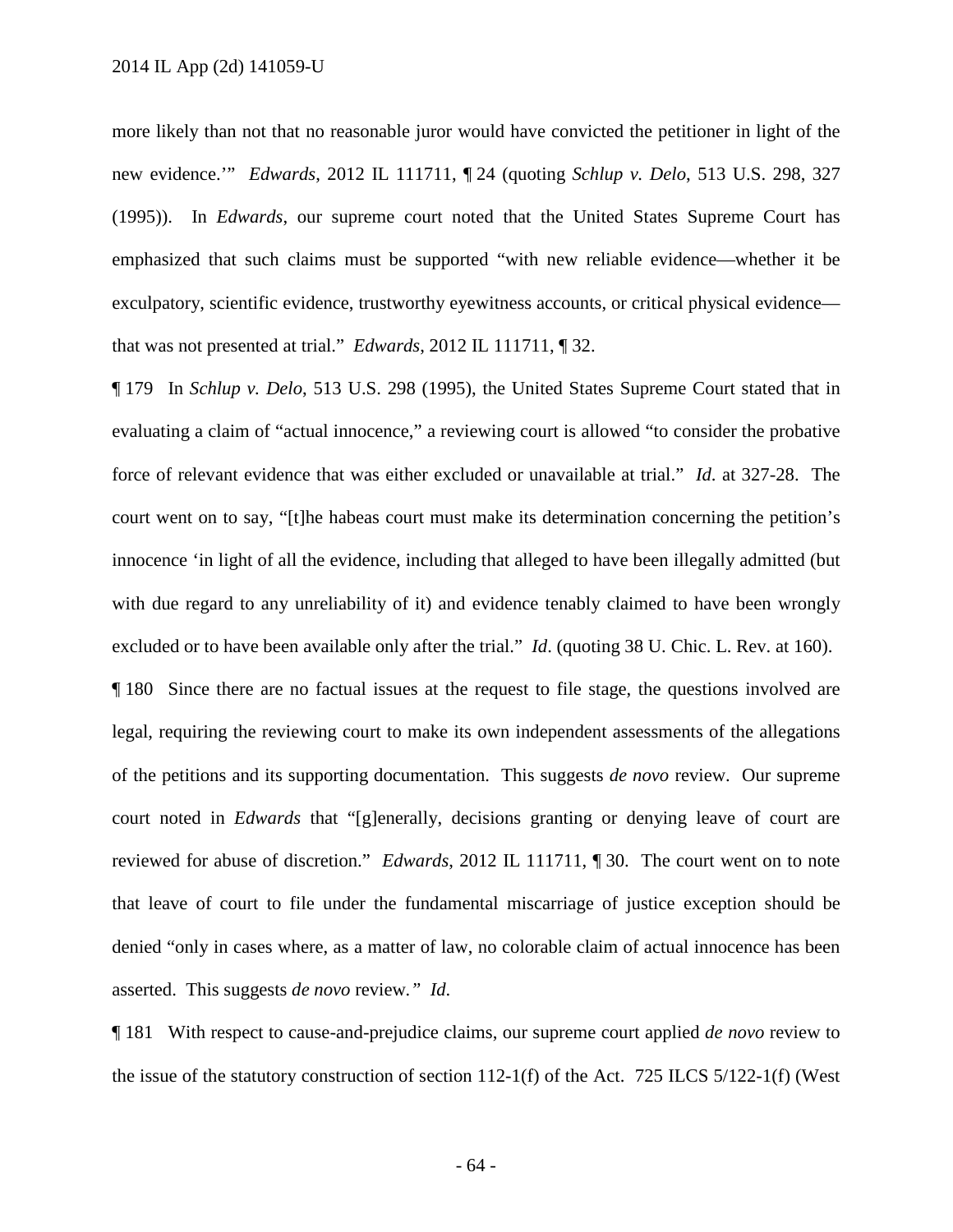2002); *People v. Smith*, 2014 IL 115946, ¶ 21. The court did not definitively say which standard of review applies to the denial of a leave to file a successive petition based upon a cause-andprejudice claim. However, the court stated that "leave of court to file a successive postconviction petition should be denied when it is clear, from a review of the successive petition and the documentation submitted by the petitioner, that the claims alleged by the petitioner fail as a matter of law or where the successive documentation is insufficient to justify further proceedings." *Id*. ¶ 35 (citing *Pitsonbarger*, 205 Ill. 2d at 463). Illinois appellate courts have applied a *de novo* review to the denial of requests to file successive post-conviction petitions based upon cause-and-prejudice claims. *People v. Crenshaw*, 2015 IL App (4th) 131035 ¶ 38; *People v. Gillespie*, 407 Ill. App. 3d 113, 124 (2010). Accordingly, we will review *de novo* the trial court's denial of defendant's motion for leave to file his successive post-conviction petition as to each of his claims. We address defendant's claims in the order presented to the trial court.

## ¶ 182 A. Fundamental Miscarriage of Justice

¶ 183 Defendant's actual innocence claim revolves around the February 19, 2013, sworn, detailed confession of Clifton English to the September 19, 1993, McDonald's armed robbery and murder. Defendant argues that the details in English's 2013 confession provide so many indicia of reliability that it must be considered new. He claims that the trial court erroneously equated English's repeated and corroborated post-1995 confessions with English's brief posttrial affidavit that was discounted, in part, because it lacked detail. Defendant argues that in addition to the details provided by English, other evidence supports the claim that English, and not defendant, is the perpetrator. This other evidence includes: (1) eyewitness accounts of the physical characteristics of the perpetrator more closely resembles English; (2) English is righthanded whereas defendant is left handed; (3) the McDonald's manager Patrick Kenney believed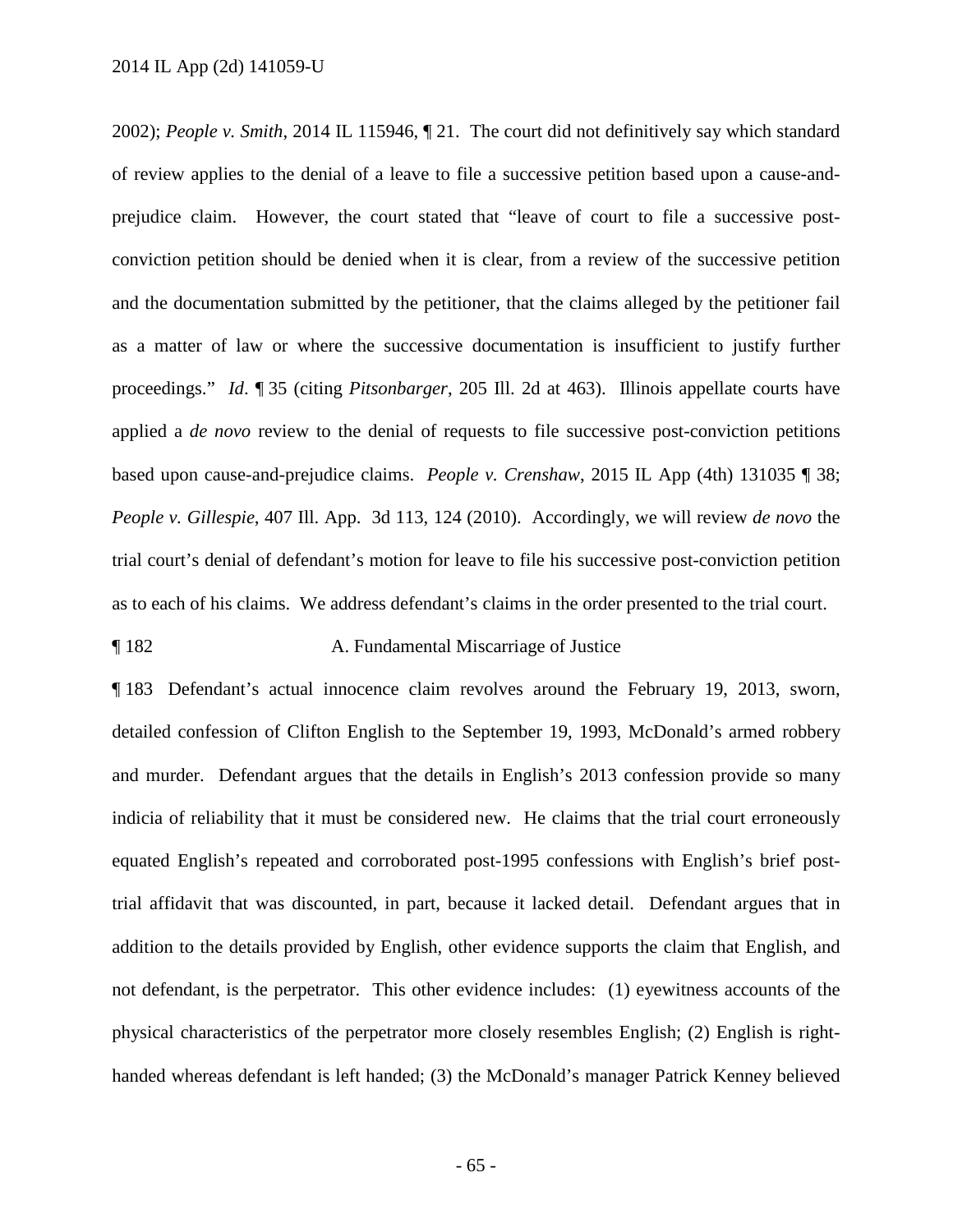the same person committed a 1992 armed robbery of the McDonald's and the instant 1993 offenses, and English also confessed to the 1992 armed robbery; (4) English was a career criminal who committed a similar armed robbery and murder, whereas defendant had no record of conviction; and (5) English gave a false alibi on September 24, 1993, when the police questioned him. English's future wife, Tammy Buresh, told the police that contrary to what English stated, she was not with him the night of the armed robbery and murder at the McDonald's, and her work records at Forest Hills Country Club would substantiate that information.

¶ 184 Here, the State argues that Clifton English's 2013 confession, as well as the other confessions by English over the years, are not "newly discovered." The State also argues that this court's holding in *Horton I* is *res judicata* and bars re-litigating the reliability of English's post-trial confession.

¶ 185 We agree with the State that Clifton English's 2013 confession is not new. To qualify as newly discovered evidence, the evidence must have been unavailable at trial and could not have been discovered sooner through due diligence. *People v. Coleman*, 2013 IL 113307, ¶ 96. The record reflects that Clifton English fully cooperated with defendant's efforts to obtain a new trial. The details that defendant claims are new could have been, and should have been, included in defendant's post-trial motion, or at the very least, in his original *pro se* post-conviction petition (ineffective of assistance of trial counsel for failure to obtain details). Re-packaging English's confession in support of defendant's actual innocence claim undermines any suggestion of diligence. We also note that none of the "other evidence" corroborating English's confession is new. This "other evidence" certainly does add to defendant's claim that he is innocent. However, the claim's foundation is English's confession. The cases relied on by defendant for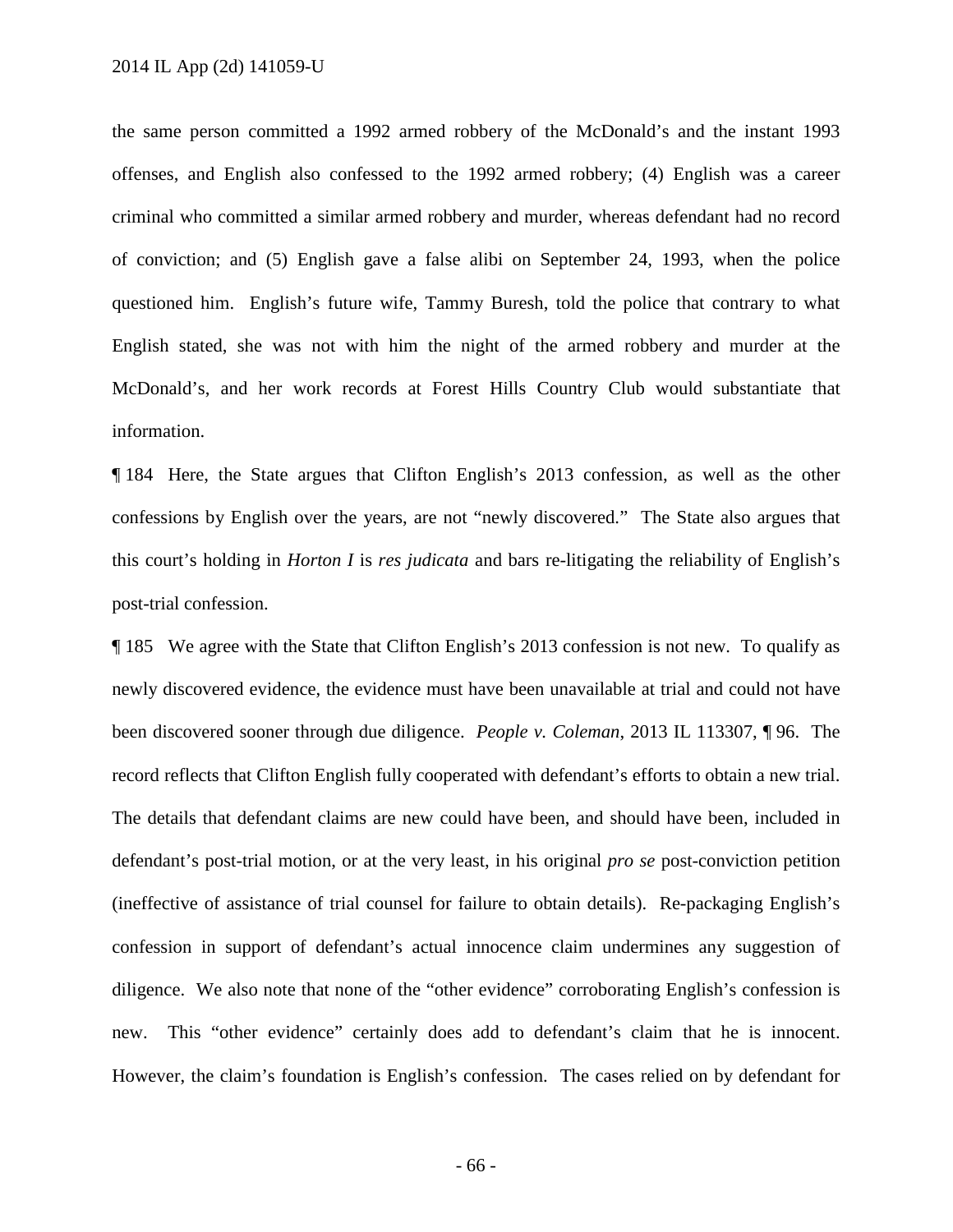his argument that he should be allowed to go forward with his claim involved affidavits from witnesses who were new and could not have been discovered sooner. See *People v. Ortiz*, 235 Ill. 2d 319, 335 (2009) and *People v. Williams*, 392 Ill. App. 3d 359 (2009). We therefore hold that defendant has failed to establish that English's 2013 confession satisfies the "newly discovered" element of a colorable actual innocence claim.

¶ 186 Post-conviction petitions are subject to the doctrine of *res judicata*, so that all issues actually decided on direct appeal or in the original post-conviction petition are barred from being re-litigated in subsequent petitions. *People v. Blair*, 215 Ill. 2d 427, 443 (2005). That doctrine applies to all claims of actual innocence insofar as the claims are not new or predicated upon new evidence. See *People v. Ortiz*, 235 Ill. 2d 319, 332 (2009). In *Horton I* this court held that "English's confession in this case was inherently unbelievable." This holding bars re-litigation of the reliability of English's confession, whether or not new details are added. *People v. Turner*, 206 Ill. 2d 381, 393 (2002).

¶ 187 We note that this court's holding in *Horton I* was due, at least in part, to this court's acceptance of the State's argument that English "pleaded guilty to murder in another case and was sentenced to 80 years in prison." The State *never* informed either the trial judge or this court that English had filed a motion to withdraw his guilty plea. The doctrine of *res judicata* may only be relaxed where a claim is based upon facts that do not appear on the face of the trial record. See *People v. Easley*, 192 Ill. 2d 307, 318 (2010). The State's argument created the impression that English had accepted his fate and had nothing to lose by confessing to the McDonald's armed robbery and murder, and in the process help his young cousin avoid a murder conviction. There are circumstances when the failure to make a disclosure is the equivalent of an affirmative misrepresentation. Rule 3.3 of the Illinois Rules of Professional Conduct (eff. Jan. 1,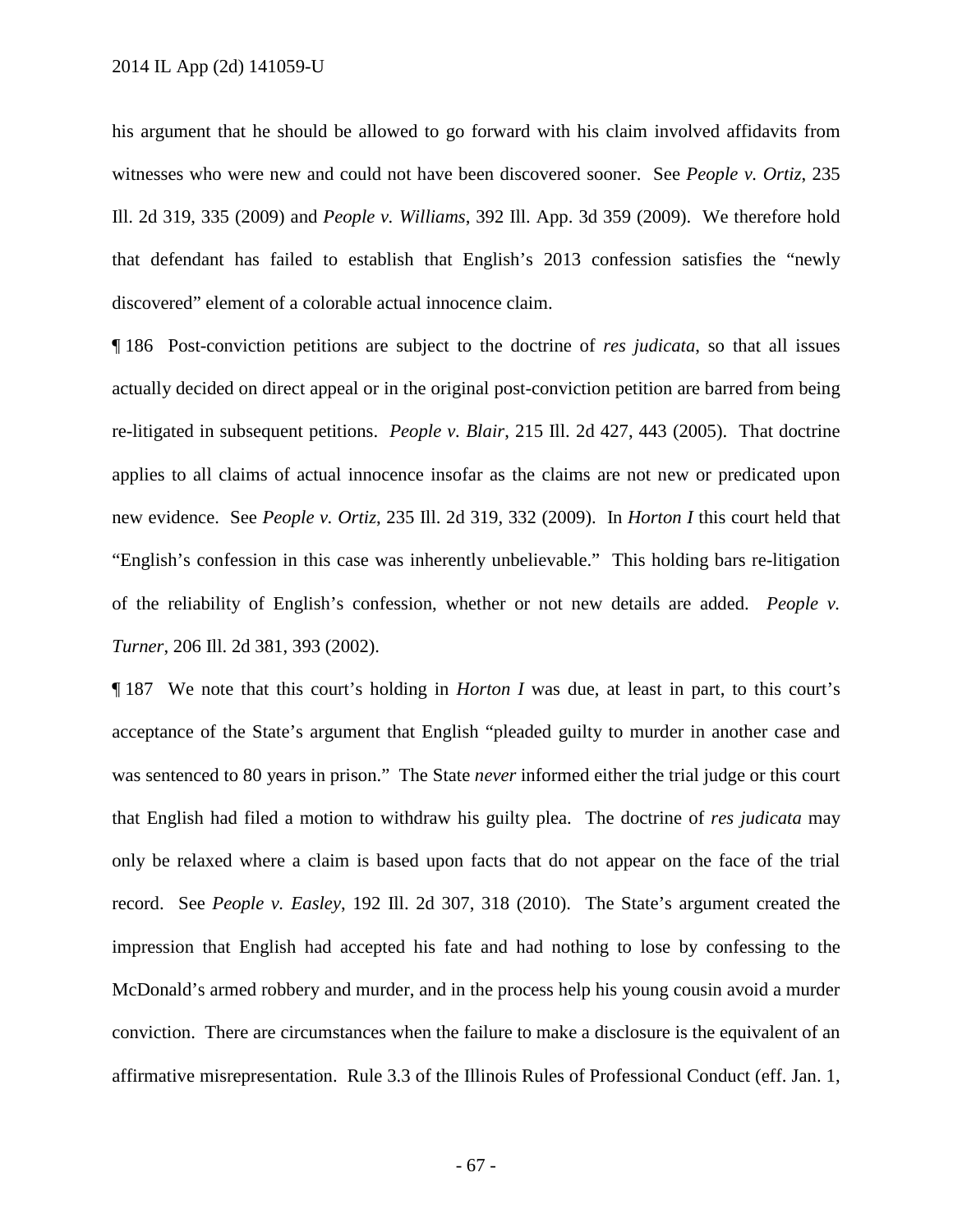#### 2014 IL App (2d) 141059-U

2010). In the present case, post-conviction counsel was aware of the fact that English was serving a 66 year sentence and not the 80 year sentence that the State argued on direct appeal and at the hearing on the motion for leave to file the successive post-conviction petition. It appears that neither party bothered to review the English file in the Bombay murder case, despite the fact that the trial court took judicial notice of that file. While we have the power to raise un-briefed issues on appeal, we refrain to do so where "it would have the effect of transforming this court's role from that of jurist to advocate. *People v. Givens*, 237 Ill. 2d 311, 328 (2010). One would expect that post-conviction counsel would have at least asked Clifton English how his sentence was reduced from 80 to 66 years.

¶ 188 Defendant's argument that Bob Heral's affidavit is new fails. The facts related by Heral, which must be taken as true, were well known to defendant. The perpetrator was heavier, older and had a darker complexion than defendant. At trial, defense counsel emphasized this discrepancy during closing argument. Evidence "is not newly discovered when it presents facts already known to a defendant at or prior to trial, though the source of the facts may have been unknown, unavailable or uncooperative." *People v. Collier*, 387 Ill. App. 3d 630, 637 (2008). Furthermore, Heral's information is cumulative to the testimony of Mary Casey, who described the perpetrator as having a "dark" complexion and Michelle Jackson's testimony that defendant was not the armed robber and murderer. See *People v. Morgan*, 212 Ill. 2d 148, 154 (2004) (newly discovered evidence must be material and non-cumulative).

¶ 189 Defendant argues that medical evidence establishing that he could not have run from the scene is new because post-conviction counsel first learned about the car accident from other affiants, not defendant himself. After defendant confirmed this information, post-conviction counsel found the records to corroborate the fact that defendant had suffered a knee injury prior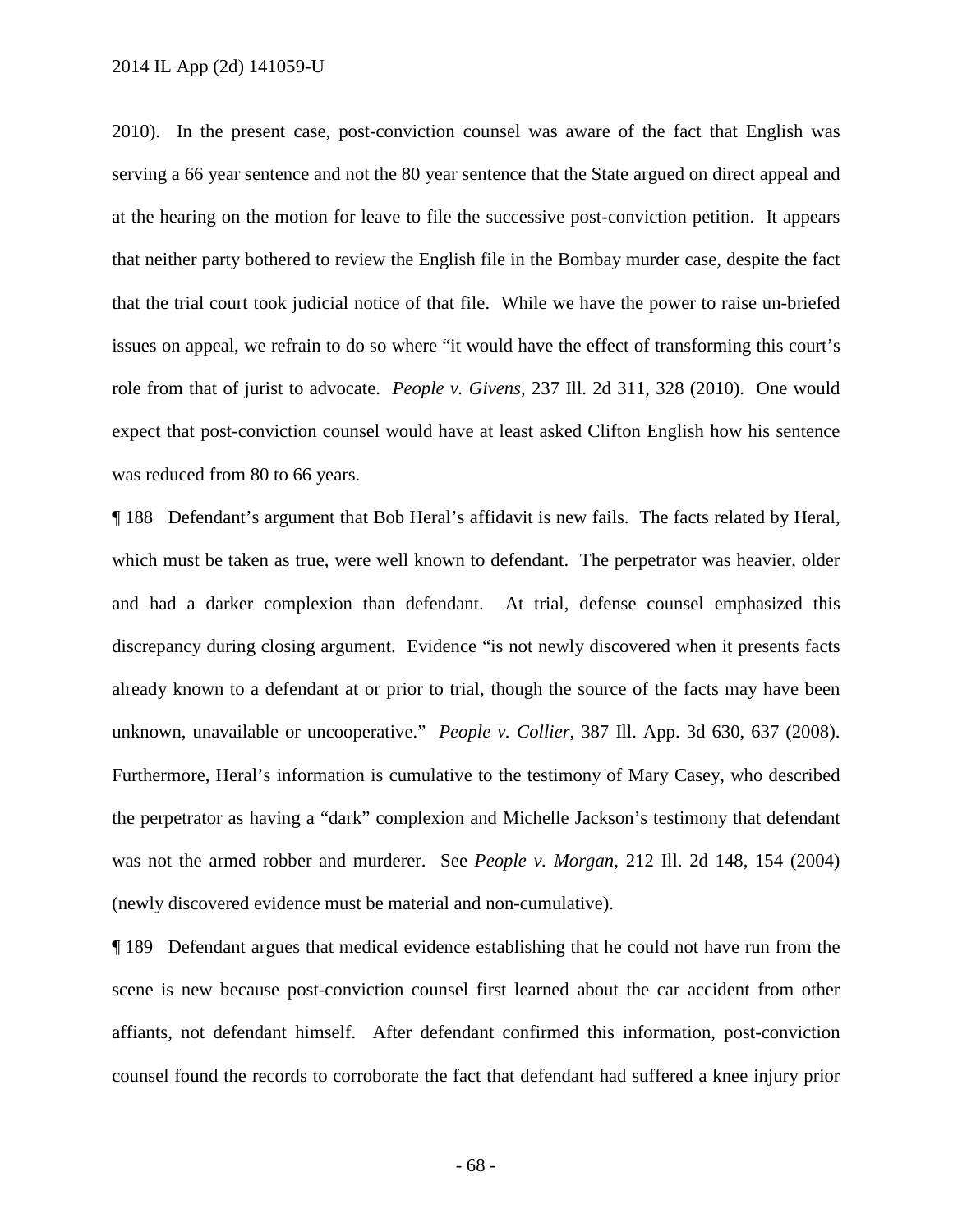2014 IL App (2d) 141059-U

to the McDonald's armed robbery and murder. Defendant explains that he did not bring the information about his knee injury forward sooner because he was "ignorant of the process being an innocent teenager" without experience in the criminal justice system. Ignorance of the law does not justify the delay. See *People v. Evans*, 2013 IL 113471, ¶ 13 (citing *People v. Lander*, 2015 Ill. 2d 577, 588 (2005) and *People v. Boclair*, 202 Ill. 2d 89, 104-05 (2002)).

¶ 190 In sum, we agree with the State that the evidence defendant offers to support his claim of actual innocence is not new within the framework of the fundamental miscarriage of justice exception. We also agree with the State that this court's decision in *Horton I* is *res judicata* to defendant's claim that English's 2013 confession raises "the probability that it is more likely than not that no reasonable juror would have convicted him in light of the new evidence." See *People v. Edwards*, 2012 IL 111711, ¶ 33.

¶ 191 B. Cause-and-Prejudice

¶ 192 Next, defendant argues that the trial court erred in denying defendant's request to file his claim that the State violated its discovery obligation under *Brady v. Maryland*, 373 U.S. 83 (1963). He argues that Lynn Hollingshed has provided "crucial evidence" for the State. However, the State suppressed evidence that Hollingshed "had tremendous motive" to curry favor with the State. Specifically, Hollingshed: (1) had two prior juvenile adjudications; (2) was on juvenile probation at the time of his trial testimony; and (3) had been identified, yet never charged, as the gunman in a shooting just weeks prior to when his cooperation in this case began. Defendant argues that he has established cause for his failure to file his *Brady* claim sooner. Post-conviction counsel discovered Hollingshed's involvement in the 1993 shooting by sheer luck because he represented Tory Taylor, who was convicted of aggravated discharge of a firearm under the theory of accountability for the August 28, 1993 shooting in which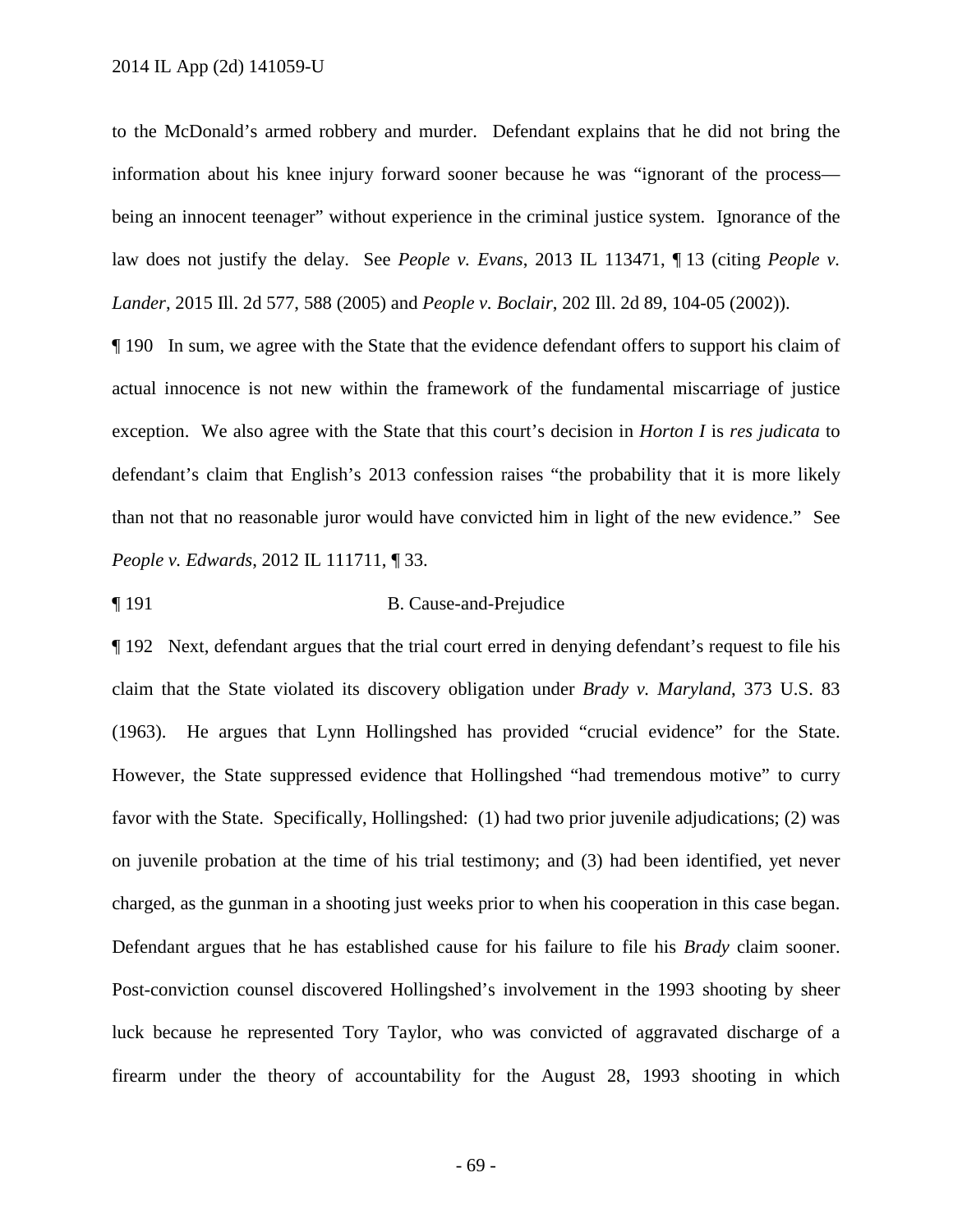Hollingshed was named as the shooter. *People v. Taylor*, 186 Ill. 2d 439, 443 (1999). Postconviction counsel could not access Hollingshed's juvenile records and proceedings because they are confidential. See 705 ILCS 405/1-8 (West 2012). Post-conviction counsel discovered Hollingshed's juvenile record by examining an adult criminal file from 1996 that included pretrial bond reports and an Official Statement of Facts by the State's Attorney's Office that listed Hollingshed's prior adjudications.

¶ 193 The State maintained in its brief that "is is questionable whether defendant has shown cause where the only evidence in support of Hollingshed having prior juvenile adjudications is contained in a State's Attorney's Statement from another, later case involving Hollingshed." At oral argument before this court the State withdrew this argument and acknowledged that defendant had established cause for the purpose of filing his *Brady* claim. As to Hollingshed's involvement in the shooting, the State argues that defendant did not carry his burden by "speculating that an agreement existed" between Hollingshed and the State in this case. It argues that Hollingshed might have received leniency in the shooting case "in exchange for his work with the police on some other matter, unrelated to defendant's case." The State's "cause" argument has a hollow ring. "A rule thus declaring 'prosecutor may hide, defendant must seek' is not tenable in a system constitutionally bound to accord defendants due process." *Banks*, 450 U.S. at 696. We find as a matter of law that defendant has established cause.

¶ 194 As to the prejudice prong, the State does not dispute that Hollingshed provided important testimony. However, the State argues that Hollingshed's testimony was cumulative to the testimony of Denise Davis. Also, defendant's confession was deemed to be voluntary, therefore defendant cannot show that it is reasonably probable that the result of the proceeding would have been different had the suppressed impeachment been disclosed.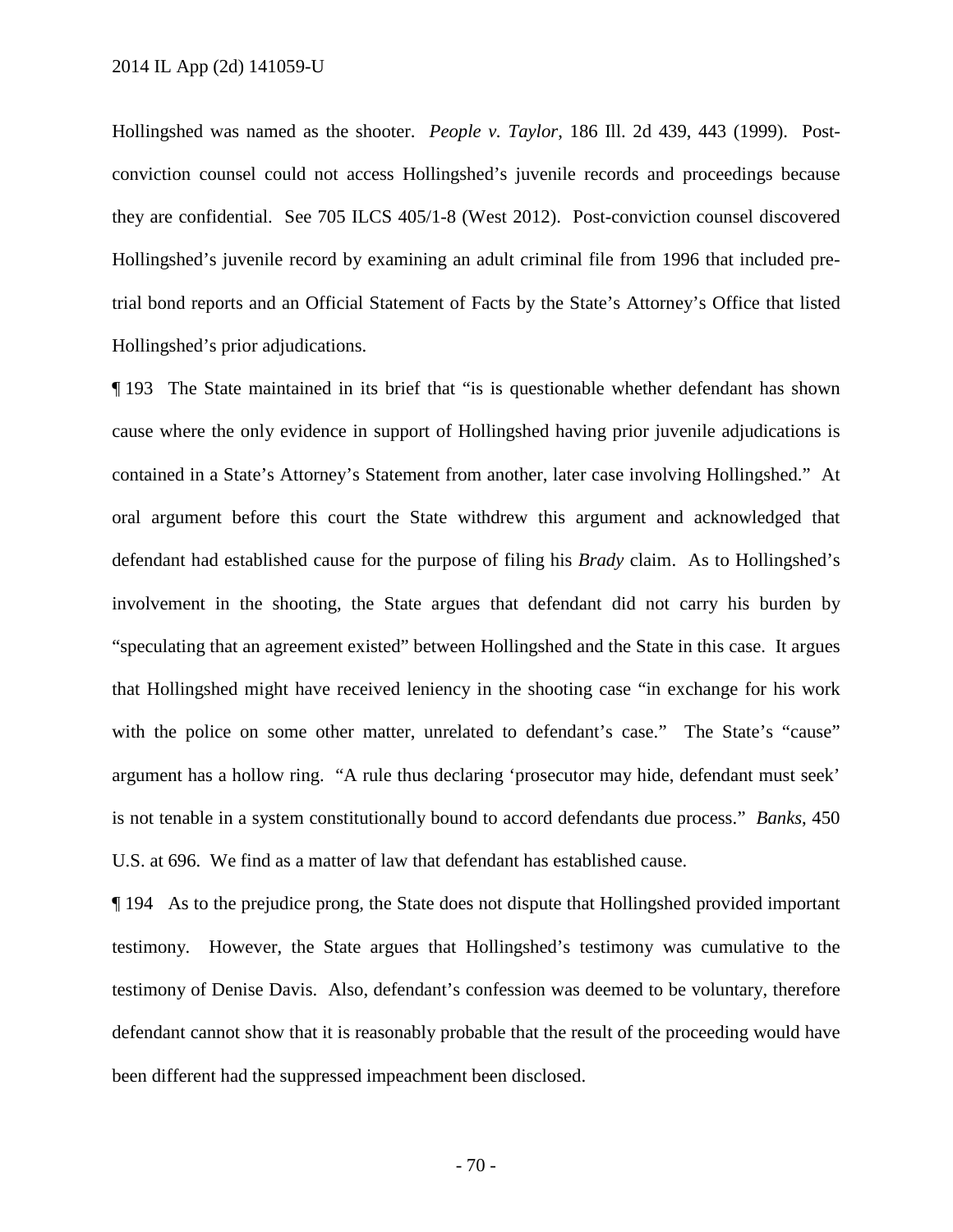¶ 195 We reject the State's suggestion that defendant is required to show an explicit or implicit offer of leniency. In *Triplett*, our supreme court made it clear that a defendant need not show that there has been a promise of leniency before inquiring into a witness' possible bias, interest or motive. *Triplett*, 108 Ill. 2d at 476. "Further, defense counsel is entitled to inquire into such promises or expectations whether based on fact or imaginary." *Id*. at 486 (quoting *People v. Freeman*, 100 Ill. App. 3d 478, 481 (1981)). The fact that a witness is a minor or that no formal charges have been filed does not operate to restrict the permissible scope of cross-examination necessary to develop matters that tend to impeach a witness' fairness or impartiality. *Triplett*, 108 Ill. 2d at 477 (citing *People v. Merz*, 122 Ill. App. 3d 972, 977 (1984)). In the instant case, the shooting that Hollingshed was involved in occurred on August 28, 1993. See *People v. Taylor*, 186 Ill. 2d 439, 442 (1999). The Rockford police were well aware of Hollingshed's involvement. He was identified as the passenger in a vehicle who, during a traffic altercation, exited the vehicle and fired two shots in the direction of the victim; one bullet "whizzed by Edward Dawson's ear." *Id*. at 443.

¶ 196 In order to establish a *Brady* violation, defendant must make a showing that: (1) the undisclosed evidence is favorable to the accused because it is either exculpatory or impeaching; (2) the evidence was suppressed by the State either willfully or inadvertently; and (3) the accused was prejudiced because the evidence was material to guilt or punishment. *People v. Beaman*, 229 Ill. 2d 56, 73-74 (2008) (citing *People v. Burt*, 205 Ill. 2d 28, 47 (2007)). "Évidence is material if there is a reasonable probability that the result of the proceeding would have been different had the evidence been disclosed." *Id*. (citing *People v. Harris*, 206 Ill. 2d 293, 311 (2002)). "A reasonable probability is a probability sufficient to undermine confidence in the outcome." *United States v. Bagley*, 473 U.S. 667, 682 (1985) (superseded by constitutional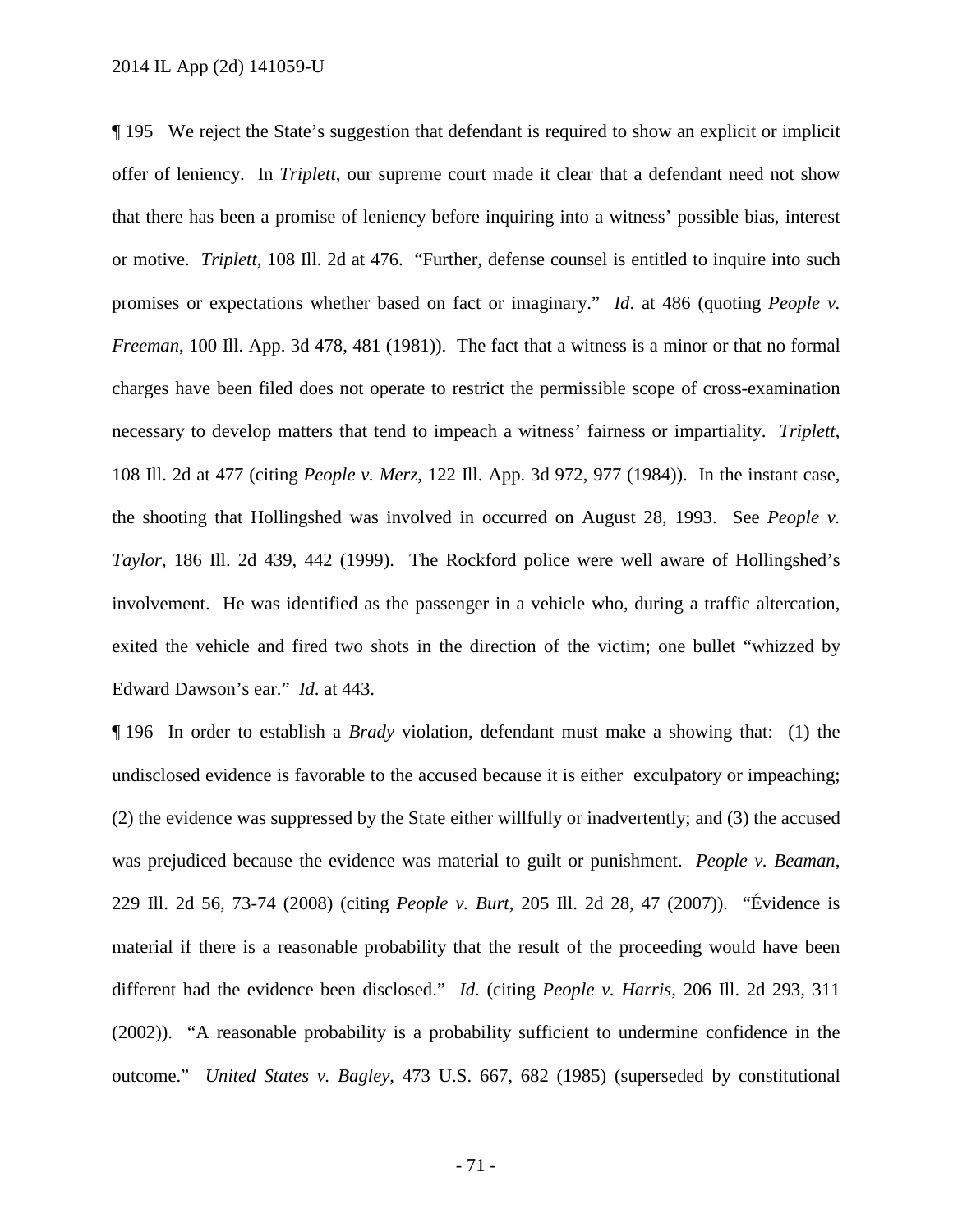amendment on other grounds). In making the materiality determination we must consider the cumulative effect of all the suppressed evidence rather than considering each item of evidence individually. *Beaman*, 229 Ill. 2d at 74. When a reviewing court finds a *Brady* violation, "the constitutional error cannot be found harmless." *Id*. In applying the materiality standard the suppressed evidence must be evaluated in the context of the entire record. *United States v. Agurs*, 427 U.S. 97, 112 (1976) (overruled on other grounds).

¶ 197 Information that "may cast doubt on the credibility of a State witness tends to negate the guilt of the accused and must be disclosed." *People v. Sharrod*, 271 Ill. App. 3d 684, 688 (1995). This information encompasses both probationary status and juvenile adjudication of a testifying witness. *Id*. (citing *People v. Redmond*, 146 Ill. App. 3d 259 (1986)). Likewise, the fact that a witness is under investigation or has pending charges may be used to impeach the witness by showing that he or she is motivated to assist the prosecution in order to receive leniency from the State. *People v. Godina*, 223 Ill. App. 3d 205, 210 (1991). The "exposure of a witness' motivation in testifying is a proper and important function of the constitutionally protected right of cross-examination." *People v. Triplett*, 108 Ill. 2d 463, 482 (1985) (quoting *Davis v. Alaska*, 415 U.S. 308, 316-17 (1974)).

¶ 198 Illinois Supreme Court Rule 412(c) (eff. March 1, 2001), which incorporates *Brady's* requirements, places no limits on the type of material that might negate the guilt of the accused. The rule requires that the State make a good-faith effort to identify by description or otherwise any material disclosed pursuant to this section. After carefully examining the entire record we find that the State failed to disclose Hollingshed's record of adjudication, his probationary status and the fact that he was a suspect in a shooting investigation.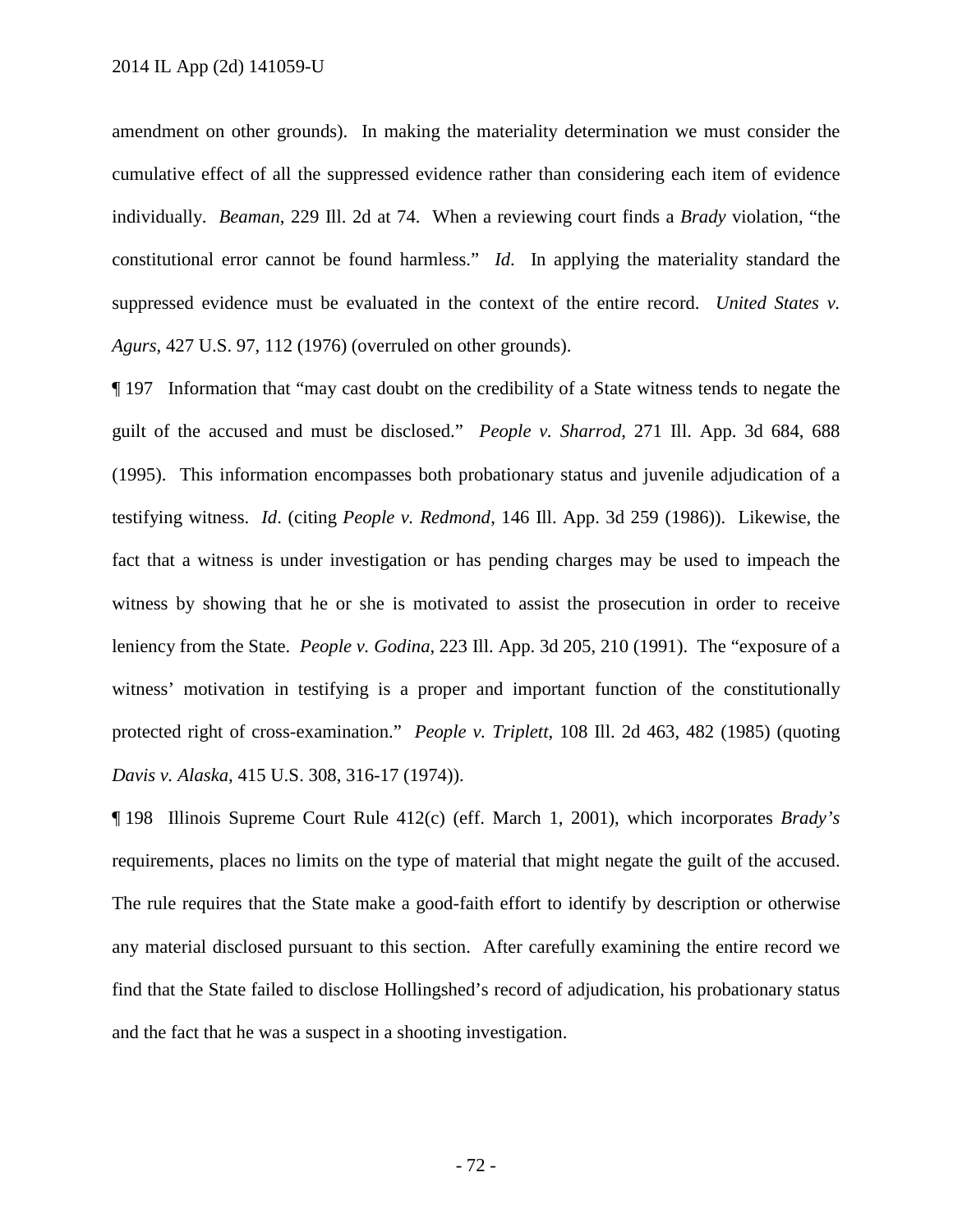¶ 199 The State argues that given that there was other evidence of the same nature and strength as Hollingshed's testimony, coupled with defendant's confession, there is no prejudice demonstrated. The State directs our attention to *People v. Harris*, 2013 IL App (1st) 111351 and *People v. Wingate*, 2015 IL App (5th) 130189 as support for its position.

¶ 200 In *Harris*, the State failed to disclose that a non-testifying witness had recanted her identification of defendant outside of a liquor store where shootings had occurred. The appellate court upheld the trial court's dismissal of the *Brady* claim in *Harris* noting that: (1) the witness was not an eyewitness; (2) two eyewitnesses identified the defendant; (3) the defendant was in possession of the distinctive type of weapon and ammunition used in the murder; and (4) the defendant fled and lived under an assumed name. *Harris*, 2013 IL App (1st) 111351, ¶ 53. The appellate court also stated that the recantation was "not exculpatory or even 'favorable' to Harris. If no witness placed Harris in the parking lot several minutes after the shootings, it would not make it less likely that he was, in fact, the shooter." *Harris*, 2013 IL App (1st) 111351, ¶ 57. The State's reliance on *Harris* is misplaced. The *Brady* claim in that case did not involve multiple sources of impeachment evidence of an important witness.

¶ 201 The State cites *Wingate* for the proposition that evidence that merely impeaches does not generally justify post-conviction relief. *Wingate*, 2015 IL App (5th) 130189, ¶ 24. However, *Wingate* is not on point here because in that case, the claim was an actual innocence claim based upon newly discovered evidence. *Id*. ¶ 20. The very point of defendant's *Brady* claim is that the suppressed evidence could have been used to impeach a crucial state witness.

¶ 202 It is not enough for defendant to establish that the State suppressed impeachment evidence. He must establish that prejudice resulted because Hollingshed was a material witness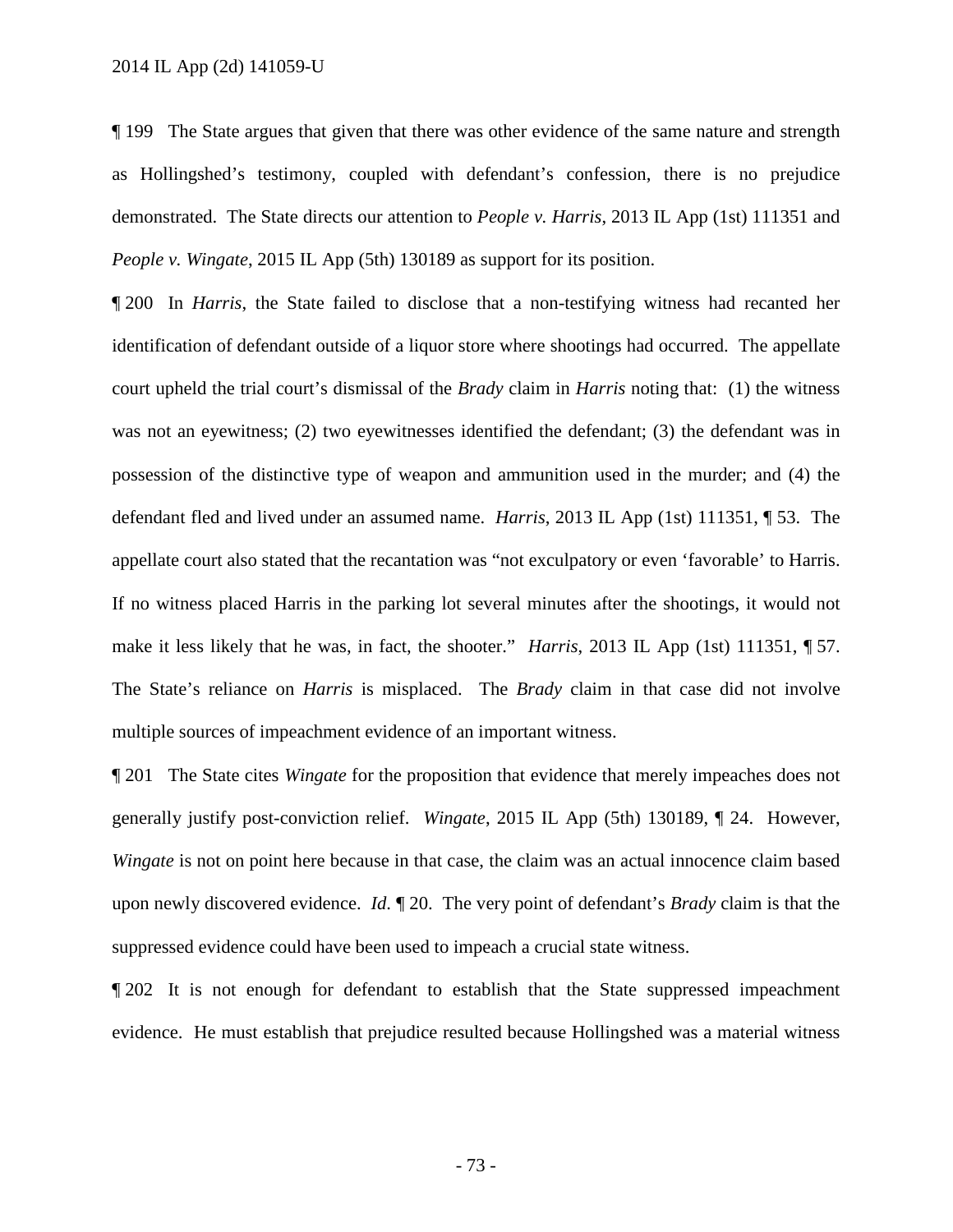and that had the suppressed evidence been disclosed there is a reasonable probability that the result of the trial would have been different. *Beaman*, 229 Ill. 2d at 74.

¶ 203 The verdict in this case was already of questionable validity. On direct appeal, this court found error by the trial court in excluding Melissa Pappas from testifying. *Horton 1* at p. 16. This court also stated, "[w]hile we do not condone the actions of the bailiff in his remark to the jury, we do not find that the remark denied defendant a fair trial." *Horton I*, p. 24. In addition to these errors, it is clear that the jury was concerned with the details of defendant's confession. As the United States Supreme Court stated in *Agurs*, "[i]f the verdict is already of questionable validity, additional evidence of relatively minor importance might be sufficient to create a reasonable doubt." *Agurs*, 427 U.S. at 113.

¶ 204 Defendant argues that Hollingshed's testimony was crucial to the State's case and not merely cumulative, as the State argues. We agree with defendant. Hollingshed's testimony was cumulative to Denise Davis' testimony *only* in one aspect, as this court noted in *Horton I*. Both Davis and Hollingshed provided testimony "to having seen defendant with the Tec-22." *Horton I*, pp. 16-17. This testimony related to seeing defendant with the gun weeks before, as well as the night before, the McDonald's armed robbery and murder. Hollingshed testified that he arranged defendant's purchase of the murder weapon weeks before the McDonald's armed robbery and murder. Hollingshed was the only witness to testify to seeing defendant with the gun after the shooting. Hollingshed was the only witness to testify that defendant said he planned to rob the McDonald's. He was also the only witness to testify to the September 25, 1993, telephone call at 2:00 a.m. in which defendant asked for the name and number of the person interested in buying the gun.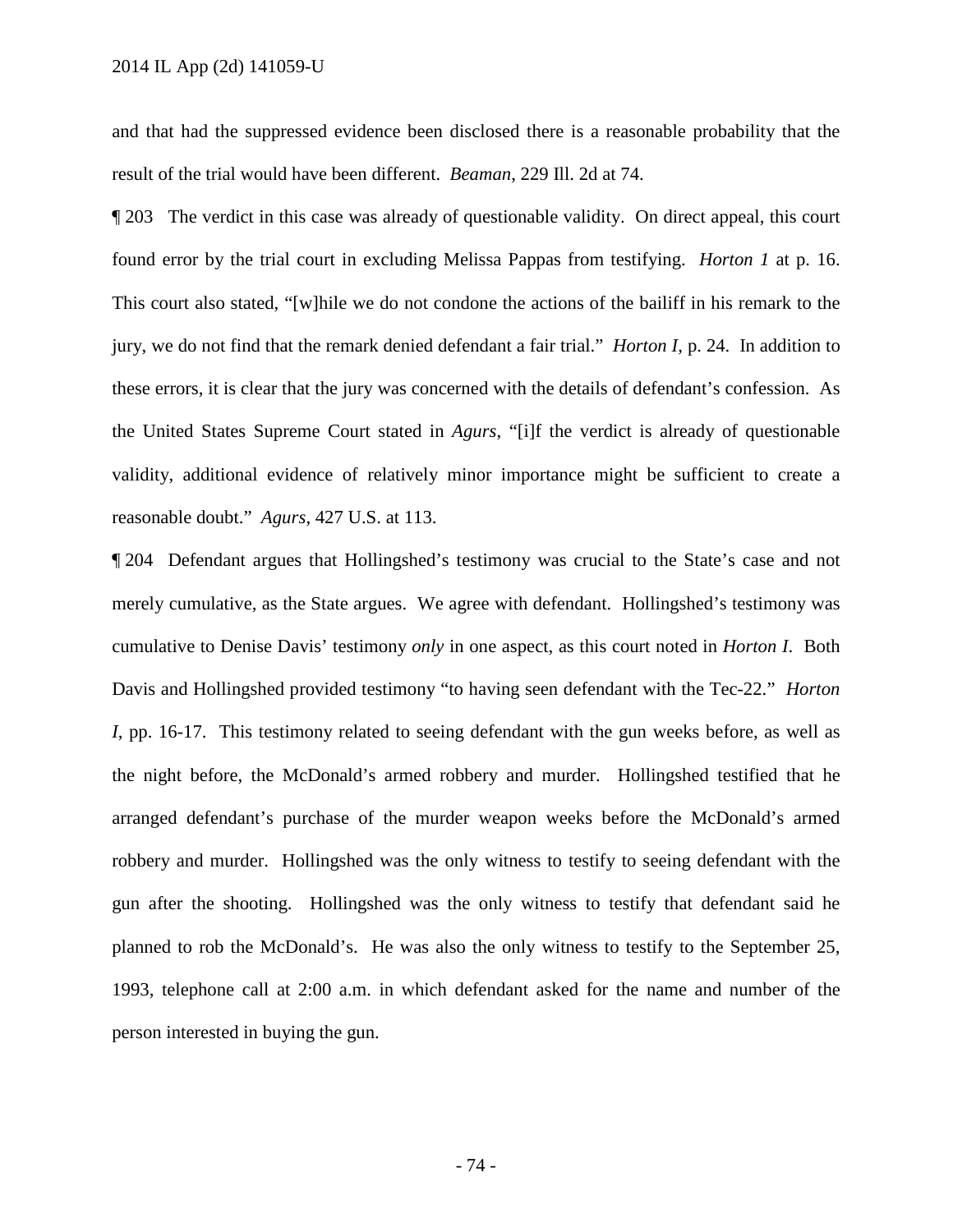¶ 205 The way the State argues the witness' credibility sheds light on the materiality of the undisclosed impeachment evidence. See *Banks v. Dretke*, 540 U.S. 668, 702 (2004). The State painted Hollingshed as defendant's "pal" who, if anything, would try to help defendant. Denise Davis, on the other hand, had a possible bias against defendant as his ex-girlfriend. At the time of the McDonald's shooting defendant was dating someone else, Melissa Pappas. The importance of Hollingshed's testimony is reflected in the fact that the State obtained a rule to show cause for contempt against Hollingshed when he failed to honor the State's subpoena. Defendant points out that during closing and rebuttal argument the State referred to Hollingshed 19 times. The State referred to Hollingshed as one of the "pillars" of the State's case.

¶ 206 The damage to the State's case would not have been confined to the credibility of Lynn Hollingshed. The use of a convicted felon who was suspected of shooting at a person in an ongoing investigation would have provided an opportunity to challenge the thoroughness and integrity of the officers and their failure to even consider Clifton English as an alternative suspect. See *Kyles v. Whitley*, 514 U.S. 419, 445-47 (1995). The State chose a very clever trial strategy in the presentation of defendant's confession. Only Detective Redmond testified to defendant's statements. Redmond spoke to defendant for the first time shortly after 11:00 p.m., seven hours after the interrogation began. This strategy prevented the defense team from establishing through cross-examination the interview methods employed by the police leading up to defendant's typed confession. The State, knowing that many of the details in defendant's typed confession were inconsistent with eyewitness accounts, told the jury that they could believe the confession because they could believe Hollingshed and Davis.

¶ 207 We are not required to suspend our common sense when evaluating the effect the impeachment of Hollingshed might have had on the jury's verdict. See *People v. Jimerson*, 166

- 75 -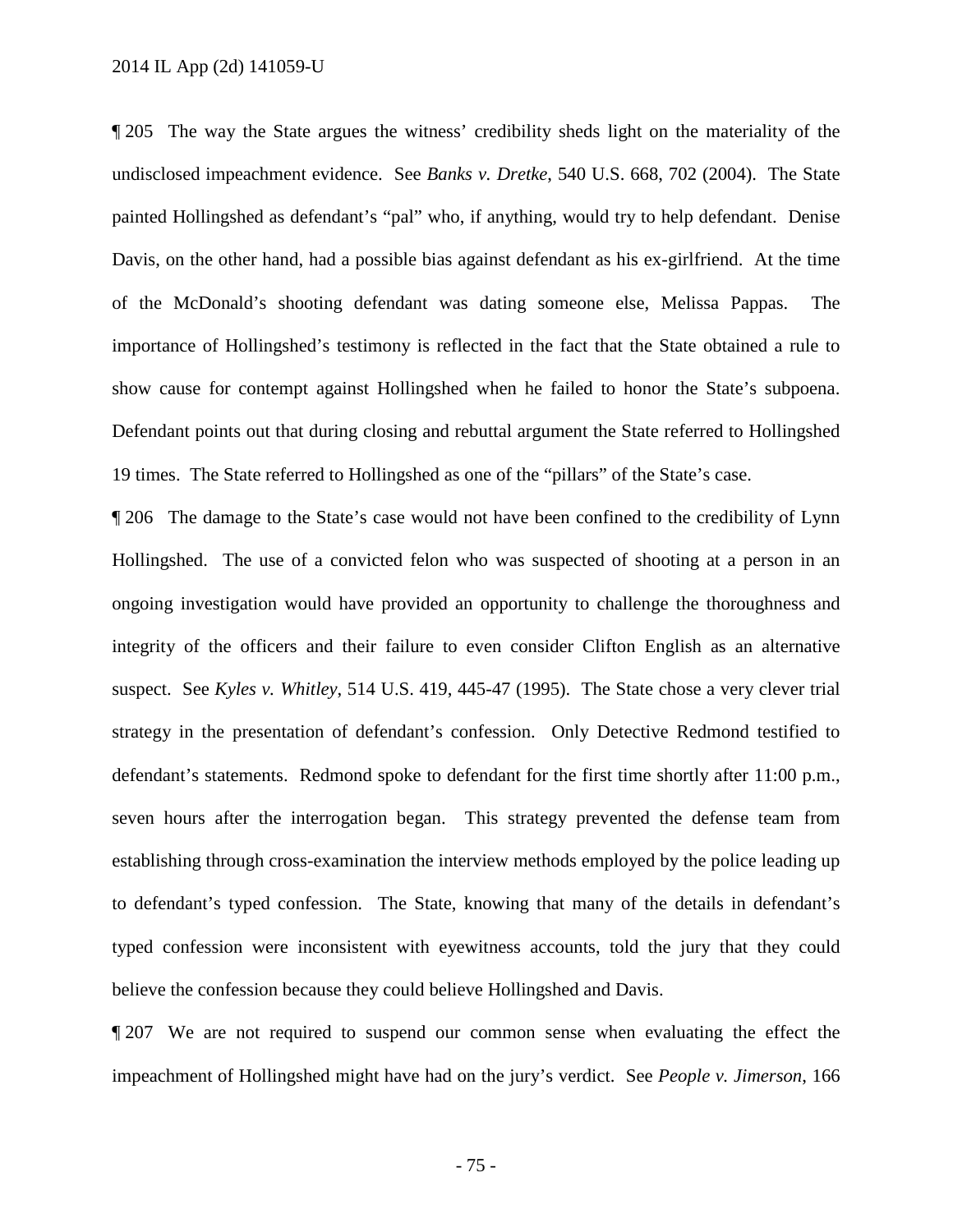Ill. 2d 211, 227 (1995). The State on one hand points to the "inculpatory statements to Hollingshed and to Denise Davis" as reason for rejecting defendant's actual innocence and on the other hand argues that Hollingshed's testimony is cumulative of the State's evidence. The State cannot have it both ways. Hollingshed was a crucial State witness. The State repeatedly refers to defendant's "voluntary" confession as reason to reject defendant's *Brady* claim. The fact that the trial court ruled that defendant's confession was voluntarily given and that this court affirmed that ruling does not diminish defendant's right to challenge the credibility or weight to be given the confession by a jury. *People v. Gilliam*, 172 Ill. 2d 484, 511-13 (1996). Like in *Kyles*, "[b]ecause the State withheld evidence, its case was much stronger and the defense case much weaker, than the full facts would have suggested." *Kyles v. Whitley*, 514 U.S. at 429. For example, the only witness who placed the murder weapon in defendant's hands after the murder was Hollingshed. This testimony contradicted Larry Horton's testimony that English had the gun after the shooting. The gun was recovered where Larry Horton told the police they would find it, not where defendant said he hid the gun, under a couch. These and other troubling details were reflected in the jury's request for a copy of defendant's confession and in the fact that they reported being deadlocked.

¶ 208 Defendant presented the same alibi defense that he provided to the police the night of his arrest. The testimony of Dessie Mims and Garyln Wilks was, at best, slightly impeached by Detective McDonald who failed to obtain a written statement from Mims or Wilks and wrote his report from memory days later. Michelle Jackson, the only witness who saw the offender's face, testified that defendant was not that person. Despite being sick and being grilled for three hours by detectives, Jackson refused to change her testimony. Jackson insisted that she called the police shortly after defendant's arrest to tell them that defendant was innocent.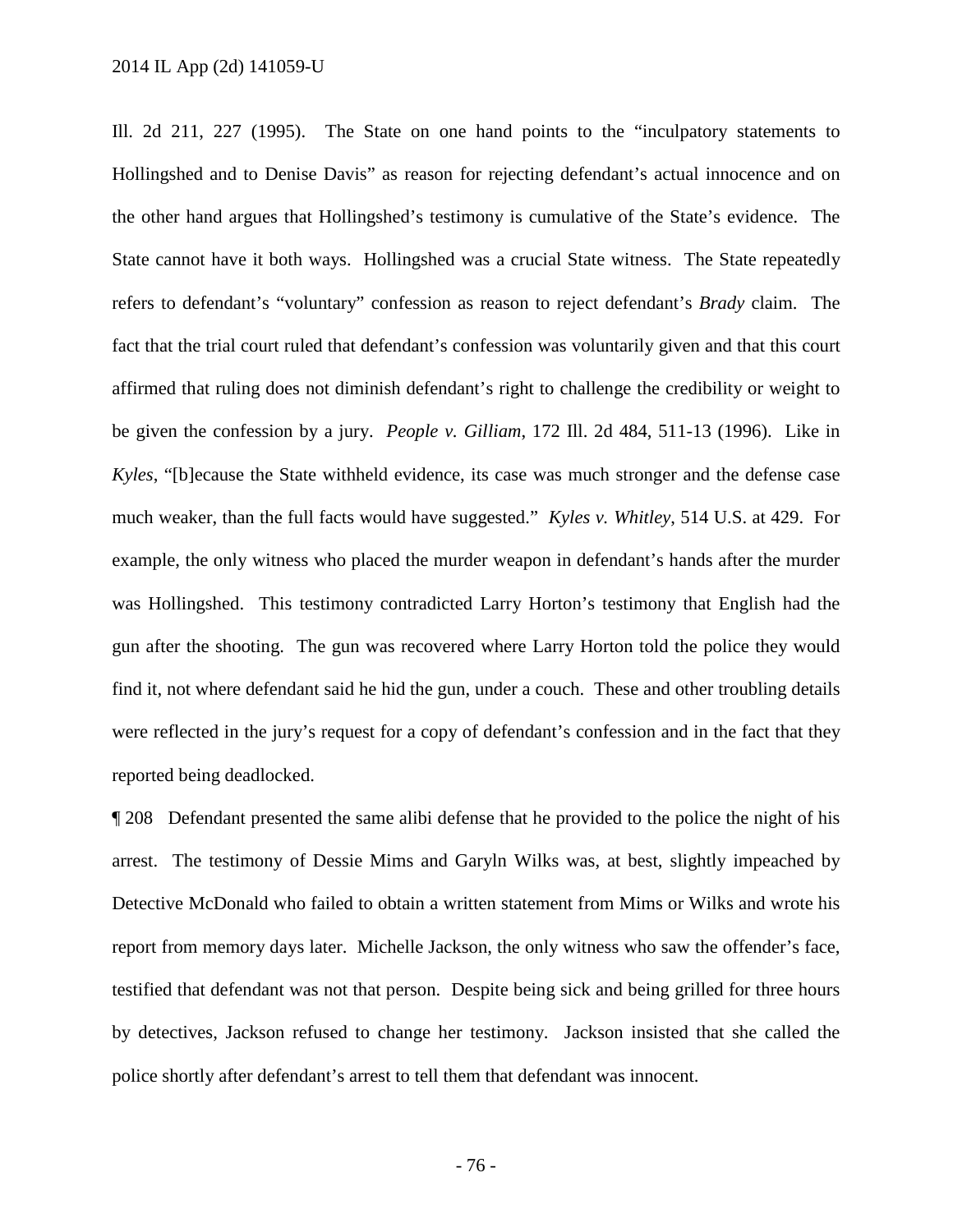¶ 209 In evaluating the potential effect of the suppressed evidence, we examine the entire record, including arguments of counsel. During rebuttal argument assistant State's Attorney Karner told the jury that the defense had "resorted to a lie, in a big time of trouble." The trial court, over objection, allowed this remark to stand. It is clearly improper for a prosecutor to express personal beliefs or opinions regarding the credibility of witnesses. *People v. Lee*, 229 Ill. App. 3d 254, 260 (1992). Our supreme court has made it clear that "comments denigrating defendant's witnesses must be strongly condemned." *People v. Moss*, 205 Ill. 2d 139, 171 (2001). The comments by Karner attacking Michelle Jackson and accusing her of obstructing justice were highly improper, yet the trial court permitted these remarks to stand. See *People v. Lyles*, 106 Ill. 2d 373, 391 (1985) ("Generally, a prosecutor may not express his personal opinion about defendant's case\*\*\*or make personal attacks against the defendant's attorney.") (abrogation on other grounds recognized in *People v. Canon*, 353 Ill. App. 3d 1009 (1986)). Karner also challenged defense counsel's integrity, telling the jury that "they" wanted to keep Michelle Jackson's testimony quiet because she "couldn't withstand the scrutiny of an investigation." Karner argued that the defense offered a "bologna cheap shot" against the police. It is improper for a prosecutor to accuse defense counsel of attempting "to create reasonable doubt by confusion, misrepresentation or deception." *Id*. at 83. The trial court, by allowing these and other improper remarks to stand, gave the jury the false impression that they were appropriate, which amplified the prejudicial effect of the remarks. See *People v. Hope*, 116 Ill. 2d 265, 27[8](#page-76-0) (1986).<sup>8</sup> The fact that the State resorted to such remarks is a reflection of the fact that its evidence was far from overwhelming.

<span id="page-76-0"></span><sup>&</sup>lt;sup>8</sup> We note that in his initial post-conviction petition defendant raised the claim that he was denied a fair trial due to prosecutorial misconduct during closing argument, as well as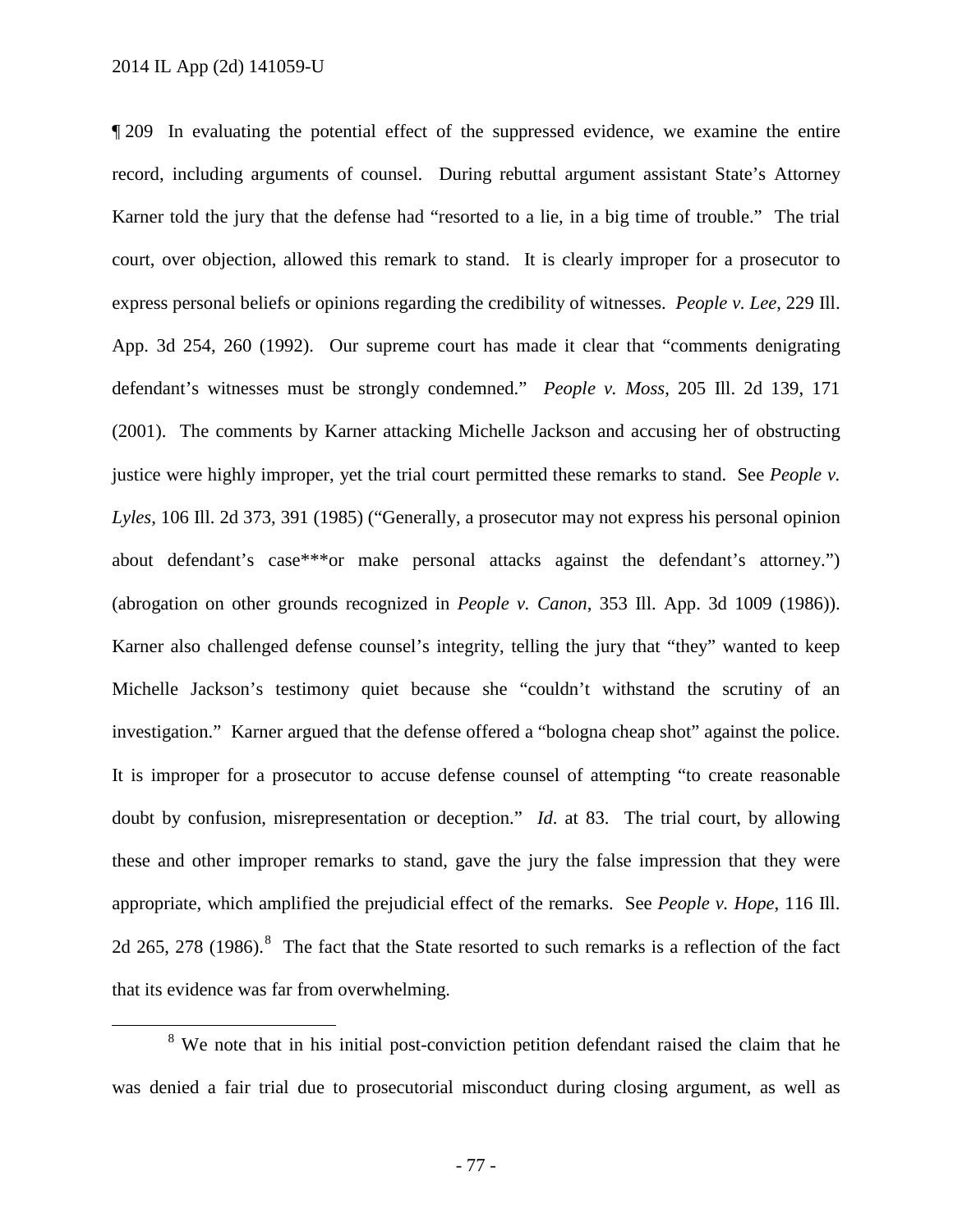$\overline{a}$ 

¶ 210 Under *Brady*, defendant is not required to show that the outcome of the trial would have been different, as the trial court here remarked. Defendant need not demonstrate that after discounting the inculpatory evidence in light of the undisclosed evidence there would have been enough left to convict. Instead, defendant need only show that had the suppressed evidence been disclosed there existed a "reasonable probability of a different result." *Banks*, 540 U.S. at 698- 99 (2004) (quoting *Kyles* 514 U.S. at 434). We find that defendant has established a *Brady* violation, *i.e.*, there is a reasonable probability that the result of defendant's trial would have been different had the impeachment evidence been disclosed.

¶ 211 We recognize that in his successive petition and his brief before this court defendant requests an opportunity to move forward with his petition in the trial court. However, we have determined *de novo* that the State violated *Brady*, which can never be harmless. *Beaman*, 229 Ill. 2d at 81 (citing *People v. Coleman*, 183 Ill. 2d 366, 393 (1988)). While ordinarily at this juncture in the case we would remand the case with directions to the trial court to allow defendant leave to file his *Brady* claim, a hearing is unnecessary and would be a waste of judicial time and resources. The State admits in their brief that Hollingshed was involved in the Dawson shooting but speculates that he may have received leniency for cooperating in some other matter. The State cannot disavow that admission, particularly where a member of the Appellate Prosecutors' Office was the special prosecutor assigned to argue against defendant's request to file a successive post-conviction petition. See *Jimerson*, 166 Ill. 2d at 228. As we have stated, a *Brady* violation cannot be found to be harmless. *Kyles*, 514 U.S. at 436; *Beaman*, 229 Ill. 2d at 81. There are no factual disputes that could alter the outcome. Therefore, "[u]nder the unusual

ineffective assistance of appellate counsel for failing to raise this issue on direct appeal. Defendant did not appeal the dismissal of that petition.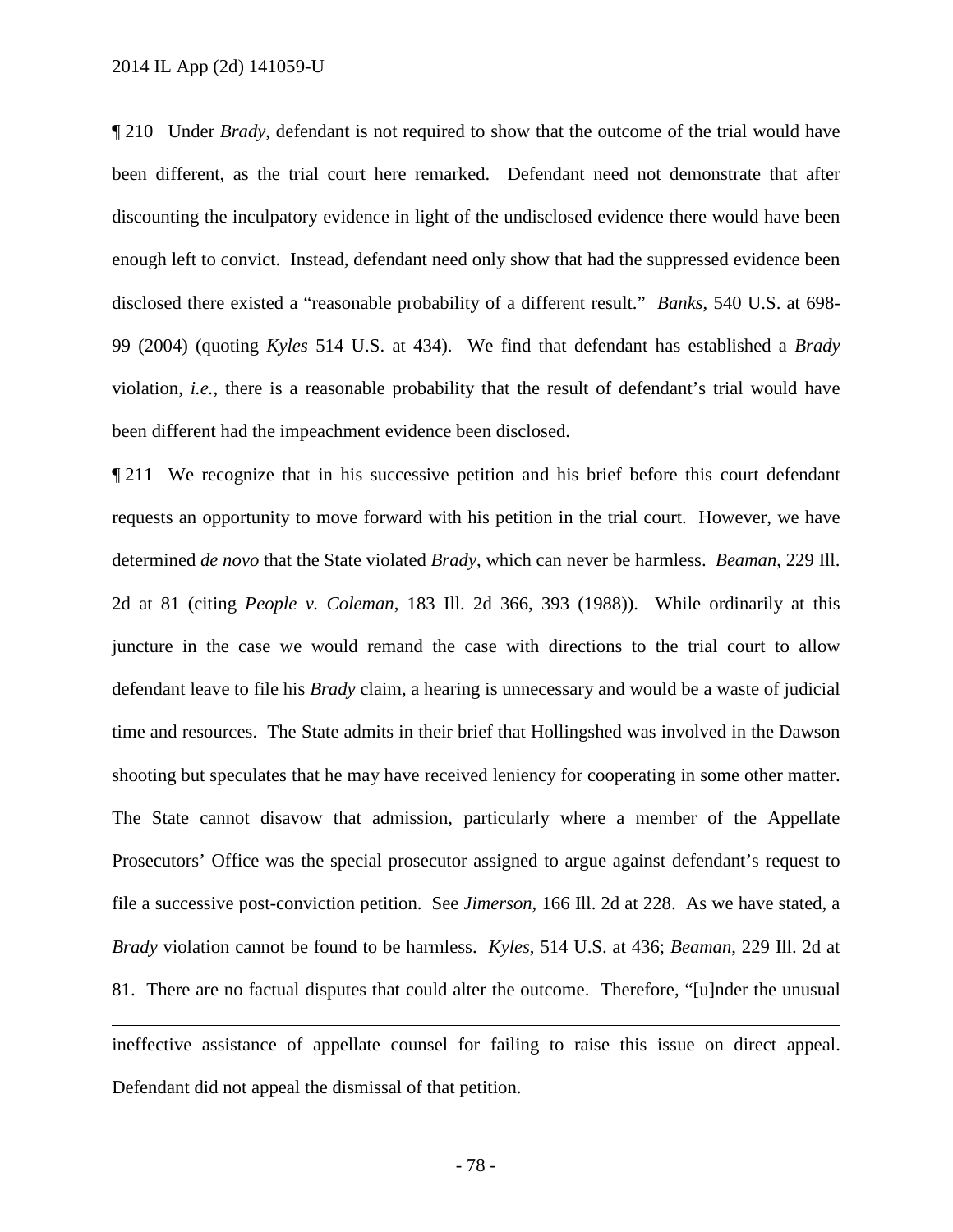circumstances of this case, we find that defendant is entitled to a new trial." *Jimerson*, 166 Ill. 2d at 230-31 (a finding that a witness committed perjury in denying an inducement to testify entitled the defendant to a new trial instead of sending the case back for a third stage evidentiary hearing).

## ¶ 212 C. Remaining Claims

¶ 213 Given the fact that we have held that defendant is entitled to a new trial we need not address defendant's remaining claims of ineffective assistance of trial and appellate counsel, or his claim that he is entitled to a new sentencing hearing. However, when appropriate, a reviewing court may address issues that are likely to recur on remand in order to provide guidance to the lower court. *Cf. People v. Johnson,* 2013 IL App (2d) 110535, ¶ 60 (addressing issue likely to arise at trial on remand). For that reason, we will address defendant's claim that the trial court erred in granting the State's motion in *limine* to exclude the pre-trial statements of Clifton English.

¶ 214 A trial court's ruling on a motion in *limine* is an interlocutory order that is subject to reconsideration by the trial court at any time prior to or during trial. *People v. Bennett*, 329 Ill. App. 3d 502, 515 (2002). We agree with defendant that the trial court erred in following *People v. Bell*, 96 Ill. App. 3d 857 (1981), for the proposition that the absence of one of the *Chambers* factors results in exclusion of evidence. In *Bowel*, our supreme court rejected the State's argument that the presence of all four factors are conditions of admissibility. *Bowel*, 111 Ill. 2d at 67. We trust that if this issue is raised on remand the trial court will properly exercise its discretion in ruling on the admissibility of the statements against interest, now guided by Illinois Rule of Evidence 804(b)(3) (eff. Jan. 1, 2011) as well as pertinent case authority. We also feel compelled to note that it strikes us as being disingenuous for the State to rely on statements of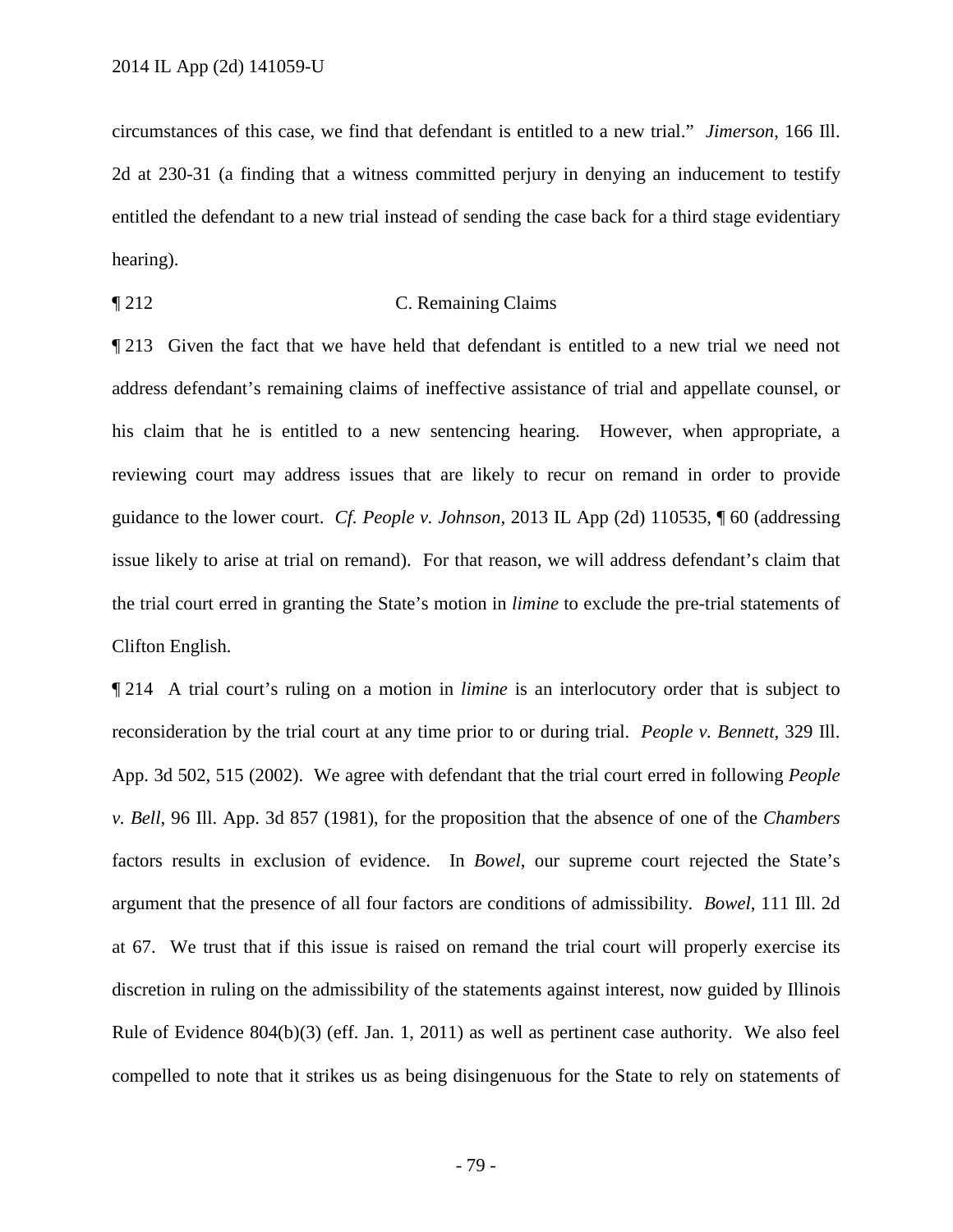Clifton English to Kristina Sholes and Larry Horton on the one hand to obtain a conviction in the Bombay Bicycle Club Murder case, and on the other hand to call them liars when they say that English also confessed to the McDonald's murder. See *People v. Tenny*, 205 Ill. 2d 411, 440 (2002).

¶ 215 Finally, defendant requests that we order a different judge to hear this case on remand. We have carefully reviewed the record and, while we found error in the trial court's ruling regarding the *Brady* claim, we find no expression of prejudice toward defendant. In the exercise of our discretion we decline defendant's request. The trial court's order appointing a special prosecutor from the Office of the State's Attorney's Appellate Prosecutor will continue to be in effect, subject to the pleasure of the Attorney General. 725 ILCS 210/4.01 (West 2016).

¶ 216 D. The State's Petition for Rehearing

¶ 217 The State has filed a petition for rehearing pursuant to Supreme Court Rule 367(b) (eff. Aug. 15, 2016). In the petition it first argues that we have misapprehended its concession at oral argument that defendant had established cause with respect to his *Brady* claim that Hollingshed's prior juvenile adjudications and probation status had been suppressed by the State. We made clear in our earlier analysis that the State's concession was limited to the filing of this *Brady* claim. *Supra*, ¶ 193. To be clear, our determination that defendant is entitled to a new trial due to the State's *Brady* violation would not change even if we were to find that there was a factual issue regarding Hollingshed's juvenile adjudications and probation status. Given the importance of Hollingshed's testimony, in the context of the entire record, the suppression of Hollingshed's involvement in the *Dawson* shooting alone established a *Brady* violation.

¶ 218 With respect to the *Dawson* shooting, the State claims that it was not "in a position to admit" that the witness Hollingshed and the shooter in the *Dawson* incident were one and the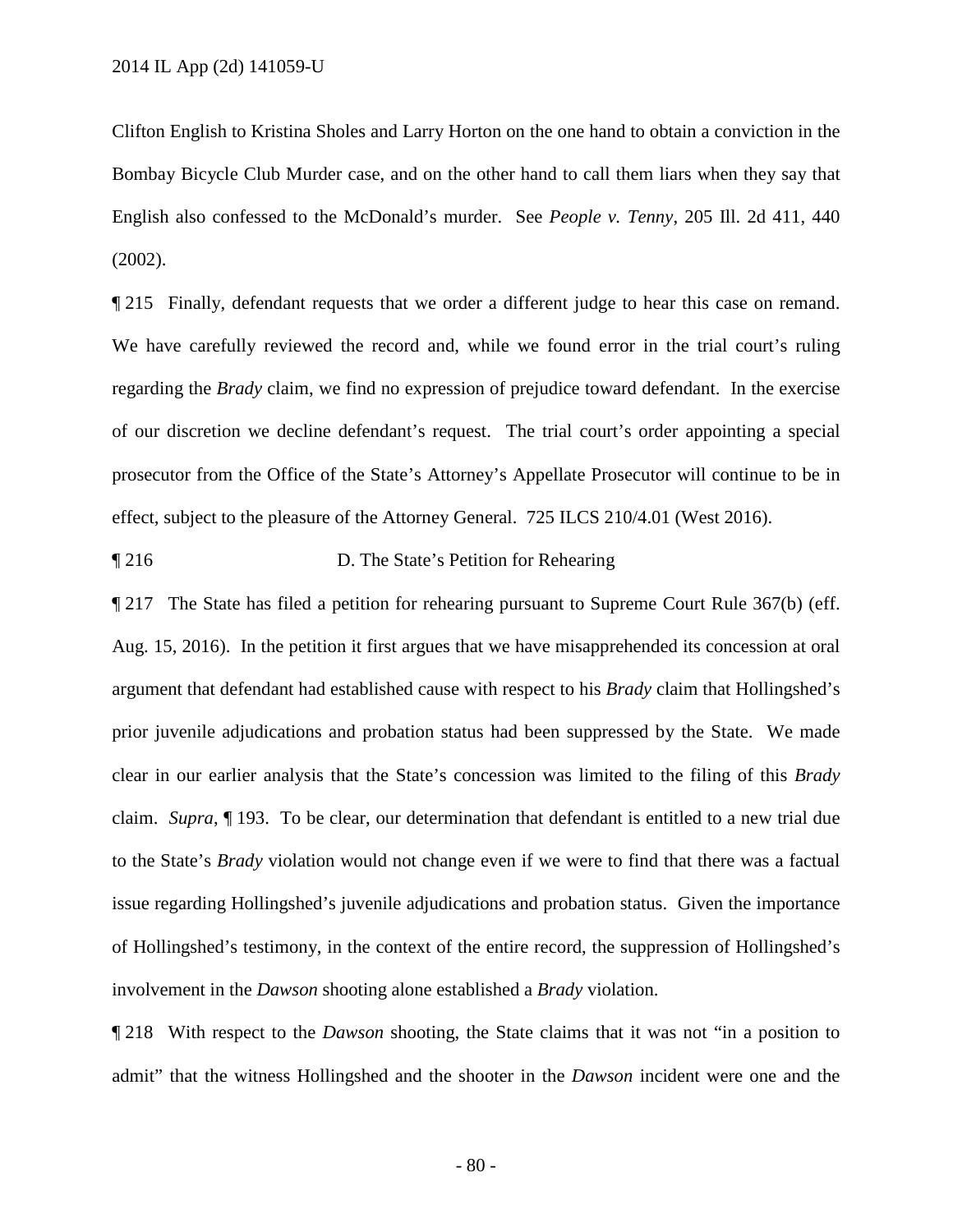same person. The State seeks to take back its "implicit admission" to this fact because "it was understood that a determination of the factual issues would be made at an evidentiary hearing." We reject this argument. The State had an obligation to disclose Hollingshed's involvement in the *Dawson* shooting before trial. If appellate counsel had any uncertainty regarding this issue, the time to resolve that uncertainty has long since passed. The State cannot take back its admission by arguing that it was somehow limited by the requirement that we take all well pleaded facts as true. The State had an obligation to investigate defendant's *Brady* claims and, contrary to its argument, it *was* in a position to resolve any factual disputes. As in *Jimerson*, the State's purported disavowment is "particularly disingenuous." *Jimerson*, 166 Ill. 2d at 228.

¶ 219 The State next argues that *People v. Wrice*, 2012 IL 111860, dictates that this case be remanded for an evidentiary hearing. We disagree. In *Wrice*, there were issues of fact to be resolved regarding the defendant's claim that his confession was physically coerced. *Id*. ¶ 85. Our supreme court made clear that where the defendant satisfied "cause-and-prejudice" for the purpose of filing his claim that his confession was coerced, "the defendant is yet required to establish the allegations set forth in his postconviction petition." *Id*. Unlike in *Wrice*, there are no factual issues regarding the State's suppression of Hollingshed's involvement in the *Dawson* shooting. Like in *Jimerson*, the record before us, together with the State's admission, "provides us with ample evidence that defendant's right to due process was violated, and this violation undermines the reliability of the defendant's trial." *Jimerson*, 166 Ill. 2d at 231.

¶ 220 The State also takes issue our reference to Illinois Supreme Court Rule 412(c) (eff. March 1, 2001), which has been amended since defendant's trial to require that the State identify *Brady* material by description. The State then contends that "no reasonable presumption of nondisclosure" arises from the fact that the record "does not affirmatively show disclosure." We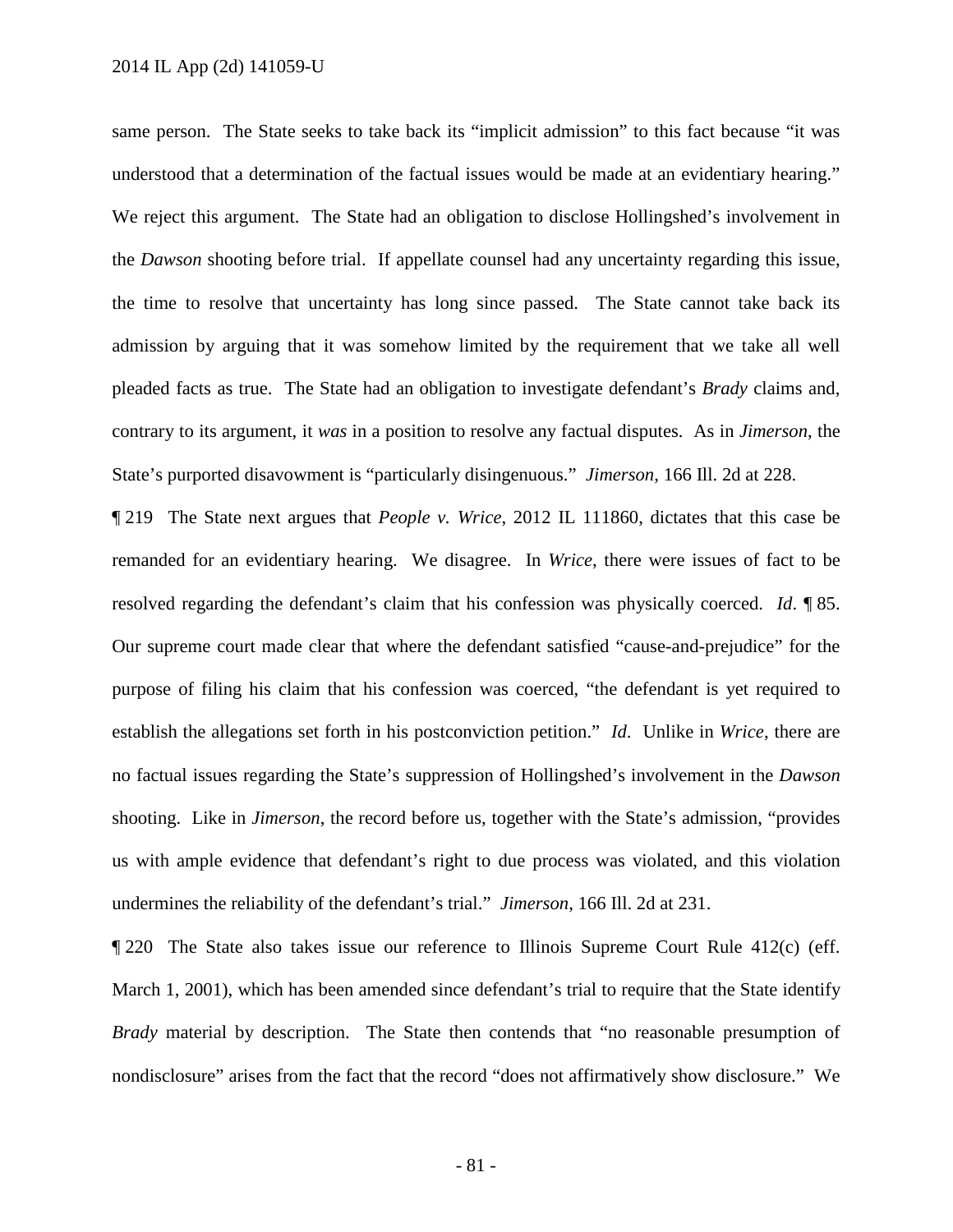reject this incredibly weak contention. The United State's Constitution requires that prior to trial, the prosecution must turn over to the defense all exculpatory evidence in its actual or constructive possession. Failure to do so is a violation of the Fifth and Fourteenth Amendments. See U.S. Const. amend. V, XIV. The State's suggestion that there is no obligation to make a record that it has fulfilled its statutory (S.Ct. R. 412(c) (eff. March 1, 2001)) and common law discovery obligations is absurd. The 2001 amendment to Rule 412(c) adding the "specific identification" language did not add a new requirement. As the Special Supreme Court Committee on Capital Cases explained, "[t]he purpose of the specific-identification requirement is to *reinforce the duty to disclose* and reduce the chance of pretrial or trial error with respect to this type of evidence." (Emphasis added.) Ill. S. Ct. R. 412(c), Special Supreme Court Committee on Capital Cases (adopted March 1, 2001).

¶ 221 Reviewing the record to confirm or refute a claim regarding discovery compliance is not a new or novel concept. For example, in *People v. Vargas*, 116 Ill. App. 3d 787 (1983), this court examined the court file to resolve the defendant's claim that his due process rights were violated by the State's suppression and nondisclosure of the requested evidence (the tape of a phone call to the police where the victim misidentified the defendant). In that case, examination of the record revealed that "there was some compliance with defendant's request" in the form of a computer printout summarizing the telephone conversation. *Id*. at 793. Defense counsel was able to "bring out the conversation on cross-examination," which minimized any prejudice. *Id*. at 794. Although this court affirmed the defendant's conviction, it strongly condemned the conduct of the prosecution, saying "[w]ere it not for the overwhelming evidence of defendant's guilt in this case, we would be compelled to reverse." *Id*. at 796. Unlike in *Vargas*, there is nothing in the record to even remotely suggest that the State complied with its *Brady* obligations.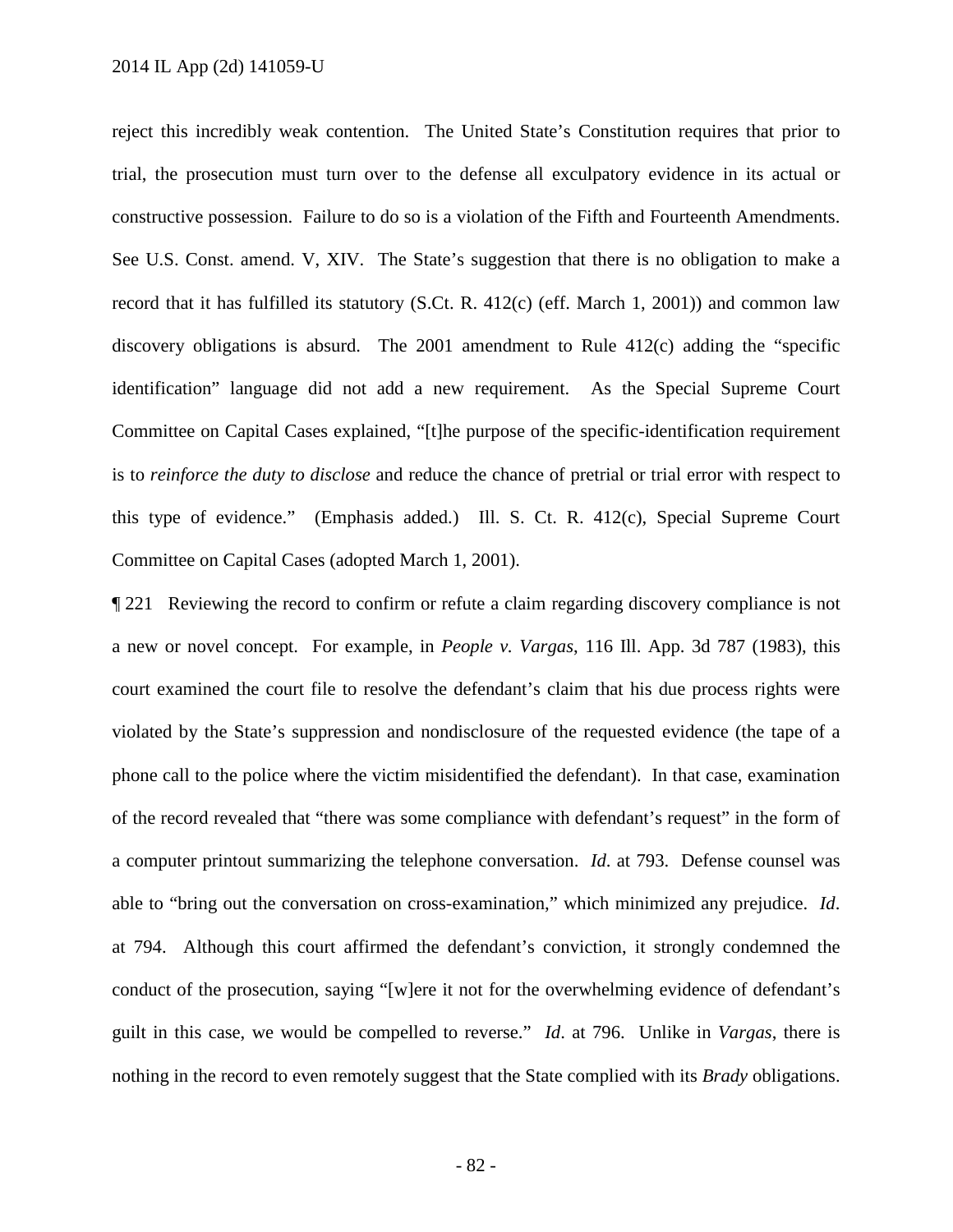For all these reasons we deny the State's petition for rehearing upon modification of the minor changes contained within this order. *Supra,* ¶ 29.

## ¶ 222 III. CONCLUSION

¶ 223 The trial court erred in denying defendant's request to file his cause-and-prejudice claim that the State violated its discovery obligations under *Brady v. Maryland*, 373 U.S. 83 (1963). The record, taken together with the State's admission in its brief, clearly establishes that the State is guilty of a *Brady* violation. Under the unique circumstances of this case, defendant's convictions are reversed and this case is remanded for a new trial.

¶ 224 Accordingly, the judgment of the circuit court of Winnebago County is reversed and this cause is remanded for a new trial.

¶ 225 Reversed; remanded.

¶ 226 JUSTICE JORGENSEN, specially concurring:

¶ 227 I agree with the ultimate outcome here, reversing defendant's conviction and remanding for a new trial based upon the State's *Brady* violation. To be clear, reversing outright and remanding for a new trial, where defendant moved only for leave to file his claim in a successive postconviction petition (as opposed to proceedings concerning the treatment of an initial postconviction petition, as in *Jimerson*), is an extraordinary and possibly unprecedented remedy. However, I agree with the remedy here because, under the unique facts of this case, the State does not affirmatively assert that the *Brady* information was, in fact, disclosed, and that, coupled with appellate counsel's admission, as relied upon by the majority, reflects that there is nothing that the State could present at second- or third-stage postconviction proceedings that would change the finding that there was a *Brady* violation. Therefore, under these exceptional facts, the State is in no way prejudiced by our decision to "skip" those postconviction stages.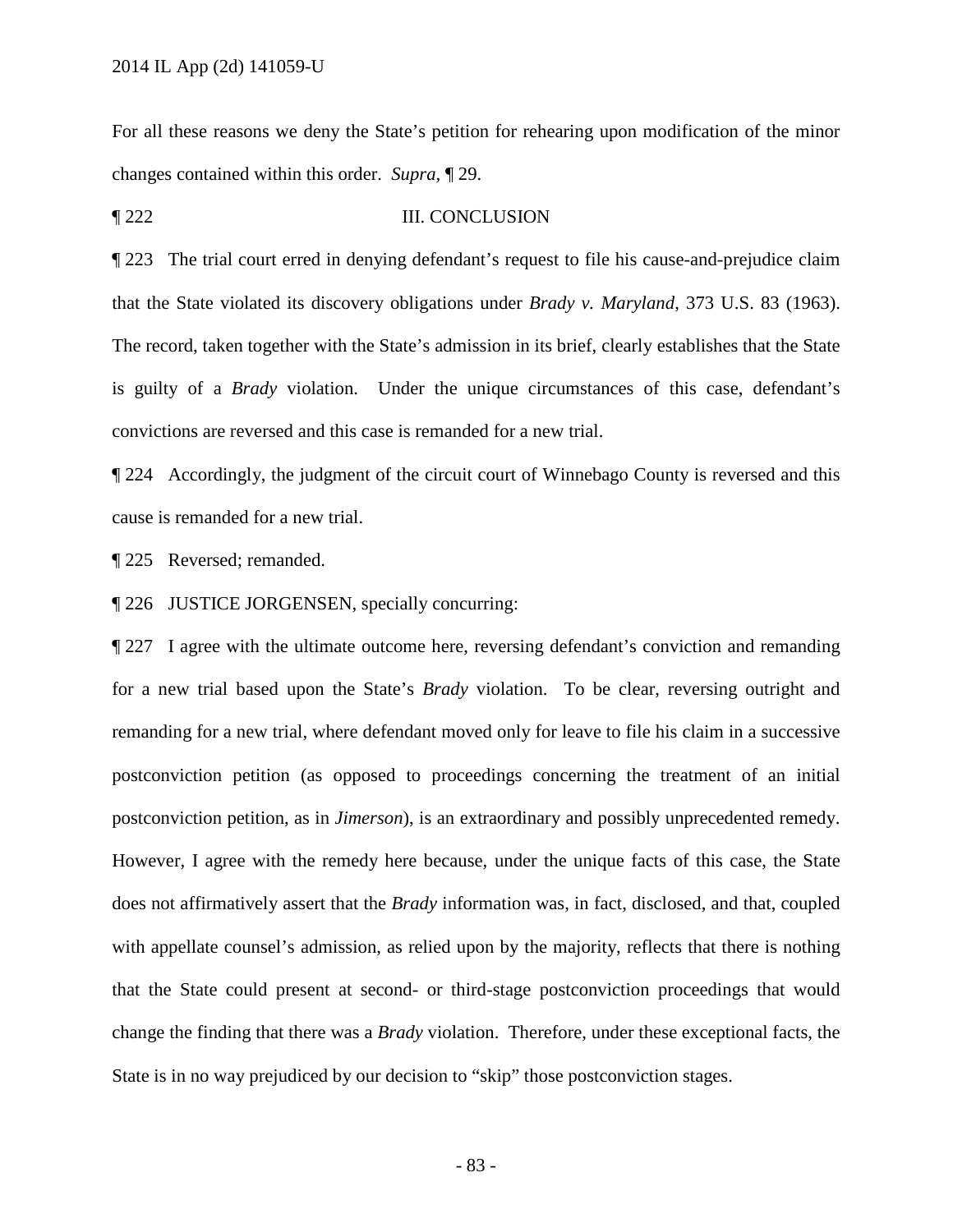¶ 228 I write separately, however, because this court was simply asked to consider whether defendant should have been granted leave to file his successive postconviction petition and, with respect to defendant's actual innocence claim, the majority concludes that defendant did *not*  satisfy the requirements to even file that claim. The majority views the evidence that defendant presented to support his claim as simply re-packaging English's confession, and, therefore, insufficient to overcome the *res judicata* bar to filing the claim in a successive petition. I disagree, and I would have held that the evidence was sufficiently new to allow defendant to file his actual innocence claim. In essence, I would have held that, here, the evidence was new in that it was more fulsome and filled in gaps in ways that defendant could not have done so previously in his *pro se* capacity. See, *e.g.*, *People v. Williams*, 392 Ill. App. 3d 359, 369, 371 (2009).

¶ 229 Further, setting aside whether the evidence was sufficiently new, I would also have found that this record warrants relaxing any *res judicata* bar to the claim (*supra* ¶ 187), based upon principles of fundamental fairness. See, *e.g.*, *People v. English*, 2013 IL 112890, ¶ 22 (in a postconviction setting, "the doctrines of *res judicata* and forfeiture are relaxed where fundamental fairness so requires[.]"). Viewing the history of this case and the evidence presented under the unique circumstances here, I would have relaxed *res judicata* so as to allow defendant's claim to be filed. See *Williams*, 392 Ill. App. 3d at 371 ("In summary, given the *pro se* status of defendant in his initial two postconviction petitions, the gravity of the offenses in this case, and the affidavits attesting to defendant's actual innocence, fundamental fairness requires that defendant's postconviction claims receive full consideration on their merits.").

¶ 230 In sum, I would have held that, even if there were not a *Brady* violation, defendant was entitled to proceed on his petition with respect to his actual innocence claim. In the end, my

- 84 -